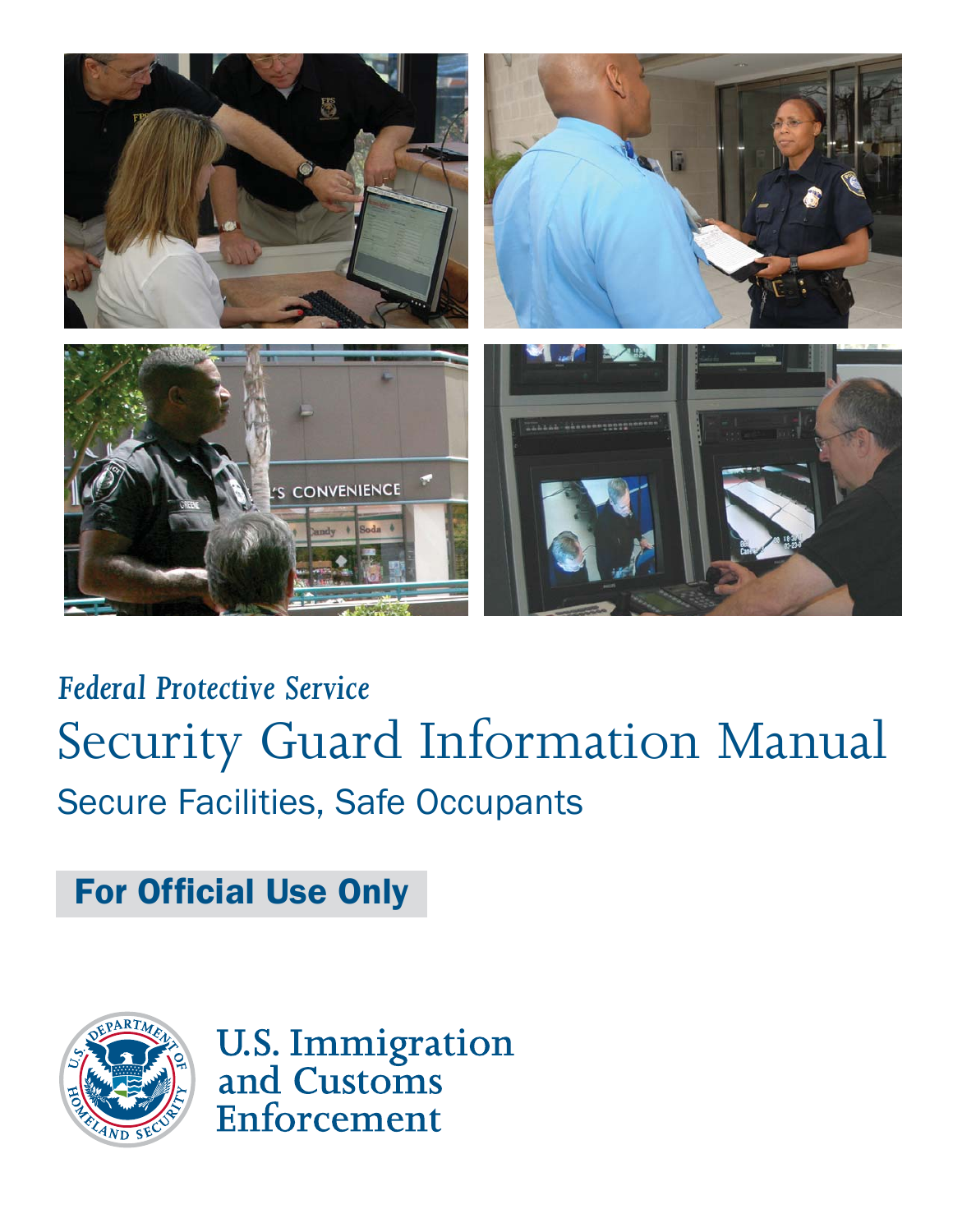Inside Front Cover Left Blank Intentionally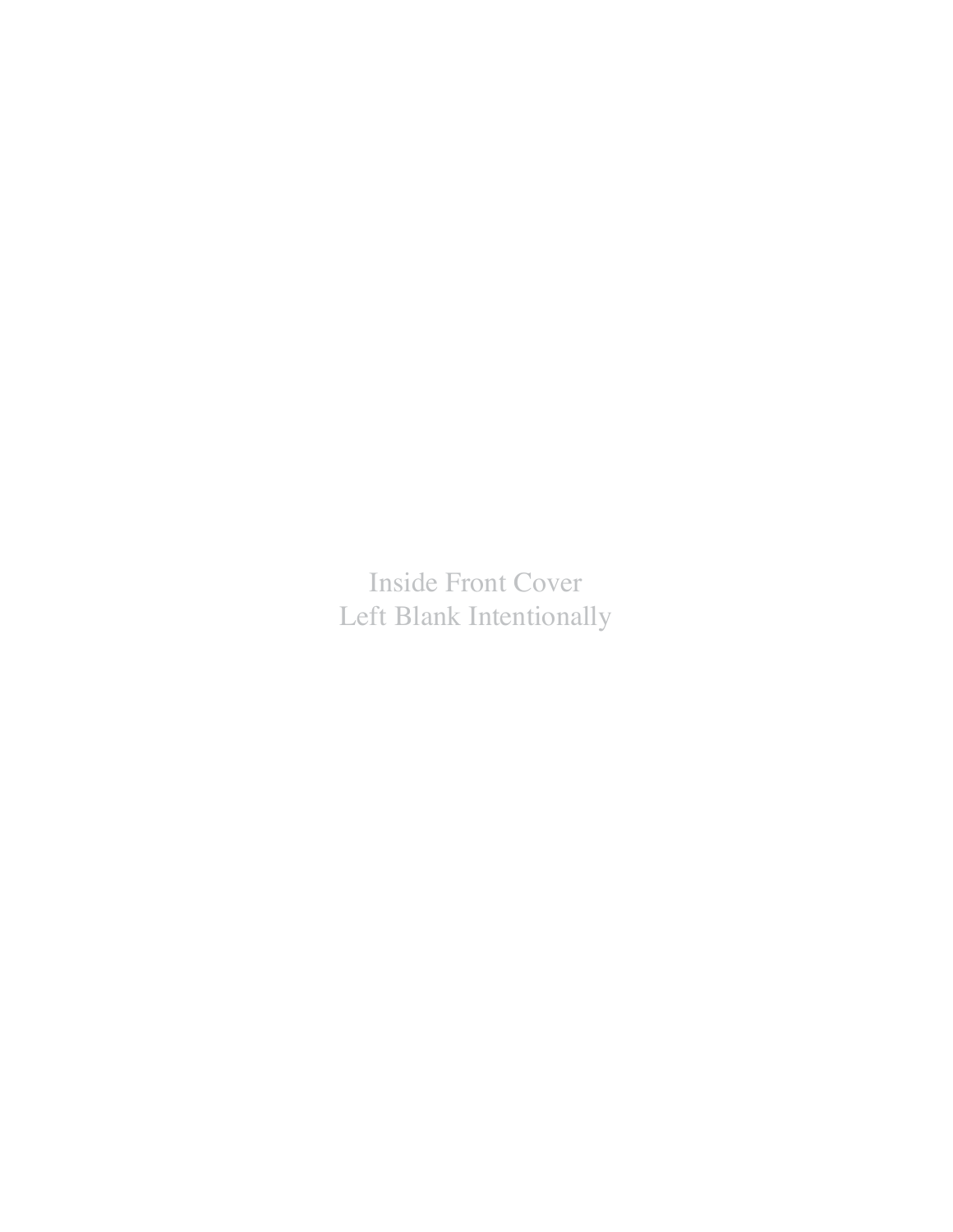### **Contents**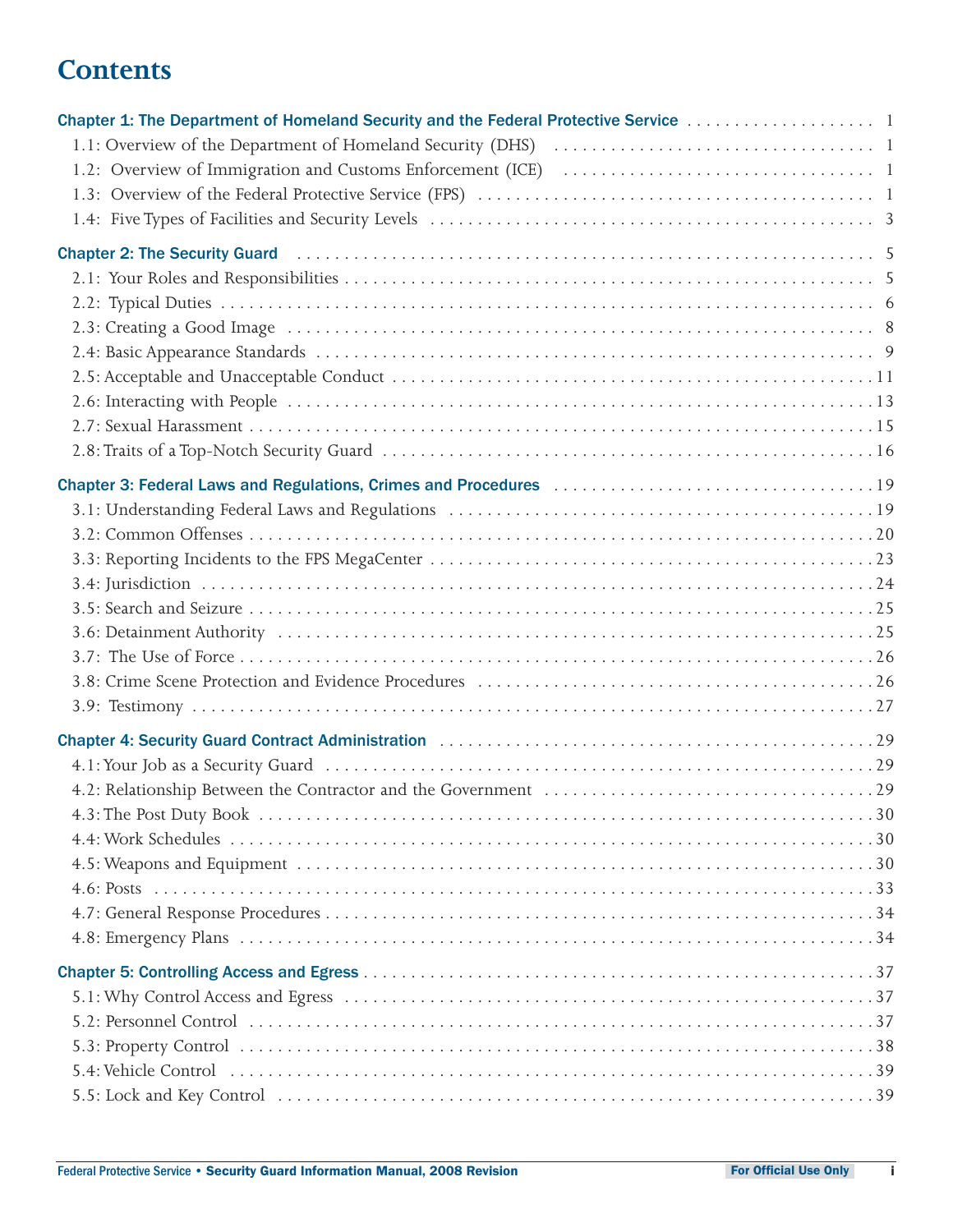| Chapter 11: Combating Terrorism<br>1995 - Anthropology America, American and San Indian States and Terrorism and States and States and States and States and States and States and States and States and States and States and St |
|-----------------------------------------------------------------------------------------------------------------------------------------------------------------------------------------------------------------------------------|
|                                                                                                                                                                                                                                   |
|                                                                                                                                                                                                                                   |
|                                                                                                                                                                                                                                   |
|                                                                                                                                                                                                                                   |
|                                                                                                                                                                                                                                   |
|                                                                                                                                                                                                                                   |
|                                                                                                                                                                                                                                   |
|                                                                                                                                                                                                                                   |
|                                                                                                                                                                                                                                   |
|                                                                                                                                                                                                                                   |
|                                                                                                                                                                                                                                   |
|                                                                                                                                                                                                                                   |
|                                                                                                                                                                                                                                   |
|                                                                                                                                                                                                                                   |
|                                                                                                                                                                                                                                   |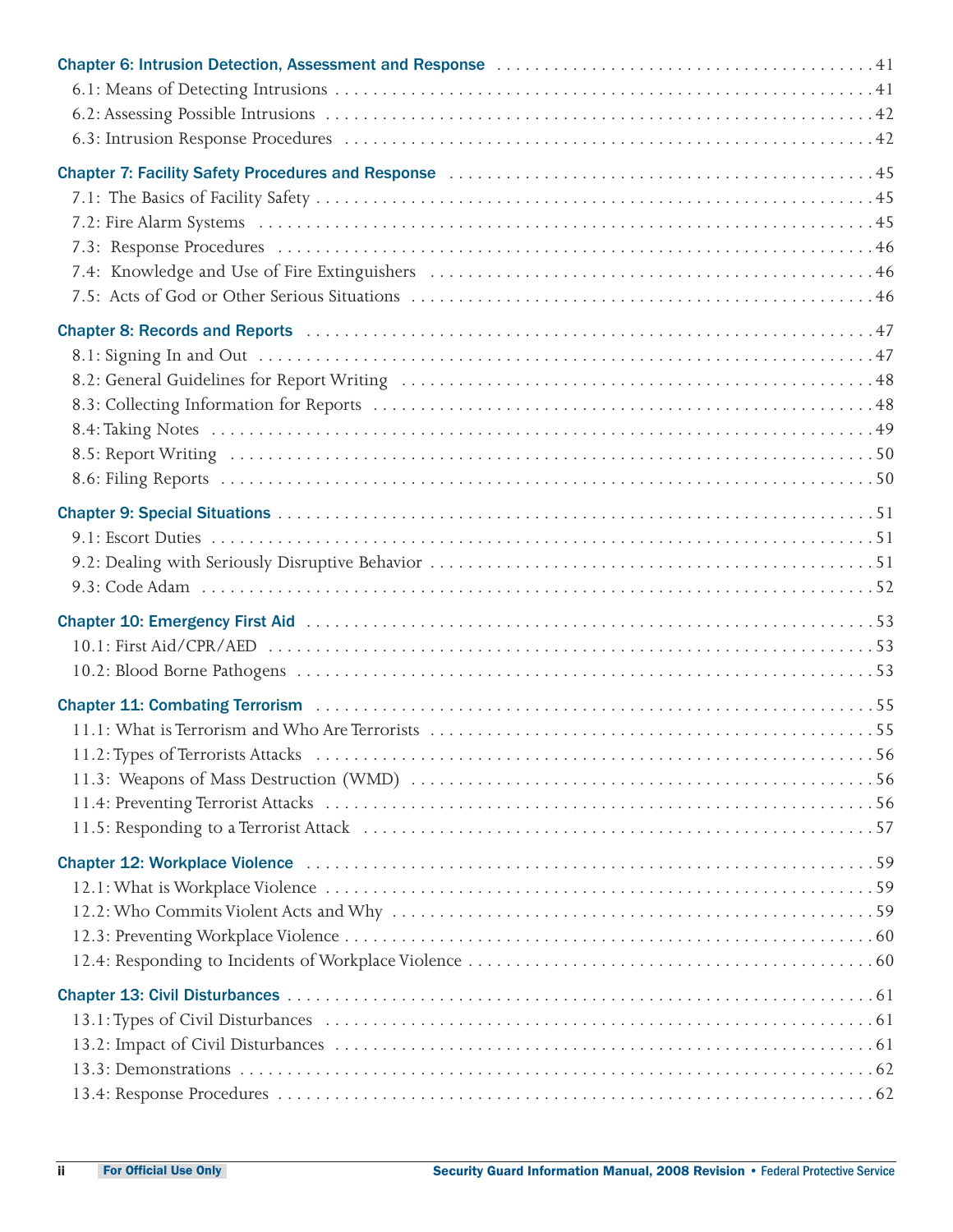| Chapter 15 Hostage Situations (all contains) and the control of the control of the control of the control of t                                                                                                                                        |
|-------------------------------------------------------------------------------------------------------------------------------------------------------------------------------------------------------------------------------------------------------|
|                                                                                                                                                                                                                                                       |
|                                                                                                                                                                                                                                                       |
| Title 41-Public Contracts and Property Management;<br>Chapter 102-Federal Management Regulation;<br>Part 102-74 Facility Management; Subpart C—Conduct on Federal Property 73<br>U.S. Code, Title 18-Crimes And Criminal Procedure;<br>Part I-Crimes; |
|                                                                                                                                                                                                                                                       |
| Information, Guidelines and Helpful Hints for Taking the Written Examination 81                                                                                                                                                                       |
| Use of Force Model (and a series are a series and a series of Force Model (and a series and a series and series $85$                                                                                                                                  |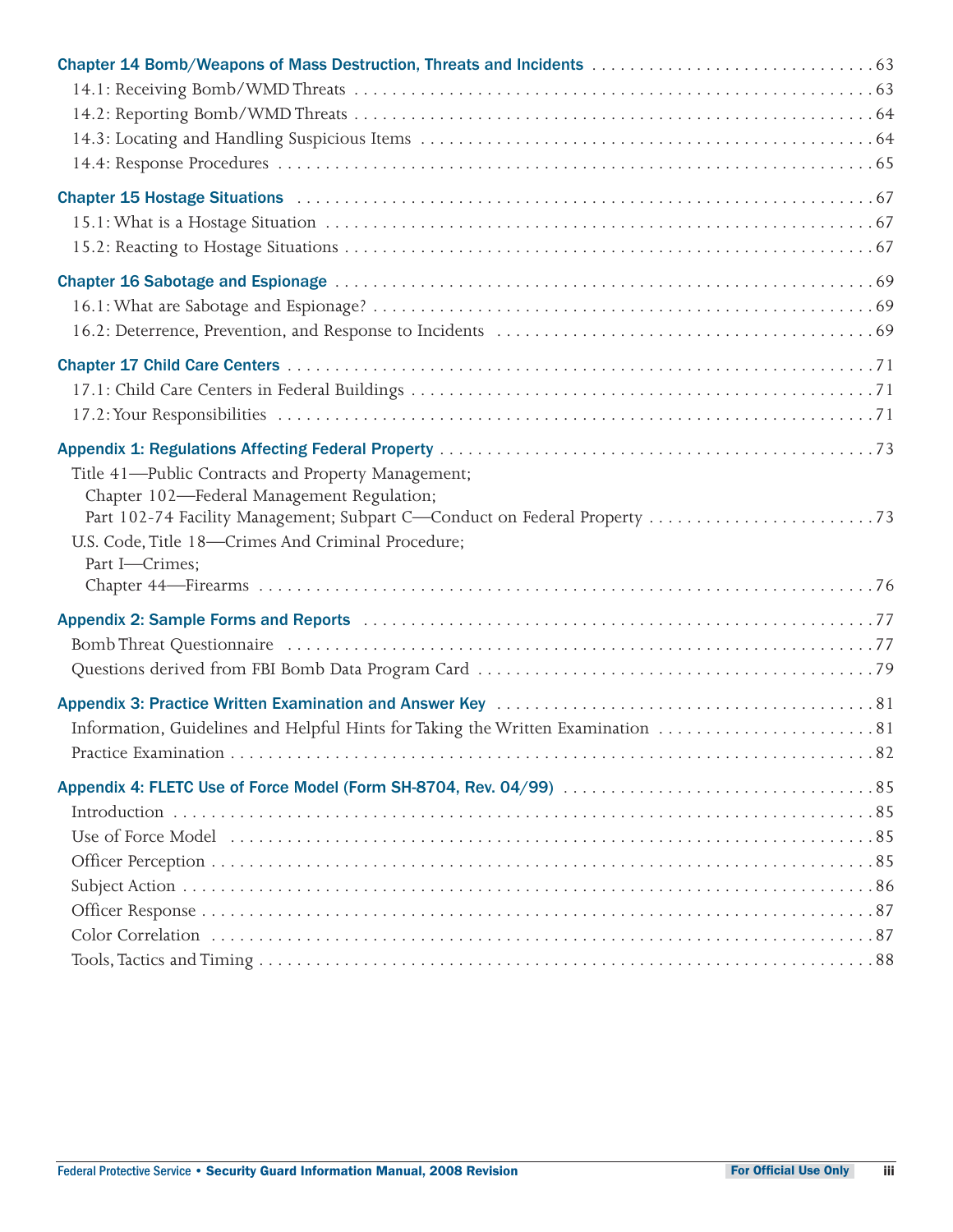Page iv Left Blank Intentionally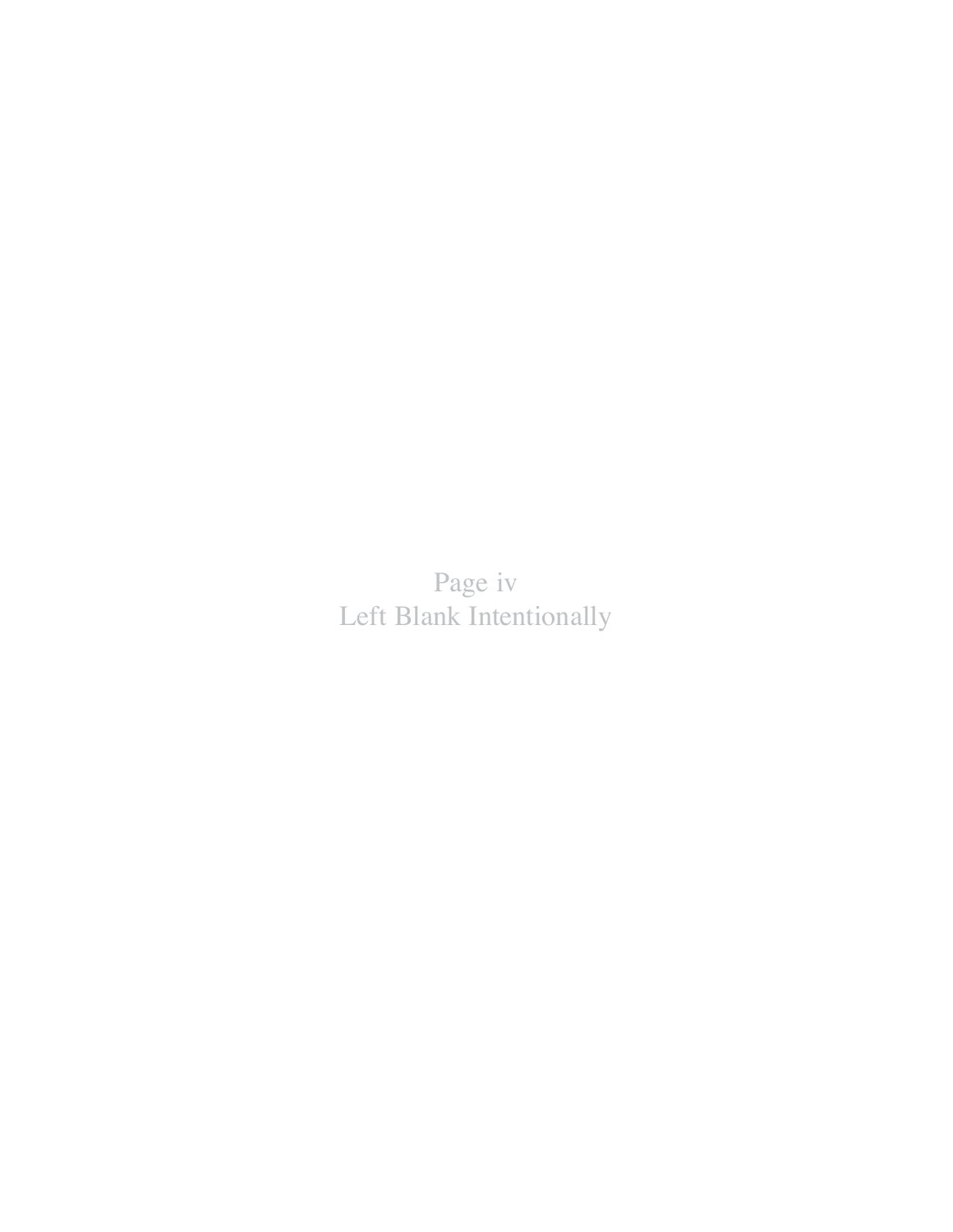# **Chapter 1**

### **The Department of Homeland Security and the Federal Protective Service**

This section provides an overview of the mission of DHS, ICE and FPS. It will also describe the different types of work places that you may be protecting. In order for you to appreciate the importance of your job, you need to understand the mission of DHS, the role that FPS plays and the different environments in which you may be working.

#### **1.1: Overview of the Department of Homeland Security**

The National Strategy for Homeland Security and the Homeland Security Act of 2002 served to mobilize and organize our nation to secure the homeland from terrorist attacks.This exceedingly complex mission requires a focused effort from our entire society if we are to be successful.To this end, one primary reason for the establishment of DHS was to provide the unifying core for the vast national network of organizations and institutions involved in efforts to secure our nation. In order to better do this and to provide guidance to the 180,000 DHS men and women who work every day on this important task, the department developed its own high-level strategic plan.The vision and mission statements, strategic goals and objectives provide the framework guiding the actions that make up the daily operations of the department.

#### *Vision*

Preserving our freedoms, protecting America... we secure our homeland.

#### *Mission*

We will lead the unified national effort to secure America. We will prevent and deter terrorist attacks and protect against as well as respond to threats and hazards to the nation.

We will ensure safe and secure borders, welcome lawful immigrants and visitors and promote the free-flow of commerce.

#### **1.2: Overview of the Immigration and Customs Enforcement**

With the establishment of DHS, the functions, expertise, resources and jurisdictions of several once-fragmented border and security agencies were merged and reconstituted into ICE, DHS's largest investigative bureau.The agencies that were either moved entirely or merged in part, based upon law enforcement functions, included the investigative and intelligence resources of the United States Customs Service, the Immigration and Naturalization Serviceand FPS.

#### **1.3: Overview of the Federal Protective Service**

FPS is responsible for delivering a comprehensive physical security and law enforcement program in all GSA owned or leased facilities.This involves providing law enforcement and security for more than a million federal workers and visitors at over 8,300 buildings nationwide. FPS enforces laws and regulations governing public buildings, maintains law and order and protects life and property in federally controlled work places.

At FPS, our goal is to become a premier facility security organization that provides a safe environment in which federal agencies can conduct their business.To accomplish this, we will reduce threats posed against federal facilities.These threats range from the most catastrophic, but least probable



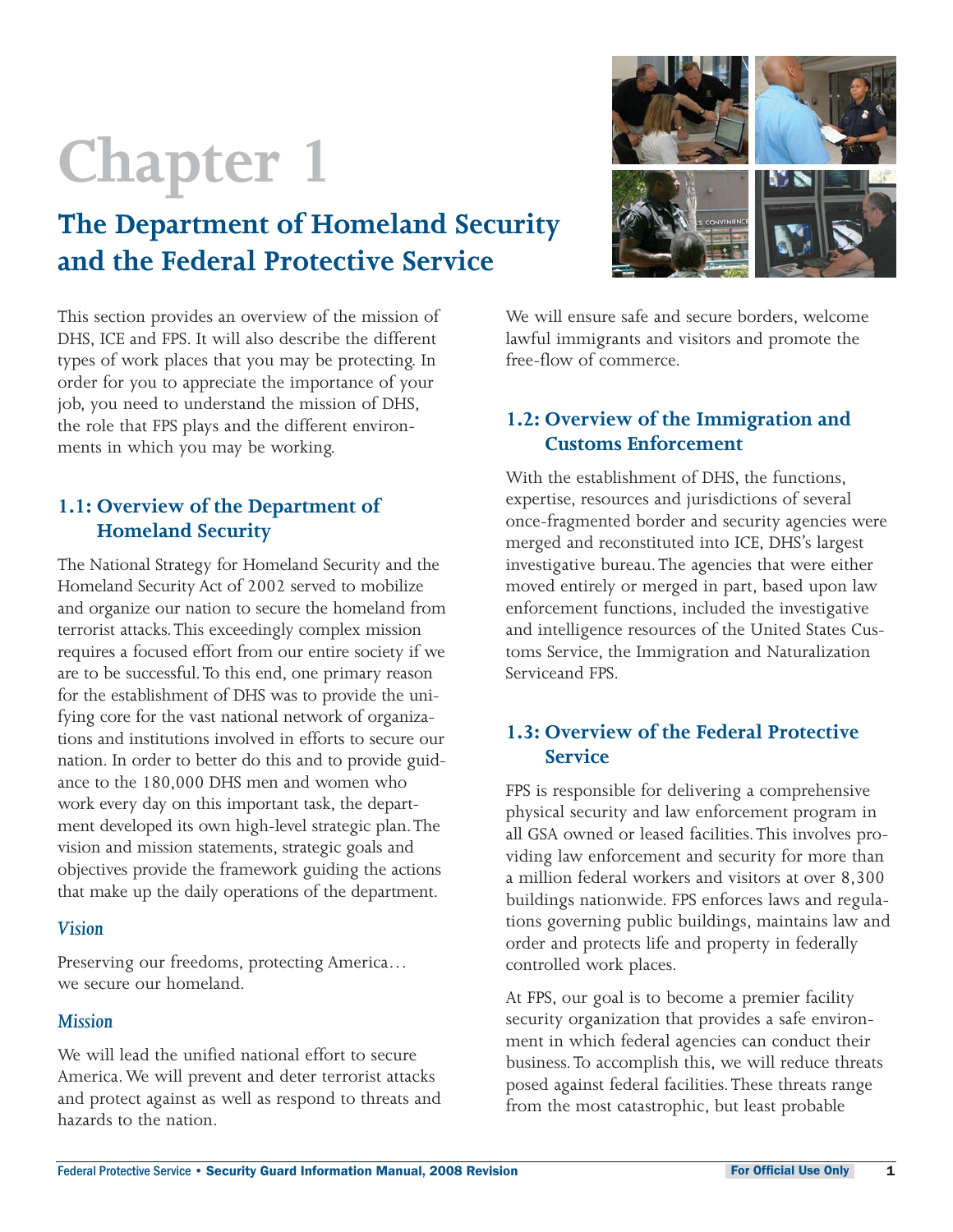(terrorist attacks), to the most probable but least catastrophic (larcenies), with work place violence falling at the center of this continuum.

FPS is committed to ensuring the appropriate level of security is in place at each federally controlled facility throughout the country, regardless of its location. FPS is ready to respond to our customers' security and law enforcement needs.

FPS partners with other federal, state and local agencies throughout the nation to develop specific solutions to challenges; assists with police emergency and special security services; and offers police and security support to law enforcement departments during high-profile and sensitive events.To make federal facilities safer, FPS also consults with building owners and tenants to advise them on physical security measures. FPS provides crime prevention education for agencies and individuals, and recommends strategies to keep everyone safer, both on and off the job. Services fall into eight components: Administrative Support, Communications, Criminal Investigations, Law Enforcement, Management, Physical Security, Security Guard Services and Security Systems.The organization is comprised of the headquarters and eleven (11) regions.

#### *Administrative Support*

FPS's administrative support team performs all other functions not described above, such as contracting, budgeting, quality assurance, suitability adjudications and clerical support.You may encounter some of these personnel, although most of your contact will be with FPS law enforcement personnel.

#### *Communications*

Four (4) FPS MegaCenters provide communications for security and law enforcement activities on an inter-and intra-regional basis.The centers also act as information and control hubs during emergency situations. Open 24 hours a day, 7 days a week, the MegaCenters monitor alarms, receive customer calls, dispatch law enforcement and emergency personnel, and retrieve information from other government agencies. As a security guard, you will have frequent contact with the FPS MegaCenter.

#### *Criminal Investigations*

FPS Special Agents (SA) are non-uniformed agents who investigate crimes that occur on federally controlled property. Investigators interview suspects and witnesses, conduct searches and seizures and collect and present evidence.These agents carry firearms and enforce federal laws for the protection of people and property in federal facilities.

#### *Law Enforcement*

The FPS law enforcement personnel are the most visible component of FPS's law enforcement operations.They respond to and investigate reports of crime, provide advice to client agencies on security issues, work with client agencies to improve facility and social conditions, and protect client agency operations and lawful assemblies from unwarranted disruptions.

#### *Management*

FPS's management, both at the headquarters and at the regional level, is responsible for developing and providing programs, policies, leadership, guidance and oversight for FPS personnel.

#### *Physical Security*

FPS physical security specialists (PSS) and inspectors conduct security assessments of federally controlled buildings and advise client agencies and employees about pertinent physical security issues affecting them. Security assessments identify the security needs of individual facilities and recommend the most effective security measures to protect the facilities. PSSs conduct recurring on-site inspections that objectively evaluate criteria such as the environment, crime rate, physical structure, tenant mix and architectural features to create a comprehensive assessment.

Additionally, PSSs usually recommend the position and hours of operation of the guard posts in federally controlled facilities and develop post orders for each post in coordination with tenant agencies and other key personnel.The implementation of security countermeasures, to include contract guards, are approved and paid for by the tenant agencies.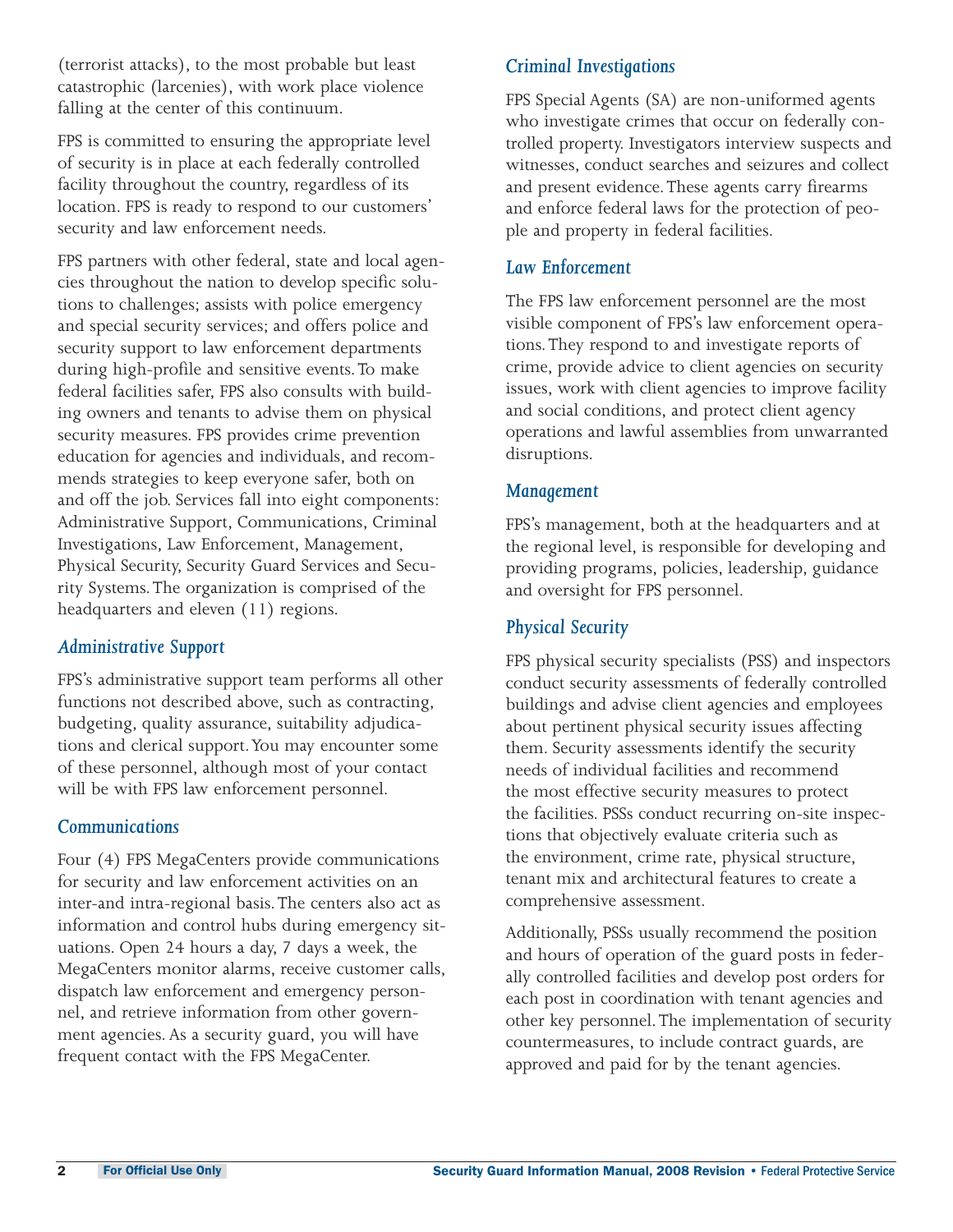#### *Security Guard Services*

FPS relies on security guards such as you to protect federally controlled property throughout the nation. You are the most visible security presence and the first public contact with security upon entering the facility. Although you are not employed by the federal government, you have a crucial role in FPS's mission and operations. We value the support provided by you to assist the FPS security team.

Your primary responsibilities are to control access to federal property; to assist in ensuring the safety of employees and visitors while on federal property; and to assist in ensuring the safety of federal property. Access control includes checking visitor and employee identification; operating security equipment such as x-ray machines and Magnetometers to screen for prohibited materials; operating or monitoring security cameras and/or alarms; and reporting crimes and incidents to the FPS MegaCenter.

FPS relies heavily on you to be the "eyes and ears" while accomplishing your security mission. You should always be aware of your surroundings and the people with whom you interact. If you notice something out of ordinary that is suspicious, you should document it and report it to the FPS MegaCenter and your supervisor in accordance with your post orders. If a crime or serious incident occurs in your facility, you will be one of the first people interviewed to see what information you can supply to assist in the investigation.

#### *Security Systems*

Electronic security system specialists design, install, maintain, repair and operate security systems for federally controlled facilities.This group also develops cost estimates, prepares contract specifications and monitors contractors' performance on FPS contracts for security system installations. As a security guard, you may come into contact with these individuals when they are installing or repairing security equipment at your post or in your assigned facility.

#### **1.4: Five Types of Facilities and Security Levels**

The list below was developed by a federal interagency working group (including FPS), headed by the U.S. Department of Justice.The facility types were published in the Department of Justice Vulnerability Assessment of Federal Buildings, dated June 28, 1995.You should know the profile, characteristics and tenants of the facility you are assigned to.

#### *Level I*

Typically, the Level I facility houses 10 or fewer federal employees in a space not greater than 2,500 square feet.There is a low volume of public contact or contact with a small segment of the population. A military recruiting office is an example of a small Level I "store front" type facility.

Some characteristics of a Level I facility are:

- the federal organization is a single tenant in a leased office;
- the building has no set back from the surrounding streets;
- there are other offices or businesses in the building;
- there is meter or public parking immediately adjacent to the building;
- the standard hours of operation are less than 12 hours per day;
- it does not have perimeter lights;
- it may have a simple power back-up feature for emergency lighting and fire detection systems;
- $\bullet$  the facility most likely has high-security locks on all exterior doors; the locks are probably the only measure of security for this level facility; and
- security guards are not typically assigned to a Level I facility.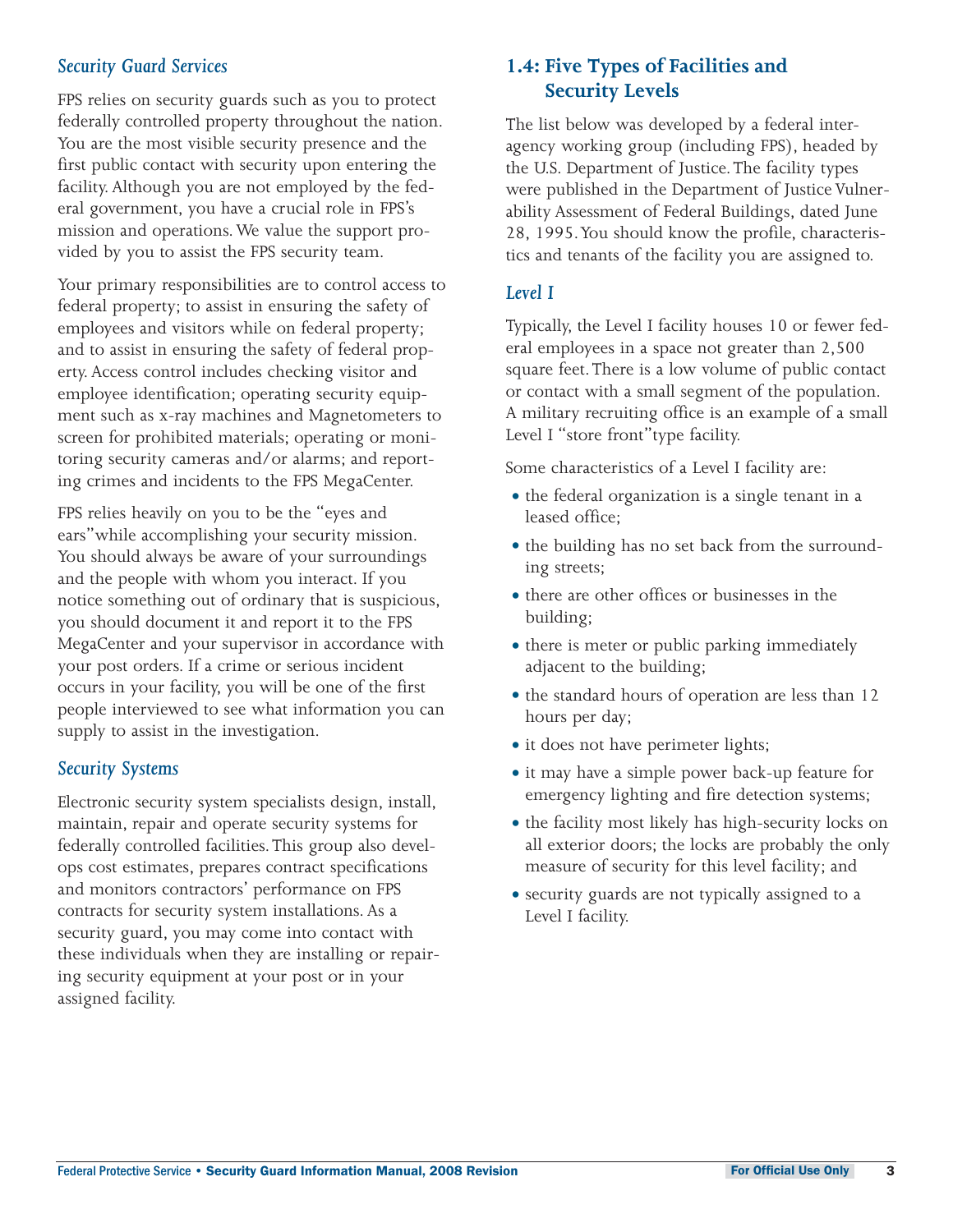#### *Level II*

Typically, the Level II facility has between 11 and 150 federal employees with a moderate volume of public contact.The federal activities are routine in nature, similar to commercial activities.The buildings are from 2,500 square feet to 80,000 square feet. A typical Level II building is a Social Security Administration office.

Some characteristics of a Level II facility are:

- the building most likely is a multi-story structure;
- the building probably is older. There are many historical buildings in this category;
- except for a sidewalk, the building may have no set back from the surrounding streets;
- only exterior parking is available and it is adjacent to the building; and
- the building operates an average of 12 hours per day.

#### *Level III*

Typically, the Level III facility has between 151 and 450 federal employees. In addition, the facility probably has between 80,000 and 150,000 square feet of space and a moderate to high volume of public contact.The tenant agencies may include law enforcement agencies, court-related agencies and functions, and government records and archives.The Pension Building, a multi-tenant, historical building in Washington, D.C. is an example of a typical Level III building.

Some characteristics of a Level III facility are:

- although the building has a greater set-back than would be found at a lower level facility, it still has only a minimal setback from the street;
- it is likely to have an exterior parking lot;
- the building is open for use and operation to employees more than 12 hours per day;
- as in the lower levels, the primary security in the building is locks on all perimeter doors;
- it also may have a centrally monitored intrusion detection system; and
- the building was constructed less than 25 years ago.

#### *Level IV*

Typically, the Level IV facility has 451 or more federal employees housed in more than 150,000 square feet.The facility usually has a high volume of public contact.The tenant agencies may include high-risk law enforcement agencies, courts, judicial offices and offices housing highly sensitive government records. For example, a typical Level IV building is the Department of Justice Headquarters building in Washington, D.C.

Some characteristics of a Level IV facility are:

- it may be set back from the street;
- it will have some interior underground parking as well as exterior parking;
- the building is accessed by employees more than 12 hours per day and may be open to employees 24 hours per day;
- public access is limited to less than 12 hours per day.

#### *Level V*

The Pentagon and CIA Headquarters are examples of Level V facilities. Level V facilities contain mission functions critical to national security.The missions of Level V facilities require that tenant agencies secure the site according to their own requirements. The degree to which these requirements dictate security features in excess of those for a Level IV is established by the individual agency. A Level V facility will be similar to a Level IV facility in terms of number of employees and square footage. Security requirements at Level V facilities should be at least the same as at a Level IV facility.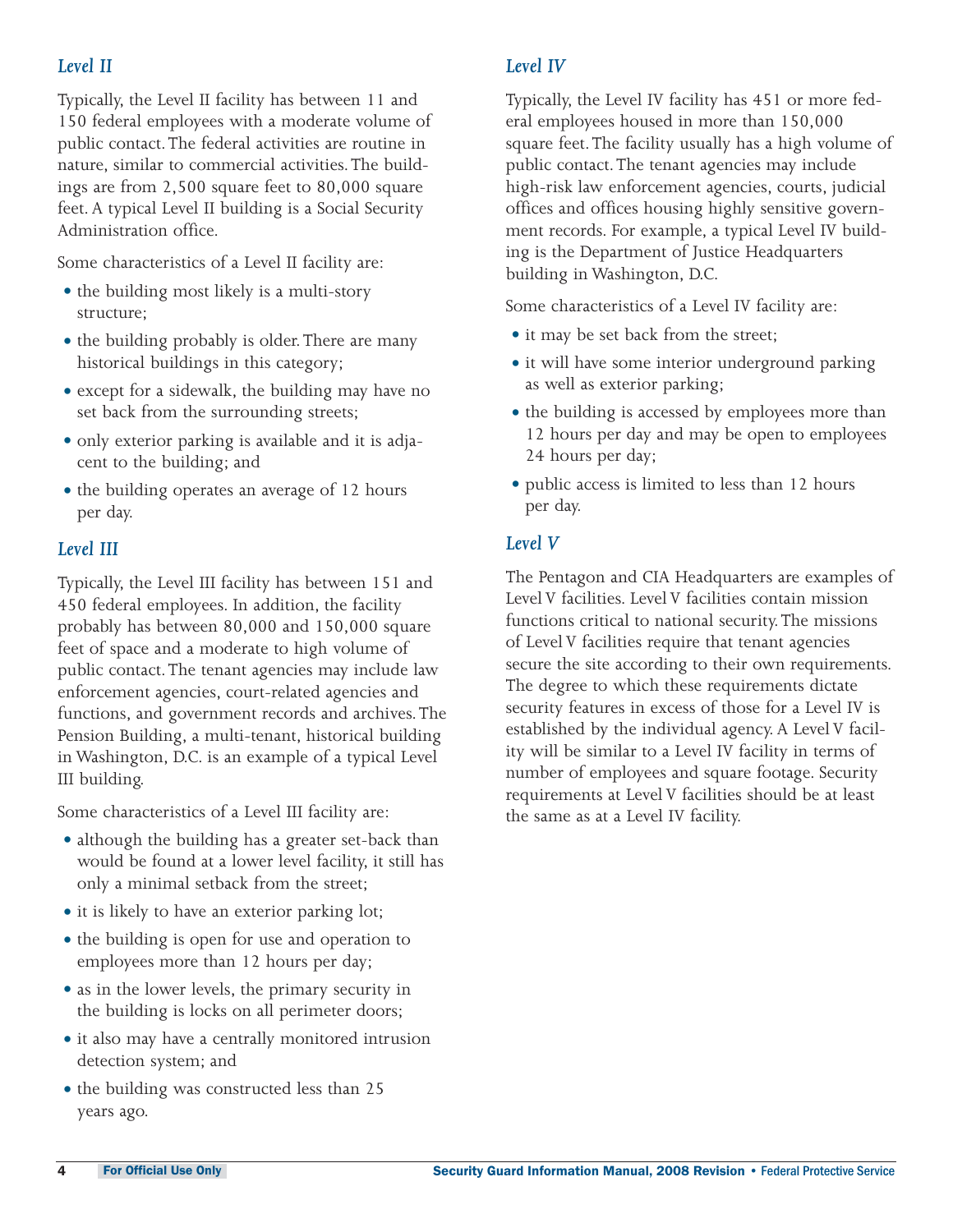# **Chapter 2**

### **The Security Guard**

This chapter will provide the necessary elements for you to understand exactly what is expected and required of you. It will explain for you your mission, the desired qualities for a FPS security guard, and the proper protocol when conducting business with employees of the building and visitors to the facility.

#### **2.1: Your Roles and Responsibilities**

Recent events demonstrate the need for FPS to focus on and increase security within our federally controlled facilities.You are an important part of the security program designed to protect these facilities. You will protect not only these facilities but also the many people who work in and visit these buildings every day.You will help the FPS enforce rules and regulations and maintain law and order.The federal government has established a contract with your employer to provide security guard services to support FPS. How you will accomplish these tasks is established by the contract and post orders. It is very important for you to understand your job because everything that you do on duty will ultimately affect the accomplishment of the FPS mission.

Most people visiting a federal building do not know you work for a contractor.To these people, you represent FPS. If you do not perform your duties at the expected standard, the consequences could be damage to or loss of federal property, serious injury to personnel or even loss of life.

Your role is to support the FPS mission. Although FPS law enforcement personnel are sworn law enforcement officers, security guards are not.You must understand the distinction between local or state police, FPS law enforcement personnel and yourselves as security guards.



Local or state police are responsible for keeping public order, enforcing laws, preventing crime and apprehending criminals.They work mostly on public property, but they may enter private property when invited or called to restore order and enforce the law. However, searches, arrests and other activities on private property are strictly controlled by constitutional limitations and laws; an example is the requirement for arrest or search warrants based on probable cause. Local or state police also may patrol private property to which the public has free entry, such as shopping center parking lots.

FPS law enforcement personnel can make arrests on and off federally controlled property. Special agents (SA's) investigate crimes ranging from homicide to theft of government property.They also investigate allegations of security guard misconduct on the job. Information you provide to FPS investigators can be important to the successful outcome of a criminal investigation. FPS uniformed and investigative personnel or local law enforcement (depending on your post location) will serve as your primary law enforcement support as you perform your duties.

Security guards help keep public order and prevent crime.You can detain individuals who are being seriously disruptive, violent or suspected of committing a crime while on federally controlled property, but you do not have the authority to arrest a suspect as police.Your duties mainly concern preventing and detecting crime rather than investigating and solving crimes. As part of your assigned duties you are expected to:

- control access to specific areas of a facility;
- enforce property rules and regulations;
- detect and report criminal acts;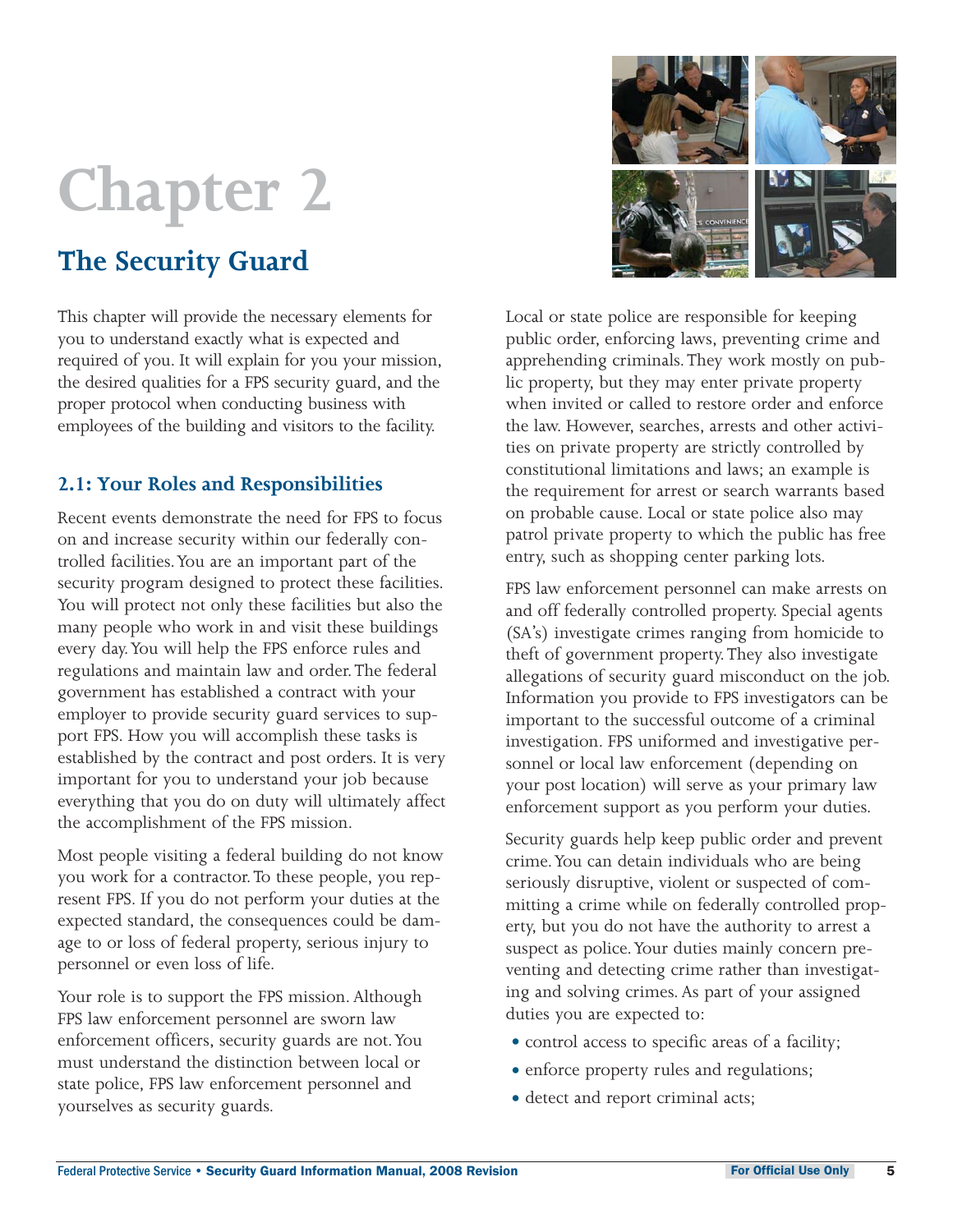- stop and if possible, detain persons engaging in criminal activities;
- provide security against loss from fire or mechanical equipment failure;
- respond to emergency situations involving the safety and security of the facility; and
- act occasionally as a crowd monitor to maintain order.

These duties will be discussed in much greater detail in the chapters that follow.

#### **2.2: Typical Duties**

As a security guard, you will have many duties.Typical duties are described below and several will be explained in further detail later in this manual.Your specific duties will be detailed by post orders or by the contracting office technical representative (COTR) in event of an emergency. During your career as an FPS security guard, you may be required to perform most or all of the duties described below.

#### *Access and Egress Control Post*

You must be mentally alert and physically ready to operate and enforce the government's system of personnel identification and access/egress control as it is stated in your post orders.You may need to perform inspections, either as part of your regular duties or during periods of heightened security alerts.These inspections may include checking packages, briefcases, containers or any other suspicious items in the possession of people entering or leaving a federally controlled facility.Your inspections will normally focus on ensuring visitors do not bring weapons, bombs/bomb-making materials, chemical/biological agents or other prohibited materials into the building.You will also focus on ensuring persons do not depart the building with government material unless they are in possession of a valid property pass, if applicable.

You may be responsible for operating security equipment on your assigned post, such as x-ray machines, magnetometers and intrusion detection and closed circuit television (CCTV) systems.You will receive training on the use of the equipment.

You will deny and prevent entry to those persons refusing to submit to a voluntary inspection, except for those persons exempted by a specific government directive, which will be included in the post orders.

You will provide on-site security and control access to the post area by detecting, observing and reporting violations of post regulations.This includes security of all internal and perimeter areas designated within the confines of your assigned post.

You will answer general questions and provide directions to visitors and building tenants.You must be familiar with each tenant agency's name and the locations of the most commonly sought after offices, elevators, entrance/exit points, convenience areas (restrooms, cafeteria, etc.), within the facility.

You must know the location of and have the ability to use any/all emergency equipment associated to your assigned post area.This includes the first aid kit, automatic external defibrillator (AED), fire extinguisher, fire alarms or duress alarms.Your post orders will provide direction on implementation.

#### *Additional Duties*

Dependent upon location, additional duties may encompass turning off unnecessary lightschecking safes/lock-type repositories and cabinets, closing and securing open windows/doors/gates or other access points, raising and lowering the flag or other duties directed by post orders.

#### *Building Rules and Regulations*

You will observe and monitor building occupants and visitors for compliance with the facility's posted rules and regulations.You shall also identify, report, delay or detain those persons who violate the rules and regulations as applicable and in accordance with the post orders.

#### *Civil Disturbances*

You may be required to take actions to control crowds during civil disturbances.You also may be required to assist law enforcement personnel during such situations as directed by the COTR.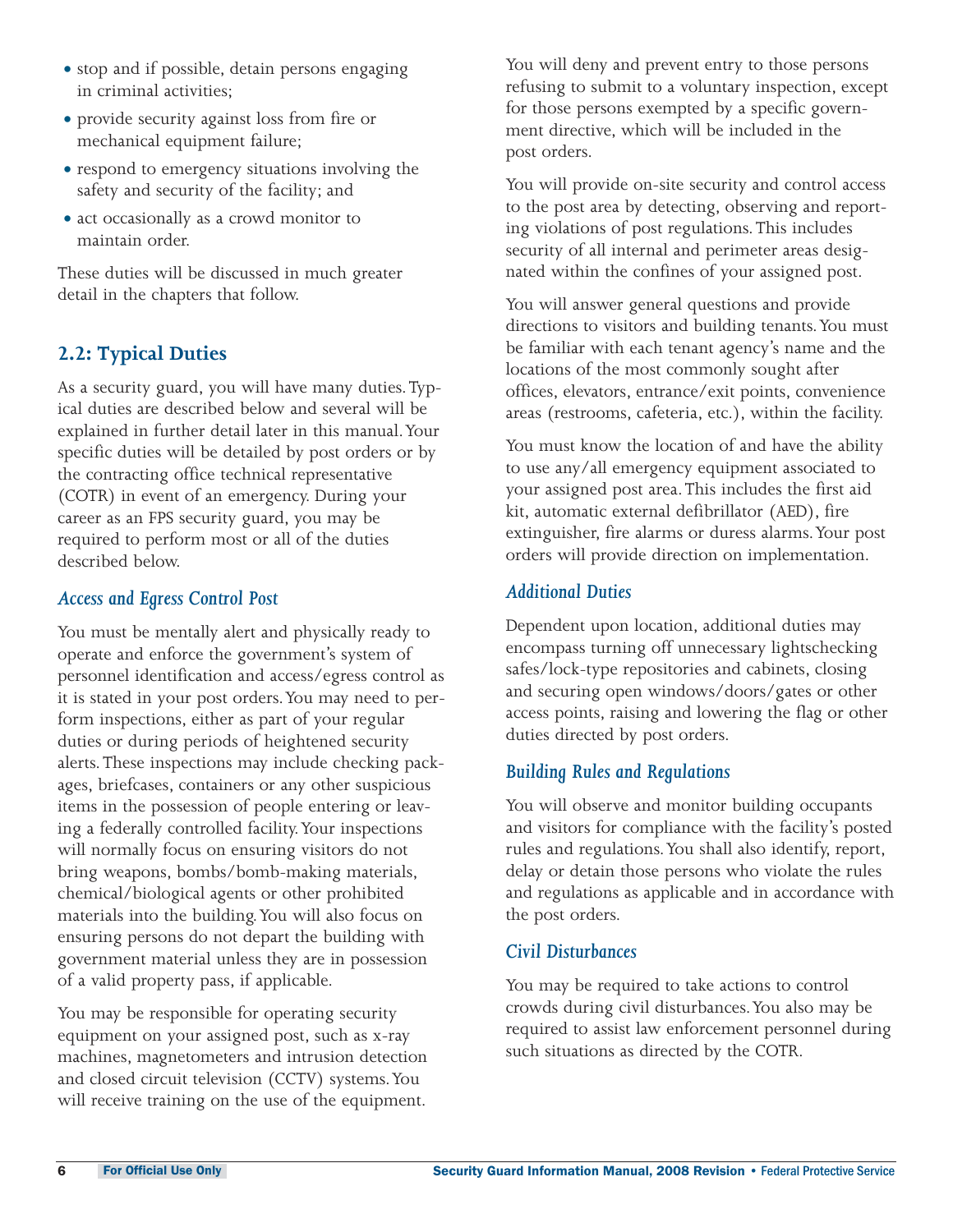#### *Control, Issuance and Storage of Keys*

Based on your post orders or direction from your COTR, you may be required to coordinate the receipt, issuance and tracking of all keys, key cards, lock combinations, etc. which control/restrict access to the facility. Access to these aforementioned items as well as issuance and tracking procedures will be in accordance with guidance contained in your post orders. Removal of any of these items from the facility/property is strictly prohibited unless authorized by the COTR or the post orders.

You will immediately report any missing, lost, stolen or unusable key(s) or access control device to the FPS MegaCenter, COTR and shift supervisor.

As a security guard, control of the keys and access devices for the facility is a serious responsibility. Any negligence on your part resulting in these items being lost, damaged or used by unauthorized individuals would result in an investigation and your employer determining if any/or what disciplinary action is warranted.

#### *Emergencies*

Emergency conditions require immediate attention and action and you may be required to respond. Depending on the nature of the emergency, you may have to contact the appropriate personnel as outlined in the building's Occupant Emergency Plan, which should be incorporated into your post orders. Emergency conditions may require you to be diverted from your normal duties until the emergency is over.

#### *Hazardous Conditions*

You shall report and record all potentially hazardous conditions and items in need of repair, including inoperative lights, leaky faucets, toilet stoppages and broken or slippery floor surfaces.

#### *Physical Security and Law and Order*

You shall maintain physical security and law and order within your area of assignment as prescribed by statute, regulation or post orders.You may be responsible for detecting, delaying and/or detaining persons violating laws, rules and regulations.

#### *Primary Security Response*

If your work site is in an outlying area, or in the event of multiple incidents, you may be required to be the primary security responder until law enforcement personnel arrive.This will require you to be familiar with your post orders, to remember your training and to apply yourself as the situation may warrant.

#### *Reports, Records and Testimony*

You will prepare required reports regarding security-related incidents/occurrences such as accidents, fires, bomb threats, unlawful acts, etc., and provide these reports to those officials specified by your supervisor and/or COTR.

You shall verbally report threatening circumstances/potential threatening activities that you observe while on duty to the FPS MegaCenter and your supervisor. Whenever possible, you should report a serious/potential serious problem before responding so you may receive additional guard backup and/or whatever other support is necessary to lessen or eliminate the problem.

You may be required to testify in various judicial proceedings on behalf of the Government.Your employer will coordinate all contract-related court appearances with the COTR when such appearances are required.You will be paid for all time associated with court duty, whether or not your testimony is provided or used in the case. Contract-related court testimony on behalf of the Government shall take priority over all your other scheduled duties. Unless otherwise required by the COTR, you shall appear for court testimony wearing your full uniform without any firearm or weapon.

#### *Response to Injury or Illness*

You shall obtain professional assistance in the event of injury or illness of individuals while they are in the facility.You may be required to perform first aid, CPR and/or use the AED equipment in emergency situations and properly assist medical and law enforcement personnel as necessary and when trained or certified to do so.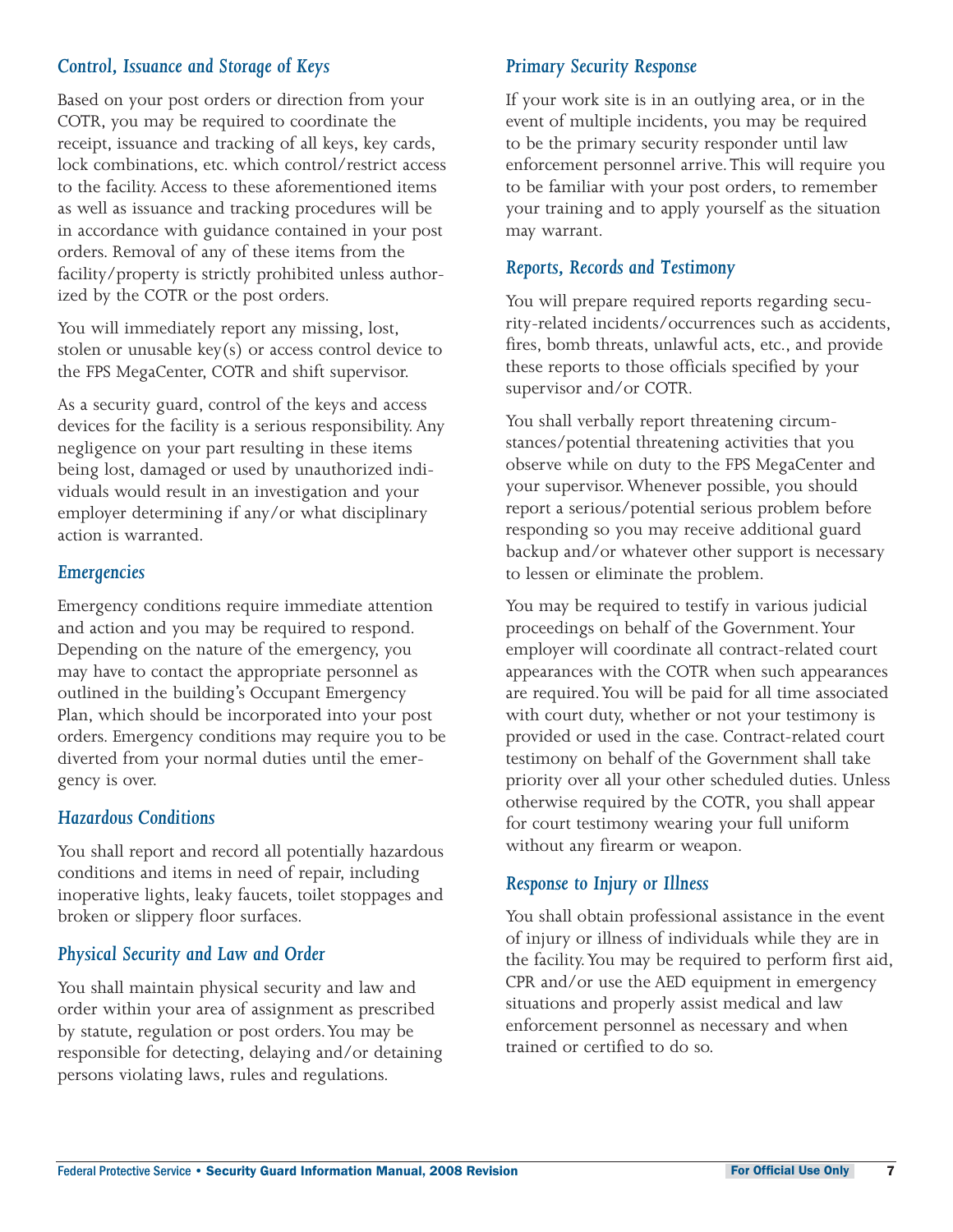#### *Roving Patrols*

You will conduct patrols in accordance with routes and schedules contained in your post orders.You will observe, report and respond to all suspected or actual security violations or facility problems.You will be responsible for initiating and maintaining all necessary documents, reports or files for any incidents/occurrences while performing your assigned duties.Your security patrol duties and associated functions will be performed in a professional manner at all times, observing the area and questioning any person(s) whose activities do not appear normal. As the rover, you will usually be required to respond to any alarms, calls for assistance or emergency situations.

#### *Security and Fire Systems*

You may be required to monitor and operate building fire alarm and intrusion detection systems and other protection devices or building equipment located on or near your post.

#### *Traffic Control*

Depending upon your location and based on your post orders, you may be required to direct traffic (vehicular and/or pedestrian), control parking, issue courtesy traffic violation notices on federal property, as well as observe the environment for suspicious vehicles or persons on or around federal property.You may be required to operate traffic control points and identify, delay and detain any suspicious vehicles or persons as required to maintain the appropriate level of security to ensure the safety and protection of all personnel, property and resources within the facility.

#### *Unauthorized Access*

You shall prevent, discover, delay and/or detain persons attempting to gain unauthorized access to property and/or personnel at the facility being protected.You shall report all such incidents in accordance with established procedures detailed in the post orders.

#### *Utility Systems*

You may be required to lock or unlock specific access and egress points, and turn on/off lights in your duty area at specific times during your tour of duty.

During emergencies, you may be required to perform simple emergency related functions that activate or deactivate building systems, such as heating/ventilation/air conditioning systems, circuit breakers/switches and plumbing valves/switches.

#### **2.3: Creating A Good Image**

First impressions of a guard in uniform "says a lot "for some people, whether employees in the building or visitors. A sharp appearance and courtesy will enhance your relations with people.Your professionalism in dealing with the public helps build a good image for your employer and instills a sense of trust in the client agency you protect. While you are on duty you represent FPS, the government and your employer.You will usually be the first person a visitor meets upon entering a federal facility and therefore, you have an obligation to always make a good impression.

Being an FPS security guard requires high standards and the appropriate use of discretion. In your position you may have access to information that is either proprietary or on a need-to-know basis.You may be approached by people who ask you questions of a sensitive nature (e.g., about building security, government policies, active investigations, etc.). Your response to these questions are crucial. If you divulge sensitive information, you could be subject to disciplinary action, up to and including the permanent removal from all FPS security guard service contracts and possibly criminal prosecution. Someone asking questions of a sensitive nature concerning the federal government or employees of the same should always be referred to the government agency for answers.

Your discretion applies to matters of both an official and non-official nature.The possibility exists that someone could overhear your conversation and take it out of context. Comments about a sensitive matter may be reported to your superiors and if investigated and found to be true, you may be subject to disciplinary action. Always be mindful of your conversations and those personnel around you.

As a FPS security guard, you should be aware of the fact that any type of unprofessional behavior will not be tolerated and could result in you being removed from an assigned post or from the contract.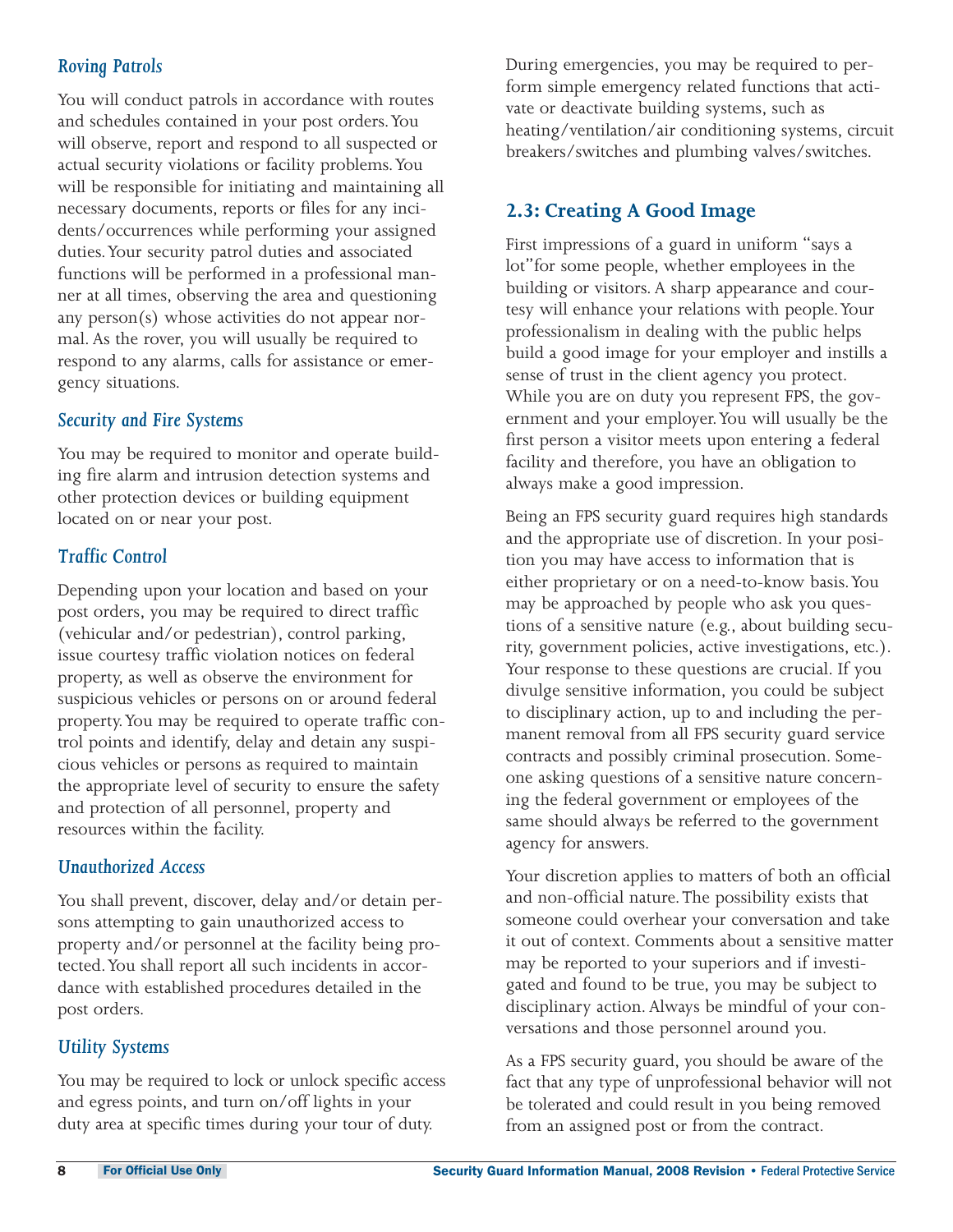Building trust and goodwill are two of your many important functions. Cultivate good relations with employees at your workplace.Their safety is one of your responsibilities.This may be accomplished by a courteous greeting (e.g., good morning, good afternoon), by addressing them by name whenever possible (e.g., Mr. Smith, Ms. Jones). If their names are unknown a polite "sir"or "ma'am" would be appropriate.

When making a request of someone, saying "please" before and a "thank you" after goes a long way (for example, "Sir, could I please see your identification?" and "thank you" after they comply). Gestures such as these not only make you appear to be professional and courteous, but also provides the people you are addressing a feeling of respect.

Many buildings have VIPs working within or who regularly visit the facility, such as executive management, elected officials and judges. If your duty book contains a VIP listing with names and pictures, you should make every effort to memorize them so you can greet the VIPs by name. By doing so you are creating a positive impression that reflects your professionalism once again.There have been many instances when a VIP has taken the time to write a letter of commendation on behalf of a security guard who has shown continued professionalism and attention to duty. It is well worth the small effort it takes to act professionally and courteously at all times.

#### *Professionalism*

**Professionalism for a FPS security guard is a cornerstone for your foundation.**Your attitude and actions should clearly show everyone your intent to perform your duties to the best of your abilities and they in turn should cooperate and allow you to do so.You must exercise caution and be mindful when balancing friendliness and politeness with firmness. You are there to provide protection. Even in the face of people being rude or abusive towards you, your demeanor should remain professional and courteous. It's essential to be friendly, but never to the point where people will expect you to bend or break the rules.You will come to know and recognize employees within the facility and it would be simple to "allow one to enter who has forgotten his/her identification one day, for example."In an

instance such as this, and although this may be one of the nicest persons you have met, you must follow your prescribed duty and process this individual as outlined in your post orders. Never place yourself in a compromising position.

#### **2.4: Basic Appearance Standards**

The following are basic standards for all security guards. Since you are a representative of your company, FPS and the government, you must meet the highest standards for appearance.Your appearance is a subtle, silent form of communication.

#### *Personal Appearance*

You are expected to be clean and properly groomed at all times.Your uniform must be clean and unwrinkled when you report for duty.

Your fingernails should be free of dirt and trimmed so that they do not extend beyond the fingertips. Nail polish may be worn if it is subdued and natural looking.

Your hair must be clean, neat and not interfere with the proper wearing of official headgear.The height of the hair (male or female), from the scalp to the highest point on the coiffure, is not to exceed 2 inches. Hair must not fall below either the eyebrow when the head is uncovered nor protrude below the inside sweatband of headgear. A male security guard's hair must not cover the top of his collar when standing. A female security guard's hair cannot exceed below the bottom edge of her blouse collar when standing. Bouffant and modified bush styles are acceptable if they allow proper wearing of the official headgear.

Hair ornaments, such as flowers and combs, cannot be worn. Items to hold hair in place such as bobby pins, hairpins and barrettes may be worn if they are concealed as much as possible and are of a color that blends with the hair.The cap may be secured to the hair with up to two hatpins of plain design with black or dark blue pinheads.

Faces must be clean-shaven, except for mustaches and sideburns. Men's sideburns must be neatly trimmed, extending no lower than the bottom of the ear, constant in width (not flared), and end with a clean-shaven horizontal line.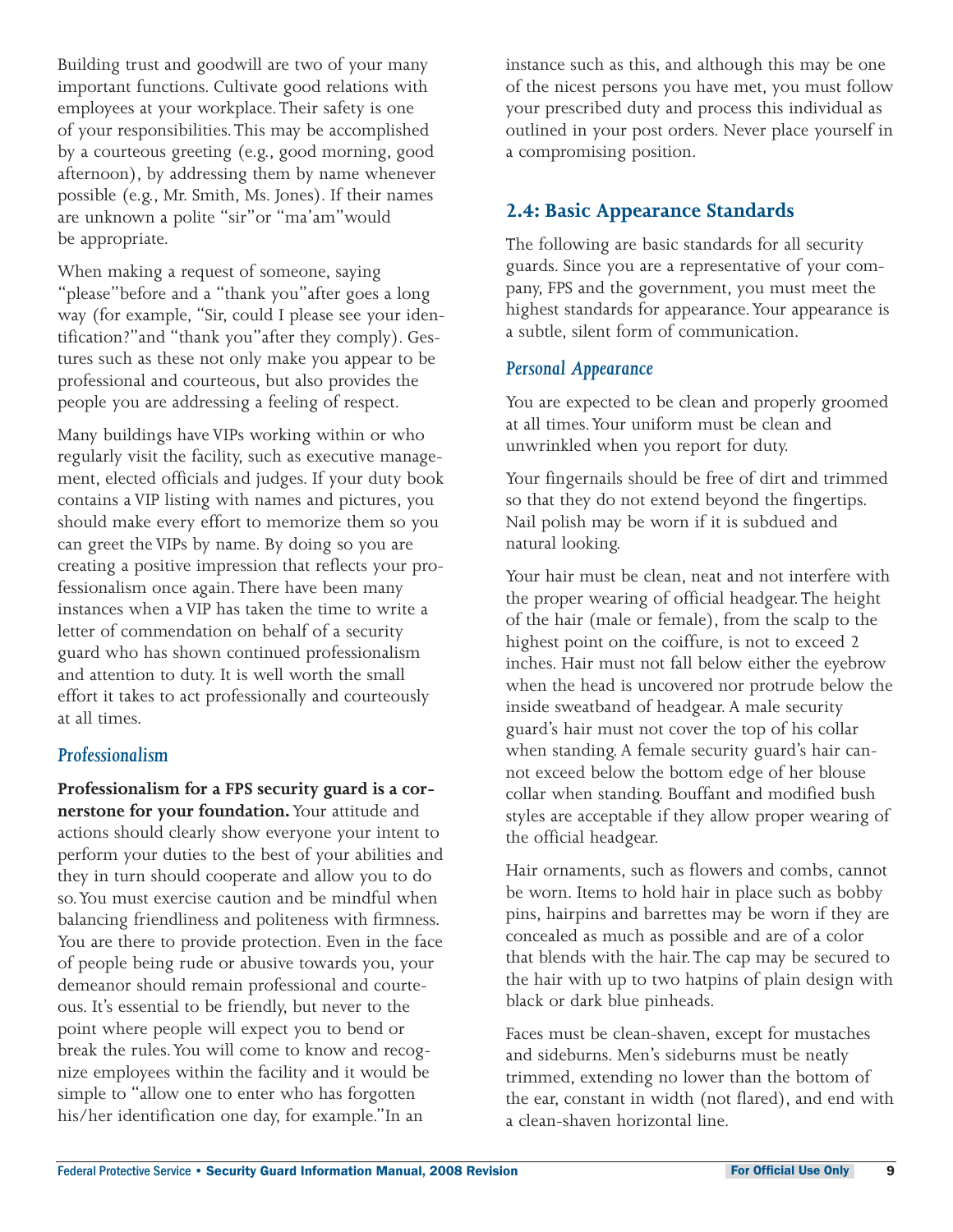Mustaches are to be neatly trimmed, they may extend no more than a half-inch beyond and a fourth-inch below each corner of the lips and go no higher than the nose line.

Upon submission of a medical certificate from a licensed physician stating that a skin disorder exist and the individual cannot shave, he may wear a beard provided the beard hairs are trimmed symmetrically and do not protrude more than onefourth of a inch from the skins surface.The permission to be unshaven is granted only for the duration of the skin disorder.Therefore, the physician's certificate must be updated every 120 days, unless the physician's initial certificate stipulates the disorder may exceed beyond 120 days.

Makeup may be worn by security guards, provided it is subdued and natural looking.

While you are on duty, you may not wear jewelry such as earrings, bracelets, chains, religious insignia, buttons or pendants.You may wear a ring, but only on the third finger of one hand.You may wear a necklace, but only if it is completely concealed beneath the uniform shirt.You must remove ALL body piercing jewelry prior to working on post unless it is completely covered by your uniform. These rules may seem restrictive to you, but they are for your own protection. Violent offenders have been known to rip earrings out of ears and make garrotes with necklaces.

Undergarments that can be seen through or above a uniform shirt must be white. Female security guards must wear supportive brassieres.

#### *Proper Wear of Uniforms*

Keep your uniforms, insignia, accessories and equipment clean and in good repair.They are to be maintained and worn as follows:

Wear your cap squarely on the head, with the sweatband snugly against the forehead, except when you are in a motor vehicle or assigned to an office. However, the cap must be in your possession at all times while on duty.You may be issued a dark blue fur or pile-trimmed cap with earflaps in cold weather.

Long-sleeved shirts may be worn as under or outer garments; however undergarments shall not be seen under the natural line of the uniform. Short-sleeved shirts may be worn as outer garments or under the windbreaker. When you wear a long-sleeved shirt you must wear a tie. When the shirt is used as an outer garment, do not wear suspenders, do not roll/fold back the sleeves.You may have a shirt altered only for proper fitting.

Leave trouser legs un-cuffed and hem at the point where they touch the shoe tops without breaking the creased lines.Trousers must fit properly.

Wear a solid black, 2- or 3-inch-wide, clip-on tie with long-sleeved shirts. Use an appropriate law enforcement or plain tie clasp or pin. Do not tuck the tie into the front of the shirt. Do not wear a tie with a short-sleeve shirt.

An overcoat or windbreaker may be issued to guards assigned outside duties in cold weather. Any outerwear worn must first be approved by FPS. All outerwear must display your nameplate and badge.

Wear black socks that are long enough so that your skin won't show below your trousers when you are sitting.You may wear white socks if they are required for medical reasons and you are authorized to do so.

Keep your footwear shined and in good condition. Shoes must be black with black laces and plain toes. Toes and heels are to be closed and the heels no higher than 1 (one) inch. Pumps, loafers, wingtips, sandals, suede and athletic shoes are not permitted. If boots are worn, they must be black with rounded plain toes (not pointed). Boots with decorative stitching, heels higher than 1 inch or tops higher than 12 inches are prohibited. Do not tuck trouser legs into the tops of boots.

All badges must be of a type approved by or issued by the contractor. Wear the metal breast badge on the left breast of the shirt when the shirt is used as the outermost garment. Wear the cloth badge on the windbreaker and overcoat. Wear the cap badge squarely upright and centered above the cap visor.

Shoulder patches must conform to the contract. Wear the contract security guard service patch on the left shoulder of the shirt, overcoat and windbreaker.

The nameplate is metal with round corners and measures  $2\frac{1}{2}$ "long,  $5/8$ " high, with letters ¼" high. The nameplate contains the guard's first initial and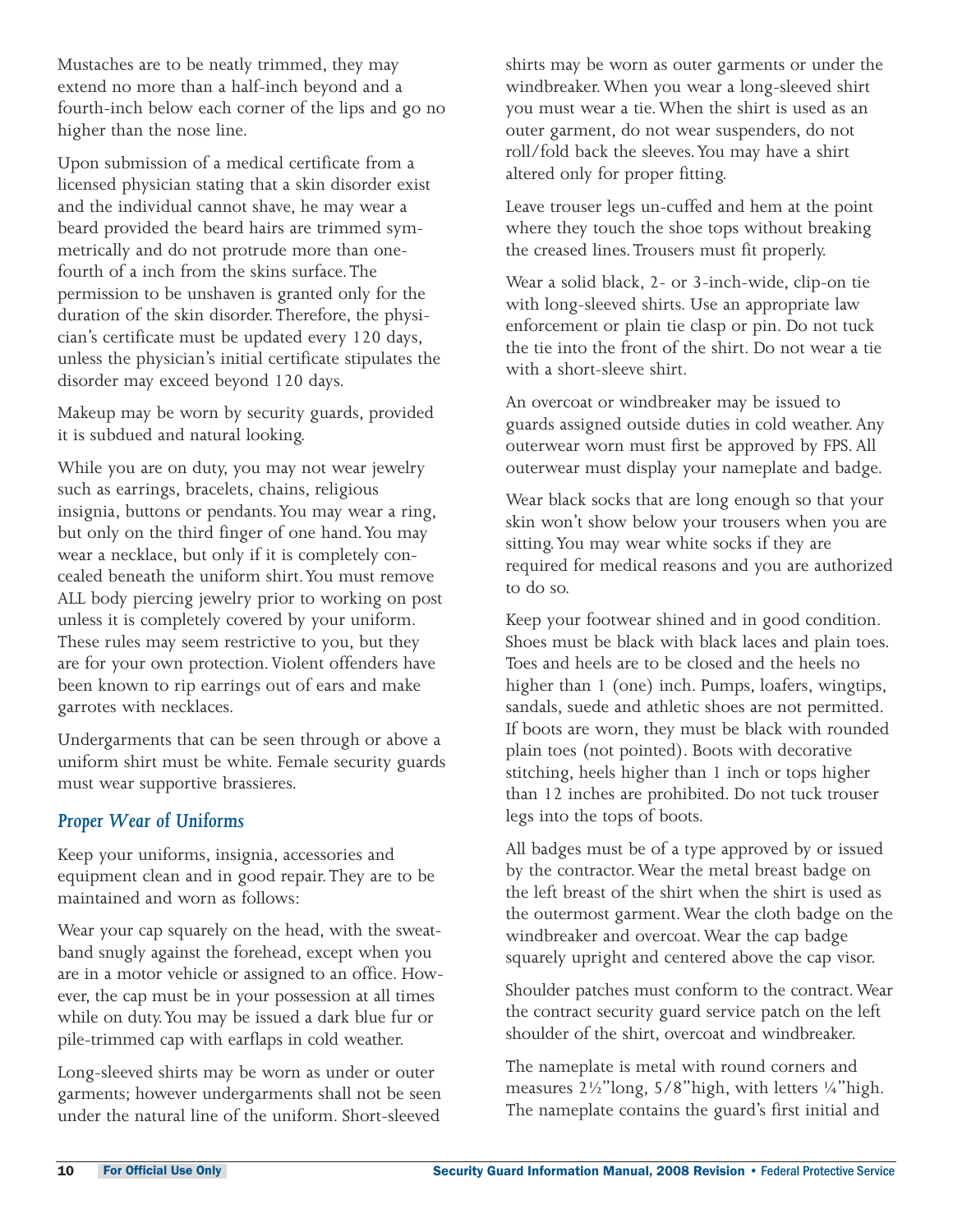last name. Wear it centered on the right pocket flap of your outermost garment. Nameplates must be of the same material and appearance for all security guards.

Wear only the accessories that you are qualified to handle and are issued by your employer in accordance with the contract.These include but are not limited to: handcuff case with handcuffs, key holders (which may be worn on the trouser belt), radio case and baton. For security guards working on armed posts, equipment includes an FPS approved holster worn at the hip, a sidearm, an ammunition pouch with ammunition and four pistol belt keepers.

#### **You are prohibited from carrying or using the following; personal weapons, the klieg-light flashlight, knives, blackjacks, rifles or any other items not specified by the contract.**

Uniforms and equipment must be worn or in your immediate possession at all times.

#### *Care of Uniforms and Equipment*

You and your employer are responsible for maintaining and controlling all approved uniforms and equipment. Agencies may, at some locations, provide office and locker facilities.

Weapons, nightsticks or batons, handcuffs, flashlights, hand-carried communication devices (e.g., radios or cell phones) and building keys will be controlled according to post orders and logged in on DHS Form ( TBD), Firearms and Equipment Control Register. Unless otherwise authorized by the contract/post orders, weapons will be stored in a government approved steel safe or approved locker when not in use. Record the weapon's serial number and the number of bullets on the DHS Form (TBD). (Note: Some FPS contracts require or authorize security guards to take their weapons off the post, and in such cases no on-site safe or firearms cabinet will be available for weapons storage.Your post orders will describe the procedures for transporting and/or storing weapons under these circumstances).

If you remove any equipment from the building or facility, indicate so on the same form and note in the building log the date, location and reason for removing the property.

You must be prepared to make all equipment listed on the DHS Form (TBD) available for inspection by FPS personnel.The inspectors are required to identify themselves with FPS credentials.The building log entry is to show the date, times of arrival and departure and the name of the inspector along with any remarks. If you have any questions concerning the validity of the inspection, notify your supervisor or the FPS MegaCenter. Cooperate fully with the inspector.

#### **2.5: Acceptable and Unacceptable Conduct**

#### *Acceptable Conduct*

You must report for duty at the assigned time and post. It is your duty to report on time and to stay on post until you are properly relieved.You must be prepared for duty when you report.You must be in the full, proper uniform with all your required equipment to include your assigned weapon. Once you have assumed your post, you will not be allowed to take breaks unless you are properly relieved, all of which is stipulated in your post orders. Even while on break, you still are required to maintain a professional appearance. Breaks are to be taken away from the post area so it does not appear you are neglecting your duties.

#### *Unacceptable Conduct*

Unless specifically authorized in your post orders, you are not permitted to engage in any of the following activities while in uniform and on post:

- eat, drink or use any tobacco product.
- read newspapers, books, magazines or any other prohibited reading material;
- use any type of radio, cassette player, CD player, walkman or music device;
- watch television;
- use a personal computer (e.g., laptop, PDA such as a palm pilot, etc.);
- use a personal cellular telephone;
- sleep, doze or nap;
- play cards or other games (electronic or nonelectronic);
- have friends or family members on post or in the area;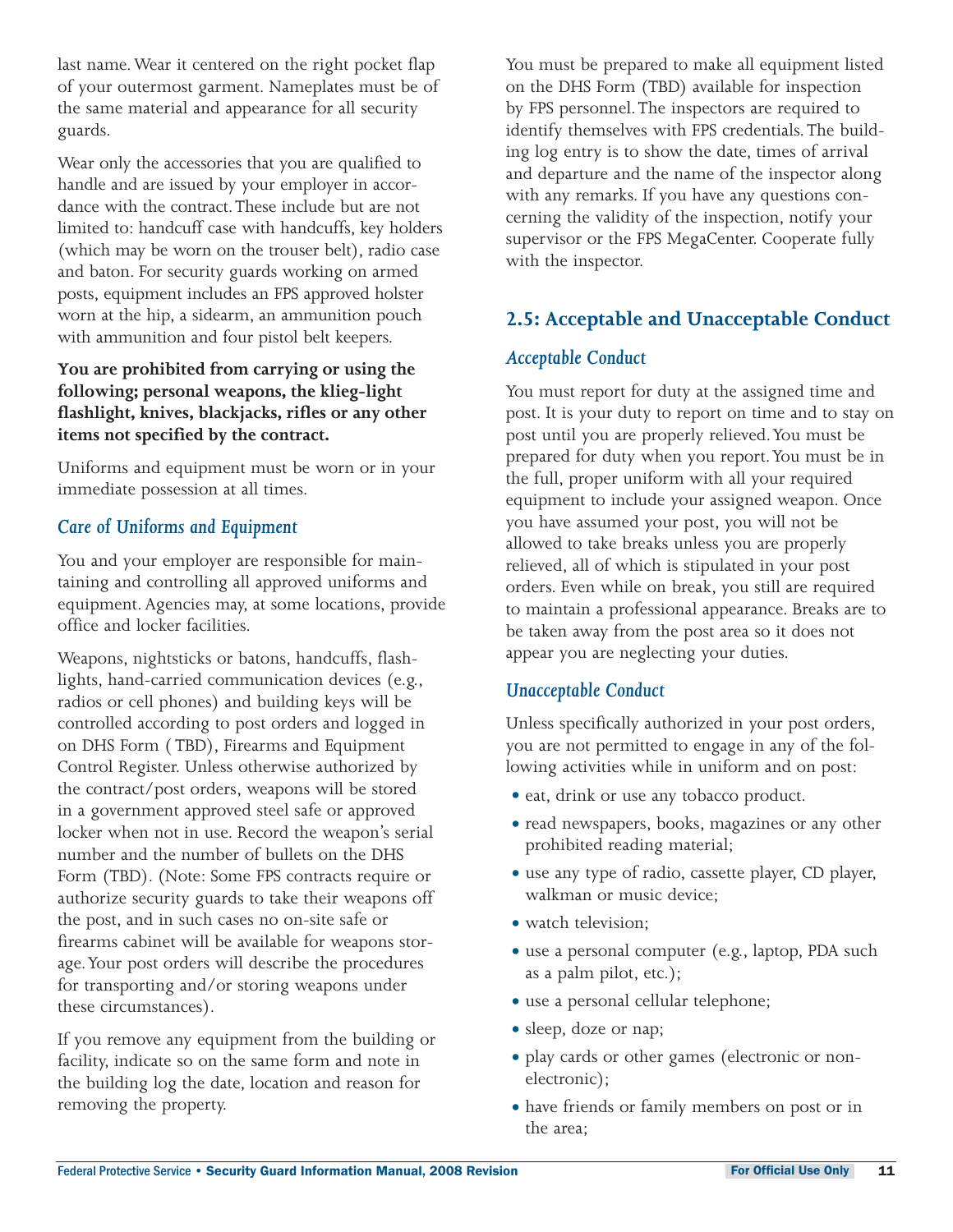- socialize with friends, building tenants, visitors or other security guards who are on break or off duty; or
- use agency offices or personnel facilities for any of the above listed prohibited activities unless on a authorized break and are permitted to use the facilities (e.g., the snack bar, cafeteria or break room...generally, any room/area open for public use).

While on duty, you cannot fraternize with the building occupants or visitors.You may engage in conversation with them if necessary in conducting official business. Because you are in uniform and are easily identified by building occupants as well as the general public, your actions could easily be misinterpreted.

You cannot use alcohol or any medication (prescription or non-prescription), which impairs your ability to perform your duties. For example, cold/ allergy medicine, pain relievers, muscle relaxers, etc., all of which may affect your mental awareness. This applies to the eight hours immediately prior to assuming duty and while on duty. Using drugs or drinking on duty is grounds for immediate dismissal and removal from any federally controlled facility. FPS security guard service contracts require random illegal drug testing and illegal drug testing for reasonable cause. A positive reading on any drug test is grounds for immediate and permanent removal from every FPS security guard service contract.

As a representative of a law enforcement organization, use of illegal substances will absolutely not be tolerated, whether you engage in such activity on or off duty.

You shall not remove any property that does not belong to you, whether it is owned by employees or visitors of the facility you are protecting or the government. Any person found violating this law will be subject to disciplinary action and possibly prosecuted under Title 18 of the U.S. Code or under local laws.

Provided you have been properly relieved or your tour of duty has ended, when you leave your post you must document on all records and logs that you are not on duty.The relief security guard will sign in and work if you are on a break. A supervisor should not be providing relief because you cannot

perform both as a productive security guard and supervisor at the same time.

In the event any situation not covered in the manual should present itself, contact your supervisor for directions and/or clarification.

#### *Grounds for Possible Disciplinary Action*

The following list with explanations comprises grounds for possible disciplinary action, up to and including permanent removal from any FPS security guard service contract.

- 1. Assault—making or uttering physical or verbal threats.
- 2. Arson.
- 3. Theft or pilferage.
- 4. Sabotage.
- 5. Willful or careless destruction of property or vandalism.
- 6. Dishonesty—accepting bribes, enabling a person to secure stolen property, permitting unauthorized access to a facility or protected materials or lying to a government official or your supervisor.
- 7. Misuse of weapons, whether assigned to you or not.
- 8. Insubordination towards the visitors, your supervisor(s) or government personnel.
- 9. Disregarding orders, including your post orders, special orders or instructions, or verbal instructions from your supervisor(s) or the government's contracting officer's representative.
- 10. Immoral conduct or any other criminal act that violates rules, regulations or established policy of the government.
- 11. Sexual harassment or discrimination towards visitors or government employees.
- 12. Intoxication—being under the influence of any substance that impairs your ability to perform your duties, such as alcohol, illegal substances or medication with impairing side effects.
- 13. Negligence—sleeping on duty, abandoning your post without being properly relieved or failing to perform your duties as prescribed.
- 14. Absenteeism-failure to report for duty or unsatisfactory attendance.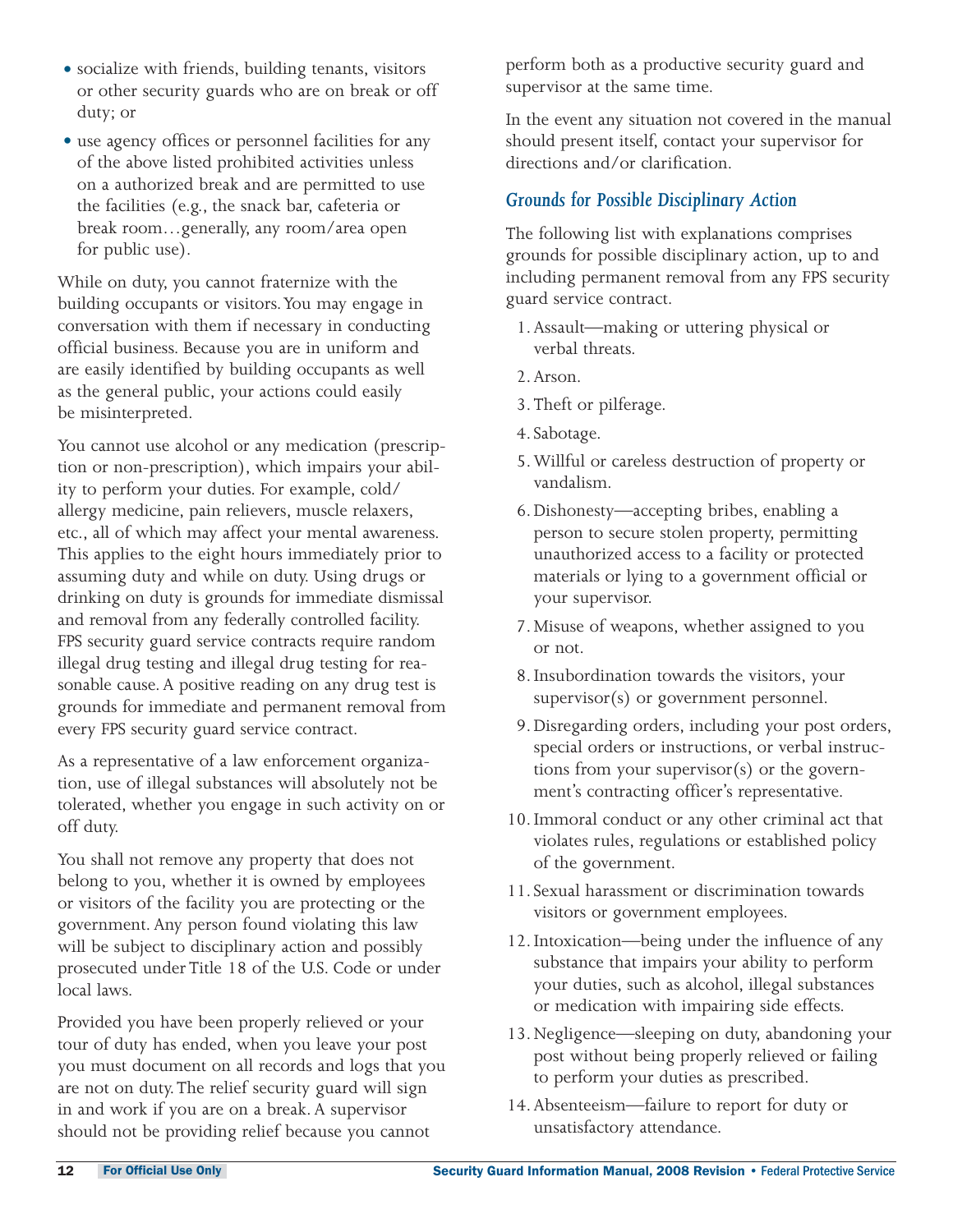- 15. Tardiness—repeated failure to report for duty at the scheduled time.
- 16. Falsifying, concealing, removing, mutilating, damaging or destroying official documents or records or concealing important facts by leaving them out of official documents.
- 17. Reading, copying, removing, damaging or destroying government or proprietary business documents that you do not have access to during your normal course of duties.
- 18. Disorderly conduct-abusive or offensive language, quarreling, fighting or attempting to intimidate someone.This also includes interfering with normal, efficient operations or performing your assigned duties.
- 19. Unethical or improper use of official authority, credentials or equipment.
- 20. Unauthorized use of communications equipment (e.g., telephones, computers, radios) or other government property.
- 21. Unreasonable delays or failure to complete job assignments, conducting personal business while on duty, refusing to assist someone as required in your post orders.
- 22. Failing to cooperate with government officials, local law enforcement officials or your employer during an official investigation.

#### **2.6: Interacting with People**

Success in security and law enforcement depends largely on the ability to interact with people from all walks of life effectively. People react to how you look, how you act, how you speak and how you treat them. Even though you are not a federal employee, you represent FPS as well as your employer.You are often the first contact the public has when entering a federally controlled facility and the last person they see when they leave. Visitors and employees will make immediate judgments about you based on your appearance, your demeanor, your body language and your performance.These conclusions color their impression of the agency visited and the government as a whole.The impression you make is a lasting one. People may choose to cooperate or not cooperate with you depending on how you treat them.

There are several basic guidelines for dealing with people, which are mostly common sense:

- be polite and tactful when greeting and addressing people;
- use proper English when speaking to people; speak clearly and in a well modulated tone; do not mutter or say things under your breath; never use profanity, any type of slang or disrespectful language while you are on duty;
- do not use inappropriate gestures when talking to people;
- remain calm at all times, no matter how much you are provoked; do not show anger or impatience with people; never argue with people;
- know your duties and the layout of the facility. People will often ask questions about the location of offices, people or amenities in a facility you are protecting;
- although you may feel it is not your responsibility to answer routine questions from visitors or employees, this is a very important aspect of your duties and therefore you should try to be cordial unless otherwise stated in your post orders;
- you should always maintain high standards of appearance and grooming when in uniform and on duty;
- always be attentive to your physical demeanor when on duty. Stand up straight, do not slouch, do not put your feet on desk or equipment, etc;
- be observant at all times. Be aware of people in your area and attentive to the surrounding area;
- do not rest your hand on the butt of your weapon because some people could perceive it as a threatening gesture;
- if necessary to react to control a situation, use only the minimum amount of force necessary; and
- refer any news media personnel to the FPS MegaCenter.

#### *Dealing with Children*

In your job, you may have regular contact with children. It is very important that you understand how you should treat them and interact with them.

When dealing with children, you must try to balance friendliness with firmness. While many children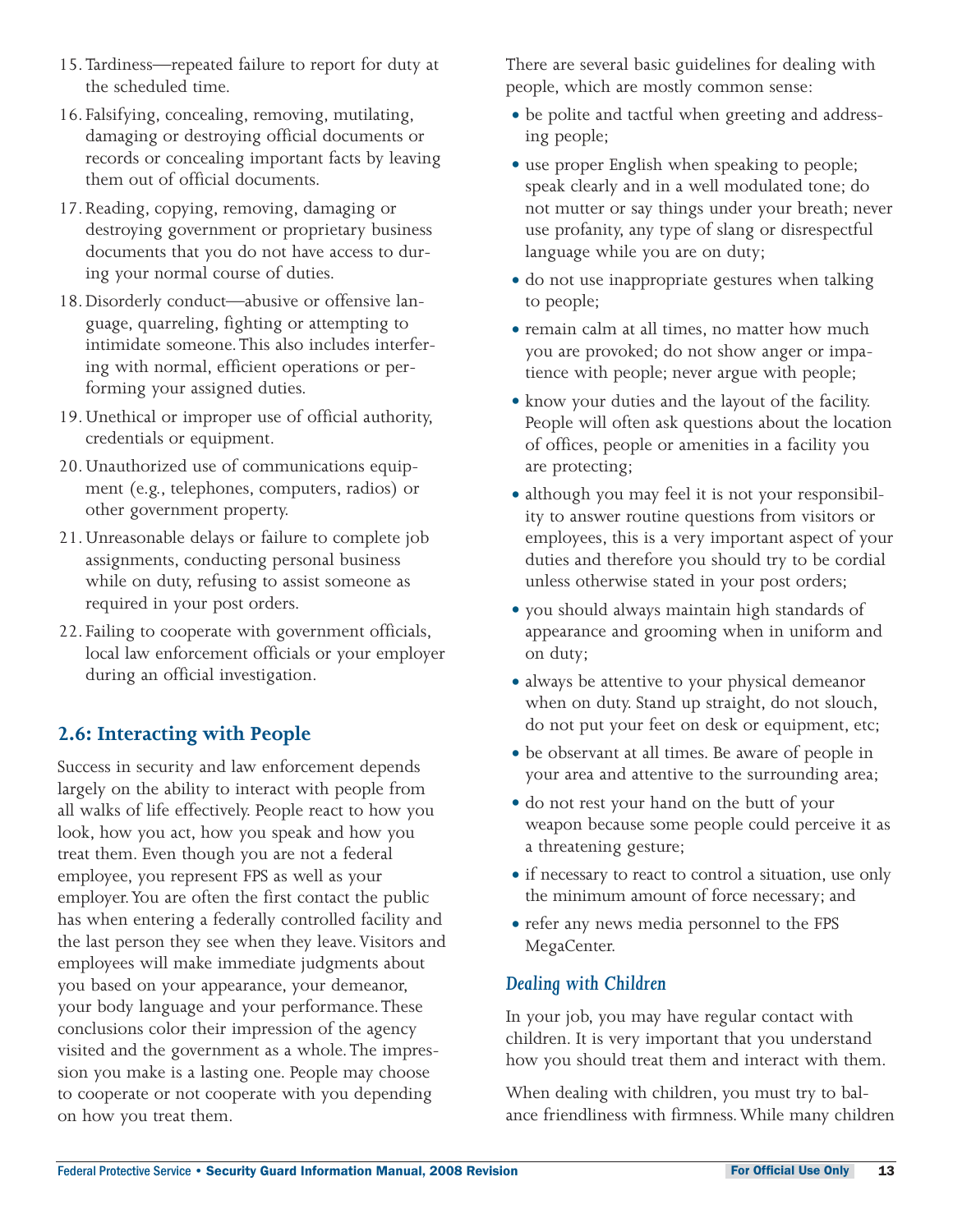may be afraid or intimidated, others may be curious or even fascinated by you, your uniform and your equipment.You should try to make frightened children feel more comfortable by smiling and using a friendly tone when you speak to them. If they ask you what you do, tell them your job is to make sure they are safe while they are in the building.

Some children may be more outspoken, curious or even aggressive in their behavior.They may want to know about your equipment, especially your weapon(s). **Under no circumstances whatsoever should you ever unholster your firearm or display other equipment, such as your handcuffs or batons to a child.** If a child asks to see your firearm, tell him/her that you cannot take it out of the holster because it is a weapon and is only to be taken out of the holster in an emergency. **Never** allow a child to touch your equipment, even if it is secured on your belt.

Do not invite or allow a child to sit on your lap, do not pick up/hold a child, do not touch a child. Many parents/guardians become uncomfortable when adults they do not know have close contact with their children.Your attempt at being kind or helpful could result in a parent/guardian thinking your actions are inappropriate.This could lead to them filing a complaint against you and almost surely will result in an investigation being done. Try to have no physical contact with a child unless it is absolutely necessary (e.g., in an emergency situation where you are compelled to aid or quickly move a child from a dangerous threat). For any further explanation, you can contact your supervisor or refer to Chapter 17 of this Manual.

#### *Using the Telephone*

For most people, making a call to a security guard is a very significant act. It will leave an impression as lasting as a personal encounter and may be the caller's only contact with an FPS representative.

First, the caller should be able to get through on the line.The telephone (regular or cell phone) is provided to you for communication of official business, not to initiate or receive personal calls.You are not permitted to make long-distance personal calls on government furnished telephones. (You could be held financially liable for any charges that result from improper/unauthorized usage). People also may have a negative impression of you if they overhear you on a personal call.They could be waiting to speak with you and/or request your assistance and as such may feel you are neglecting your duties by having them wait.The improper usage of any type of government telephone could result in disciplinary action against you up to and including removal from the contract.

Secondly, the caller expects a decisive and courteous response from you. Apply the same guidelines in dealing with people when answering the telephone:

- answer in a pleasant tone and speak clearly;
- clearly state your name and location when answering;
- have a pen/pencil and notepad available to take notes; repeat the information to the caller to ensure you have copied it correctly;
- $\bullet$  if questioned, be mindful of what you may/may not discuss over the telephone; if necessary, request a supervisor if in the immediate area.

Always handle an excited or angry caller politely but firmly.You can have a calming effect on someone by asking a caller to relax, and speak slowly so you can better understand what they are trying to tell you. If it appears the caller is confused and rambling, not making any sense, try to get them to focus on the problem by asking specific questions.

Any threats made over the telephone should always be taken seriously. Chapter 14 discusses telephone threats in more detail.

Sometimes it may be necessary to place a caller on "hold." If it is necessary to do so, advise the caller you must put them on hold prior to doing so and ensure the caller has acknowledged you. Once you return to the caller, apologize for the delay and thank them for holding. Never hang up on a person or place them on hold before prior notification.

As a final note, if it is necessary for you to take action on a call, ensure you follow-through on the issue. Failure to do so could have a negative effect on you and lead to possible disciplinary action.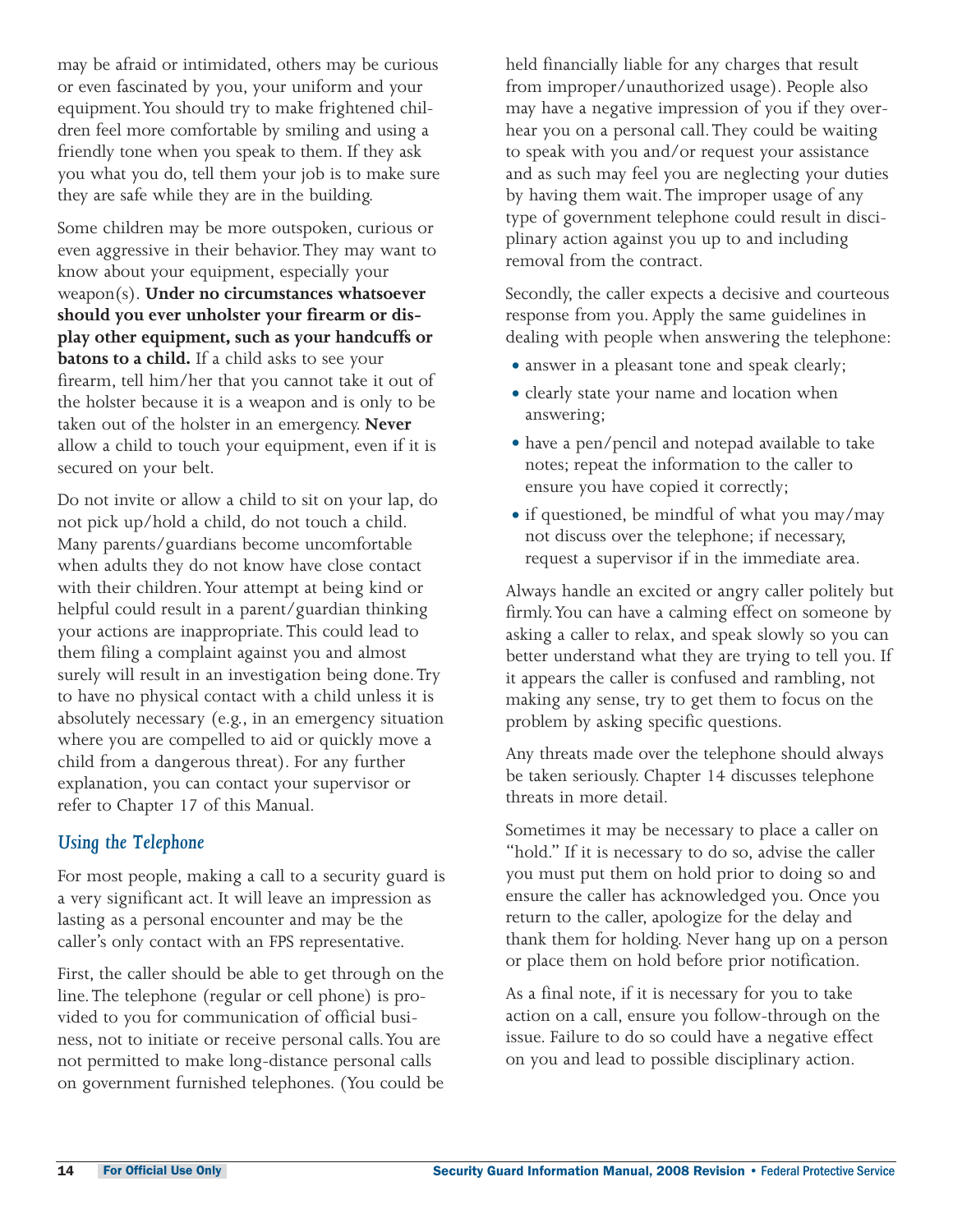#### **2.7: Sexual Harassment**

Sexual harassment is a serious subject.You should carefully read this section and contact your supervisor if you have any questions.

The U.S. government's Equal Employment Opportunity Commission (EEOC) has issued the following information about sexual harassment.

#### *Facts about Sexual Harassment*

Sexual harassment is a form of sex discrimination that violates Title VII of the Civil Rights Act of 1964. Unwelcome sexual advances, requests for sexual favors and other verbal or physical conduct of a sexual nature constitutes sexual harassment when submission to or rejection of this conduct explicitly or implicitly affects an individual's employment, unreasonably interferes with an individual's work performance or creates an intimidating, hostile or offensive work environment.

Sexual harassment can occur in a variety of circumstances, including but not limited to the following:

- the victim as well as the harasser may be a woman or man;
- the victim does not have to be of the opposite sex;
- the harasser can be the victim's supervisor, an agent of the employer, a supervisor in another area, a co-worker or a non-employee;
- the victim does not have to be the person harassed but could be anyone affected by the offensive conduct;
- unlawful sexual harassment may occur without economic injury to or discharge of the victim; and/or
- the harasser's conduct must be unwelcome.

It is helpful for the victim to directly inform the harasser that the conduct is unwelcome and must stop.The victim should use any employer complaint mechanism or grievance system available. When investigating allegations of sexual harassment, EEOC looks at the whole record: the circumstances, such as the nature of the sexual advances and the context in which the alleged incidents occurred. A determination on the allegations is made from the facts on a case-by-case basis. (Source: EEOC)

As a security guard, you are in a unique situation because you work with government employees and the public every day but are not an employee of the U.S. government.

Your employer will have specific policies about sexual harassment, which probably include a specific complaint or grievance process you can use if you are the victim of sexual harassment by a co-worker or manager of your company.You should always follow your employer's guidance and policies on sexual harassment.

**FPS will not tolerate any act of sexual harassment by a security guard towards any other person.** Sexual harassment is grounds for immediate removal from any FPS security guard service contract. If a government employee or visitor complains to the DHS or FPS about sexual harassment by a security guard, FPS will initiate an investigation, and it is probable that the employer will be asked to make a determination about removing the individual(s) from the contract until the investigation is completed.

Keep in mind that one basis for determining whether an act of sexual harassment is if the behavior "creates an intimidating, hostile or offensive work environment" to the person being harassed. Protect yourself, your career and your coworkers/friends by following the guidance below while you are in a federally controlled facility, whether on/off duty:

- **· Never** make jokes, comments or gestures of a sexual nature—even when you think you are alone and nobody can hear or see what you are saying or doing.
- **Never** touch a person in a way that can be construed as sexual in nature (e.g., hugging, touching the breast or buttocks area). Such behavior is totally unprofessional.
- **Never** engage in sexual activity while in the facility.This is completely unacceptable behavior. If discovered, it is grounds for your immediate removal from the contract.
- If you are working on a post where another security guard makes jokes or comments of a sexual nature, instruct the individual to stop immediately, and contact a supervisor immediately. While no one wants to be a "tattletale," you will place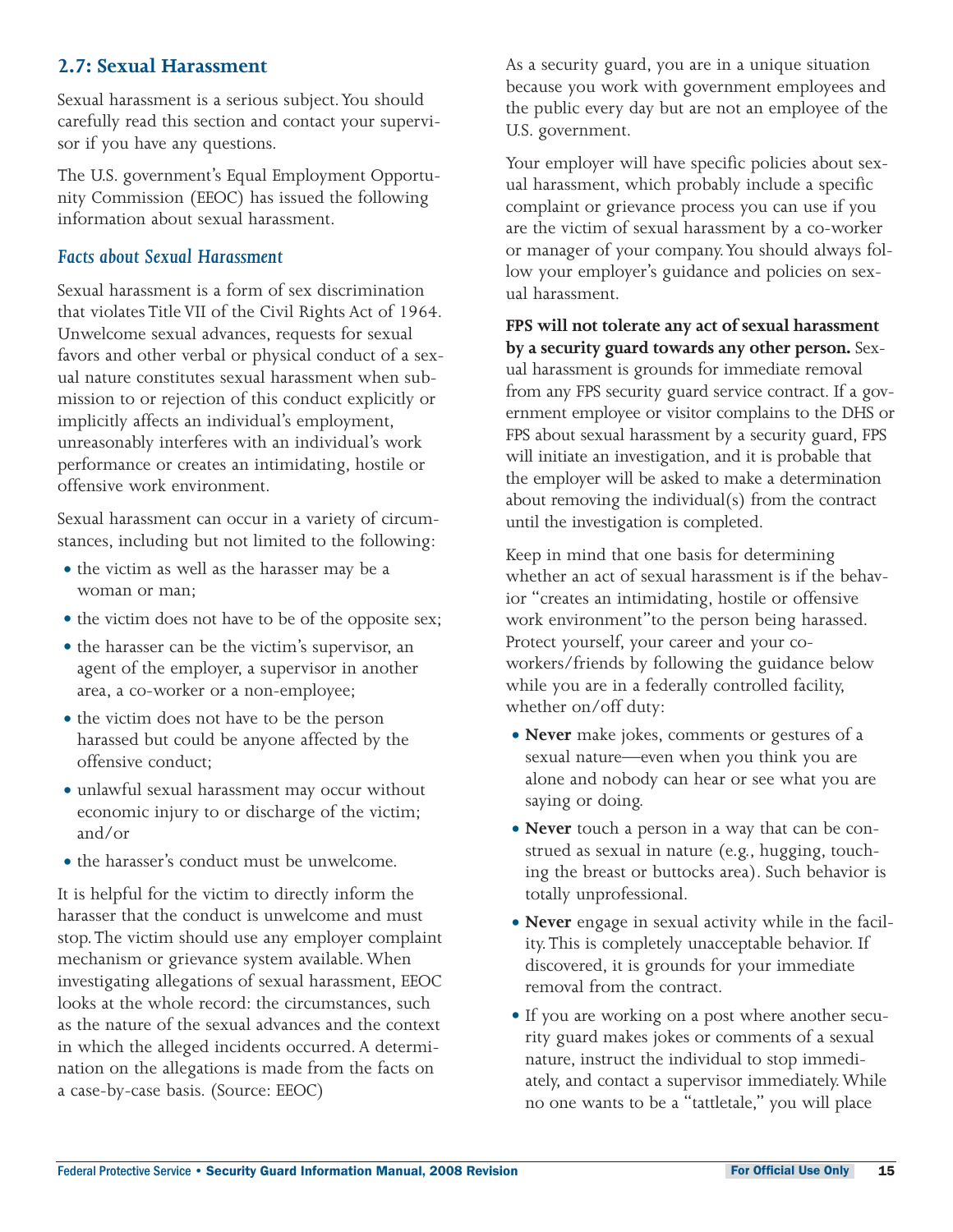yourself in a position for possible disciplinary action against you if you fail to say or do anything to halt the behavior, giving an appearance that you agree with or are a participant of said behavior.

- If you are working on a post and a government employee or visitor makes jokes or comments of a sexual nature, tell them that in your position you cannot participate in such discussions and that such comments make you very uncomfortable.
- l Do not ask somebody out on a date or ask for information of a highly personal nature about another person (whether another security guard, government employee or visitor) while you are on duty. Wait until you are off duty and are not in the Federally-controlled building to make social engagements or get to know other people.
- Do not initiate or respond to flirtation while you are on duty.Treat everyone the same, professionally and courteously. Save the romance for when you are not in the Federally-controlled building. Even if the flirtation is welcome to the person you are flirting with, other people may be uncomfortable and could make allegations towards you because of your behavior.The appearance of impropriety is just as dangerous as the "act" itself and could affect your career.
- If you believe you are being sexually harassed by a co-worker or by a government employee, you should **immediately** contact your supervisor and inform him/her so that your company can pursue the matter with the appropriate officials. Just as you must never act in a harassing way, you should never have to tolerate sexual harassment by others.

#### **2.8: Traits of a Outstanding Security Guard**

The following list describes the qualities/traits that make an outstanding security guard. Not everyone has these qualities in equal measure, but they are all important. Evaluate yourself honestly and think of ways that you can improve or cultivate those qualities that are not your strengths. Because you have such important responsibilities, you must be a top caliber individual with a strong sense of duty.These are the qualities/traits that FPS considers necessary in a security guard.

#### *Alertness*

You must be aware of the environment around you and be able to notice even the slightest changes or unusual conditions. By being observant and aware, you will prevent and detect crime or unauthorized behavior.You must watch for deviations from the norm, such as a strange car parked in an unauthorized space, a person approaching or coming from an area that is not normally used or nervousness/ unstable behavior from a person approaching you. Alertness can only be achieved by keen watchfulness and by diligent application of the patrol or post requirements. Alarm systems enhance the effectiveness of security forces, but nothing is a substitute for the alertness of security force personnel.The degree of alertness determines whether security is effective or lax.

#### *Approachable Manner*

Many people are intimidated by or fear law enforcement and/or security personnel.Try to minimize their concerns by giving signals showing that you are approachable, such as making eye contact with a smile, greeting the person cordially or simply acknowledging their presence with a nod. If you can win people's trust, you will be able to do your job much more effectively.

#### *Confidence*

Confidence is a state of feeling sure, free from doubt or misgivings. Confidence includes faith in oneself and in one's abilities. Nothing can bring out self-confidence like job knowledge.You must have confidence in yourself, your equipment, your leadership and other members of the security team. If you have concerns about any aspect of your job, contact your supervisor for guidance. Generally, the more experience you have on the job dealing with a wide variety of people and situations, the more confidence you will have.

#### *Ethics*

You must never accept gifts, benefits or favorable treatment other than authorized rewards. Similarly, you must never give preferential treatment or benefits to others, or even give the appearance of wrongdoing. Any acceptance of unauthorized or unofficial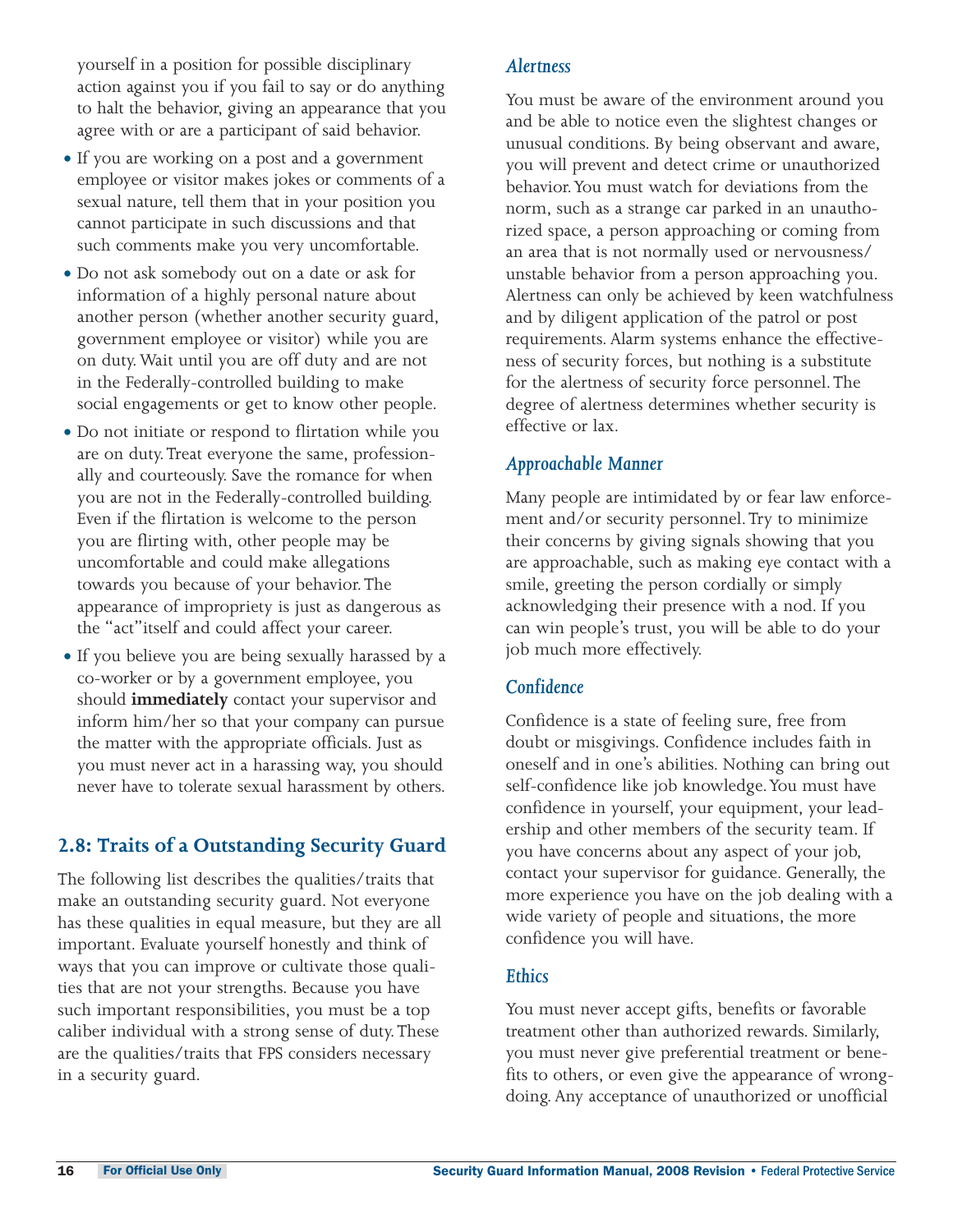compensation, favoritism or other benefits is unethical behavior and grounds for removal.

#### *Even Temperament*

You must not get angry in performing your duties. Anger does not help in any situation. By being calm, you will prevent situations from escalating and others will become calmer.

#### *Good Judgment*

Good judgment is more than the application of common sense. It is the power of arriving at a wise decision. Experience provides knowledge, and knowledge precedes judgment. Security instructions cannot cover every situation. Many are unique and require individual consideration.You must develop the ability to observe, compare and discern similarities and differences to arrive at logical conclusions. However, a word of caution-you should call the FPS MegaCenter and/or your supervisor when you are in doubt about how to proceed.

#### *Impartiality*

Do not take sides in disagreements or disputes among others.You cannot show favoritism toward one side or it will be viewed as an attack against the other.You must be unbiased and simply address the facts as known.

#### *Integrity*

You must be honest and above reproach.You must always do what is right, not what is simply convenient, acceptable or easy.

#### *Knowledge*

To be effective, you must know your duties well. Your job is very sensitive and its guidelines are important.You must know what to do and how to do it.

#### *Physical Fitness*

Security duties are often sedentary, but occasionally they require great physical exertion.You must be able to react quickly, be strong and have endurance. Emergency responses and confrontations will be very physically demanding.The security of an installation or facility may depend on your level of physical fitness and ability to act to control a situation.

#### *Politeness*

You must always display courtesy and politeness when dealing with others, whether they are friendly, indifferent or hostile.You will gain respect and cooperation by being polite.

#### *Positive Attitude*

Your general mental attitude towards life and your job is very important. Interest in the job and loyalty to the organizations you protect are particularly applicable to security personnel. By maintaining a positive outlook on life in general and in your job, you will be more productive, effective and satisfied.

#### *Self Control*

Security duty presents situations that require not only sound judgment but also self-control.You must always act professionally and control all of your emotions, especially anger, exasperation, frustration, nervousness and fear.

#### *Tactfulness*

The ability to deal with others without offending them is a highly desirable quality in security personnel. It is difficult to assume the authority and responsibilities of security duty without consciously or unconsciously displaying a sense of superiority in an overbearing manner. Security personnel must be able to communicate clearly, concisely, firmly and authoritatively but without arrogance or in an offensive manner.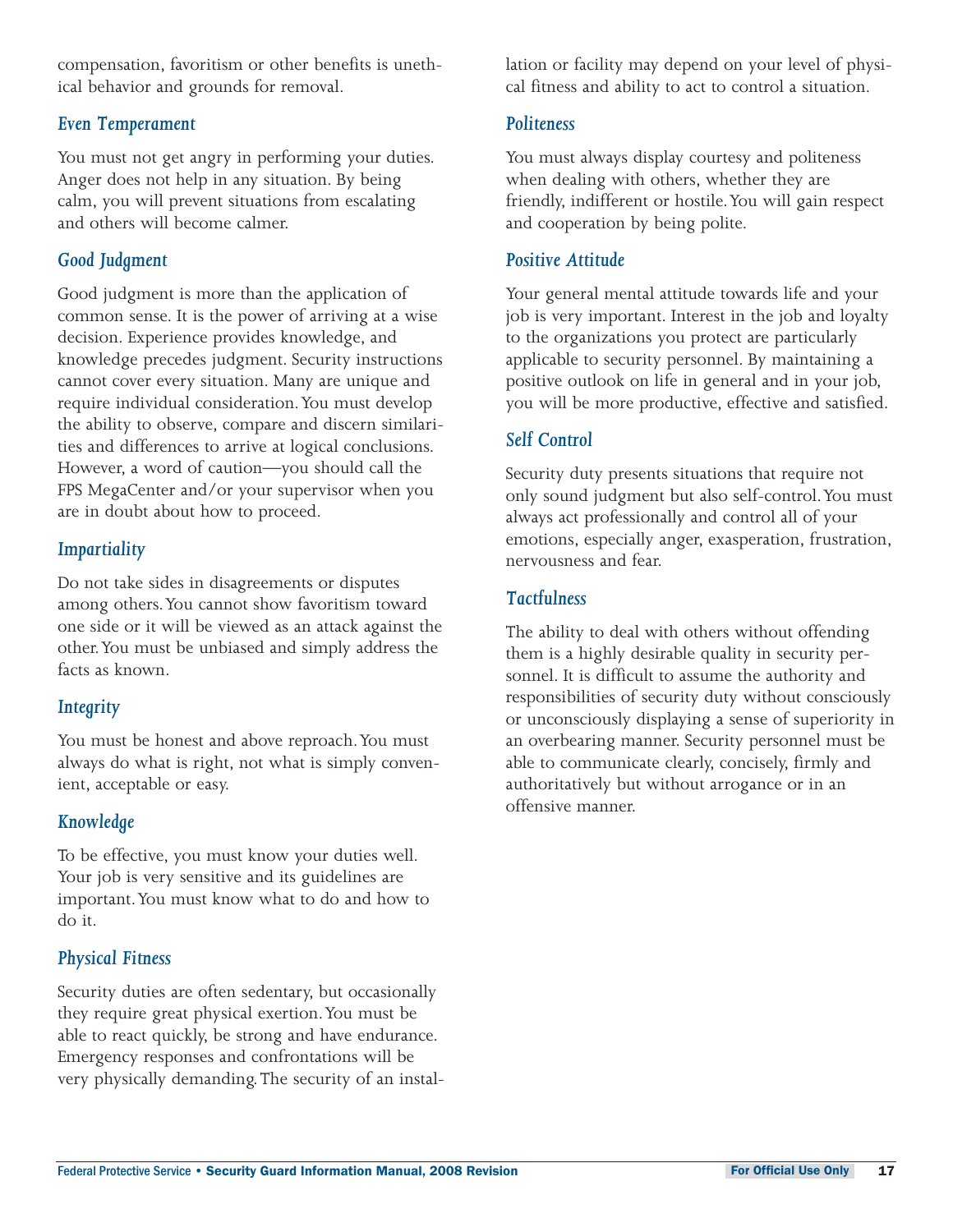Page 18 Left Blank Intentionally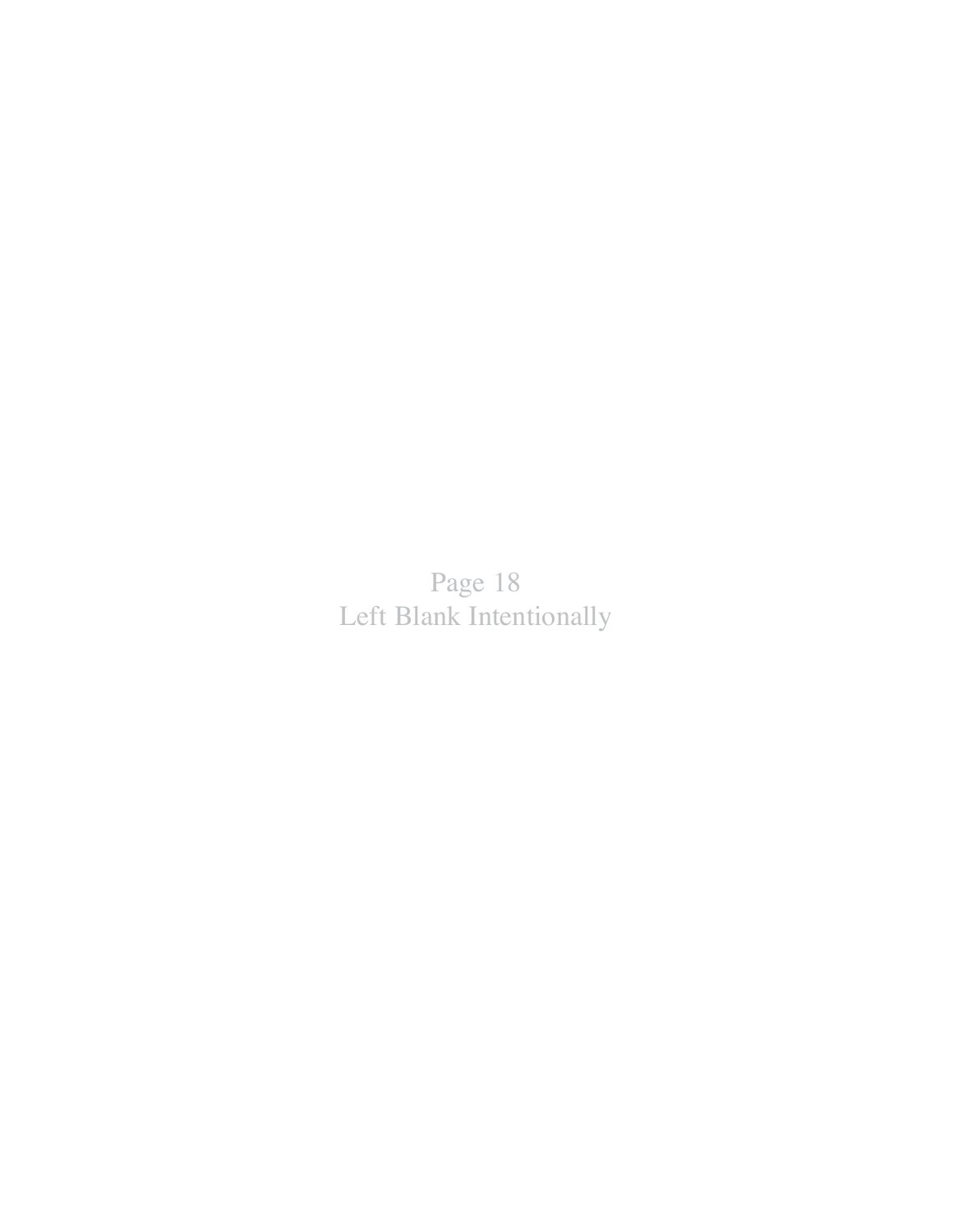# **Chapter 3**

## **Federal Laws and Regulations, Crimes and Procedures**

Security guards must operate within strict legal and procedural guidelines; you must therefore know these guidelines in order to do your job effectively. This knowledge will help you to recognize and respond correctly to the incidents and crimes you may encounter. It will help you to avoid errors or legal difficulties when detaining suspects, writing and filing reports, and testifying in court.This chapter provides you with: a basic understanding of federal laws and regulations that pertain to your responsibilities; information on the legal authority you have as a security guard; and the proper procedures to use in executing your duties.

#### **3.1: Understanding Federal Laws and Regulations**

Your job as a security guard is to protect U.S. government property and the people who work in or visit federal buildings.Your authority is based on federal laws and regulations. All federal criminal laws are contained in the **U.S. Code (USC)**, particularly Title 18-Crimes and Criminal Procedure. Title 18 not only describes each federal crime but also contains provisions for punishment, such as fines, jail time, or both. If you have access to the Internet at home or at your employer's office, you can read Title 18 at the following Web site: www.access.gpo.gov. As you might imagine, Title 18 is a huge document, and it is not feasible or necessary for FPS to reproduce it in this manual. **What you need to know and remember is that virtually every crime that occurs on federal property is punishable under Title 18 USC.**

The executive branch of the federal government has developed regulations for implementing the federal laws contained in the USC.These regulations are



called the **Code of Federal Regulations (CFR)**.The federal regulations you will follow are contained in the **Federal Management Regulations (FMR)**, which is one section of the CFR.You can read these regulations through the Government Printing Offices' Web site: www.access.gpo.gov.

For your convenience, this manual contains the FMR sections you will use most often in your job. They are contained in Appendix 1 at the end of the manual. **Make sure you take the time to read and understand all of the regulations contained in Appendix 1, because a major part of your job is to ensure that people who enter federal property comply with them.**

#### *Criminal Law*

A crime is an act, or failure to act, that is prohibited by public law in order to protect the public from harm. A single act could constitute crimes punishable by both state and federal laws, since separate offenses are involved against two different sovereigns (e.g., the state and the federal government). Certain elements exist in every crime.These elements are normally contained in the definition of the crime, and each element must be proven beyond a reasonable doubt for a suspect to be found guilty.

Both **intent** and act are necessary elements of a crime, and **they must occur at the same time.** In order for an act to be a crime, it must be done intentionally, not by accident or as an unconscious act. **Intent** is defined as the deliberate and willful resolve to do an act. It generally is an indispensable part of a crime. For example, one who is pushed by another and then accidentally bumps a third person over a cliff has not "acted" within the meaning of the law. And intent is **not** the same as motive.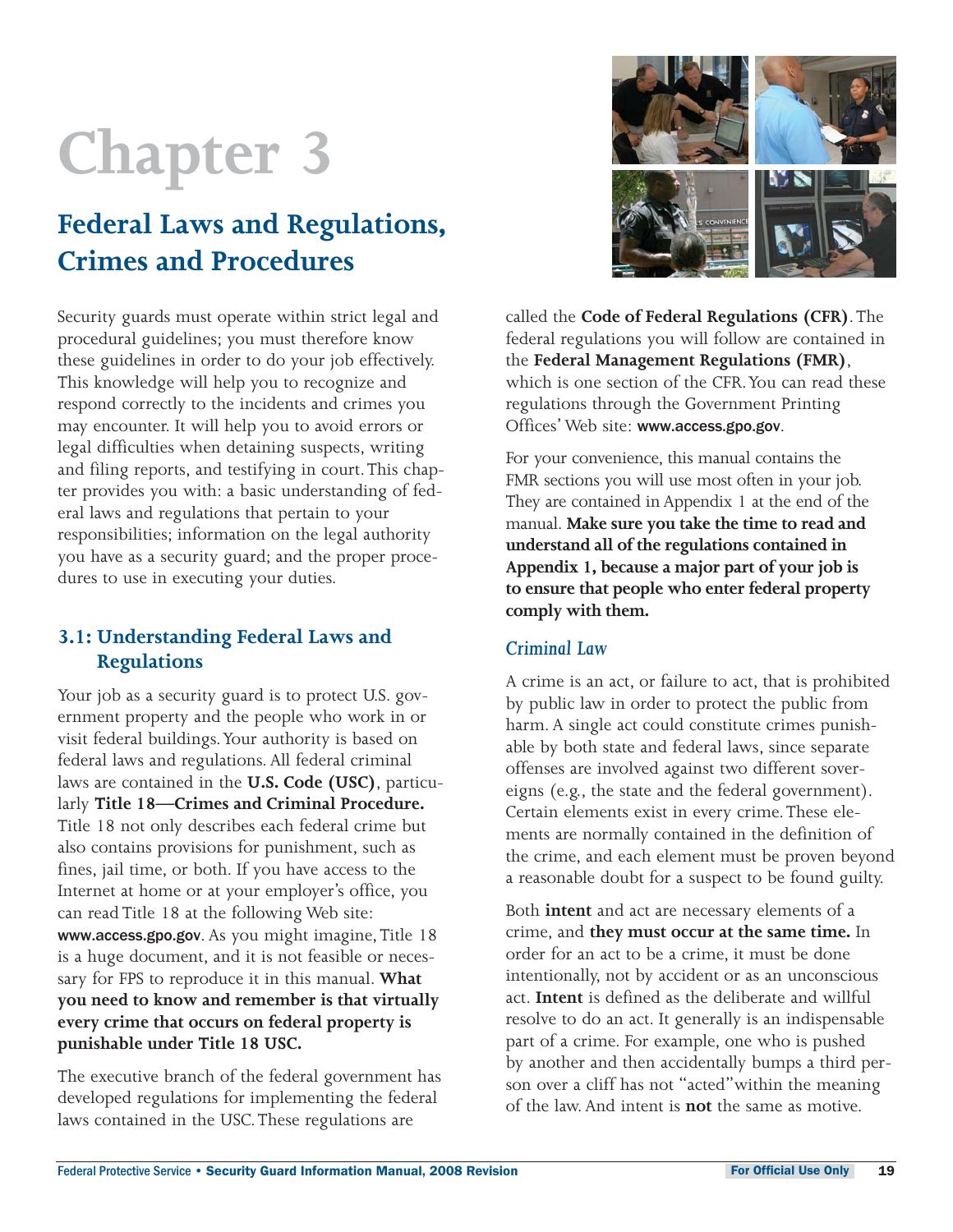Intent is the determination to do a certain thing; motive is the reason for doing it. An **act** is a willed performance of an action. Some crimes can result from **failure to act**, which is the omission or failure to perform a legally required action, such as feeding one's children. **Moti**ve is not an element of a crime.

**Statutes** are laws passed by legislative bodies. **No act can be a federal crime unless it is prohibited by and punishable by a federal statute (e.g., contained in the USC).**

Under the **Assimilative Crimes Act** (contained in Title 18, USC), a violation of state law in an area of federal exclusive or concurrent jurisdiction can also be a federal crime prosecutable in federal courts. In such cases the federal government assumes (assimilates) the state criminal code as part of the Federal Code.

**Common law** does not apply within the federal statute. It may apply however in the state/local statutes. **Treason** is the act of waging war on the United States, adhering to its enemies or giving them aid or comfort. **Felonies** are crimes that normally are punishable by a sentence of a year or more in prison. **Misdemeanors** are those crimes that normally are punishable by one year or less in prison.

#### **3.2: Common Offenses**

The most common offenses that you will encounter are listed below.They fall into three general categories: **unauthorized use of drugs and alcoholic beverages, property crimes** and **violent crimes.** You must know the nature of these offenses and likely offenders.You must be prepared to prevent, detect and report crimes that may be committed on federally-controlled property.

It is important that you understand that **you are NOT a sworn law enforcement officer,** even if you are deputized under current or past employment endeavors, you do not have arrest authority while performing on an FPS security contract. FPS does not expect and will not require you to perform the duties of a sworn law enforcement officer. **Unless there is a situation involving the imminent danger of injury, death or destruction to persons or property within your facility, and you have no choice but to act to minimize or prevent the com-** **mission of a crime, you should always try to report to the FPS MegaCenter first, then act.** In instances where you are compelled to act, once you have taken action to control the situation, you must **immediately** report the situation to the FPS Mega-Center. Dispatchers/Operators at the FPS Mega-Center have instant and direct access to law enforcement, fire and the life safety/rescue activities in your area. When you report a situation to the FPS MegaCenter, they will dispatch the appropriate personnel to your facility. Dispatchers/Operators receive extensive training on dealing with a wide variety of incidents, and they act as a conduit to FPS and law enforcement.

#### *Unauthorized Use of Drugs and Alcoholic Beverages*

One of the most frequently occurring offenses on government property is the unauthorized use of drugs and alcoholic beverages. People cannot enter federally-controlled property while under the influence of, using or possessing narcotics, hallucinogens, barbiturates or amphetamines (excluding medically prescribed drugs); or alcoholic beverages. Appendix 1, 41 CFR (102-74.400 & 405), Alcoholic Beverages and Narcotics, contains additional information.

The regulations regarding drug and alcohol possession and usage should be posted at entrances to federally-controlled facilities. If they are not posted, notify your supervisor, who then should contact the responsible FPS official.The head of the responsible agency may give approval for the use of alcoholic beverages on federally-controlled facilities for such occasions as retirement or holiday parties. When this approval is granted, you will probably receive a copy of a memorandum stating so which will be included in your duty book.

If you discover or are told about the unauthorized use of prohibited substances in your assigned facility, follow your post orders for handling such situations. If your post orders do not address this subject, report the situation to the FPS MegaCenter.

In most cases, FPS law enforcement personnel will be dispatched. **Do not** take action on your own, and discuss the issue with the appropriate officials only. Security guards are subject to the same restrictions. If found in violation of the regulations, using or in possession of drugs and/or alcohol while on duty, you will be subject to disciplinary action.You will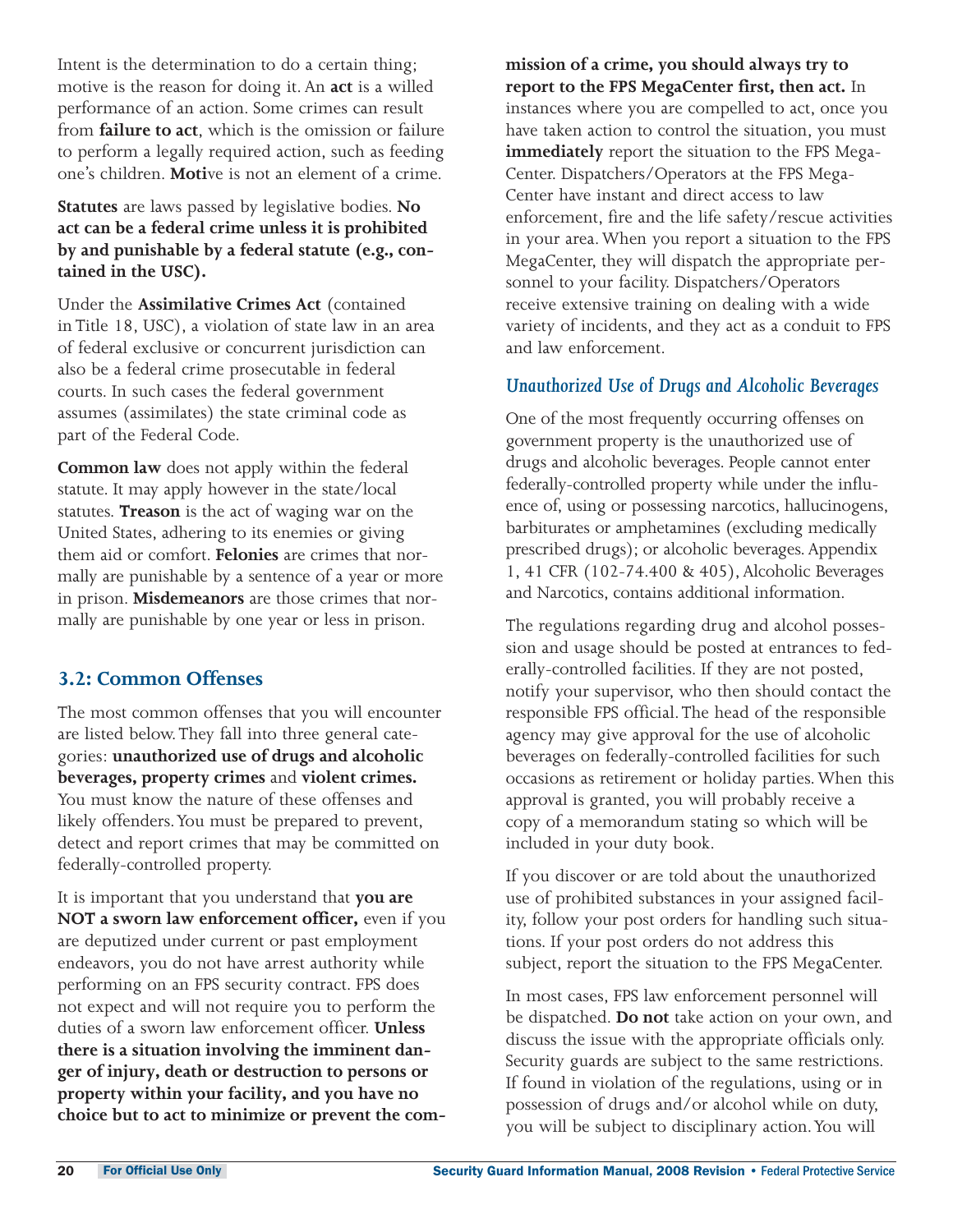also face immediate dismissal from the contract and be prohibited from ever working in a federally-controlled facility.

#### *Property Crimes*

Property crimes are those crimes that involve the theft, damage or destruction of property. As a security guard, you may be involved in responding to and/or reporting incidents of property crime. Property crime can be related to either government or personal property. It would apply to employees or visitors to the facility. While there are many types of property crime, the types you will most commonly deal with while on duty are **vandalism, larcenytheft, burglary** and **arson.**

These crimes are all prohibited by the FMR and are punishable under Title 18 USC. Appendix 1, 41 CFR (102-74.380): Preservation of Property contains further information.

#### Arson

Arson presents a serious threat to the life and safety of building tenants and visitors. Arson is defined by the FBI/UCRP as any willful or malicious burning or attempt to burn, with or without intent to defraud, a dwelling house, public building, motor vehicle or aircraft, personal property of another, etc. Only fires determined through investigation to have been willfully or maliciously set are classified as arsons. Fires of suspicious or unknown origin are excluded.The FBI/UCRP reports that in 1999 there were over 75,000 reports of arson in the United States.

The motives of an arsonist and the evidence of the crime may be difficult to detect, as evidence is often destroyed by the fire.The instruments needed to commit the crime (e.g., matches, cigarette lighter, candles, etc.) and other flammable materials may be openly purchased and legally carried on the person. Consequently, an arsonist can pass undetected with the aforementioned items in his/her possession. An arsonist may not be deterred by the potential loss of life, or the dangers of fire fighting.

There is no foolproof system to help identify and account for every case of arson. Arsonists can be of any age, and their motives may vary. Fires may be set by people seeking economic gain, concealing a crime, taking revenge for a perceived wrong or as a result of a dispute or grievance.This could involve a particular government agency and/or government employee.You must also be aware that the possibility exists that someone could intentionally start a fire to be the "hero" coming to the rescue of people that may be in the building, seeking personal recognition and congratulations.

Whenever there is a fire, keep the curious away from the site while awaiting response from fire officials. Once on site, the fire officials should determine when the area can be opened for public access. If specifically posted to an area for security purposes, follow whatever instructions you are given.

#### **Burglary**

The FBI's Uniform Crime Reporting Program (FBI/UCRP) defines burglary as the unlawful entry of a structure to commit a felony or theft. Forcible entry is not a requirement for a crime to be categorized as a burglary by the FBI/UCRP, although in many localities it is.You can contact your regional FPS law enforcement personnel for more detailed information on the local laws and jurisdictional issues on burglary.

Burglary is an act of stealth where the offender usually acts when no one is present to see the crime. Most often, burglars enter a facility by forcing open a window or door. Incidents of burglary increase when doors and windows cannot be properly secured and/or have no alarms, or when the security force is inefficient. In the late 1990s, there were over 2,000,000 reported burglaries each year in the United States.

There is no "typical" burglar. A burglar may be any race, nationality, gender or age. Burglars are generally classified within three types: **amateur, juvenile or professional. Amateur** and **juvenile** burglars can travel far looking for an opportunity to steal or may decide to steal on the spur of the moment if an opportunity presents itself.They usually will choose a place that is easy to enter with the least possible chance of detection.They may also cause needless damage in an effort to burglarize property quickly as possible. **Professional** burglars generally will plan their crimes more carefully and may conduct prolonged surveillance of an area prior to attempting the crime.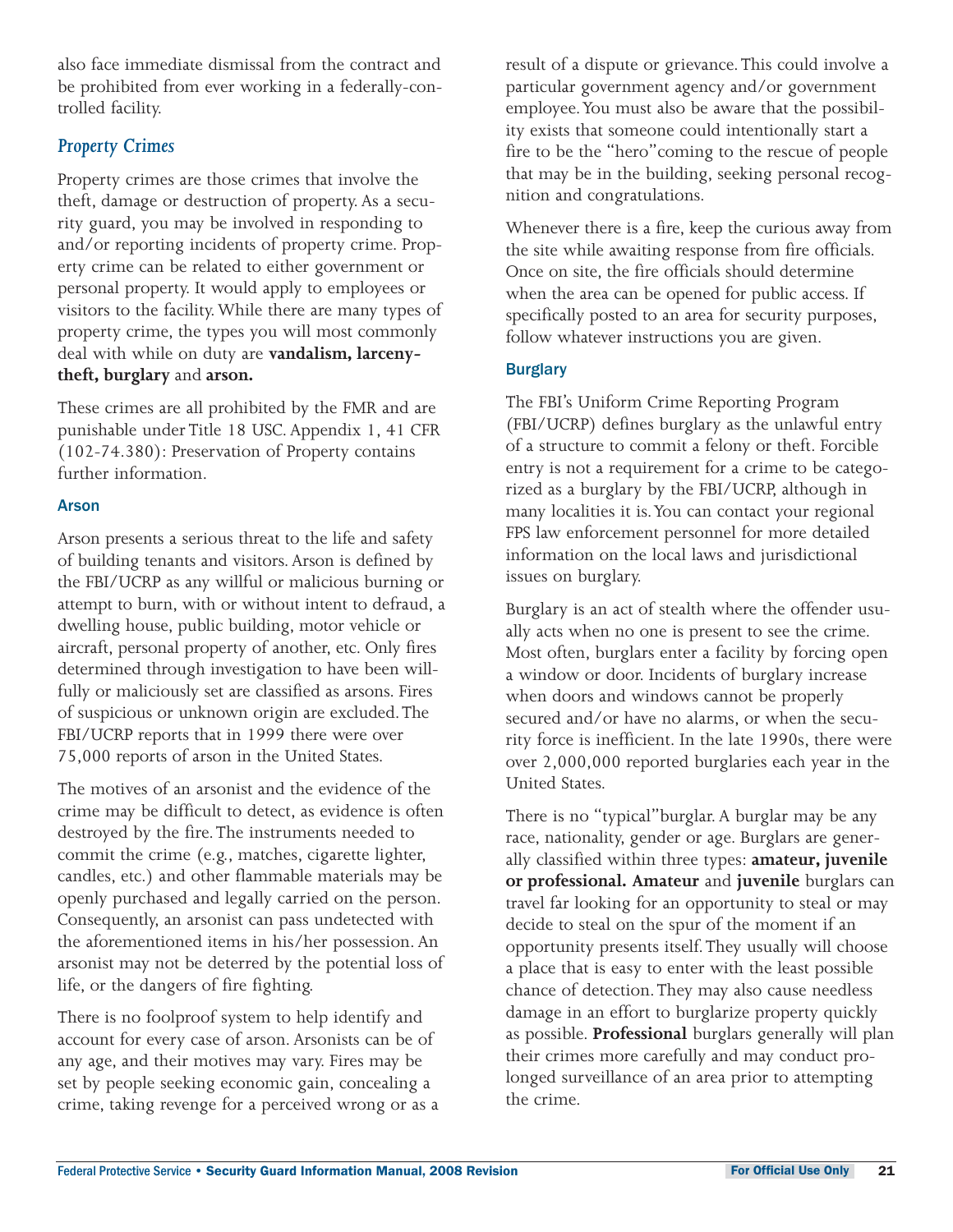Items that are most sought after by burglars in federally-controlled facilities are computers (especially laptops), calculators and audiovisual equipment. Personal items may also be stolen during a burglary, especially if valuable and not properly secured in a desk or cabinet (e.g., jewelry, money, purse/wallet, etc.).

To reduce the chances of a burglary in a facility you are protecting, if you are assigned to a roving post, your patrols should be in accordance with your post orders. However, if able to do so, be careful not to set a consistent pattern by which anyone watching can time you.

Ensure you pay close attention to secured areas/ spaces known to contain valuable equipment or property, checking windows, doors, locks and whatever else is applicable. If assigned to monitor the alarm system, be alert for any activations and report them immediately. If assigned to an access/egress post, ensure the proper identification checks are performed for employees, and the established access control procedures for visitors to the facility are strictly followed. Although statistically more burglaries occur in non-residential buildings at night, burglary can also happen during other times as well. You must be constantly alert to activities occurring in your facility.

Burglars should be considered extremely dangerous. Burglars want to escape detection and may use a weapon if caught.They may be extremely nervous and prone to panicking if discovered. Exercise extreme caution whenever responding to a possible burglary.

#### Larceny-Theft

Larceny-theft is defined by the FBI's Uniform Crime Reporting Program as the unlawful taking, carrying, leading or riding away of property from the possession of another. It includes crimes such as shoplifting, pocket picking, purse snatching, theft from vehicles, etc., in which no use of force, violence or fraud occurs. In 1999, there were nearly 7,000,000 reported cases of larceny-theft in the United States. Aside from vandalism, this is by far the most common property crime you may encounter as a security guard.

When you are writing a report involving the taking of property without permission, you should describe it as larceny unless you have reason to believe there

was no intent to permanently deprive the owner of his/her property. Give any reasons and other evidence relating to intent, such as a statement by the suspect or an attempt to sell the stolen property.

An example would be if Mr. Doe takes Mr. Smith's calculator to do work in the office and forgets to return it, there is no larceny. Note that the calculator was not removed from the building.

If you are on a roving patrol, watch for people acting suspiciously.Take note of any government property being transported. Be alert for property that may be out of place (such as a computer in a utility closet). Any sighting such as this should be reported immediately.Thieves will frequently store stolen property in a temporary holding place until they can come back for it. If you are on an access/egress post, be observant especially of personnel leaving the facility. Any government property being taken out of the facility should be in accordance with the agency's accountability procedures and/or post orders.

#### Vandalism

Vandalism is the act of willful damage of a property without the owner's permission. The term "damage"includes destruction, disfigurement or defacement. Damage can be inflicted by cutting, tearing, breaking, marking, painting, drawing, covering with filth or other actions prohibited by law or regulation.The property can be government-owned, public, private, personal or real (e.g., buildings and grounds).

Acts of vandalism range from child play that gets out of hand to intentional damage by an individual, or a group (such as a gang).There is no simple technique that can be used to prevent vandalism. However, frequent and aggressive patrols, or a visible security presence will discourage would-be vandals.

#### *Violent Crimes*

While incidents of violent crime are much more infrequent than incidents of property crime in government buildings, you may be required to respond to instances of violent crime. As a general rule, you should always exercise extreme caution whenever you receive a report of a violent crime; as these are serious offenses that often involve weapons or the threat of force. Report and follow the instructions given to you in your post orders when responding.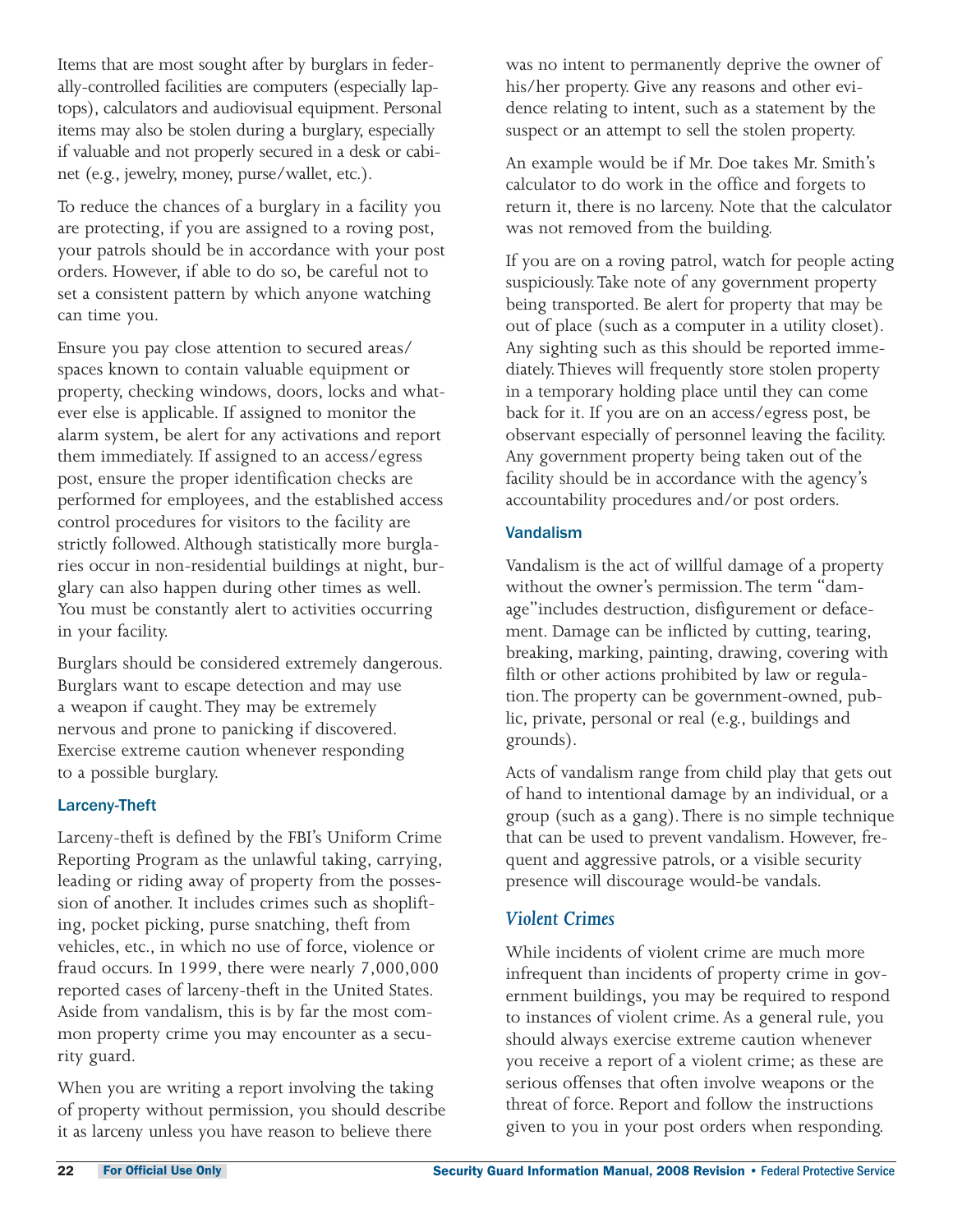Although there are many types of violent crimes, the ones you will most likely encounter while on duty are **assault** and **robbery**.These crimes are prohibited and punishable by Title 18 of the U.S. Code.

#### Assault

Assault is defined in criminal law as an unlawful attack by one person upon another.Verbal threats do not constitute assault. Most cases of assault are not premeditated but instead usually arise out of a heated emotional encounter.

#### Simple Assault

On occasion, it is the practice of local jurisdictions to charge an assailant with simple assault. It generally involves an assault without the intent to cause serious or mortal injury.The incident may or may not involve a weapon of some type. When responding to an incident of this nature you should exercise caution.

#### Aggravated Assault

Aggravated assault is defined as an unlawful attack by one person upon another for the purpose of inflicting severe or aggravated bodily injury.This type of assault usually is accompanied by the use of a weapon or by means likely to produce death or great bodily harm. (It is not necessary that injury result from an aggravated assault when a gun, knife or other weapon is used which could and probably would result in serious personal injury if the crime were successfully completed.) Aggravated assault is the most commonly reported violent crime.

#### Robbery

The FBI/UCRP defines robbery as the act of taking or attempting to take anything of value from the care, custody or control of a person by force or the threat of force or violence, and /or by putting the victim in a state of fear. When a weapon is involved, the crime is armed robbery. In contrast to burglary, robbery always involves confronting another person and possibly being observed by many others.

Although robbery is not as common as burglary, it has the potential to be more dangerous because many robbers are armed and prepared to use their weapons if necessary. Many law enforcement officers have been wounded or killed by armed robbers.

accomplices. Professional robbery gangs will often use other criminals to obtain information about the intended victim or target.The accomplices will observe the activities of the potential target in exchange for some form of payment, but seldom participate in the actual robbery.The lone robber will act independently. Robbers will employ a variety of methods to flee from a crime, such as fleeing on foot or using various forms of transportation at their disposal.

As a security guard, you can help prevent robberies by remaining vigilant on duty. Pay attention to people entering the facility who may appear nervous or acting in a suspicious way. If the facility you are assigned to has an ATM and you are on a roving post, ensure you inspect the area as required according to your post orders particular on paydays and during the busy times of the day.

#### Other Crimes

You may encounter crimes while on duty not mentioned in the manual but prohibited under Title 18 of the U.S. Code. Dependent upon the crime, and the situation you are presented with, your primary responsibility remains to control the situation, use as minimum force as necessary to do so, and report the incident as soon as possible to the FPS MegaCenter.

#### **3.3: Reporting Incidents to the FPS MegaCenter**

As a security guard, it is very important that you understand the necessity to remain in close contact with the FPS MegaCenter at all times, regardless of the situation you are presented.The National number for the MegaCenters is 1-877-4FPS-411 (1-877- 4377-411).

If you are unsure whether a situation/incident should be reported, you can contact your supervisor for clarification. If no supervisor is available, your "action" should **always be** to report it. Once you have reported it to the FPS MegaCenter, you have done your required duty. As an example, you are on a roving post one day and observe what appears to be a disagreement between two employees in an office. As you approach you hear screaming and name-calling. However, once you enter the office and your presence is noted, all becomes quiet.You

Robbers usually plan their crimes and often have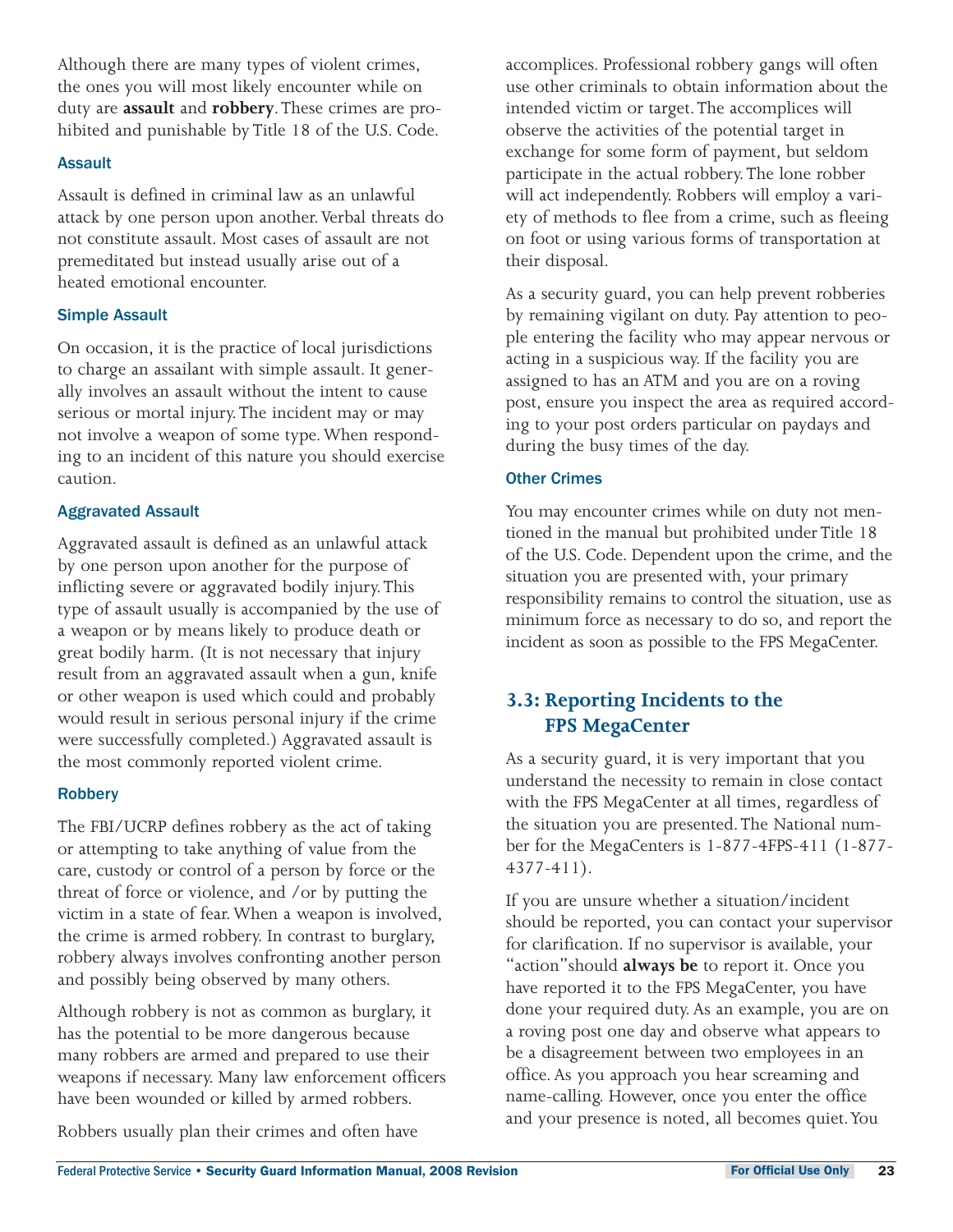make a mental note of it because you know the employees involved but you fail to report it to anyone. A few days later, security guards are requested to that same office for a reported assault.You soon learn the suspect and the victim are the same two employees you observed in an argument a few days back. During the course of the investigation into the assault, a co-worker informs the investigating officer of the argument you observed initially between the two.The FPS MegaCenter is contacted to provide information from the **report you should have submitted**. You have now brought unwanted attention upon yourself and will probably be asked why you failed to report the incident.

The dispatchers/operators of the FPS MegaCenter are there to assist you and to provide any support you need.You should never feel or think that by making a report you are "bothering" them or that what you are reporting is insignificant.Your responsibility is to report it, let the officials decide if it is significant or not.Your observations are very important. When reported, they may establish or add to a pattern that FPS officials can notice and act upon, thus maintaining or improving security in your facility.

For your knowledge, the following is a list (not allinclusive) of the types of incidents or situations that you should report to the FPS MegaCenter:

- unusual, suspicious or disruptive behavior by an employee or visitor;
- objects (e.g., computers, projectors, etc.) out of place and unsecured;
- $\bullet$  crimes:
- doors/windows found unsecured, possibly having broken locks;
- prohibited items (e.g., drugs, alcohol, etc.) in the possession of a person or found within the facility;
- any alarm activations; and
- any abnormal occurrences (e.g., an unusual odor, an argument between people, the smell or sighting of smoke, etc.).

Anything that does not "feel right" can be reported. The more experience you gain as a security guard, the more you will be able to distinguish when a situation should be reported. Usually security guards with experience become very comfortable with reporting to the FPS MegaCenter.

If there is ever an occurrence where you report to the FPS MegaCenter and do not receive adequate assistance, or if the dispatcher/operator is rude/unhelpful, get the name of the individual if possible and then report it to your supervisor.Your supervisor will contact the appropriate FPS official to investigate the situation. Just as it is expected of you to be courteous and professional in your duties, expect the same from the FPS MegaCenter dispatcher/operator.

#### **3.4: Jurisdiction**

**Jurisdiction** is defined as the physical or geographical area where police power can be exercised and outside of which police power cannot be exercised. It limits the authority of police to act.There are three primary types of jurisdiction: **exclusive, concurrent** and **proprietary**.

**Exclusive jurisdiction** covers areas where the federal government owns the property and has acquired all the law enforcement authority, and the state/locality where the area is located has not reserved the authority to act at the same time. However, if a facility is covered by exclusive jurisdiction, the state/municipality law enforcement officers still have the right to serve criminal or civil warrants for offenses that took place outside the federal area. They can also give "hot pursuit" onto the property. An example of hot pursuit is when local police are pursuing a suspect in a reported stolen vehicle. If the driver of the vehicle enters property with exclusive federal jurisdiction, the local police can still continue the pursuit and stop/arrest the suspect even on property covered by exclusive jurisdiction, since the crime occurred outside the property. Additionally, upon invitation of an authorized FPS official, local police officers may be invited onto property with federal exclusive jurisdiction to assist FPS law enforcement personnel. State/local police officers may enter the property with their weapons only in the course of official law enforcement business. In nearly every situation where a state/local police officer enters property covered by exclusive jurisdiction, a federal law enforcement officer will accompany him or her.

Exclusive jurisdiction is rare for federally-controlled facilities. It usually occurs on military reservations or property where there is a military police pres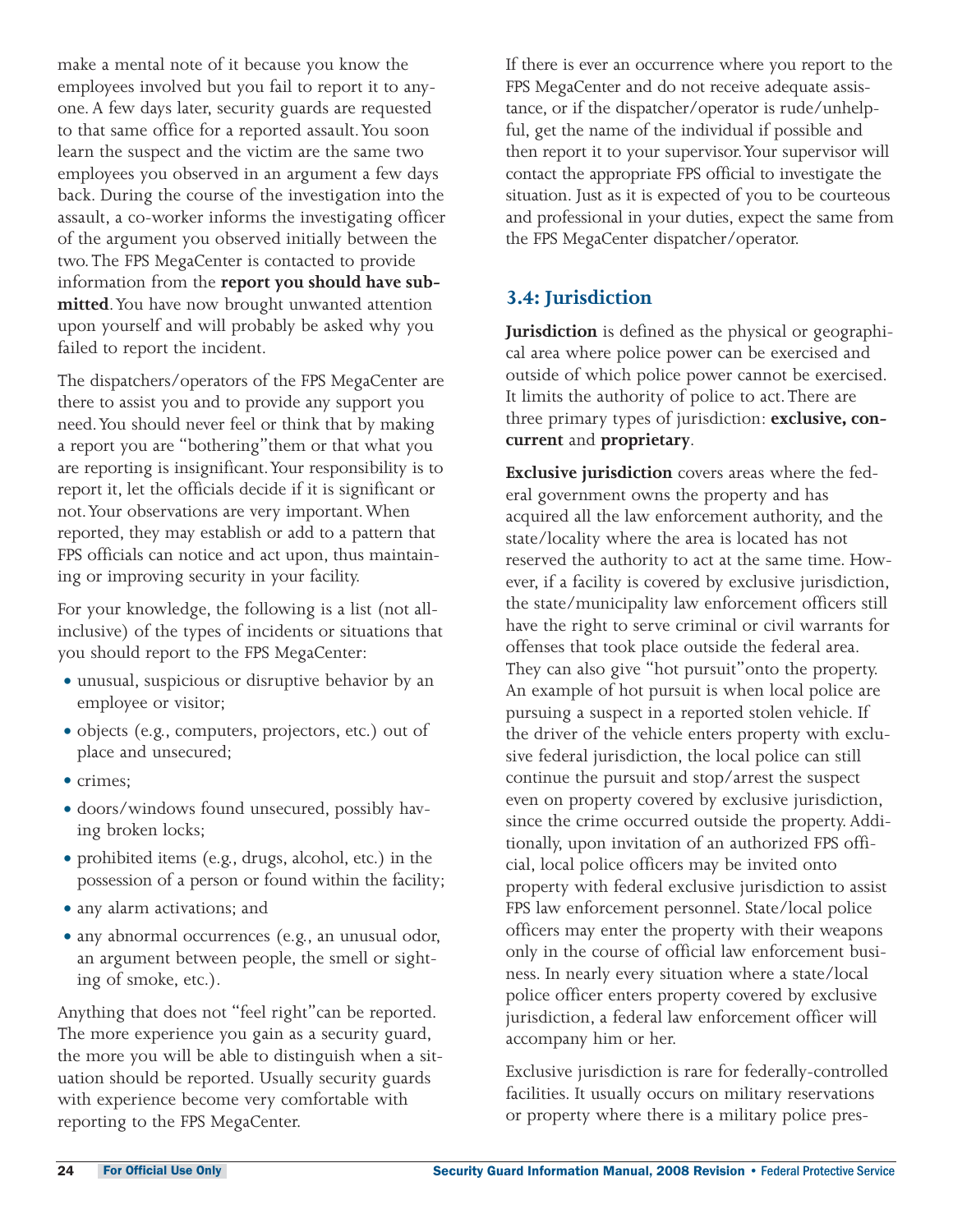ence. It can also occur on property that was once owned by the military but was taken over by another federal agency and the exclusive jurisdiction was retained by the agency.

**Concurrent jurisdiction** applies to areas where the federal government owns the property but where both the federal government and the state/locality have agreed to exercise their respective police authority (e.g., FPS law enforcement personnel enforce federal laws and state/local police officers enforce state/local laws). In concurrent jurisdiction areas, local police officers may exercise all the police authority granted to them.

**Proprietary jurisdiction** applies to areas where the federal government has acquired some right or title to property (such as a lease), but the state has retained police authority. Many federally-leased facilities are covered by proprietary jurisdiction, and the state/local police are primarily responsible for exercising police authority. Federal law enforcement officers have limited authority to enforce federal laws on property covered by proprietary jurisdiction; their authority is specified under the applicable U.S. Code.

Your duty book will usually describe the type of jurisdiction that applies to your facility. While you may not need to know what type of jurisdiction your facility has, it can be helpful if there is ever a case where state or local police need to enter federal property to conduct their duties. If this occurs, the FPS MegaCenter should be notified.

#### **3.5: Search and Seizure**

The terms search and seizure usually are used together, but they do not have the same meaning. In legal terms, search implies "invasion and quest"to discover articles hidden from view. Seizure means to take something forcibly from the owner.

You can have a search that doesn't end in a seizure and a seizure without a search. For example, items in plain view outside or inside a building to which you have been lawfully admitted may be seized because no search is necessary.This is called the "plain view" doctrine. According to the Supreme Court: "It has long been settled that objects falling in plain view of an officer who has a right to be in the position to have that view are subject to seizure and may be introduced in evidence."Further, there is no search when items are:

- discovered through accident;
- shown voluntarily by the suspect;
- found while conducting an inventory of a suspect's property after his/her arrest;
- found while the items are properly impounded in the custody of police; or
- picked up after being discarded by the suspect.

You cannot stop just any passerby, even one near the scene of a crime or one with a criminal record.

**As a FPS security guard, you should never conduct a search or seize items without being specifically authorized to do so; having received orders from a FPS law enforcement official or if contained in your post orders. Without specific authorization, search and seizure will be conducted only by sworn law enforcement officers.**

If in the course of performing your duties you have reason to believe that a search or seizure is necessary, immediately contact the FPS MegaCenter to report the situation before proceeding. Normally, law enforcement officers will be dispatched, and your job will be to stop or detain the individual until the police arrive.

If your post is access control, processing personnel and their belongings through the x-ray machine and magnetometer **does not** meet the legal standard for search and seizure.Your process procedures should be in accordance with and not deviate from the post orders. Post orders are written so your procedures **do not** constitute a search or seizure. Ensure you are aware of the proper processing procedures to avoid creating a possible illegal search and seizure issue. For clarification, contact your supervisor and ask for assistance.

#### **3.6: Detainment Authority**

As a security guard you will probably deal with situations where people refuse to cooperate with access control procedures or behave in a disruptive, dangerous or possibly life-threatening manner. In such situations it may be necessary for you to secure the person's presence until law enforcement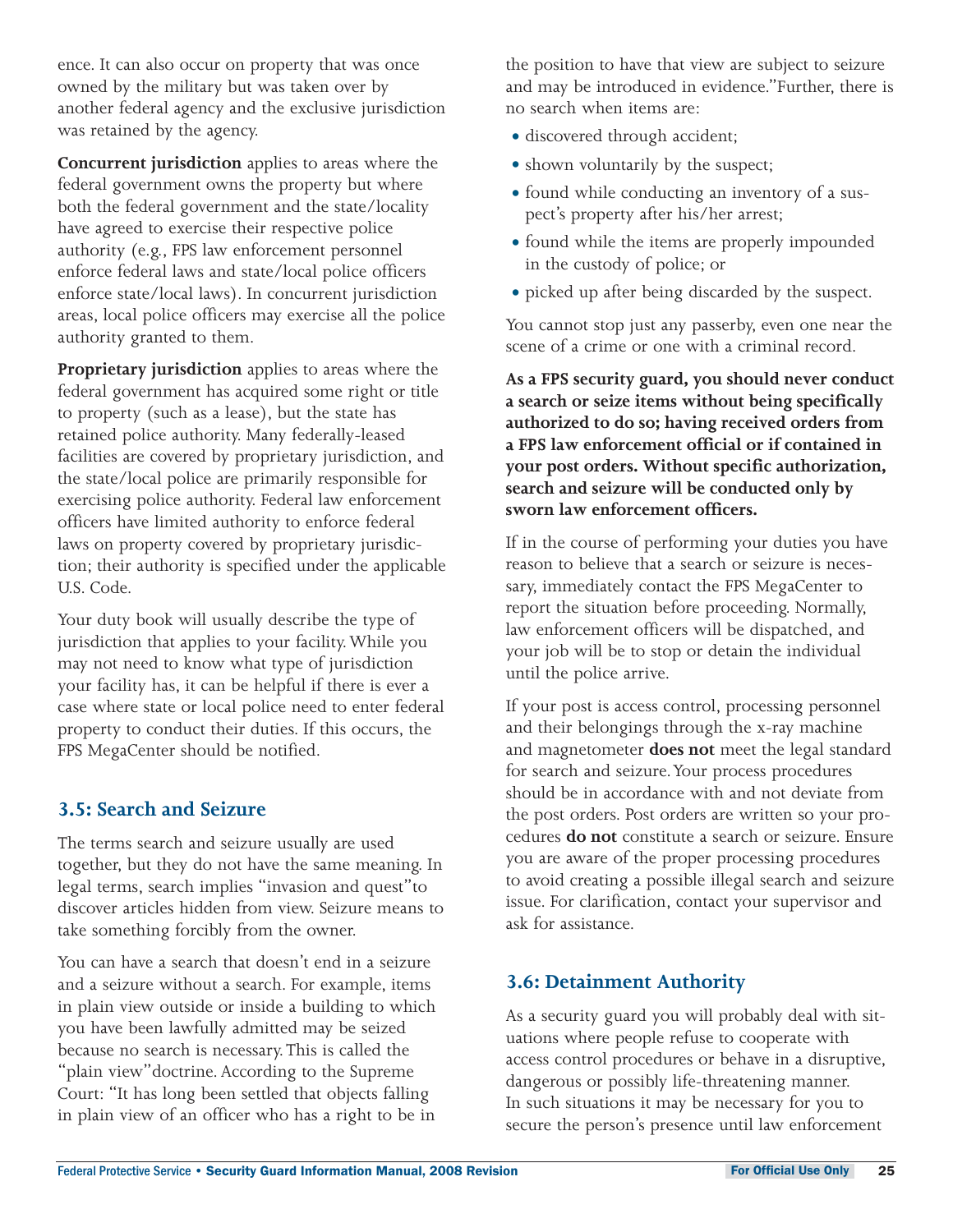personnel can arrive to support you and take over the situation.This process is called **detainment**. As a FPS security guard, you are authorized to detain people if it is necessary to ensure order and safety at your assigned facility.

**You should detain a person only when absolutely necessary and with the minimum level of force necessary to control the situation.** The use of force parameters are discussed later in this manual.Your employer is responsible for ensuring you receive the proper training on the use of force and the various levels that apply. Additionally, your post orders will contain the proper procedures for handling personnel, which includes detainment and reporting.

You should be aware that using an "unreasonable level" of force to detain a person could result in a civil lawsuit being filed against you. An "unreasonable level" of force is defined as that level of force that is not appropriate to control a situation.

You must rely on your training, judgment and guidance contained in your post orders to determine what level of force is necessary when faced with having to detain a person. It is very important that you document the occurrence/situation with complete details.Your report should cover everything from beginning to end.This should be done as soon as possible while the information is fresh in your mind. If you are sued by an individual, your written report will be a valuable piece of information for establishing the facts surrounding the detainment incident.

**Whenever you are faced with a situation where, based on the facts, your judgment and guidance contained in your post orders, you believe an arrest is necessary, remember only a sworn law enforcement officer can make an arrest. You should contact the FPS MegaCenter immediately.**

Detainment is a serious act. Use your best judgment to proceed, and remember the FPS MegaCenter is there to support you.

#### **3.7: The Use of Force**

There may be times in your job when you will be confronted with situations that present a danger to you, other people or to federal property. When this happens you may need to exercise a degree of "force" to control the situation. It is extremely

important that you understand the different levels of force, when to use force and what level of force to use based on the situation.

The Federal Law Enforcement Training Center (FLETC) created a Use of Force model that is currently being taught to all FPS law enforcement personnel during their basic training. FPS strongly encourages all companies to use this model as a training guideline for all potential FPS security guards during their training. Ultimately, as a security guard, you will be responsible for determining when and how much force is necessary. A copy of the Use of Force model is incorporated into this manual, contained in Appendix 4. Report any use of force immediately to the MegaCenter.

Because the document is intended for law enforcement personnel, many of the examples given refer to arrest procedures. As previously stated, **an FPS security guard does not make arrests.** However, the principles outlined in the model still apply to you. You can use them because you do have the authority to detain a person if necessary.

Naturally after viewing the Use of Force model, you will question what is expected of you.You should remember, your first reaction to a situation is to get it under control. If use of force is necessary, you are expected to use the minimum level of force necessary.You will rely on your training, experience and judgment to determine the best course of action, keeping in mind that the safety of life and property is your first priority. If unable to contact the FPS MegaCenter prior to taking action, report the situation to them as soon as able to do so.

#### **3.8: Crime Scene Protection and Evidence Procedures**

When a crime occurs in a federally-controlled facility, you may be one of the first people to arrive at the scene. After assisting any injured people, ensuring the safety of all persons and property, and contacting the FPS MegaCenter to report the situation, one of your most important duties will be to ensure the integrity of the crime scene.This means maintaining it in its original condition. Law enforcement officials may direct you to protect the crime scene until law enforcement arrives, and possibly even while the scene is being investigated.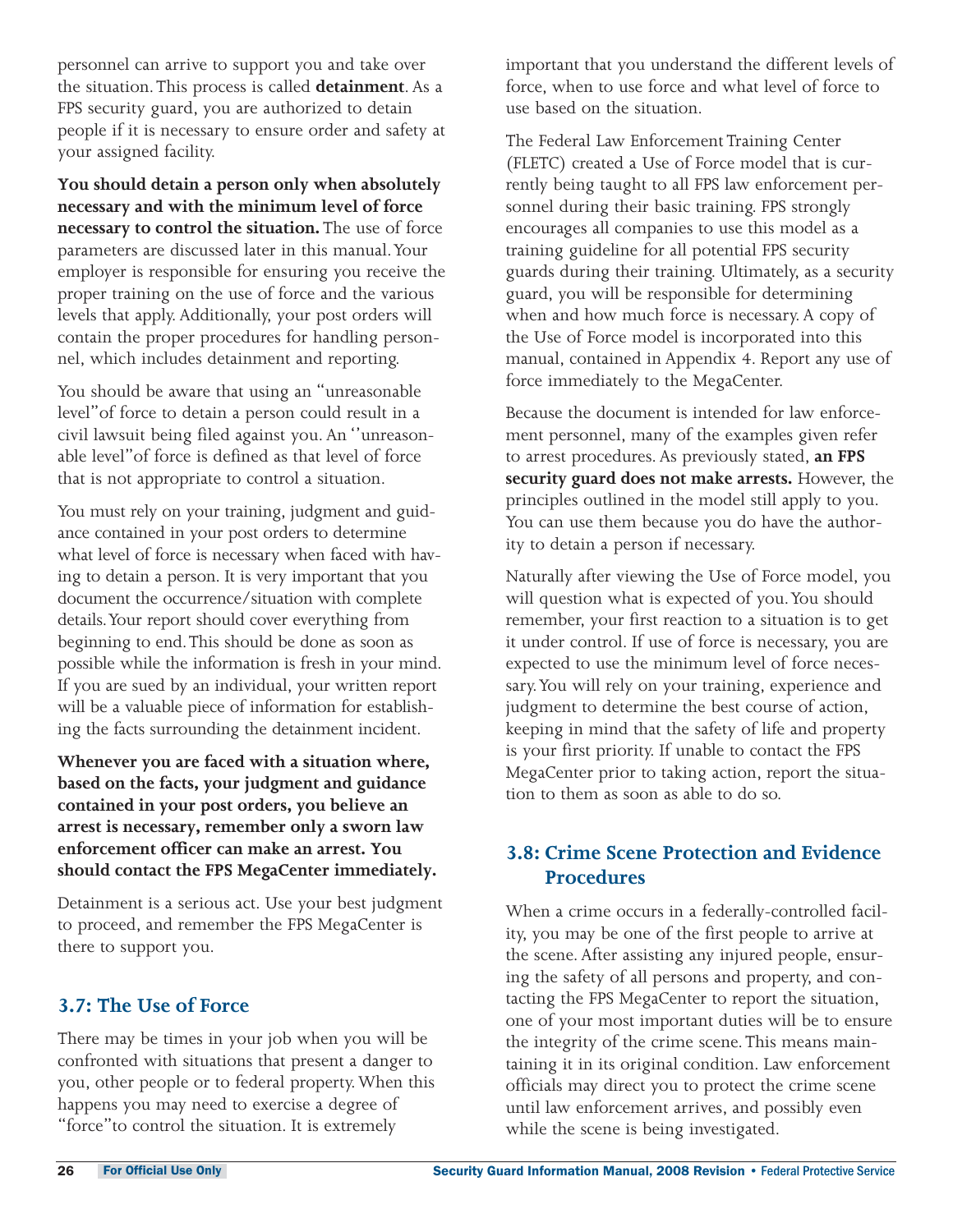A **crime scene** is the area where the crime occurred. It can be as small as part of a hallway or room, or as large as an entire floor or building, depending on the crime.

When objects or people are touched, materials are transferred. Criminals may leave traces of evidence at the crime scene, such as fingerprints, footprints, bodily fluids, heel marks, etc. In fact, virtually any object, material or fluid can be or contain evidence. This evidence is called **physical evidence**, and it is important because it connects the suspect to the crime scene.The use of physical evidence in a trial will in part depend on it being effectively protected. The prosecuting attorney $(s)$  must be able to show that the evidence was found at the scene, relates to the suspect, is connected to the crime, has not been changed and is distinguishable from other items.

To protect the crime scene while waiting for law enforcement personnel to arrive, take the following precautions:

- make sure no one touches, picks up or disturbs in any manner, any objects or materials within the crime scene area;
- allow no one to enter the crime scene area and change anything;
- if you must assist injured personnel, try to use a route that avoids contact with possible evidence and always use the same route;
- separate witnesses and victims; ask them to not discuss the incident among themselves and request that they remain available to be interviewed; and
- keep the area secured until properly released by law enforcement officers.

Because you are not a sworn law enforcement officer, you will not collect or process physical evidence. However, you should make detailed notes of what you observe at the crime scene for report purposes.

#### **3.9: Testimony**

Cases that result in arrest may lead to legal proceedings, such as a pre-trial conference, a hearing or a trial.You may be called to give testimony and make an important contribution to the proceedings. If you are called to give testimony, you may be contacted first by an attorney to prepare for the legal

proceedings. When you are contacted, make sure you notify your supervisor and FPS as soon as possible.The attorney will usually discuss why your testimony is needed, the types of questions you will be asked and how you should conduct yourself while under oath. Cooperate fully with the attorney and follow his/her advice. A copy of the subpoena requiring your presence at the legal proceedings should be submitted immediately to your supervisor and FPS.

If called to give testimony, you should carefully review all your notes prior to appearing in the proceedings. Remember that your personal appearance is very important—appearance impacts upon your credibility. Ensure your uniform is clean and pressed when you report to the proceedings.You will not carry a weapon or any other duty equipment (i.e., baton, flashlight, etc.) to the proceedings.

Your familiarity with the courtroom and the proceedings will allow you to relax and as a result, be a better witness.The attorney should explain all the specifics and procedural aspects to you prior to you being called for testimony.This should entail the various roles and functions of the proceeding's participants such as the prosecutor, judge, bailiff, etc. It should also entail your conduct under oath and on the stand as well. Remember, in legal proceedings you are representing your employer and the government.Your behavior and standards of professionalism are being looked at as well.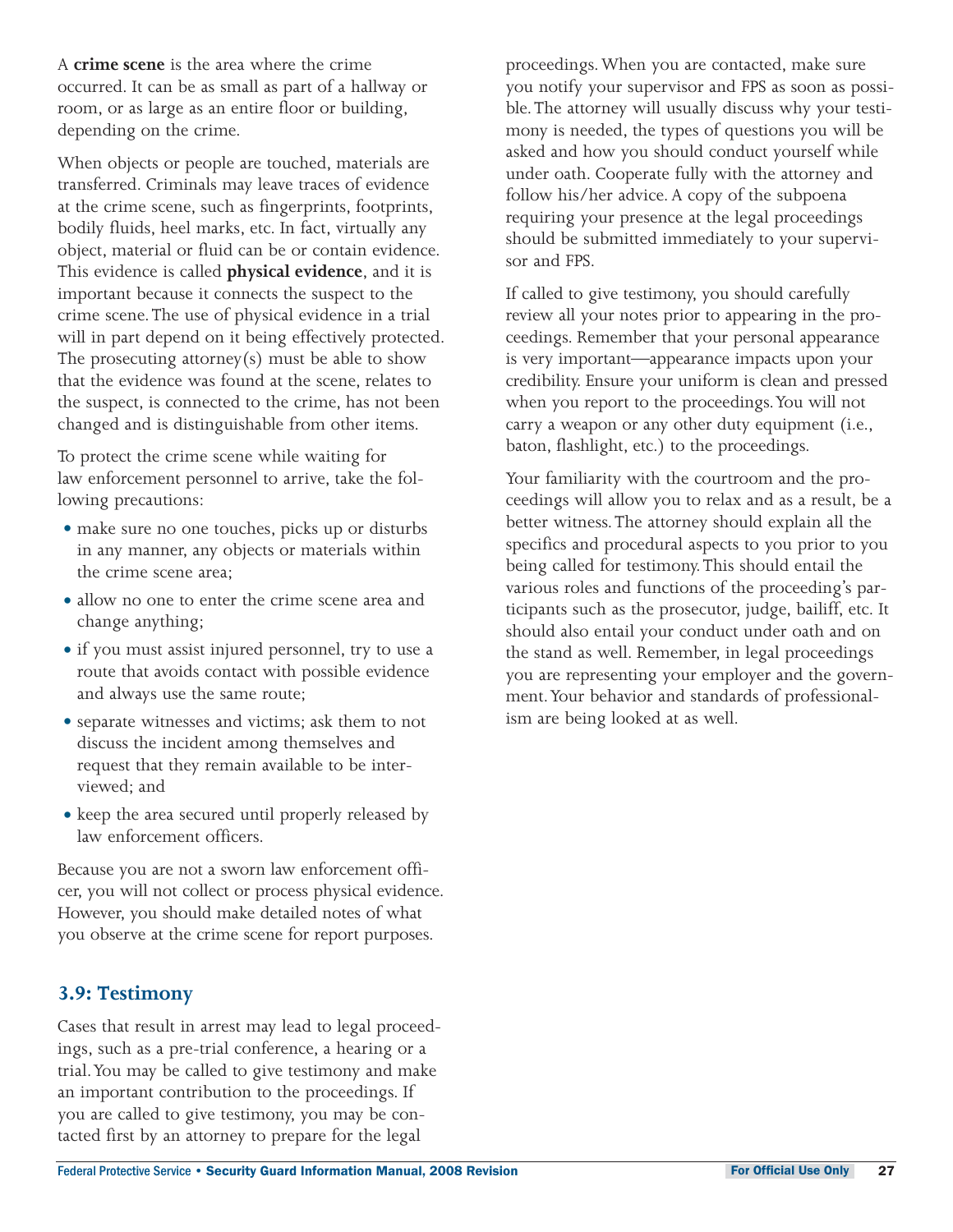Page 28 Left Blank Intentionally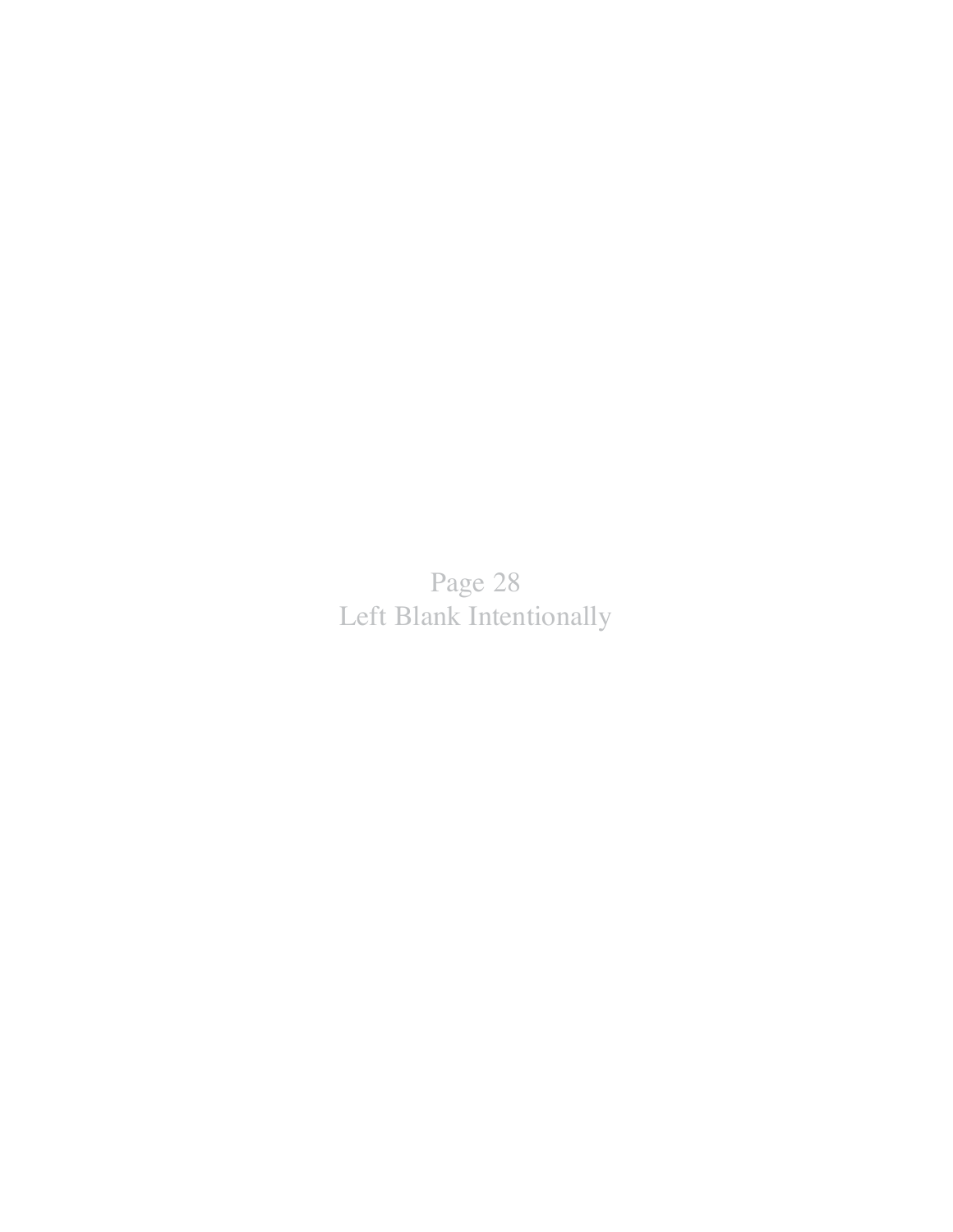# **Chapter 4**

### **Security Guard Contract Administration**

To be an effective security guard, you must understand the nature of the contract between your employer and FPS.This chapter will discuss that relationship as well as how you will interact with FPS and other federal employees. It will also review administrative requirements and discuss weapons and equipment you will use.

#### **4.1: Your Job as a Security Guard**

Since FPS needs to secure federally-controlled buildings to protect federal property, the occupying agencies and customers, FPS has established a contract with your employer to provide security guard services.To meet the requirements of the contract, your employer has hired you.

As a part of the contracting process, FPS issues a Statement of Work (SOW).The SOW lists those specific actions and services that must be provided by the contractor. For example, SOWs for security guard service contracts often specify requirements for post hours, uniforms and equipment and training and certification requirements for security guards. All the work that you will perform is based upon the contract requirements.Your employer is paid and the company's performance under the contract is evaluated based upon the level of compliance with the contract requirements. If there is conflicting guidance between this manual and the contents of the contract, your employer is responsible for ensuring the contract requirements are met.



#### **4.2: Relationship between the Contractor and the Government**

#### *Working with DHS*

Because you are working under a contract for FPS, you may be inspected by FPS personnel. Additionally, many federal agencies have personnel who have been designated as agency technical representatives (ATR) by FPS. ATRs have limited authority to observe the security guards and the post area.Their findings are reported back to FPS. It is possible you will have frequent contact with these individuals since they are normally located within the same facility where you are assigned.They may question you concerning your post, duties and authority. While on duty your chain of command consists of contacting your supervisor and/or FPS MegaCenter for any problems or situations. Inspections by FPS personnel are not designed to harass you or attempt to get you fired, but to improve upon the security services. If negative performance and/or conduct are noted, naturally it will be reported and your employer will be notified.

Whenever you receive a visit from FPS personnel or an ATR inspecting your post, you should request to see their identification/credentials for verification purposes. On your post contained within your duty book should also be a listing of FPS personnel and the ATR who may visit your post. If there is any doubt on your part pertaining to their identification or purpose, contact your supervisor or the FPS MegaCenter. Ensure you record their visit in your logbook. If the individual wants to make the entry, allow him/her to do so, and you can follow it up with your own remarks.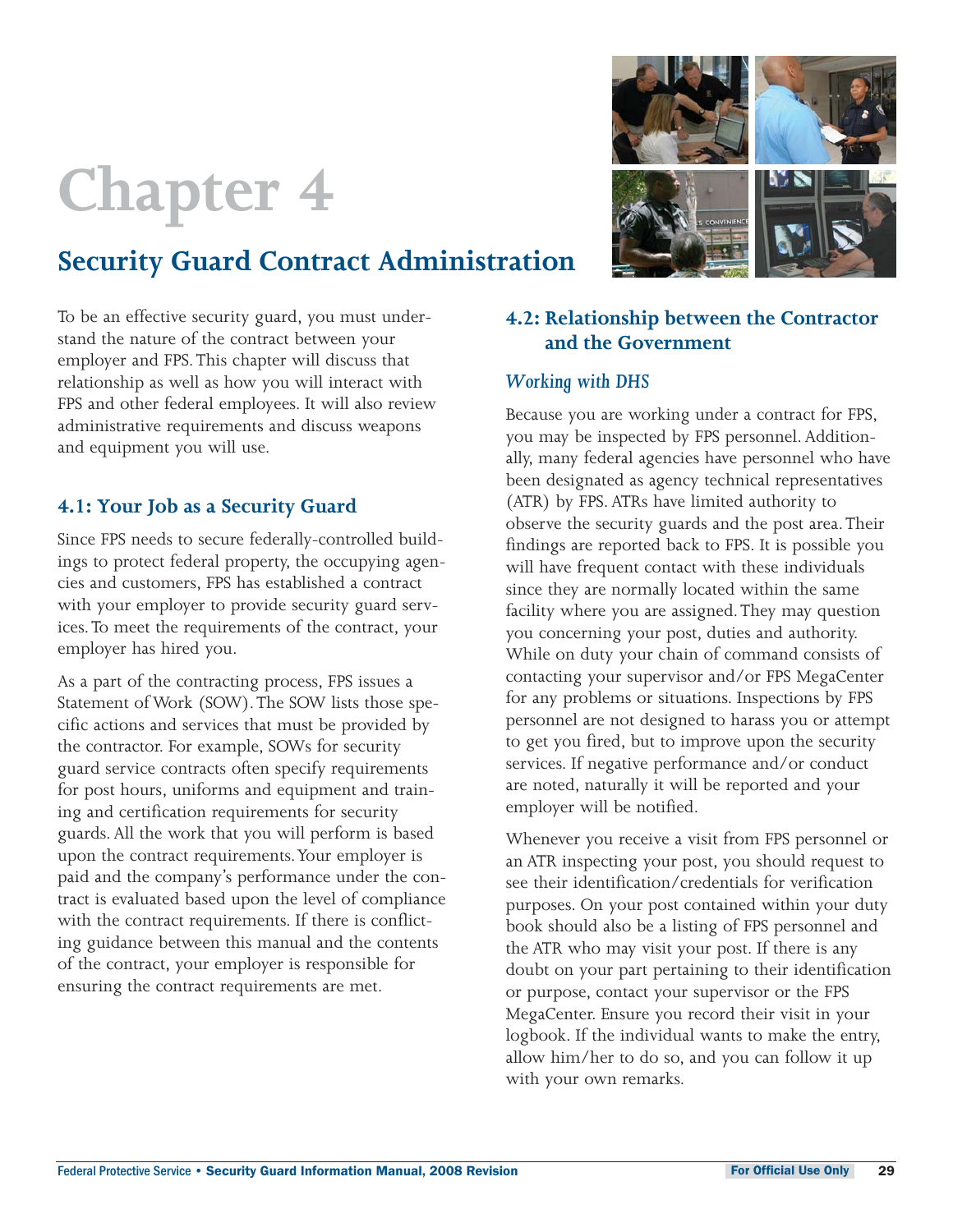If while on duty you receive an inquiry from the media, you should contact the FPS MegaCenter.You are not authorized to represent the government in instances such as this and may not respond to any questions regarding agency or contract matters.

#### *Working with Occupant Agencies*

You should always be professional, keeping a helpful and respectful attitude when dealing with employees of the federal agencies occupying the facility you are guarding.You must remember however, that you do not work for these agencies.You are contracted to provide services for FPS and in as such are provided post orders which detail your specific duties. An official of another agency cannot order you to deviate from your established post orders. If such an attempt is made, do not get into a heated discussion. Maintain your professional demeanor and contact your supervisor and the FPS MegaCenter immediately. No changes or deviations from your post orders are allowed unless you have received specific authorization from a representative of FPS.

#### **4.3: The Post Duty Book**

FPS provides a duty book at each of their guard post. It provides important information for the security guard on duties to be performed.Your knowledge of its contents is essential and every security guard should refer to it when necessary. Using the duty book will ensure all guards at that post are conducting business in the same manner. It will contain all current policies, orders/instructions, emergency procedures and any other information deemed pertinent for the facility. Incoming guards will read the duty book for any changes, additional information, etc. that may have occurred.The post duty book is divided into five parts, described below:

- General Orders. This section contains general information/guidance issued by FPS and applies to all posts. Information is usually listed in chronological order, the most current being on top.
- Specific Orders. This section contains information provided locally and applies to a specific post.
- Special Orders. Special orders are usually effective for no more than 60 days.The information is in chronological order, with the most current on top.
- Emergency Instructions. This section will contain the Occupant Emergency Plans and evacuation routes. It will also identify the location and procedures for emergency equipment shut-off valves or switches.
- Access/Contact Lists. This section will contain the applicable access list for the facility and the names and telephone numbers for employees of the tenant organization(s).

Changes to the duty book should come through your supervisor and/or the FPS MegaCenter. If applicable, advise your relief of any changes that occurred during your shift.

#### **4.4: Work Schedules**

Work schedules for supervisors and regular security guards are to be prepared separately.Your employer is required by contract to post a copy of the work schedules in an area accessible by you, such as your work area or locker/break room at regular intervals.

Your company may require you to attend roll call/guard mount prior to assuming duty.This is not a requirement by the government.This time can be used for training, information updates, inspections and any concerns you would like to discuss.

If this is your company's policy, your supervisor is responsible for ensuring all guards scheduled are present, all are in the proper uniform with all required equipment and all have their identification/certifications on their person.

Punctuality is of the utmost importance. Ensure you sign in and sign out in accordance with the proper procedures.

#### **4.5: Weapons and Equipment**

Weapons and equipment will vary for security guards according to your location. Not all guard service contracts require the same equipment. In addition to a firearm, the most common equipment you will use and become familiar with are the handcuffs, baton and radio. Regardless which equipment your contract may require, your employer is required to ensure you receive the proper training and certification in the usage and maintenance of the equipment.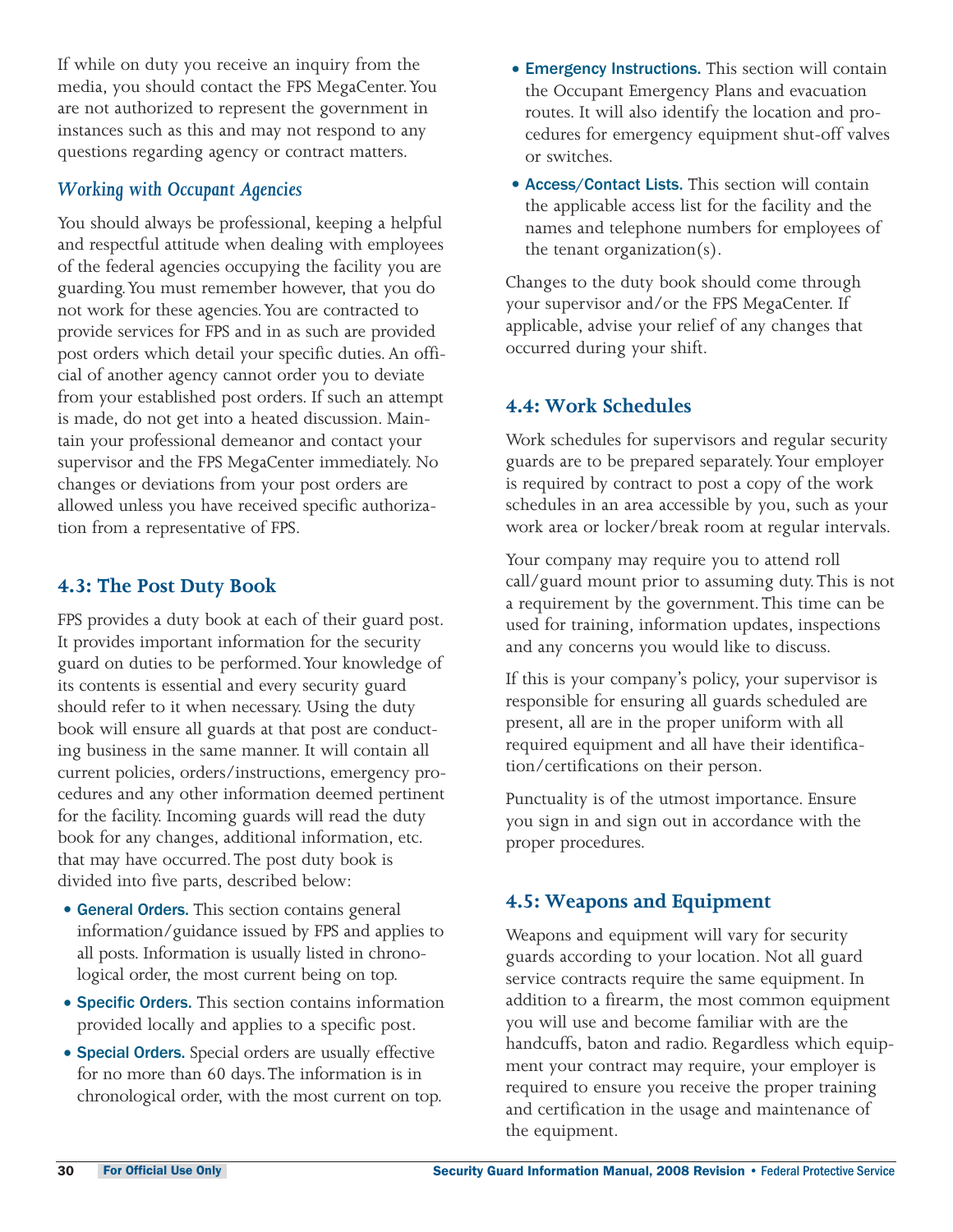#### *Firearms*

If you are assigned to an armed post, you are authorized to wear only the firearm and use only the ammunition specified in your contract. Prior to being allowed to carry a firearm, you are required to complete and pass the firing range qualification course.This will allow you to be issued the necessary license/permit required according to the contract. Subsequent re-qualification is required annually to maintain a valid license/permit for carrying a firearm. Any security guard who fails to requalify or who allows his/her license/permit to expire will not be permitted to work on contract. It is your responsibility to monitor your expiration date(s) for weapons re-qualification and your license/permit.You will notify your supervisor when your re-qualification date is due within 60 days and again in 30 days if no action has been taken.This will allow time for your employer to arrange for your re-qualification prior to expiration.

Proper care and maintenance of your weapon is your responsibility.The weapon should always be cleaned with only the proper materials. Do not drop it, throw it or use it as a club or hammer. At your location, a regular schedule for cleaning the weapons should be instituted. When signing for your weapon, you should always inspect it and also the ammunition you will be using. If you can visually see or have reason to suspect the weapon has been damaged, or if it is unserviceable, notify your supervisor at once.The FPS MegaCenter should be notified also.Your supervisor and/or the FPS Mega-Center will give you instructions on what to do with the damaged weapon and also procuring you a replacement weapon.

#### *Firearms Accountability*

Accountability for the weapon (and ammunition) is your responsibility once you have signed for it prior to assuming your post until you have been properly relieved and turn

the weapon back in.The weapon will be carried in accordance with directions provided in your post orders.Your post orders will also specify the confines/limits of your post.

You are not allowed to leave the limits of your post area or facility with your firearm unless specifically authorized to do so by your post orders or other approved authority.

At some locations, security guards and supervisors are authorized to transport their weapon off federal property if required while on duty and provided their license/permit is valid. Refer to the post orders at your location for the proper storage and transporting procedures.You should also be aware that you will be held accountable for any negligent or criminal misuse of the weapon and subject to disciplinary action up to and including removal from the FPS guard service contract and possible criminal prosecution.

#### *Firearms Safety*

Safety when handling/carrying a weapon is very important. Familiarization with the weapon is essential.You should always treat every weapon as if it is loaded. Improper handling, horseplay or just not being attentive, could all lead to an accidental discharge, which could result in injury to personnel and/or damage to property.The following is a list of some of the basic rules pertaining to firearms safety:

- keep your weapon holstered at all times and ensure the keeper strap is secured;
- never point a weapon at any person or cock the hammer unless justified in using deadly force;
- ensure when placing your weapon in the holster, you do not cock the hammer;
- never dry fire a weapon unless during the conduct of the range course or using an approved clearing barrel when clearing the weapon to be turned in;
- never leave a weapon unattended for any reason;
- never place your finger in the trigger guard unless intending to fire the weapon;
- ensure you follow the manufacturer's instructions when loading or unloading the weapon;
- never attempt to fire a weapon while running; and
- ensure you have the proper holster for the weapon.

As a security guard, your company is required to ensure you are properly trained in all aspects of the firearm you will be carrying while on duty.You should not be afraid to question your instructor on any issue/detail you are not comfortable with or do not fully understand.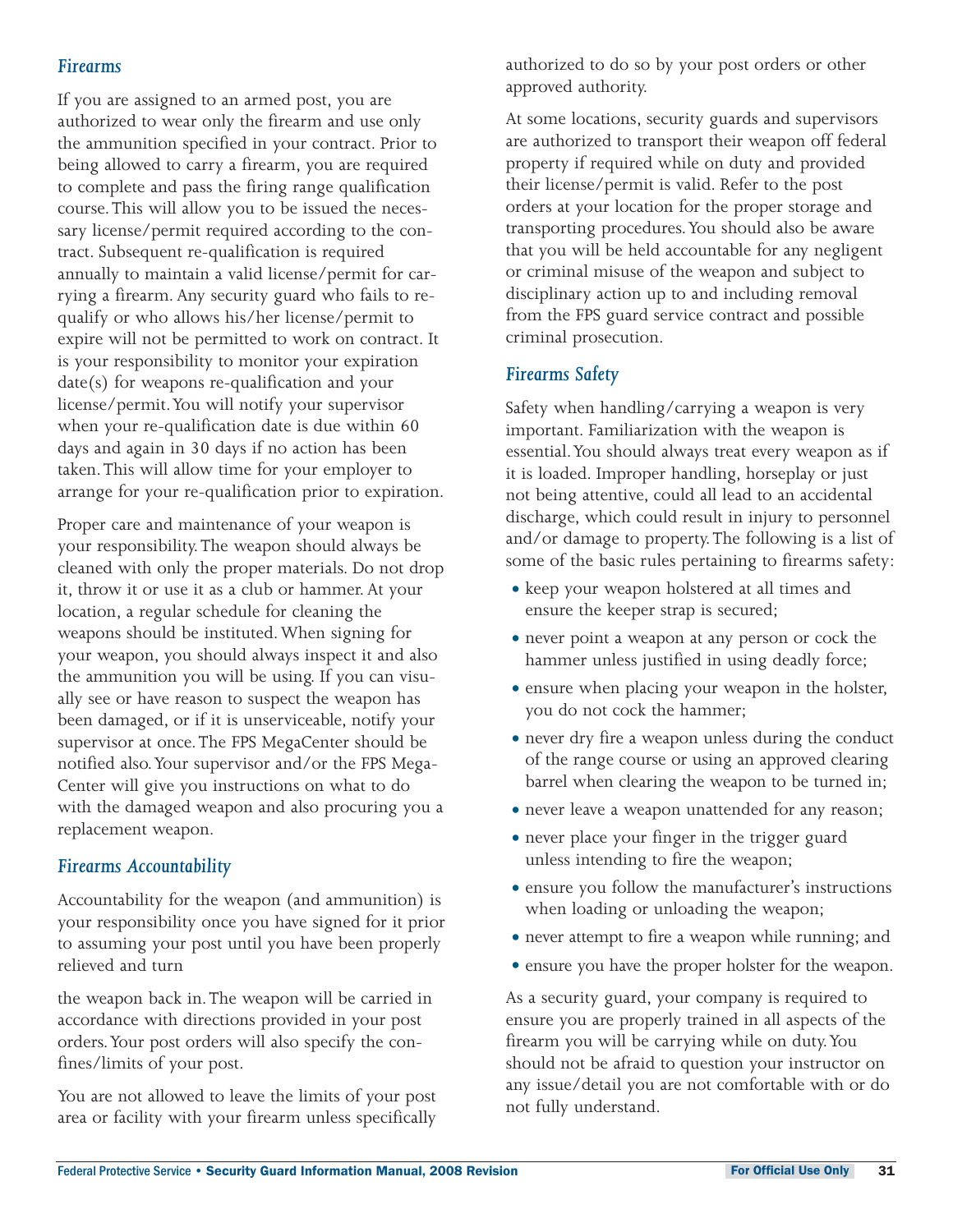You should be aware that in the event of a discharge, either intentional or accidental, your supervisor and the FPS MegaCenter must be notified immediately. If there is injury to personnel and/or damage to property as a result, follow instructions as stated in your post orders.You will make a written report as soon as possible while the circumstances are fresh in your mind. In the event of any type of discharge, FPS law enforcement personnel will be dispatched to your location to take possession of the weapon and ammunition.

## *Handcuffs*

Handcuffs are just one piece of equipment you are able to use if justified.You should consider using handcuffs when an individual is displaying erratic or violent behavior, which may cause disruption to the normal business routine of the facility, and could possibly jeopardize the safety of any persons present. In a situation such as this, you may be required to forcibly detain an individual until FPS law enforcement personnel arrive.

As with other equipment required by your contract, your company is required to ensure you receive the proper training/instruction in the usage of and proper application of handcuffs. During the course of training, ensure you ask the instructor any questions you may have and once performing your duties, you can ask your supervisor about any detail you may have forgotten or may not be sure of.

As a security guard, you should not use your handcuffs as a weapon and when they are not in use, they should remain in the carrying case on your belt.

#### *Baton*

#### **The baton is to be used as a defensive weapon**

**only.** Use it to temporarily disable a violent opponent.You must always justify the use of the baton. **Never** draw your baton unless you intend to use it and **never** strike any part of the body with the baton that may cause serious or fatal injury unless **deadly force** is authorized. Areas that may cause serious or fatal injury are the head, face, throat, chest, spine, kidneys, joints or armpits.You are authorized to use only the baton issued to you if required by your contract.

In the event you have to use the baton while on duty, as soon as able to do so, you will notify your supervisor and the FPS MegaCenter.You will also be required to complete a written report explaining the incident.

As previously mentioned, you are required to receive the proper training/instruction from your company on the baton prior to being authorized to carry it on duty.

# *OC/Pepper Spray*

Within the Use of Force model, OC/pepper spray is classified as an "intermediate" weapon available to the guard and is used to temporarily disable a violent opponent rendering them incapacitated. All security guards will be properly trained in the use of OC/pepper spray.

### *Radios*

The Federal Communications Commission (FCC) and The National Telecommunications and Information Administration are responsible for assigning and enforcing rules and regulations governing the use of radio frequencies.These rules apply to all users of radio frequencies, including government and police departments.You should always follow the manufacturer's instructions for use of the radio. The main parts of the radio are:

- On/Off/Volume-turns the radio on and off, also adjusts the volume.
- Squelch-will control the radio's sensitivity.
- Antenna-necessary for transmission receipt. Be sure it is not broken.
- Battery—the power source. Charge it only as instructions state.
- "Lollipop" Microphone—If equipped with the hand "lollipop" microphone, do not clip it to the antenna.

Before using the radio on duty, plan/have an idea what your message will be. Ensure you listen for other transmissions before you attempt to make one to avoid "stepping" on someone else's. You should receive proper training by your company on the radio depending on the type you have at your location.The training you receive should cover all the procedures for sending a message, receiving a message and troubleshooting issues. As a rule you should try to keep all transmissions as short as possible. If a message is long, try using the telephone as an alternate means.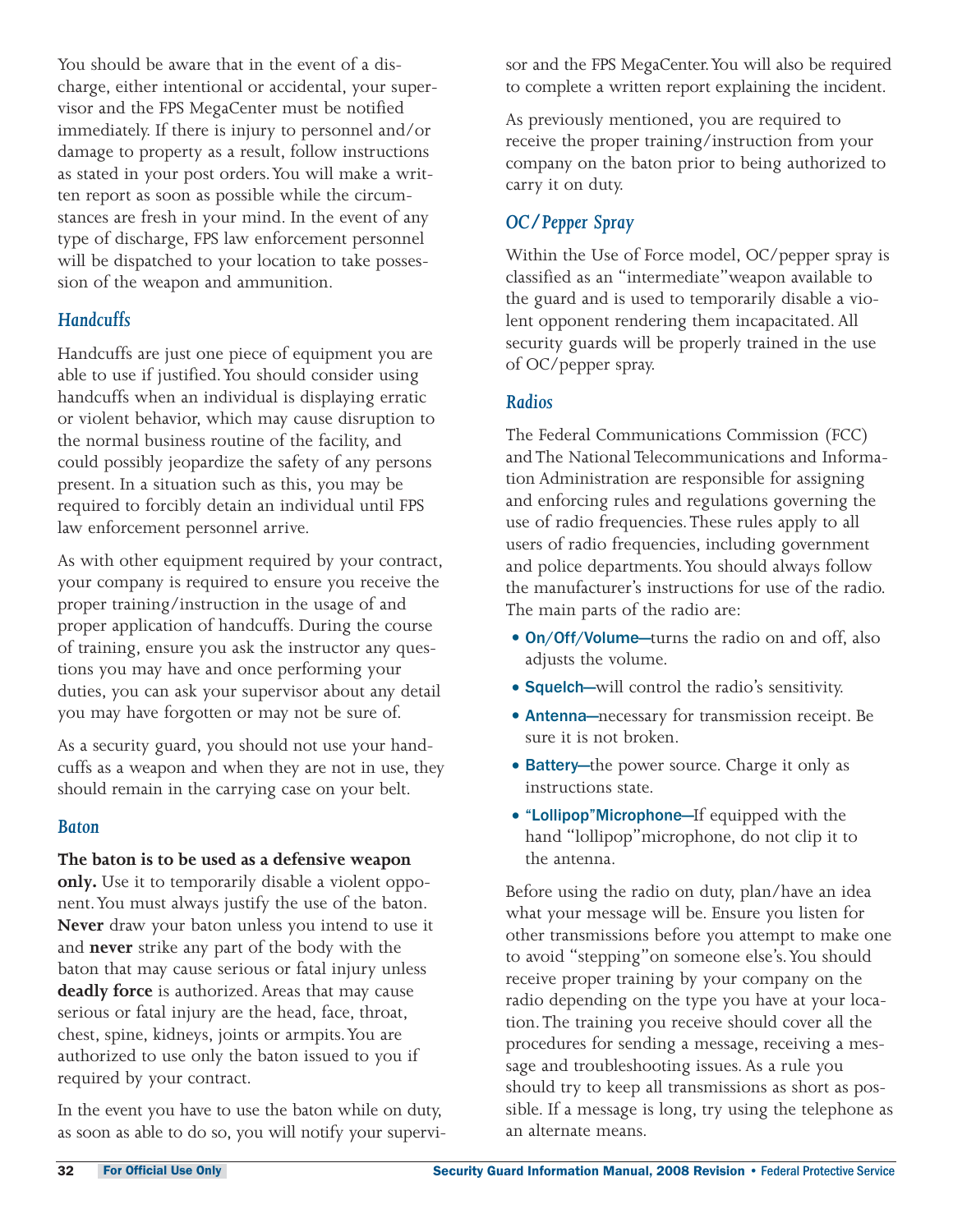When spelling or using letters in messages, use the phonetic alphabet.You should first state the letter, followed by its identifier, such as "A-Adam"or "B—Baker." Never come across saying "A as in Adam." The following is the phonetic alphabet list with the applicable identifiers:

| $A -$ Adam        | $J$ —John           | $S$ <sub>Sam</sub> |
|-------------------|---------------------|--------------------|
| <b>B</b> —Baker   | $K$ <sub>King</sub> | $T$ —Tom           |
| <b>C</b> —Charles | $L$ —Lincoln        | $U$ —Union         |
| $D$ —David        | M—Mike              | V—Victor           |
| $E$ –Edward       | $N$ —Nora           | <b>W</b> —William  |
| $F$ –Frank        | $O$ — $O$ cean      | $X$ —X-ray         |
| G-George          | $P_{\text{null}}$   | $Z$ — $Z$ ebra     |
| $H$ —Henry        | Q—Queen             |                    |
| $I$ —Ida          | $R$ –Robert         |                    |

When using numbers, they should be transmitted individually. For example, 1234 should be transmitted as "one-two-three-four," not as "one-thousand, two-hundred, thirty-four" or "twelve, thirty-four."

When transmitting descriptions of subjects, address the following: name (if known), gender, race, age, height, weight, hair color, eye color, complexion, scars or other prominent marks, clothing color, if the individual is armed, the type of weapon if known and, if moving, the direction and mode of travel.

When transmitting information about vehicles, use the following acronym: **CYMBL**— which stands for: color, year, make, body style and license number of the vehicle.

If required to use other codes such as "10" codes, for radio communication, you will receive the applicable training on same prior to initiating their usage and a copy of them will be incorporated into your post orders.

#### **4.6: Posts**

A **post** is an area of responsibility. A post can be "fixed"or "roving." A fixed post can be located at an access control point, an information desk or a loading dock for a facility.Typical duties for a fixed post are as follows:

- observing all personnel at the respective access/egress points of the facility;
- inspecting packages, containers or briefcases;
- daily access control operations for employees and visitors;
- logging significant events in the officer's operation log;
- review of the duty book for applicable orders/directives;
- contacting the supervisor or FPS MegaCenter as required;
- reporting any emergencies, alarms, etc., for dispatch of security guards; if on a fixed post, you will not abandon your post for alarms, calls, etc., unless within the limits of your post; and
- maintain overall security and protection for personnel, property and the facility.

Your roving post will cover the areas otherwise not protected by a fixed post or requiring a large number of fixed posts depending on location.The rover is mobile and can be on foot or in a vehicle.The security guard assigned as the rover will in most instances be responsible for responding to any emergencies, calls for assistance or alarms.Typical duties include periodically checking the facility perimeter, interior spaces or the garage.

Constant and attentive observation is necessary while working at any assigned post, fixed or roving. Always be aware of your surroundings and the people around you.The more familiar you become with the facility and surrounding area, the easier and more efficiently you will be able to notice something out of place. A few examples of things to look for are:

- suspicious packages left lying around;
- the various types of delivery trucks, vans, etc.; pay particular attention to one that has no type of markings or logo;
- entrances into the facility that are accessible from the outside;
- broken or malfunctioning perimeter CCTV cameras;
- people loitering around the facility;
- people pretending to be lost, misplaced and asking questions about the facility and/or
- people taking photographs.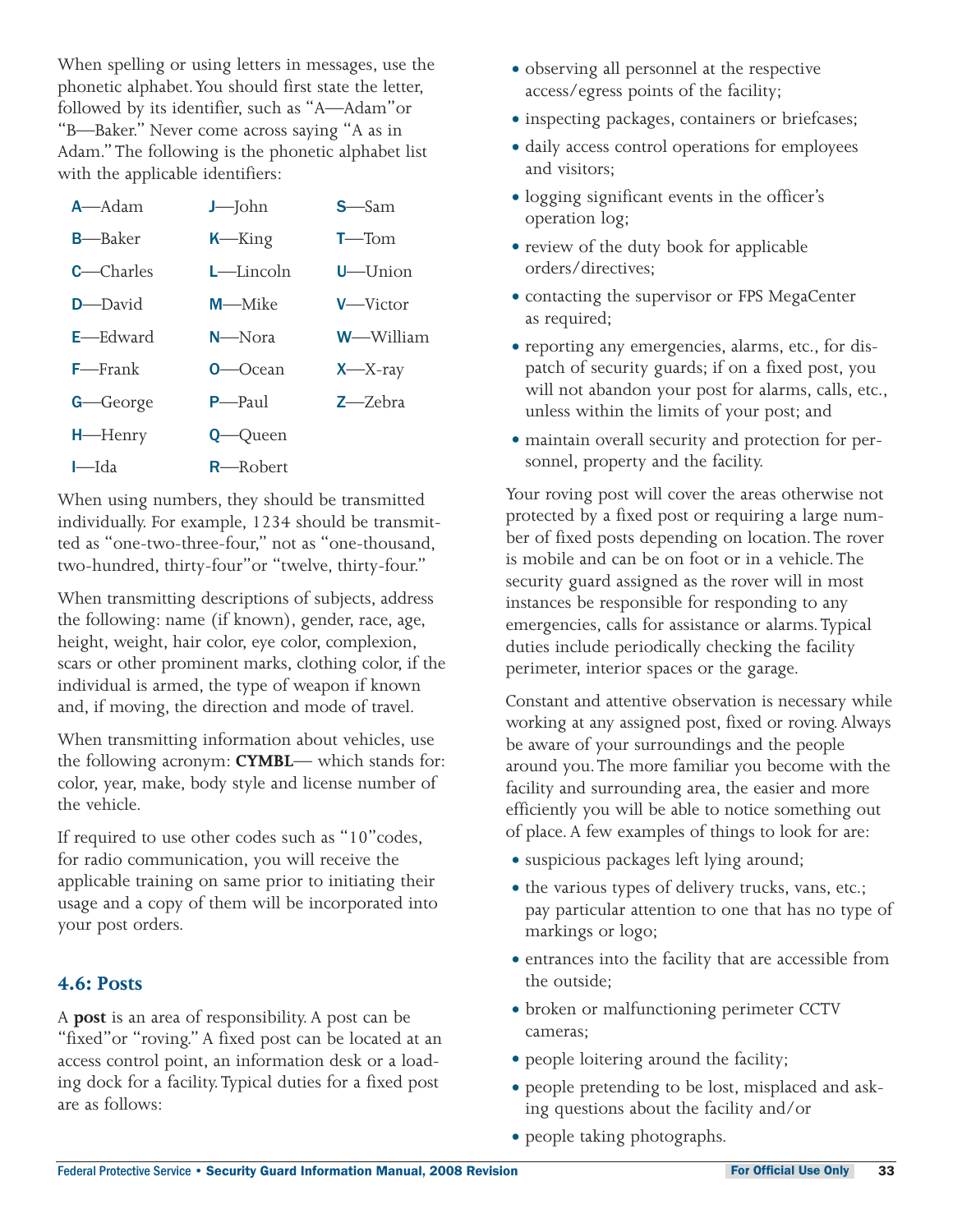## **4.7: General Response Procedures**

Calls for assistance may come from an employee, a visitor to the facility or another security guard.Your response to any calls for assistance will be handled in accordance

with your post orders. Most of the calls will normally be "non-emergency" in nature, but all should be handled as if they are important.

An emergency call could be someone whose life is in danger, or the reported smell of smoke from within an office space or closet, for example. Procedures for emergency situations are contained within the post orders. In the event of a life-threatening situation, you should be current on first aid, CPR and the AED.You should also be familiar with the building layout so you'll be able to proceed in the most direct route to the space/area where the person(s) are located.

If a crime has been committed and the suspect is fleeing, you may have to pursue. If possible, you need to notify your supervisor and/or the FPS MegaCenter before initiating pursuit. If unable to do so, report to them as soon as possible. Remember, you are not allowed to pursue anyone off federallycontrolled property unless you have received authorization from FPS to do so.

As a security guard, there are a myriad of calls you could receive such as a theft, vandalism, suspicious person or an altercation.You are guided by your post orders, your supervisor and the FPS to handle any and all of these situations.

### **4.8: Emergency Plans**

Emergency plans are a required component for every facility. Every facility will have a Building Security Committee (BSC).The BSC consists of representatives from each agency housed in the facility and representation from Security, Medical and Property Management. Each building must have an Occupant Emergency Plan (OEP), and it is the responsibility of the BSC to formulate the plan.This plan is to assist the agency(s) in responding to all emergencies such as fire, bomb threats or natural disaster.The plan is specifically designed to facilitate a smooth evacuation or shelter-in-place if necessary, and to account for the personnel. FPS security

guards have specific duties to perform once the emergency plan is implemented. A copy of the OEP will be incorporated into the post orders for each facility. Contained in the OEP is a listing of personnel designated to direct the emergency procedures. They are identified as follows.

- **The Designated Official** is the highest ranking official of the primary occupant agency.This responsibility can be delegated to an alternate high ranking official if all occupying agencies of the facility are in agreement.This individual is responsible for deciding courses of action when faced with an emergency situation.
- **The Occupant Emergency Coordinator (OEC)** will implement the plan of action once the decision has been made. As a member of the command element, personnel will report to the OEC during emergency operations.The OEC is also normally the chairperson for the Building Security Committee.The OEC will see to the staffing needs of the emergency organization and arrange the training necessary for personnel occupying key positions.
- **The Floor Team Coordinator** has the responsibility for overseeing, expediting and controlling the evacuation of all personnel from floors within the building. Floor monitors will report to this individual.This individual will also coordinate any bomb searches if necessary.
- The **Floor Monitor** is responsible for overseeing and coordinating the evacuation of his/her assigned floor.This individual will have personnel designated as **area monitors** to check assigned areas for total personnel evacuation, overseeing evacuation routes and conducting bomb searches. The area monitor will report to the floor monitor once their mission has been accomplished.Your **handicap monitors and stairwell monitors** will coordinate with the floor monitor also.
- The **Medical Coordinator** trains and equips personnel assigned to provide medical assistance and supervises first aid or medical self-help.
- **.** The **Damage Control Coordinator/Team** will normally be personnel from the Building Management Office.They will assist is controlling the emergency, will control/terminate the facility's systems, assess damages if any and restore the building to normal operations.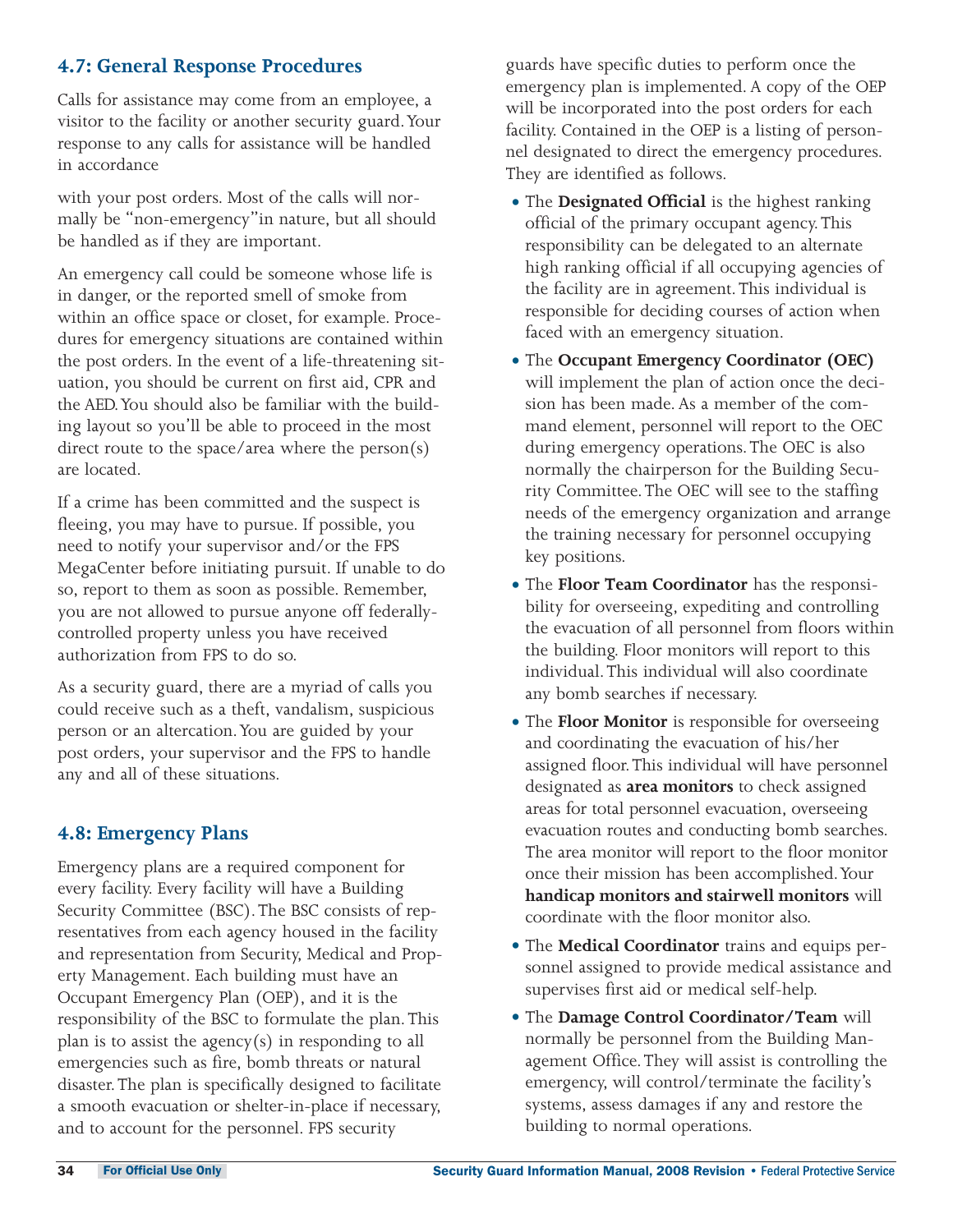Normally as part of the OEP, there will be an area (ideally an office space), designated to be the command post.This is where the designated official and other members of the command team will operate in the event of an evacuation. It should have some form of communication asset within, meet the requirements for fire safety and be large enough to accommodate the command team.

You cannot plan for each and every emergency that could happen, be it an earthquake, terrorist attack or some other natural disaster. Become familiar with your facility, your post orders and the contents of the OEP, which will assist you in performing your expected duties in the event of an emergency. As always, the FPS MegaCenter is there to provide support and assistance also.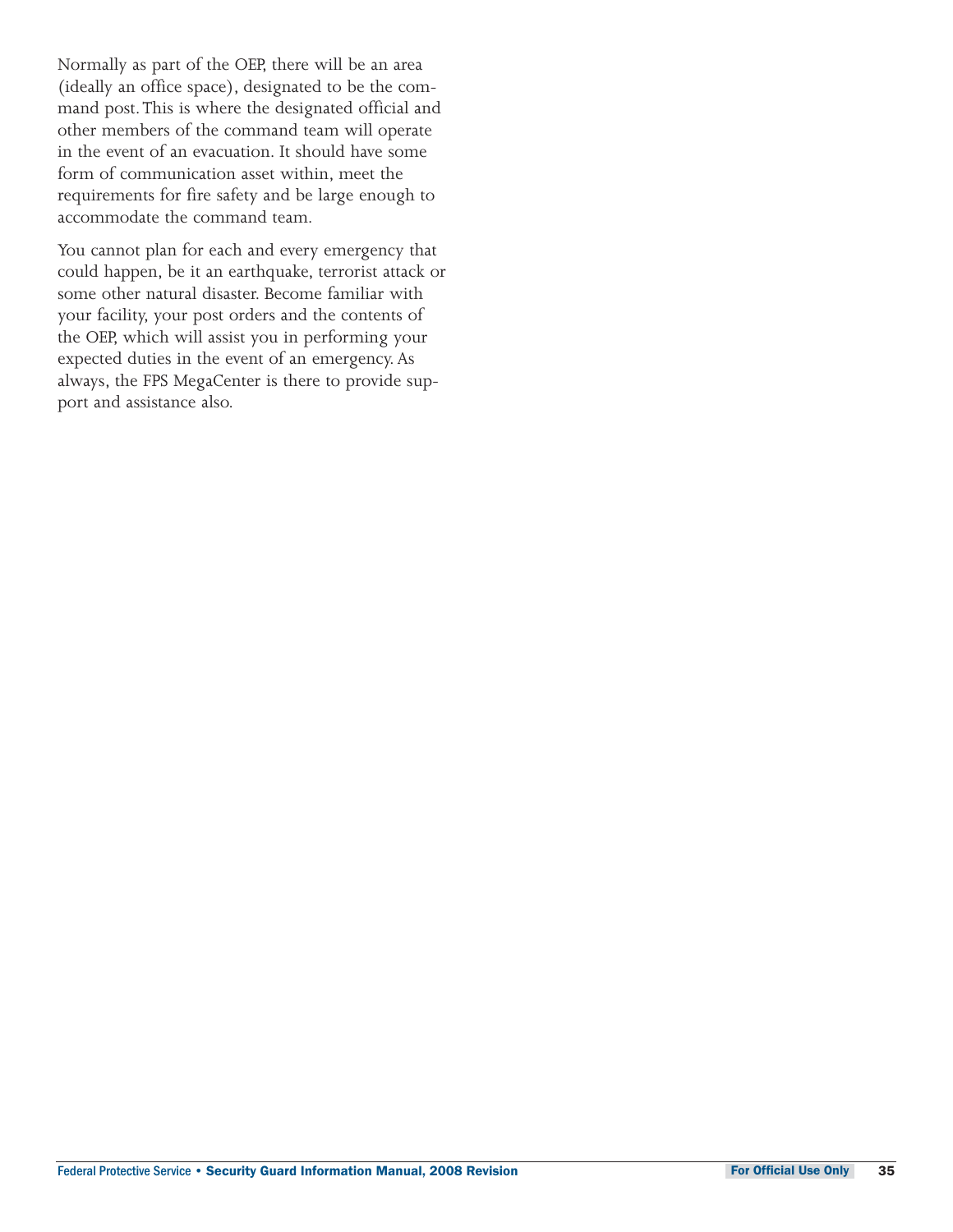Page 36 Left Blank Intentionally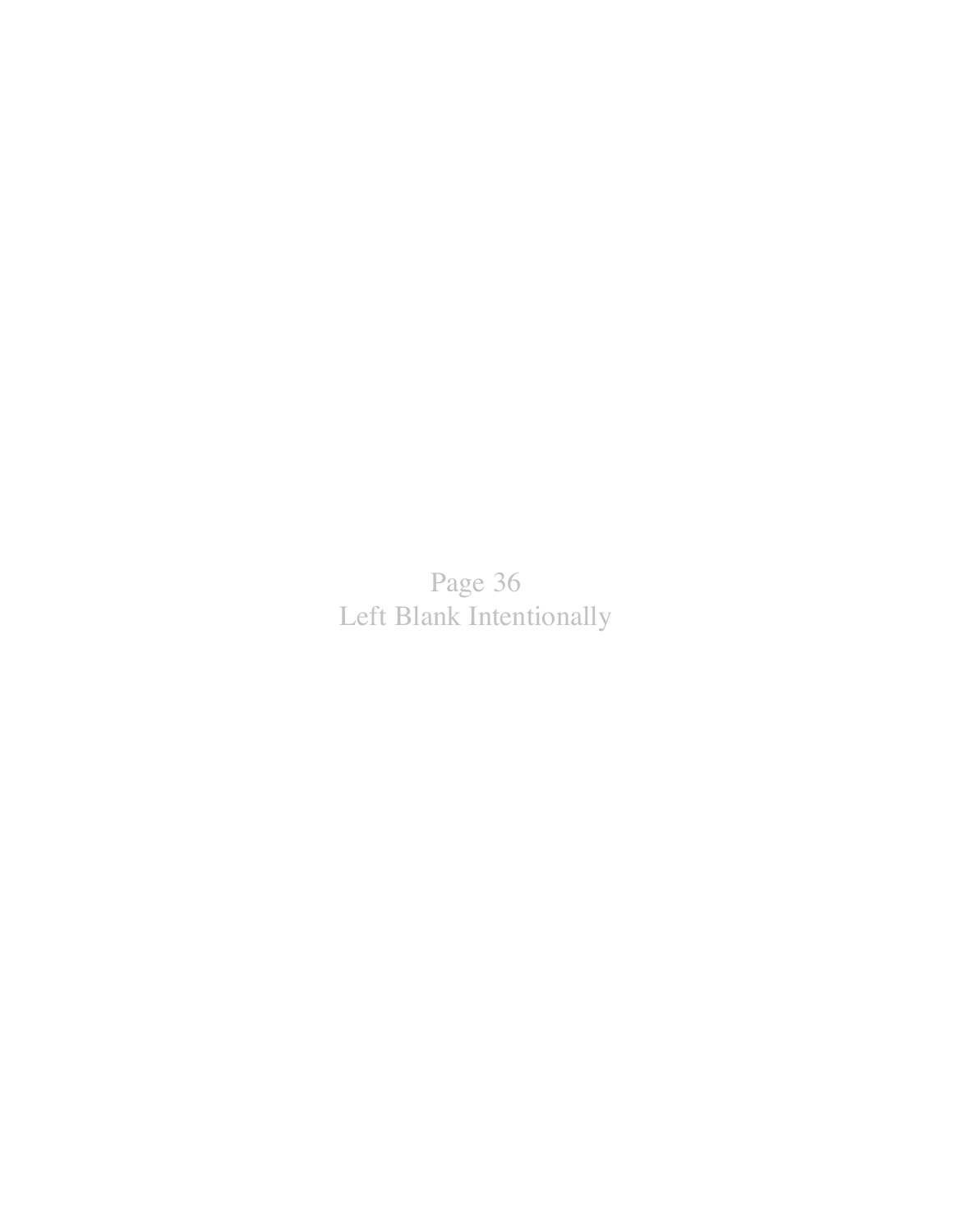# **Controlling Access and Egress**

The purpose of controlling access and egress to a facility is to ensure that only authorized personnel, vehicles and materials are allowed to enter, move within and leave the facility.This provides the protection for all personnel and property within, and the facility itself. Security guards, by their presence and professional performance of duties, will discourage, detect and detain potential violators. People associated with criminals/criminal activity tend to avoid facilities and/or areas where there are professional security guards on site.

## **5.1: Why Control Access and Egress**

Your duty as a FPS security guard is to protect the people who work in and visit federally owned/or controlled facilities and government property contained within. With effective access and egress control, this can be accomplished daily. Effective access and egress control will prevent personnel or material with the potential to cause damage from gaining entry into the facility. It will also prevent personnel from leaving the facility with equipment/materials not authorized to be taken out.

Access and egress is controlled by you as security guards and by equipment such as locks, intrusion alarms and the appropriate sign-in/out logs. Security measures will vary according to the area/ location and type of facility. Some buildings will have the potential to be a greater target than others based on the agency occupying the facility. Levels of access/egress control will be set accordingly. In all cases, you as a security guard will be the primary deterrent.



## **5.2: Personnel Control**

Several categories of personnel will require access to and be permitted egress from federal facilities.These include government employees, contractors, emergency personnel and visitors. Local procedures guided by your established post orders, should facilitate a smooth operation for all personnel concerned whether entering or departing.

The procedures in place for your facility should present a feeling of "safety" and "security" as well as discourage potential unauthorized personnel from attempting entry.

There are several procedures for managing entry to a building or area. Open access and egress is used for buildings or some internal areas where there is no need for control, and people may come and go as they please. In areas where access control is needed, there are several procedures established according to location such as:

- $\bullet$  presentation of a valid, approved photographic identification (e.g., drivers license, military card or an agency produced access badge);
- an agency provided access list with names of personnel authorized entry used in conjunction with a valid photo identification;
- personnel allowed access with the proper photo identification but requiring an agency sponsor/escort for entry; and
- some personnel have been issued "key cards" which will allow them access via a locked door, turnstiles or other protected/secured areas (if on a post where access is allowed with a key card, you may still be required to check the individual's identification).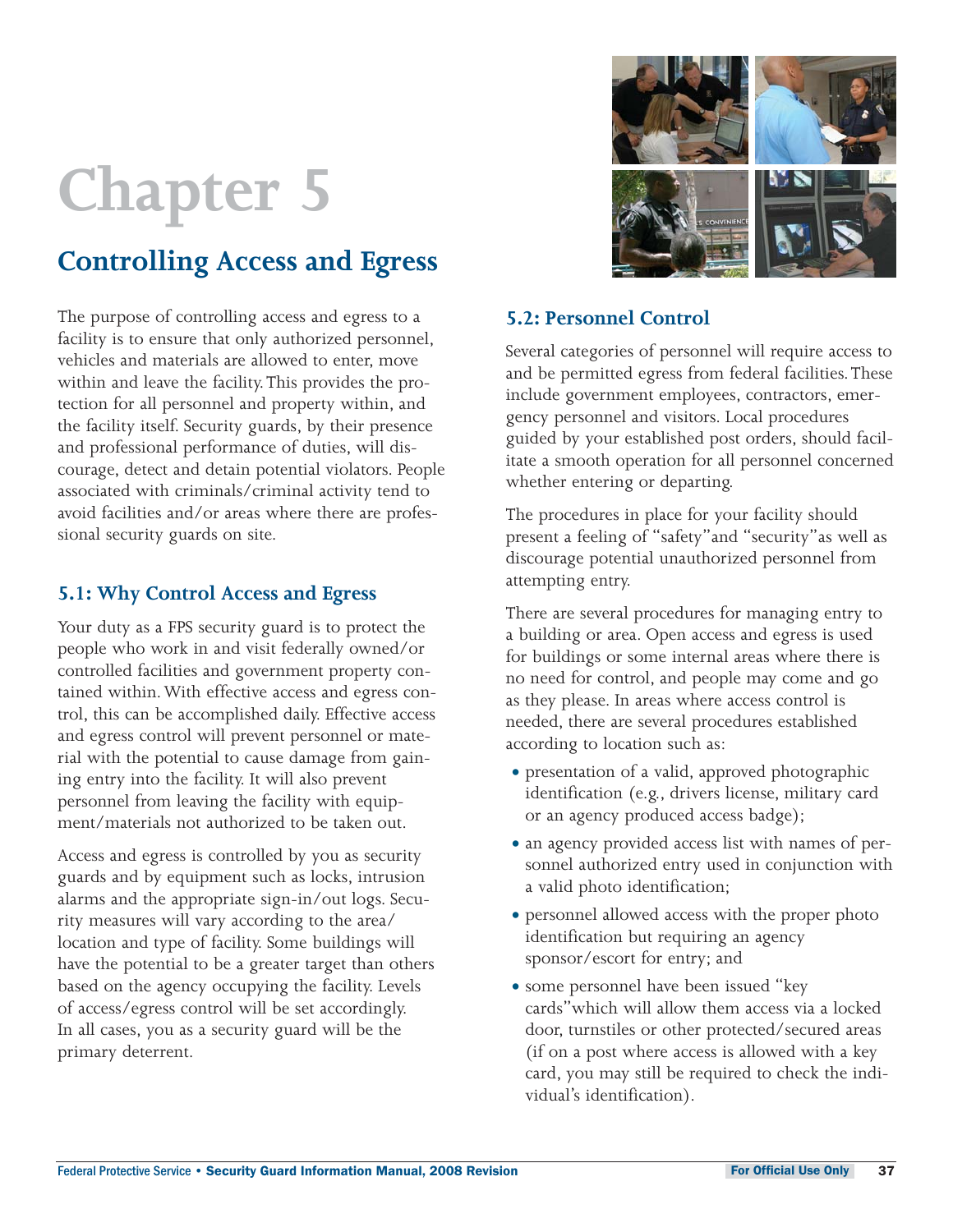Facilities should have 100 percent screening for all visitors. Most locations will require personnel to walk through the magnetometer and all possessions to be processed through an x-ray machine.The machines are not for harassment, but for safety, and are designed to detect the possible presence of weapons, incendiary devices or other prohibited items/material.You will also visually check other items such as laptop computers and cellular telephones.

During the screening process it is important to be familiar with the beliefs and customs of different cultures/religions.Visitors to the facility may be dressed in cultural or religious garments and/or be in possession of religious articles.The following considerations will be afforded while conducting a search of someone wearing or carrying cultural or religious articles:

- show respect to all variations of faith during inspections;
- explain why you need to conduct a security search;
- if possible, searches should generally be conducted by a guard of the same gender; and
- if necessary and available, a private room may be offered for the search to be conducted.

Being culturally aware may prevent embarrassing situations and will portray the government in a positive light. Further guidance may be found in your general orders.

In the event an individual sets off the alarm walking through the magnetometer, you will first ensure he/she has removed all metal objects from their person.You will instruct the person to walk through again. If the alarm sounds again, you will use your hand-held wand if available to pinpoint the location of the metal material.You should be aware that sometimes a person may be wearing steel-toe boots, perhaps a belt with metal embedded in it, or even metal body parts that have been implanted surgically, any of which may cause the alarm on the magnetometer to sound. If in doubt or unsure in any situation, contact your supervisor.

During emergency situations, it may be necessary to admit law enforcement, fire or medical service personnel immediately into the facility. In these instances, your supervisor or the FPS MegaCenter should already be aware of the situation.

Once the normal control procedures for employees or visitors have been met, entry into the facility may be allowed. Visitors may have to be issued visitors' passes and/or escorted. If a person refuses to comply with the established procedures for entry into a facility, he/she will not be allowed access. In instances such as this, your response as a security guard will be dependent upon the individual's actions. Refer to your post orders for further guidance.

## **5.3: Property Control**

Just as personnel are required to meet security requirements for access/egress of a federal facility, the same applies to property being brought in or taken out. An effective property control program will prevent theft, sabotage and other possible criminal activity.

According to 41 CFR- 102.74 (FMR), all federal facilities should have signage posted at entrances making personnel aware that all "property and/or belongings being brought into the facility are subject to being inspected."

Property could belong to the government or it could belong to a private person.There are several means by which property can be brought into a facility. It can be brought in by an employee or visitor, it can be delivered by courier, or it can be delivered by a company such as FedEx or UPS.

Incoming property belonging to individuals will beXx-rayed in accordance with local procedures. Property being delivered for the government or a private party should be specifically addressed.These items will be x-rayed before being permitted to leave the access point. Property too big to be sent through the x-ray machine will be manually checked by a security guard. If possible, contact the recipient and have him/her present when doing so. Do not allow anyone to leave any packages unattended at your post or the surrounding area.

Outgoing government property will be accounted for before leaving the facility. Individuals removing government property from a facility should have a property pass signed by the appropriate authority. There should be a list of approved personnel along with their signatures contained in the officer's duty book. If in a building where the property pass is not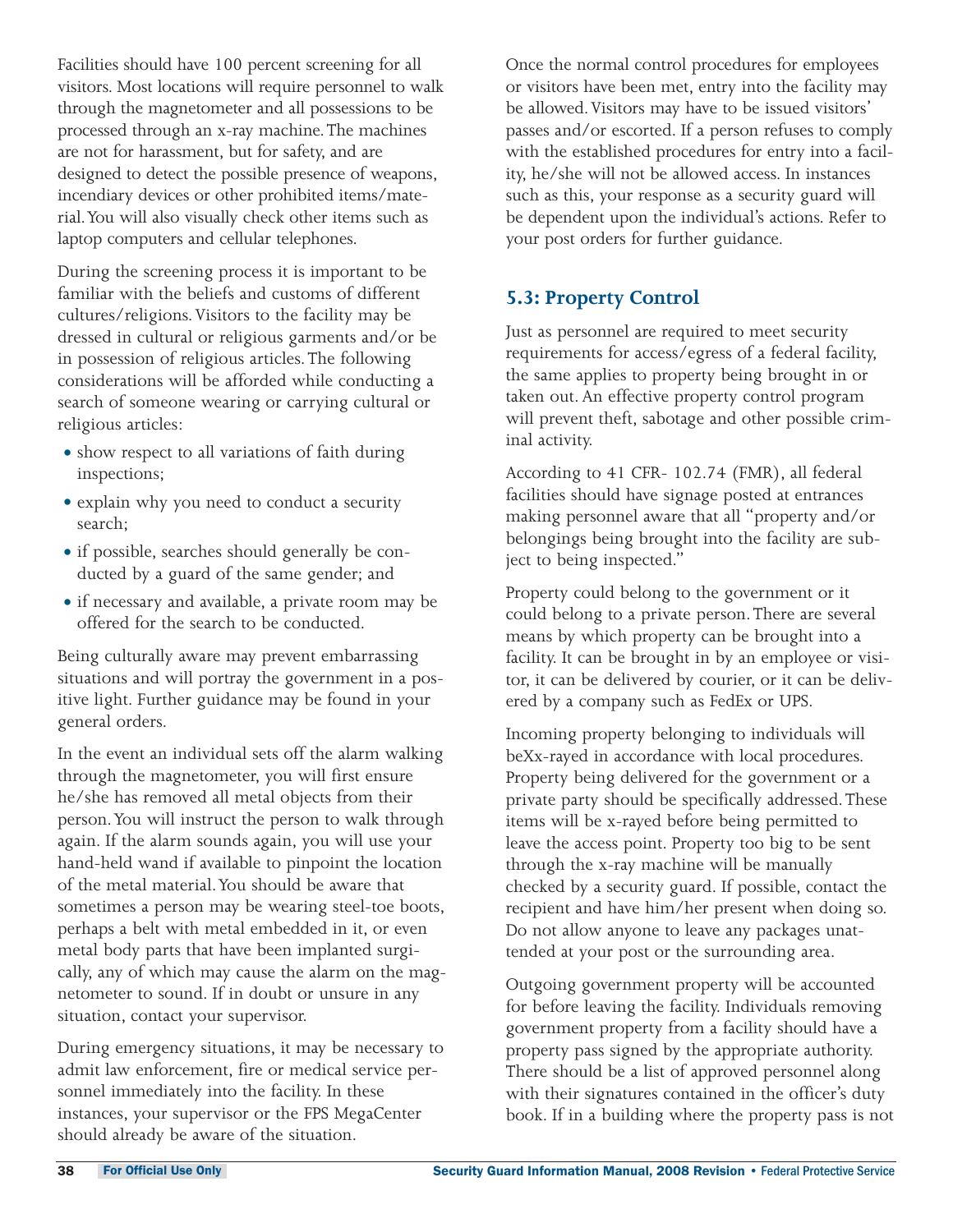used, there should be specific instructions in your duty book/post orders. Some agencies no longer use the property pass and allow their employees to use their access badges or credentials as authority to remove property. In this event, property removed should be recorded in the guard operations log.

Each facility should also have procedures in place for accountability of lost and/or found items. Items turned over to the security guards should be annotated in a log to include the disposition of said item(s).

If any found materials/items are known to be illegal or prohibited, or if you are unsure about what has been found, contact your supervisor and the FPS MegaCenter immediately. Ensure a written report is made with the materials/items listed on it for any and all materials/items you are directed to seize.

## **5.4: Vehicle Control**

You may be responsible for controlling traffic in and around your facility. If so, your job is to prevent traffic congestion and deter criminal activity in parking areas.You may also be assigned as a parking control officer.This involves directing traffic into authorized parking areas and/or locating and reporting illegally parked vehicles.You may be required to wear and use specific equipment such as a reflective vest and a mirror for viewing the undercarriage of a vehicle.

In most cases, you do not have the authority to enforce traffic laws, rules or regulations. Consequently, if you become involved in an incident that requires law enforcement, for traffic issues or other criminal infractions, you will contact the FPS Mega-Center to report the situation immediately, and they will dispatch law enforcement officers if required. Dependent upon your location, you may be authorized to write "courtesy" citations as part of your assigned duties. Do not attempt to take this authority beyond what it is.You will receive training on writing citations and therefore should know exactly what to do.Your post orders and/or duty book contains the proper procedures and specific instructions on this.

You may be responsible for controlling entry and departures of vehicles from an authorized parking area/garage. If required to inspect vehicles as part of access control procedures, the following general procedures may apply:

- $\bullet$  stop the vehicle and advise the occupant(s) of the reason for the inspection;
- $\bullet$  some locations may require the occupant(s) to vacate the vehicle; if so, check their identification and request they stand approximately six feet from the vehicle;
- conduct a thorough inspection of the interior, paying attention to areas such as between/under the seats, the glove compartment, above the sun visor and the trunk area; if alone on this post, remain attentive to the occupant(s) while conducting your search;
- inspect the exterior, as well focusing on the wheel area, behind/underneath the bumpers and the undercarriage, which will require the usage of angled mirrors that should be provided for you;
- if no prohibited items are found, thank the occupant(s) and allow them to re-enter the vehicle and proceed; and
- if prohibited items are found, detain the vehicle occupant(s) and contact your supervisor and the FPS MegaCenter immediately; follow procedures as outlined in your post orders.

## **5.5: Lock and Key Control**

Lock, key and card access control is normally provided by GSA in conjunction with the tenant agencies. If, however, security guards are required to maintain control of locks, keys and access cards, there should be an effective program for the control and accountability of these items, such as:

- a cabinet/container to hold all keys, or access cards tagged to identify which lock or reader it opens;
- a key/card access register with a list of information to be recorded;
- a list identifying keys/access cards and who are authorized to sign them out; and
- written procedures for the lock and key program.

If your post is responsible for maintaining controlled keys or access cards, you should at the beginning of your tour of duty inventory and account for all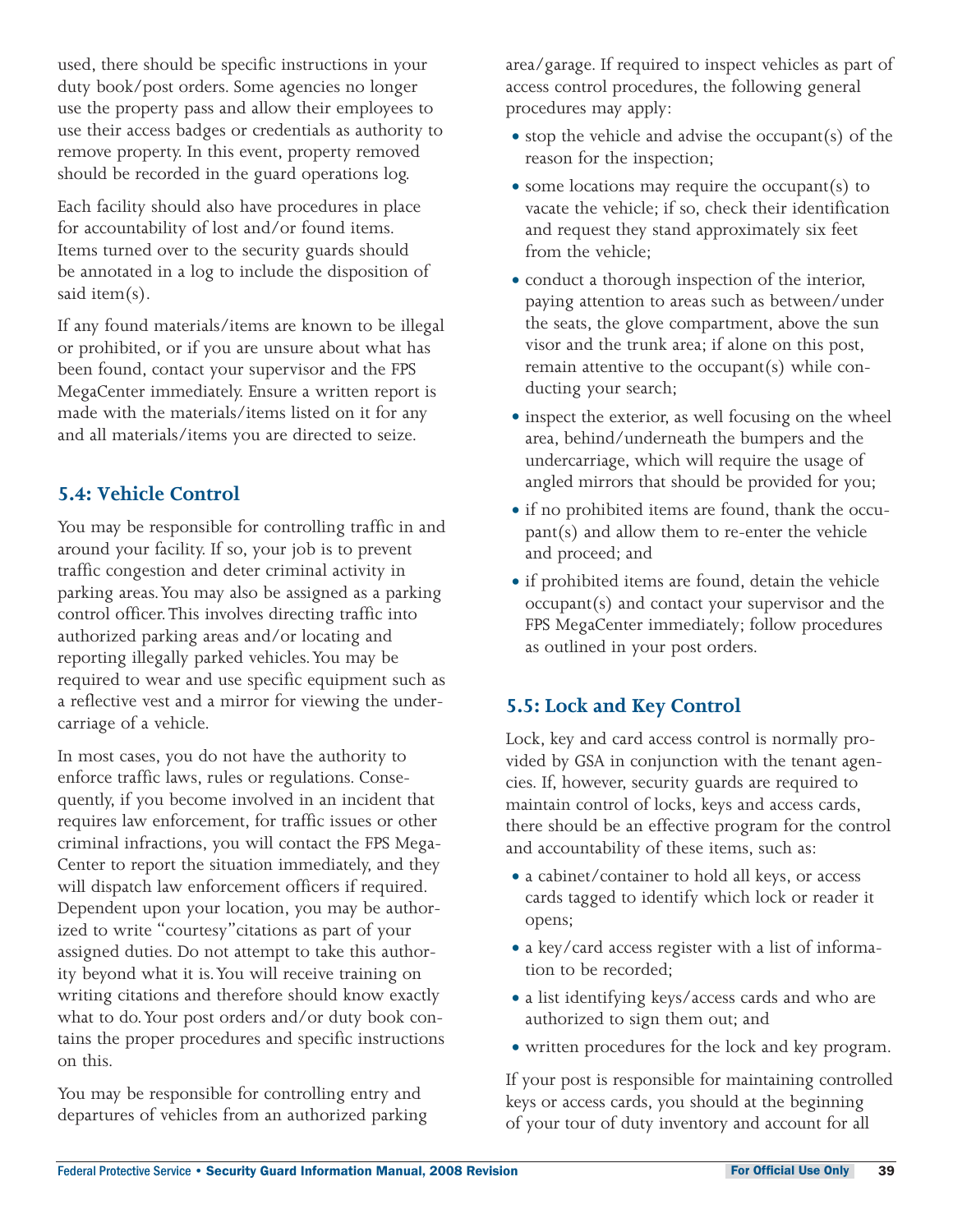controlled keys or cards. Once satisfied all are accounted for, sign the log acknowledging your inventory. Refer to your post orders for specifics.

There should be a guard equipment control register located on post. For every instance a key is issued or received, it should be recorded in the log. Controlled keys should be issued only to those approved personnel on your list who should be in the duty book on post. Although you may recognize employees, you are still required to request and verify identification.

If a controlled key/card is designated for "emergency use," two copies should be kept in separate sealed envelopes with the outermost envelope marked "Open for Emergency Use Only." The envelope should be signed and dated by the individual sealing it.This envelope should be kept separate from the other keys. If the need arises for the envelope to be opened, it will be recorded in the log and after the keys have been returned, the envelope resealed, signed and dated. Since these are designated for "emergency use," ensure you issue them to only approved personnel.

All keys/cards maintained under your control are to be used in the performance of official duties only. Unauthorized use of these keys may subject you to possible disciplinary action.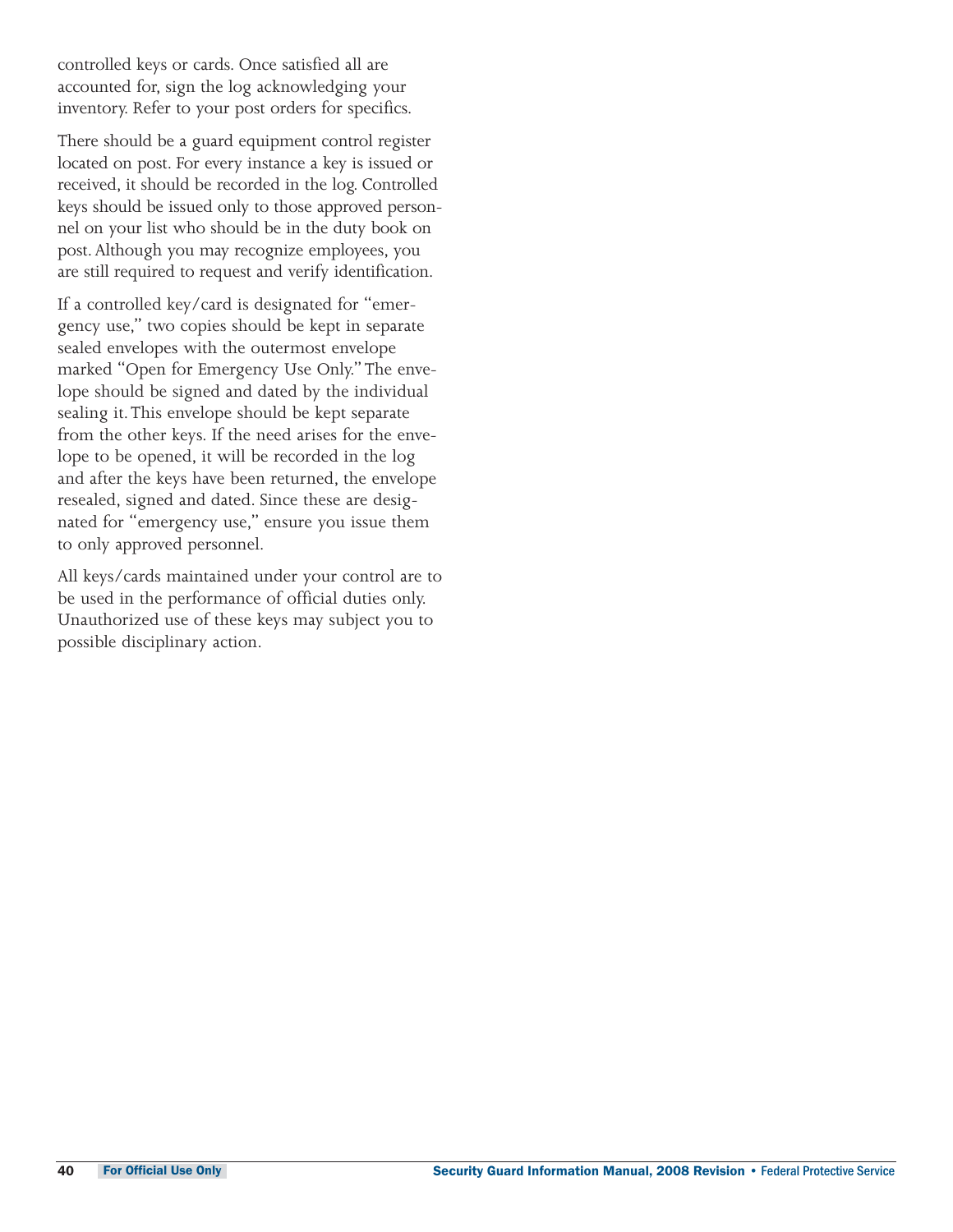# **Intrusion, Detection, Assessment and Response**

Detecting unauthorized access is a key function of a security guard. Advances in technology have provided a variety of security systems for use in federal facilities to assist security personnel. Intrusion detection systems (IDS) and closed-circuit television systems (CCTV), provide an additional layer of protection.They report to and/or alert security personnel, and allow remote assessment of the situation via monitors. While the detection function is less reliant on human sensors, you are still the primary means of alarm assessment and response.

## **6.1: Means of Detecting Intrusions**

Detecting unauthorized access as a security guard means using your eyes, ears and hands as if a sensor. A security guard performing roving duties should continuously be looking for any broken windows, unlocked doors, open skylights, holes in fences and other signs of access into the facility or perimeter area.You will watch for unauthorized personnel in controlled areas either during normal business hours or after hours. Listen for any sounds or noises out of the ordinary.You will also check any security equipment you come upon during your roving duties ensuring that all equipment has been activated and is operating properly. Any suspicion of possible intrusion, attempted intrusion, malfunctioning equipment, etc. should be reported immediately to your supervisor and the FPS Mega-Center in accordance with the procedures in your post orders.

Depending on location, some security guards use the portable watchman reporting system to ensure the guards are performing the required patrols.The system is merely a clock with a key that allows the time and location to be recorded when used at a



station. A wired reporting system is also used which is like a key activated call box that reports directly to the FPS MegaCenter when used.

As mentioned in the introduction, today's technology provides a variety of security systems used to assist/augment the security guard. Some are listed below.

- Electronic Intrusion Detection System (IDS)-in common language referred to as burglar or security alarms. An IDS can be activated manually or automatically. An IDS system would consist of sensors, incorporate signal transmission lines, a monitoring board and fail safe features. It is generally employed to protect area perimeters on the exterior or open spaces, large areas in the interior or sensitive rooms/areas.
- Electro-Mechanical Systems—referred to as point sensors.These sensors detect the sound of breaking glass and an alarm results. Magnetic or mechanical switches can be installed on doors and once set, when the door is opened, the switch will be activated and an alarm will sound.
- Motion Detectors-can be ultrasonic, microwave or infrared and are designed to detect intruders in open areas.The ultrasonic and microwave sensors will transmit signals like radar, which bounces off walls, floors, ceilings and objects.The infrared sensor will detect changes in the temperature pattern of an area.
- Audio Sensors—are basically microphones in a protected area. Any unusual sound picked up will trigger an alarm.
- Duress Alarms-referred to as "panic buttons." The one type of alarm with which most security guards will be familiar.,These are activated by the simple pressing of an obscure/hidden button.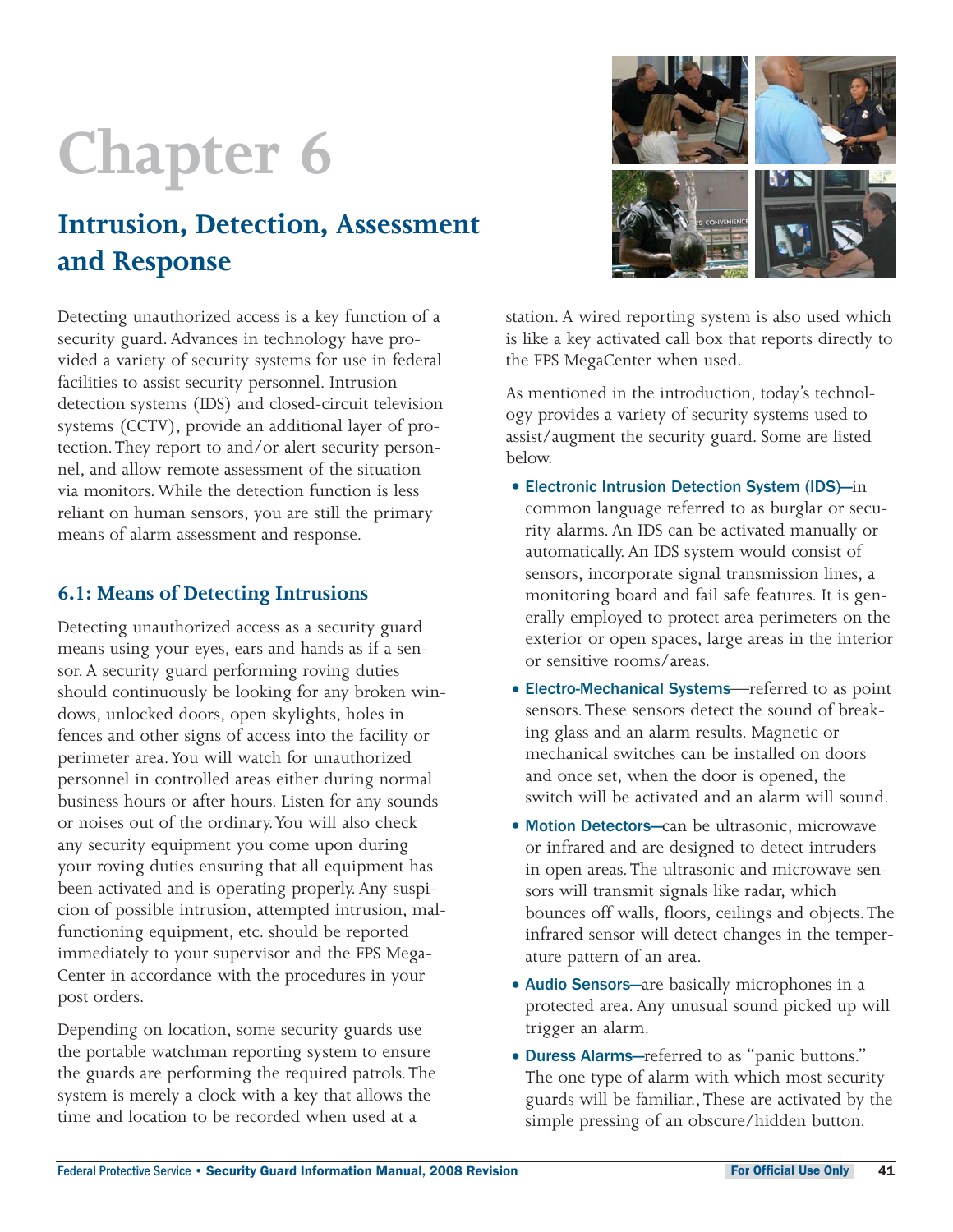Signals from the sensors are sent to the FPS Mega-Center or designated central monitoring station that continually processes the signal.The control unit (which controls sensors for a zoned alarm area), then sends a signal to the system monitoring unit located at a post, control room or command center.The monitoring stations are manned by monitoring personnel.

If an alarm is received, it may be displayed visually on a console, map, diagram or computer screen. An audio alarm such as a bell or siren may go off, or lights in the area of the alarm may go on. For obvious security reasons, monitoring stations are usually in protected areas.

## **6.2: Assessing Possible Intrusions**

If the alarm sounds locally (in your area), you may be the only security person on site aware of the alarm. Even though the alarm may register at a separate monitoring location, you shall immediately contact the FPS MegaCenter upon alarm activation. The monitoring personnel can look at their console or computer display and should be able to tell you if the alarm is a result of a door/window being opened or maybe a motion detection sensor in a secured area was activated. In any case, the information received will assist you in deciding how to respond to the area.

When assigned to a facility, you should educate yourself on the following aspects to aid you in assessing intrusions:

- where alarm systems are located and how they are deployed;
- $\bullet$  the type of sensor(s) installed. Pay particular attention to where "detection" sensors have been placed; and
- if the alarms are tied into the FPS MegaCenter or a central monitoring station, which could tell you what sensors have been activated in a particular area.

Knowledge of the alarm system(s) in place is valuable information. When assessing a possible intrusion, there are other questions you should ask yourself such as:

• if a door/window alarm activation, are you familiar with the area?;

- $\bullet$  if a motion detector activation, is it confined to one space or a large general area?;
- if a duress alarm, were you aware of personnel still in the area? What is the most direct route to them? Is there a telephone in the area where you could call to see if the button was pressed in error?;
- is there a means the intruder would know he/she has activated an alarm?; and
- have multiple alarms been activated by different means?

The CCTV system is even more apparent and present at most facilities.. A functioning CCTV system will enable you as a security guard to view perimeter areas (interior and exterior), access/egress points and any other areas deemed important enough to have it under remote surveillance.Your CCTV system can assist you in some cases when there is an alarm activation. Real, on-site surveillance is at your fingertips if the alarmed area is covered by CCTV. It will assist you also in determining a false alarm or if a response is necessary.Your CCTV system will also be connected to a video recorder so any activities may be recorded.

### **6.3: Intrusion Response Procedures**

There must be a response to all alarms to determine if an actual incident occurred or if there has been a false alarm. Dependent on post orders, locations using CCTV systems may allow assessment based on remote surveillance, and no response would be required.Your duty book would provide specific guidance in these instances.The following information should be used as a guide when responding to an alarm:

- make sure your supervisor and the FPS Mega-Center are aware you are responding;
- $\bullet$  maintain constant radio contact;
- treat all alarm responses seriously; you do not know if the intruder(s) are still in the area;
- make sure you have all of your equipment and it is in working order before responding;
- review all applicable information on the alarm system; the type of alarm activated could determine your response technique;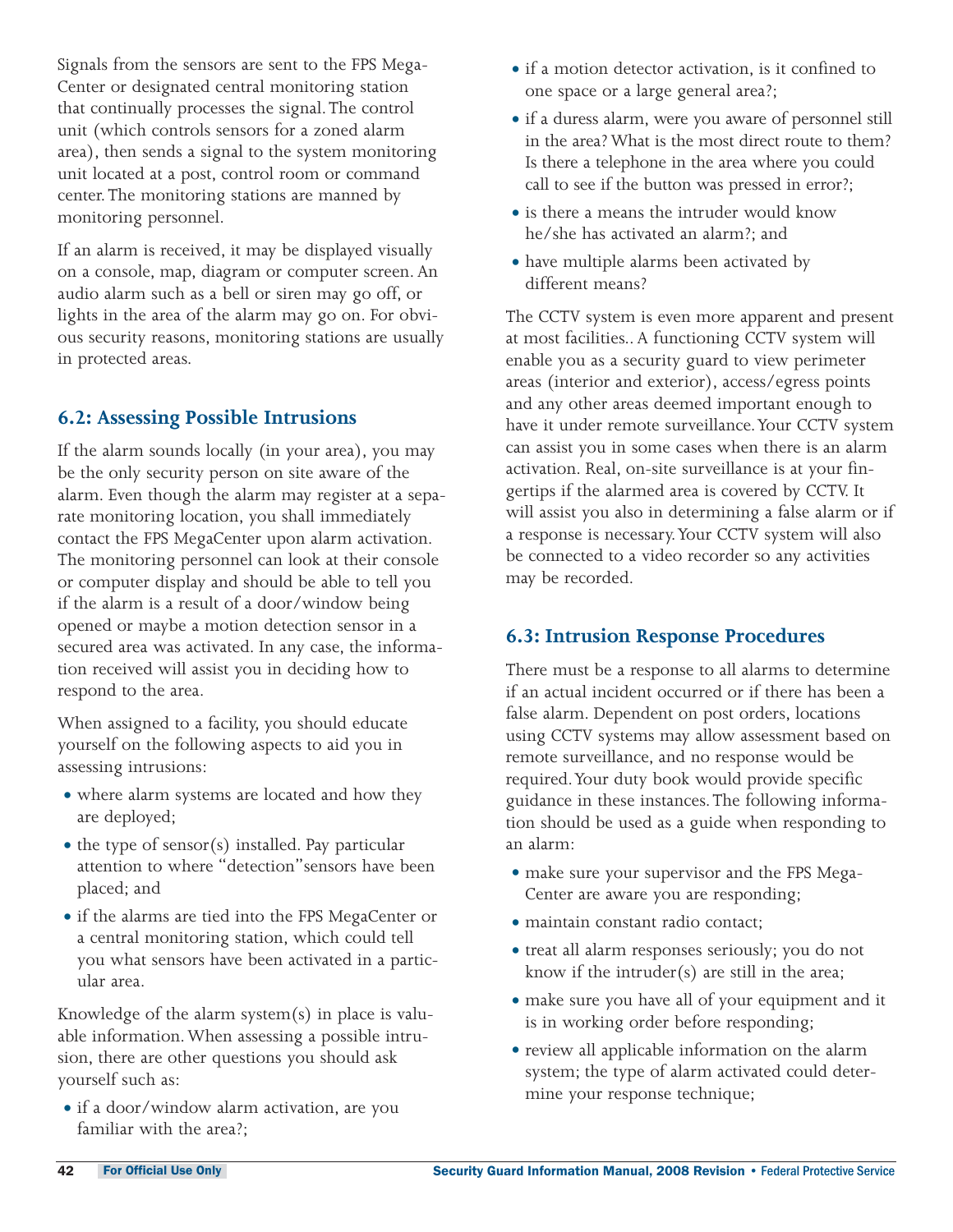- approach the area cautiously; if necessary to enter an enclosed area, visually check the outside thoroughly before entering; conduct a thorough search once inside;
- if evidence is present, do not disturb it if at all possible;
- report in once you have completed the search and get instructions on how to proceed before departing the area;
- if the alarm is a duress activation it would normally mean an employee or fellow security officer is in trouble;
	- respond as quickly as possible; your actions when arriving on scene are important and could determine the outcome of the situation;
	- ensure you follow established procedures directed in your post orders;
	- contact your supervisor and the FPS Mega-Center as soon as possible and report the situation.
- Follow your post orders when responding to any alarms.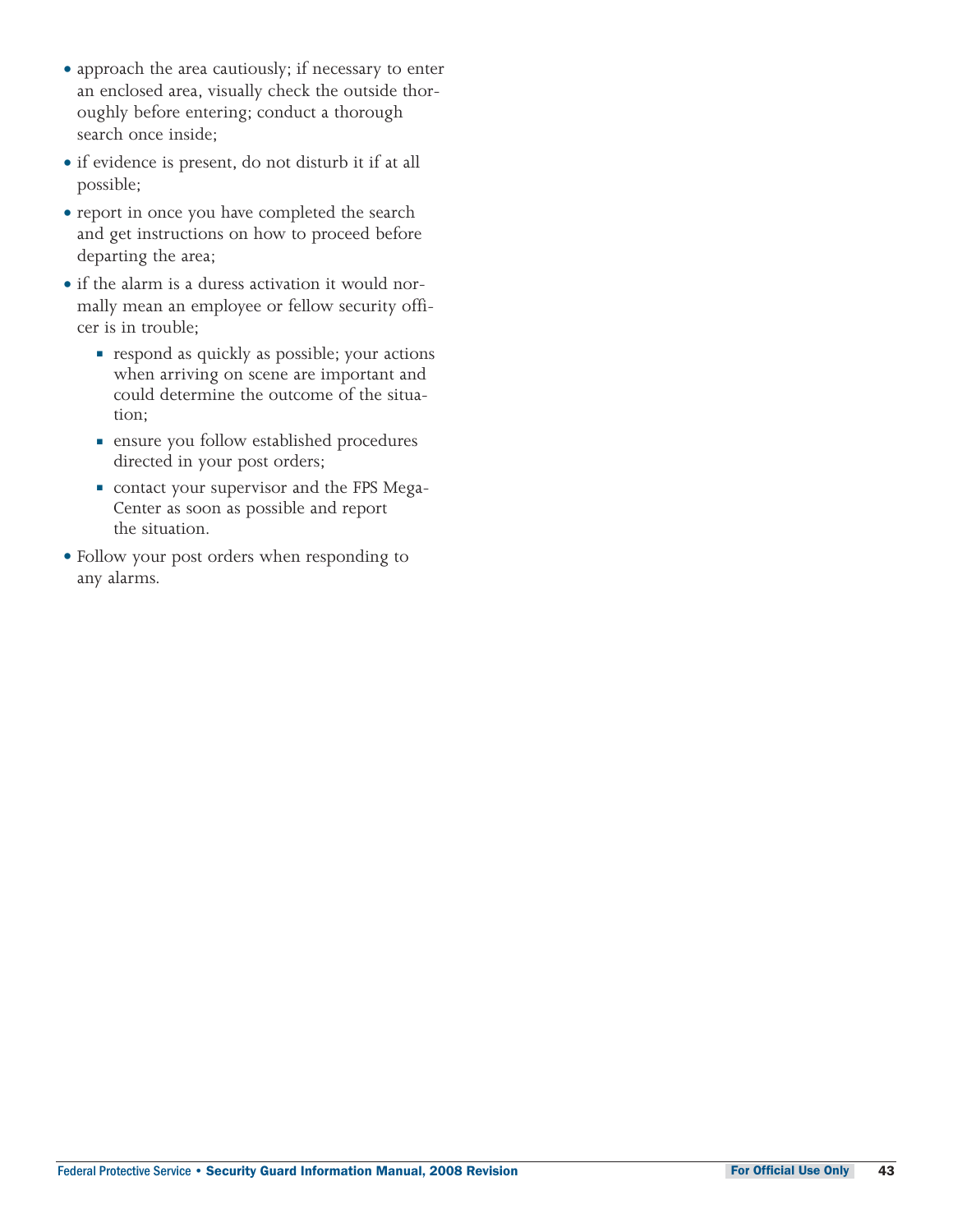Page 44 Left Blank Intentionally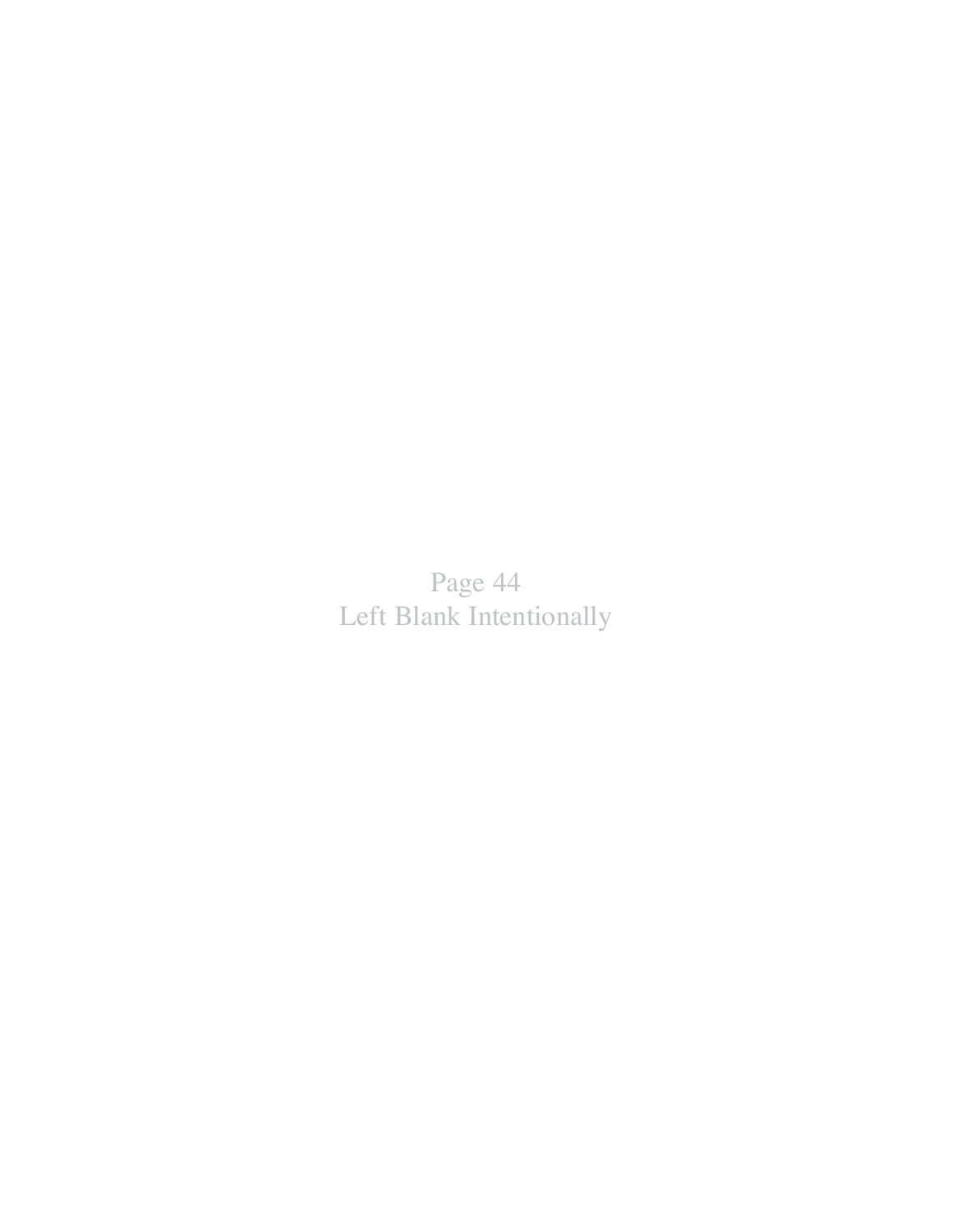# **Facility Safety Procedures and Response**

Protecting life and property is one of your primary duties. A major task is to detect conditions that can lead to fires or other serious safety issues, and to respond effectively if one occurs.

# **7.1: The Basics of Facility Safety**

While working your assigned post, whether fixed or roving, you should always be on the lookout for any safety hazards/issues (e.g., slippery floors, leaky pipes, loose tiles or bricks, electrical shorts, loose door handles, etc.). Normally, the building management personnel should ensure any safety hazards are corrected and the proper inspection and maintenance is performed.You can check things like light bulbs, the automatic sprinkler system valves and fire extinguishers. If deficiencies are found, report them immediately to your supervisor and/or building management personnel.The FPS MegaCenter can be contacted also in the event the safety hazard is not corrected and an accident or injury occurs.

Some facilities will have specific areas to be checked where potential safety hazards may exist. Some of these areas are:

- storage rooms, closets and lockers;
- computer/server rooms;
- boiler rooms:
- restrooms, paying particular attention to toilets and sinks;
- crawl spaces, particularly under buildings;
- areas where smoking is prohibited. Look for cigarettes not properly put out;
- electrical closets for worn/defective wiring; and/or
- heat or flame producing equipment left on and unattended.



Familiarity with the facility will assist you with safety issues and response procedures. Attempt to acquaint yourself with the building layout and specific areas within or around the outside perimeter. Be aware of the following:

- the existing fire regulations;
- specific areas where flammables/hazardous materials may be stored;
- location of fire extinguishers;
- if required, the main shut-off switches/valves for the building's various systems;
- location of first aid equipment; and
- contact name and telephone number of agency representatives, and building officials for emergency notification.

Your building's OEP will also contain instructions. It should be located with your post orders.

### **7.2: Fire Alarm Systems**

To assist you in understanding the fire alarm systems and the process once an alarm has been activated, knowledge of the basic principles would be helpful.

The three main parts of a fire alarm system consist of a **control unit**, **initiating devices** and **indicating devices**.

The **control unit** checks essential circuits, accepts alarm signals and provides power to the indicating devices.

The **initiating devices** detect fire and send a signal to the control unit.They include manual stations (pull boxes); ionization smoke, photoelectric smoke, flame and sprinkler water detectors; and sprinkler system supervisory devices.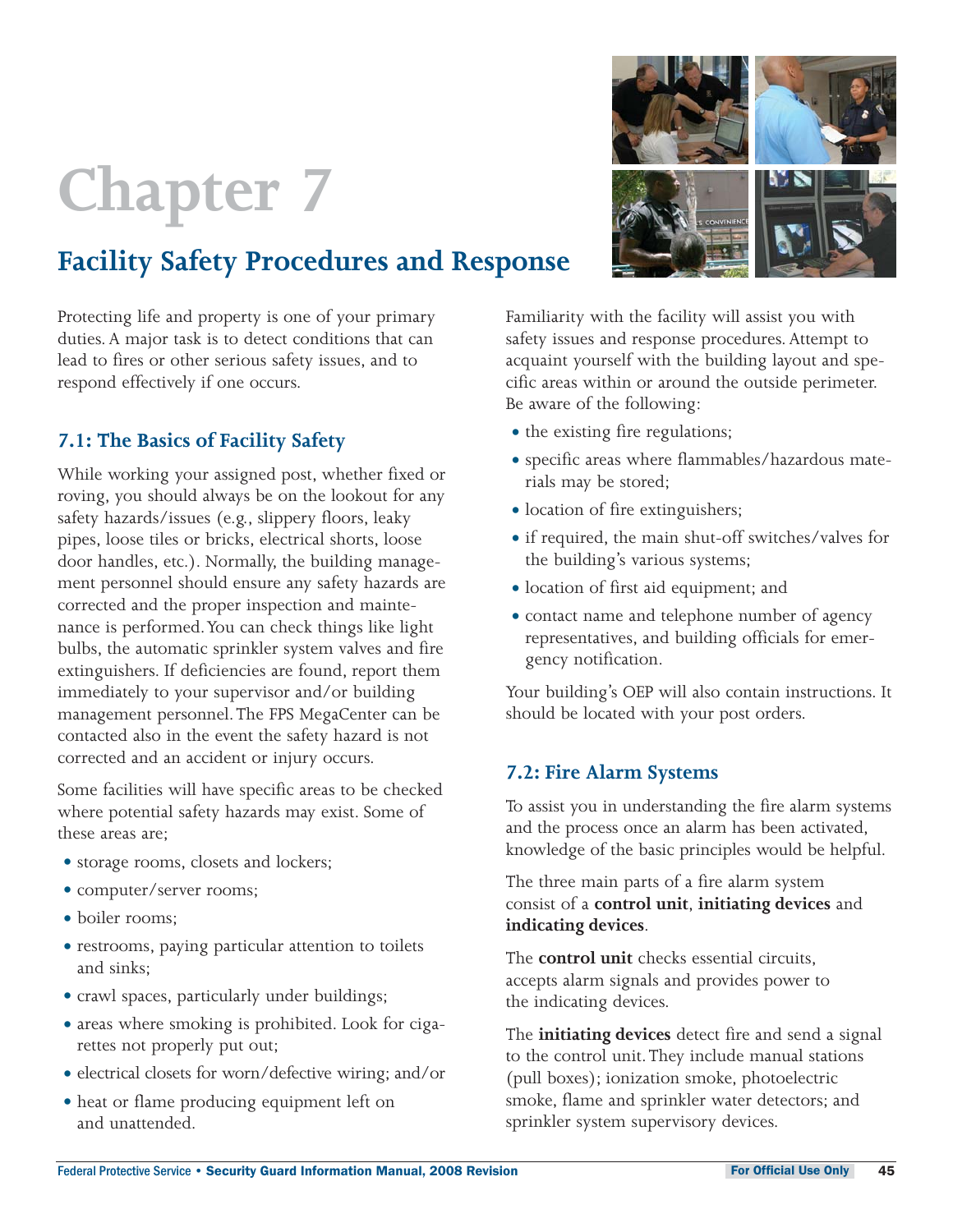The **indicating devices** provide the alarm to warn building occupants. Most signals are either bells or horns, and strobe lights to alert the hearing impaired.

Most of your facilities will have a fire control room, accessible by building management personnel, located on the property. Located in the front entrance/lobby areas for buildings will also be an "enunciator panel" which will show where the alarm has been activated.

## **7.3: Response Procedures**

In the event of an emergency, you should take the following actions:

- determine the nature/type of emergency and contact your supervisor and the FPS MegaCenter immediately;
- if applicable, secure the immediate area from personnel;
- if a minor fire, attempt to extinguish it before it spreads;
- if necessary, contact the emergency response/ life safety personnel;
- contact building management personnel if necessary;
- under no circumstances will you evacuate the building unless directed to do so by competent authority; and
- be prepared to do a written incident report.

You will have your post orders to refer to for guidance. More than likely, once you have contacted your supervisor and/or the FPS MegaCenter, you will be given instructions on what to do.

## **7.4: Knowledge and Use of Fire Extinguishers**

Knowing where fire extinguishers are located in the facility will lessen response/reaction time in the event of a fire.There are three classes of fire:

- Class A fires are ordinary combustibles, such as wood or paper;
- Class B fires are natural or bottled gas, gasoline, paint and grease; and
- Class C fires are electrical equipment or wiring.

The following types of extinguishers are operated and used for the class of fire as noted:

| <b>Extinguisher</b><br><b>Type</b> | <b>Operating</b><br><b>Method</b>      | <b>Class of</b><br><b>Fire</b> |
|------------------------------------|----------------------------------------|--------------------------------|
| Stored pressure                    | Pull out ring,<br>squeeze lever        | A                              |
| Water pump tank                    | Pull handle,<br>squeeze, release       | A                              |
| Carbon dioxide<br>(CO2)            | Pull out ring pin                      | B,C                            |
| Dry chemical                       | Pull out ring pin,<br>squeeze, release | B, C                           |
| Multipurpose<br>dry chemical       | Squeeze, release                       | A, B, C                        |

## **7.5: Acts of God or Other Serious Situations**

This manual cannot possibly address every potential situation that could occur. For example, a tornado, earthquake, mudslide or a flood may happen at any time depending on the location and time of the year. Some natural occurrences are more prevalent during certain seasons. In any event, they may cause serious disruption to normal operations, and present problems for security and/or overall safety. As a security guard, if on duty when one of these occurrences happens, you may be required to stay until it is over.

In such an event, your primary responsibility remains the overall protection and security for personnel, property and the facility, although you may be forced to detour from normal operating procedures. It is quite possible you may have to act independently until assistance arrives. It is these times where you should rely on your training and judgment to perform your duties. If able to contact the FPS MegaCenter, you will be provided with instructions on how to proceed. If unable to contact the FPS MegaCenter, refer to your post orders, your past experiences and professional judgment. Maintain a continuous effort to contact the FPS MegaCenter. The operator/dispatcher will be coordinating response efforts, so your information and assessment of the situation at your location will assist him/her to prioritize their response efforts.

The situation at hand will dictate your actions and/or decisions. Regardless, your ability to remain calm and professional will be paramount. Focus on your daily routine, your past training and be confident in your abilities to accomplish your mission.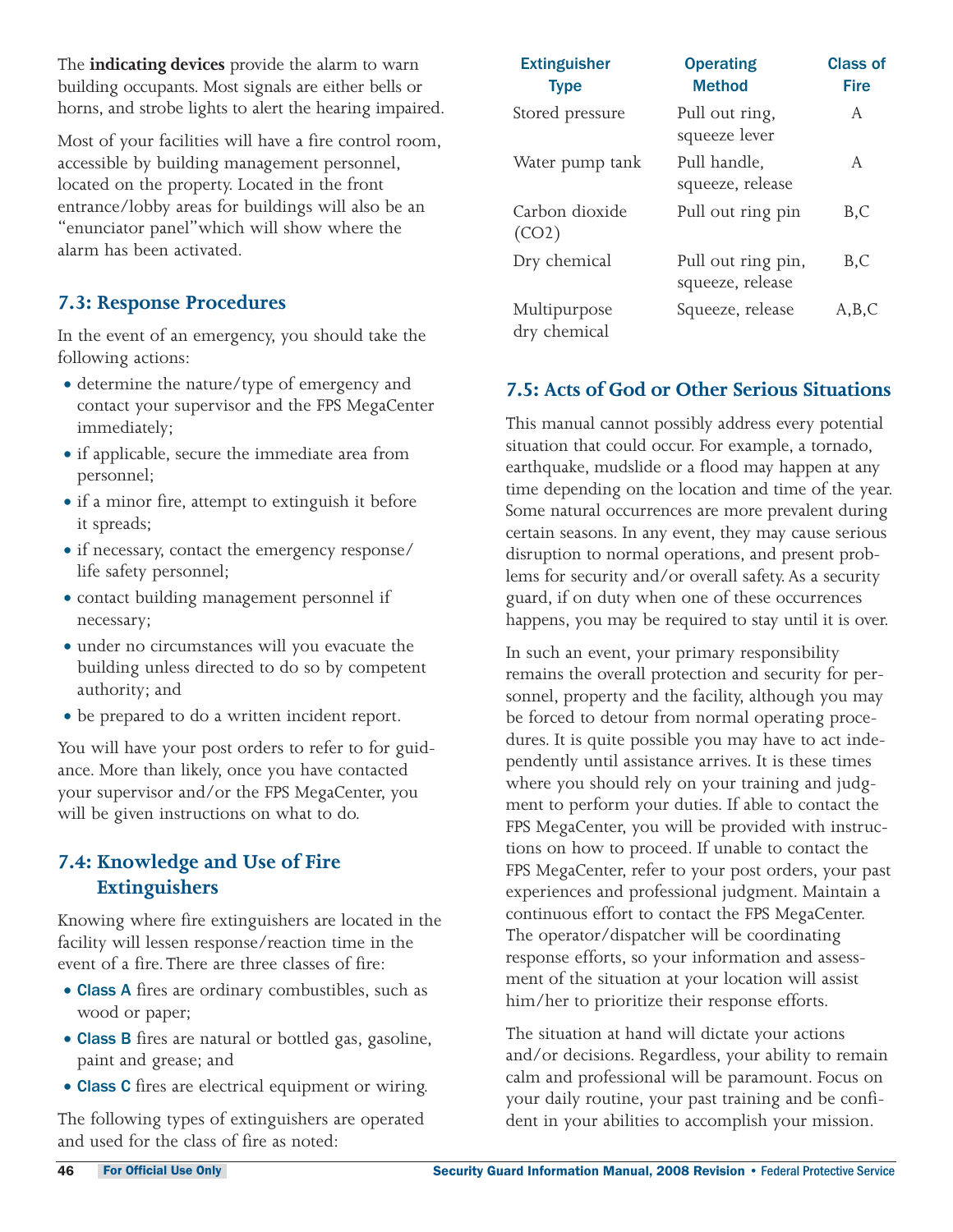# **Records and Reports**

The ability to accurately complete forms and reports is an important skill for you to possess.This is known as report writing.Taking notes, completing forms and keeping records are essential tasks.These documents record information that may be used to arrest a criminal, used at trial proceedings, to record problem areas or incidents or to establish accountability.

## **8.1: Signing In and Out**

Your employer is just one of many companies contracted to provide security guard services to DHS. For verification of your attendance and hours worked, you will be required to sign in and out on a modified version of DHS Form 139 (Record of Time of Arrival and Departure from Buildings). Because the government uses this form as a basis for payment to your employer who in turn, pays you for services rendered, it becomes very important that you fill it out correctly and accurately. Note that there is another version of Form 139 used for visitors signing in and out; do not get them confused.

The top of your Form 139 has three blanks entitled "Building," "Year" and "Month." These must be filled out on every sheet. In addition, the following columns should be filled out as indicated:

- Date-Self-explanatory.
- Name-Print last name, first name, middle initial.
- Signature-Sign first name, middle initial, last name.
- Agency/Firm-Leave Blank.
- Room Number-Leave Blank.
- Purpose of Visit-Leave Blank.
- Arrival-Record the exact time you start your tour. **Use the 24-hour clock.**



• Departure-Record the exact time you end your tour. **Use the 24-hour clock.**

Note that you should not sign out until you are actually departing. If you leave the site, you are required to sign out.

If you are in a supervisory position or on a roving post that covers several buildings, you must sign in and out at each building. As long as you take the most direct route between buildings, you are not off site.

There are additional simple rules to follow when signing the form:

- always sign on the next available line; do not skip lines.
- never ask another person to sign you in or out;
- never personally sign another person in or out;
- $\bullet$  if a mistake is made on the form, cross out the entire line once, initial it and make the correct entry on the next line below; notify your supervisor of the mistake so he/she can initial it as well if there is no problem with the mistake made;
- do not forget to sign in and/or out; if you do so, it could lead to your pay not being accurate or you not being paid on time; and
- always record your correct times of arrival and departure.

Note that falsifying a government document is grounds for disciplinary action to be brought against you, which could lead to you being removed from all FPS security guard service contracts.

The DHS Form 139 should remain in a secure place designated by FPS. It should never be carried around by any individual or left in an unsecured place.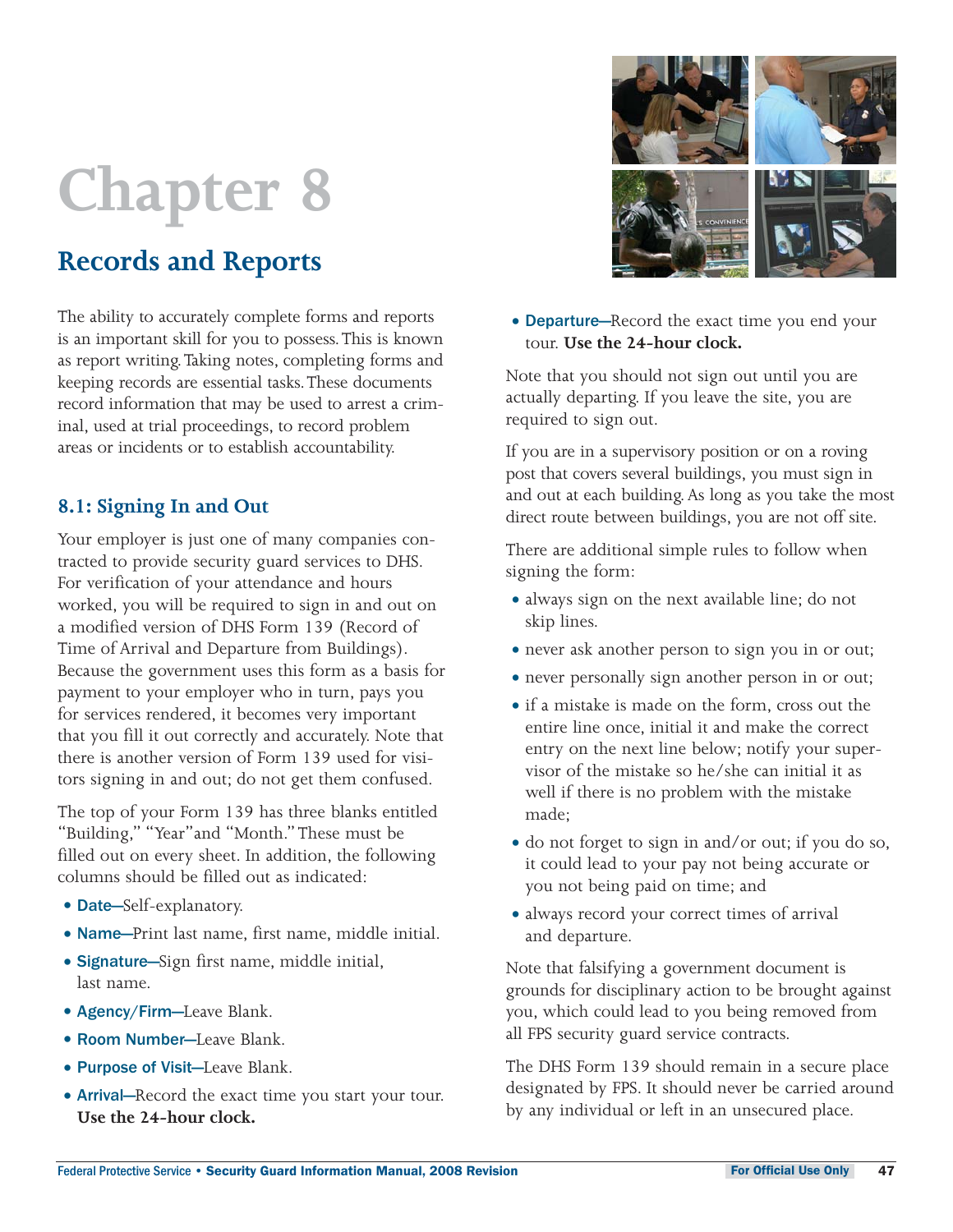# **8.2: General Guidelines for Report Writing**

Paperwork associated with report writing will not be overwhelming if you:

- carefully read all instructions, including those that might be in the duty book;
- $\bullet$  make written and/or mental lists of the required forms and procedures to fill them out;
- ensure you have the required forms on hand, or know where to procure them; and
- $\bullet$  practice the gathering information, note taking and reporting techniques that are addressed in this chapter.

## **8.3: Collecting Information for Reports**

In responding to an incident or emergency, you will have several possible courses of action depending on the situation and decisions made by FPS law enforcement personnel.You are not required to conduct interviews, however the first of such actions may begin with collecting information.This chapter provides some useful guidelines for gathering the necessary information for your report.

You may be required to obtain information from people connected to an incident or crime.The goal is to gather information that will help FPS law enforcement personnel develop leads, aid in locating property or people, assist in clearing suspects and verifying suspicions.You may help other people give an account of what happened in their own words. You then review their statement, and ask questions if necessary to help clarify any information. Some general points to remember when collecting information are:

- establish your authority to ask questions by properly identifying yourself and stating your reasons for asking questions;
- always politely ask for people's assistance and cooperation;
- make sure your questions are clear and concise so people will understand them;
- maintain your focus, be positive and thoroughl do not allow your thoughts to wander;
- have your questions written down to be clear on what you are asking;

• the most commonly asked questions will refer to **who, what, where, when, how** and **why**?; and you will also want to ask if there were any witnesses to the incident.

You must stop asking questions if it becomes apparent that your information gathering has stopped being a general inquiry into the incident and now focuses on the person with whom you are talking. People have the constitutional right to refuse to answer questions that might incriminate them.This also applies when answers provide a link in a chain of evidence that could be incriminatory.

At the conclusion of the discussion, thank the person for his/her cooperation. Report your findings to the appropriate FPS official and file your incident report.

#### *Obtaining Descriptions*

Often witnesses or victims will have trouble giving accurate descriptions of suspects for reasons ranging from their excited emotional state to the swiftness of the incident.To prompt their memories, ask questions that go from general to specific points.

Questions about a suspect's physical characteristics should begin with the head and proceed downward. Take care not to ask questions that will influence the person's response. Rather than asking, "Wasn't the subject six feet tall?"ask "Do you see anyone here about the suspect's height?" Using other points of reference will help the witness recall characteristics that would otherwise be overlooked—including mannerisms, speech and clothing.

Aside from general physical characteristics such as height, weight, sex, age, scars, marks, race, etc., use the following list that may help you to develop a profile of the wanted person:

- Head-Size and shape;
- Hair-Color, whether straight, curly, wavy, etc.;
- Ears-Size and shape;
- Face-Shape, facial hair (beard or mustache);
- Eyebrows-Arched, straight, long, slanted, etc.;
- Eyes-Color, shape, did individuals wear glasses?;
- Nose-Size, width, did individual have flaring nostrils?;
- Mouth-Size, type of lips;
- Speech-Lisp, mumbled, accent, drawl;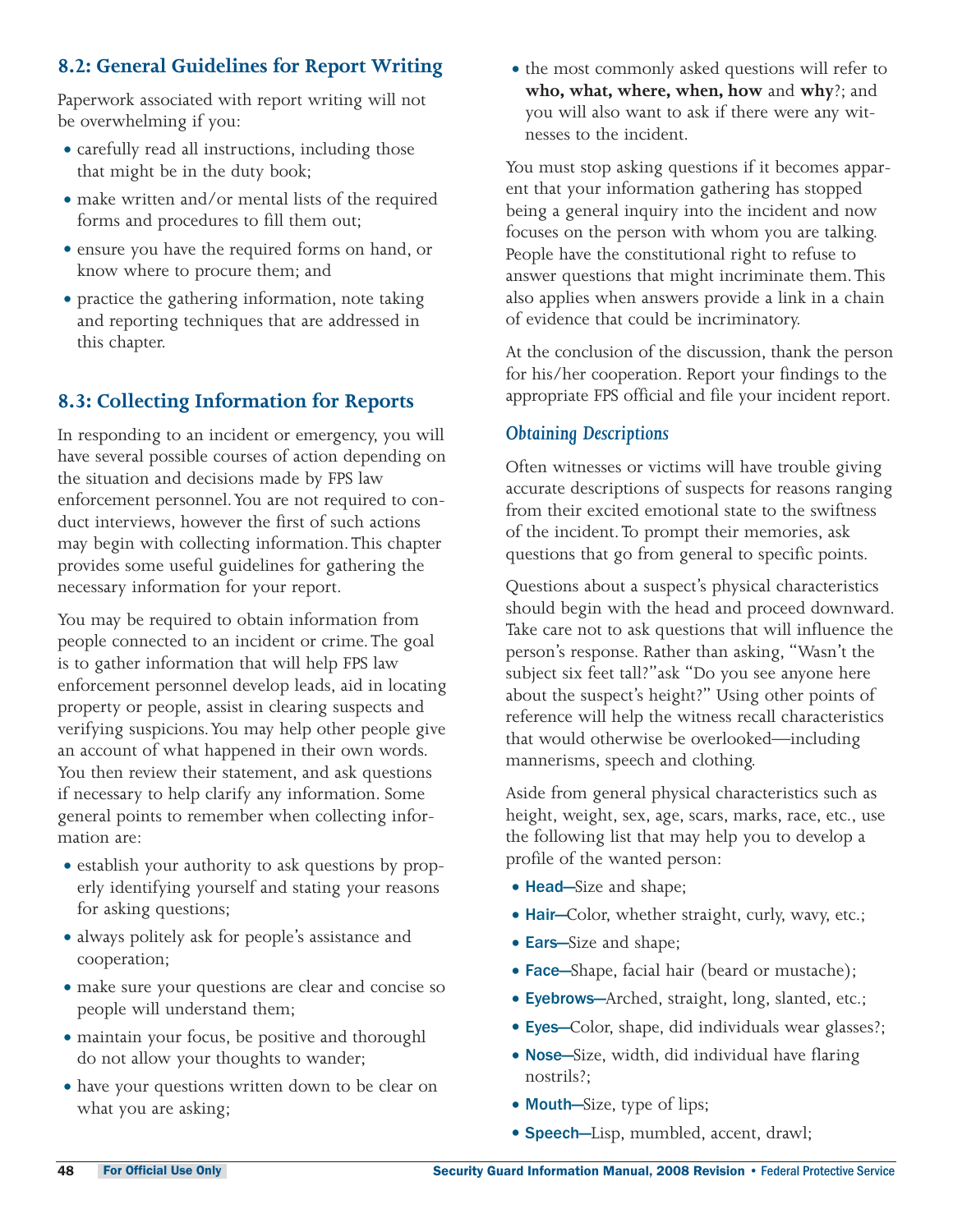- Voice–High, low, raspy, loud, soft; and
- Chin-profile-receding, jutting, small, pointed.

If known, information on the habits and behavior of the suspect will be extremely helpful.

Question each victim or witness alone, and check the blocks that match his/her description on the appropriate form. Don't put words into the individual's mouth, and don't make a composite description of a suspect by combining various descriptions. Place any additional descriptions in the Remarks section.

# **8.4: Taking Notes**

The purpose of notes is to help you do a final written report in response to any call or complaint. Reports begin a chain of events that may include a future review by police, attorneys and judges.They become a permanent record. If you want to write an effective report, it all starts with taking notes. They are the foundation for your actual report. By applying effective note taking, you will write a report with less difficulty and in less time.

Take down the information. Get it all, get it right and make it clear.Then answer the following questions when you are collecting information.This will save you the embarrassment, inconvenience and imposition of having to re-question a victim, witness or complainant.

When taking notes, you should answer the following key questions.

- Who-When individuals are first mentioned in a report, give their first, middle and last names.The first time witnesses are introduced, identify them with brief descriptive phrases; give complete descriptions of suspects, prospective defendants and prisoners.
- What-Provide just the facts on what happened.
- When–This is the date and time the incident occurred, or an approximation of the same. Make sure you write the information down when told, so you have it correctly for your report.
- Where–This is a definite place to the exclusion of all other places. It should be so clearly identifiable that no confusion or misinterpretation is possible.
- Why-This is particularly significant where intent is an element of the offense. In such cases, give

the facts regarding intent with such clarity that there is no need for your conclusions or opinions.

• How-This describes how incidents transpired. You want to be sure and establish the sequence of events as they occurred. Be aware if you have different witnesses, you will probably have different versions of how the incident happened. It is not your job to determine which version may be the correct one, only to record the information as told to you.

In the event you will have to do a report, you will need to make sure you have the following information:

- type of incident or offense;
- date, time and location of same;
- full names and addresses of personnel involved; also include business addresses and telephone numbers;
- DOB, sex, age and race;
- if any injuries, describe them; if any injured are treated, describe the first aid provided; also, annotate anyone who refuses treatment;
- time of notification to the FPS MegaCenter; and
- any notification of additional emergency services, building management, etc., to includes names and telephone numbers of those contacted.

Other specific information required for your report will depend on the type/nature of incident or offense. Refer to your post orders.

For any utility emergencies, contact the FPS Mega-Center and log in all applicable information.The FPS MegaCenter will contact the responsible company(s) and report the nature of emergency along with any specific instructions.

The more in-depth your notes are, the easier your report writing becomes.These notes should be so comprehensive that several months later you should be able to refer back to them and have accurate recall.

It is important to remember that Federal Rules of Evidence allow any material used to help you recall information or write reports to be entered into evidence during a trial. Make sure your notes are factual, legible and free of anything that may damage your credibility, that of your co-workers or of any FPS personnel.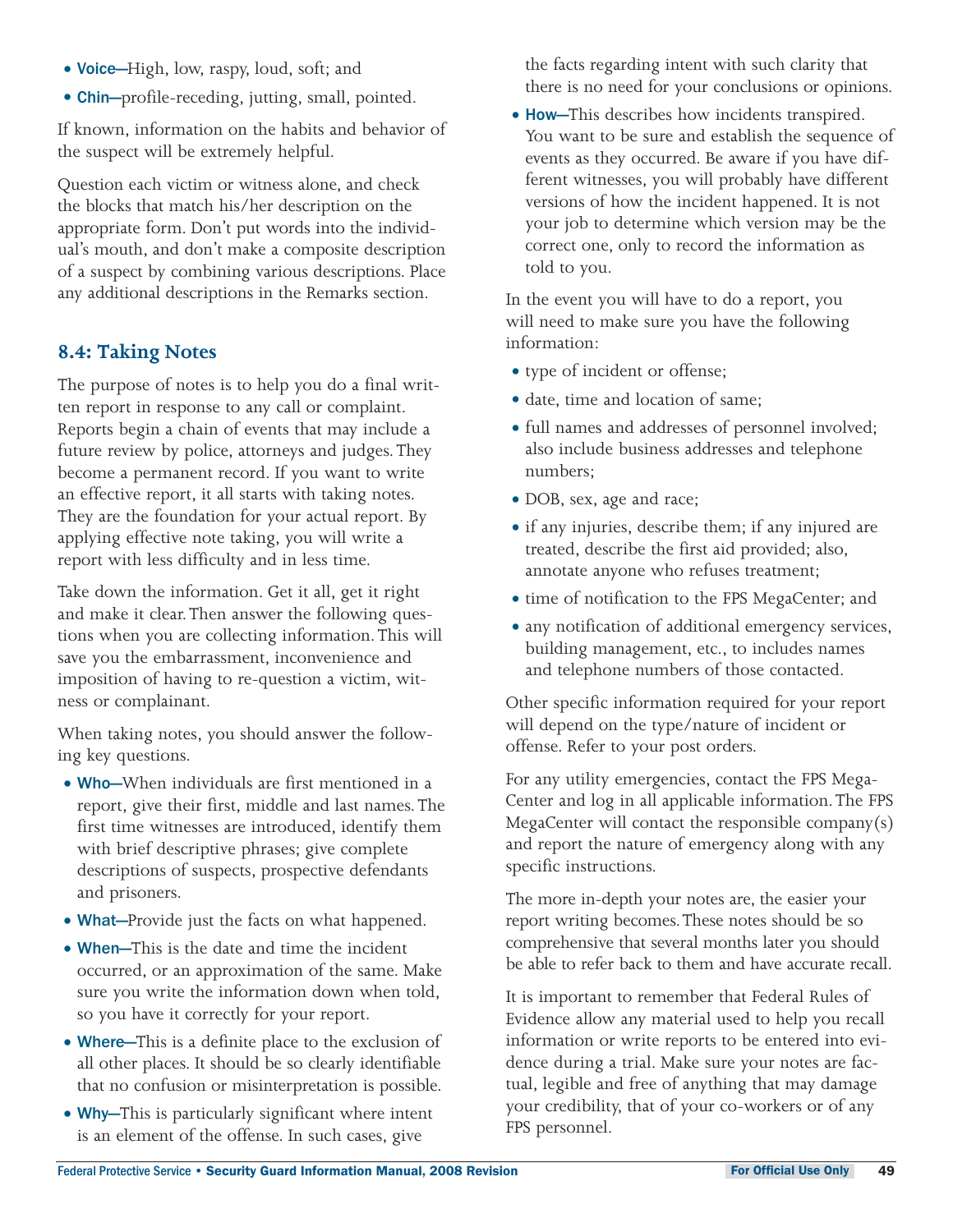These notes when completed contain sensitive information and will not be distributed outside the FPS.You are not allowed to have personal copies or provide anyone else copies unless authorized by competent authority to do so. If you do, you will be subject to possible disciplinary action.

# **8.5: Report Writing**

A report relays information and tells a story. It is a clear, concise representation of a crime or incident. The report must be comprehensive and leave out no important information.

Your report when properly submitted on DHS Form 3155 (offense/incident report), is the official record of the incident. Follow the instructions shown on the reverse side of the form, fill in all numbered items applicable to you. Record all items not related to the incident as "not applicable"or " $N/A$ ." If additional space is needed, use the reverse side and continuation sheets.The continuation sheets should be annotated with the case number and date at the top of each sheet. Pages should be numbered at the bottom. Refer to Appendix 2 of this manual for samples of the form.

It is possible in addition to the Form 3155 that you will have to complete a copy of DHS Form 3157 (crime information), which is used to describe the offense and any suspects, victims or witnesses. A separate form is required for any person(s) involved in the aforementioned categories. Upon completion of the form, it will be attached to the Form 3155.

If required to fill out either form, keep the following responsibilities in mind: Consider exactly what it is you are trying to accomplish.You must address those elements that show a crime or incident did occur.The report must contain statements or observations that have a direct relationship to the crime or incident. Observations must be yours—not what another person sees.Your direct information eliminates misleading circumstantial evidence.

One portion of the offense/incident report is a short narrative describing the incident or offense. Although a narrative, it should contain all the pertinent facts and information. It should relay the information just as you received it.To assist you, the following guidelines will be helpful.

- You should have a **plan**—determine the purpose of the report and then prepare an outline with topic headings that distinguish between major and minor sections.This should be started at the note-taking stage, so writing the report will be less time consuming.
- Next you should **organize** your background material in the order detailed in your outline. Put it in the order you will use it in the report.
- Now you are ready to **write**, using directives, official sample reports or copies of other well written, approved reports as guides. Again, be clear and concise, describing just what happened.

After finishing the report, you will need to proofread it for mistakes and any errors. While doing so, ask yourself the following questions:

- does the report properly communicate what occurred?;
- does it meet the criteria for the investigation?;
- can your supervisors or other superiors make decisions based on the content of it?;
- does it answer the who, what, where, when, why and how?;and
- does any part seem unclear to you?

When doing any reports, always check for inconsistencies, unnecessary repetition, inadvertent omissions of information, etc. If able to do so, set the report aside for a few minutes and then review it a second time.

## **8.6: Filing Reports**

When you have completed your report, notify the appropriate FPS official and/or the FPS MegaCenter. The report should be collected and forwarded to the applicable office.The reports become official documents once submitted and approved by an FPS official. If a party has a need for a copy of a report, you will direct them to contact the responsible FPS office.You are never under any circumstances allowed to make copies, keep copies or release copies of any reports you have written.

You should also be aware that any reports done by you not meeting all the FPS criteria will be re-written.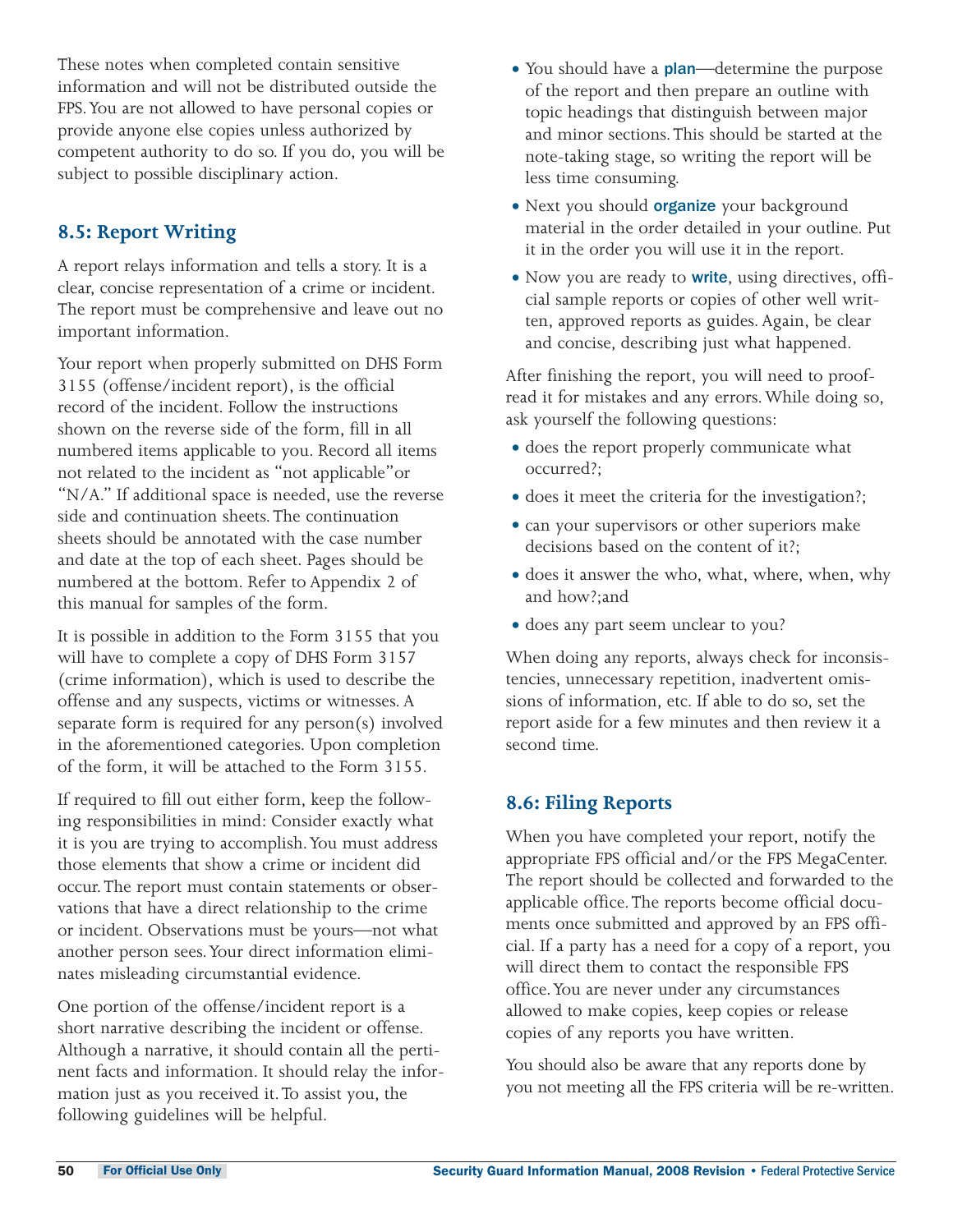# **Special Situations**

Over time, you will be exposed to a variety of unusual and sometimes dangerous situations that will tax your ingenuity and ability as a security guard. Usually you will not be working alone in special situations. In most cases, highly trained specialists and/or law enforcement personnel must be called. However, you too could be crucially important because of your early arrival on the scene, knowledge of the building and its occupants and the ability to quickly summon any needed assistance.

### **9.1: Escort Duties**

FPS does not normally require security guards to provide escort duties.There are rare occasions however when this may be a requirement. If required to escort someone from one location to another, apply the following:

- follow the person at an approximate distance of 4-5 paces;
- never allow another individual to move between you and the person being escorted; and
- do not be distracted and/or lose sight of the person being escorted.

Escort duties are authorized only if contained in your post orders or you receive approval from the FPS MegaCenter or your supervisor.You will notify your supervisor and the FPS MegaCenter at the beginning of and upon completion of the escort detail.These duties cannot be performed for non-government agencies/personnel and you are not allowed to go off government-owned/ controlled property.

If you observe an incident such as a robbery or assault while performing an escort, you are not allowed to intervene.You will remain focused on your escort duties and contact your supervisor and/or the FPS MegaCenter relaying the information and following instructions given to you.

### **9.2: Dealing with Seriously Disruptive Behavior**

Because government buildings are open to the public, they will often attract vagrants prohibited from entering private buildings.This will occur mainly during inclement weather and during the cold weather season. Some of these people may display erratic, seriously disruptive behavior.

The possibility also exists that you will come into contact with someone that is upset for various reasons with the government or a government employee. He/she will intentionally enter the facility and cause serious disruption to the normal flow of business.

In either instance, you need to know how to respond.You will **always exercise extreme caution** and never rush blindly into a situation. Properly evaluate the situation to determine the proper course of action. If able to do so, contact the FPS MegaCenter and report the situation, and they will dispatch law enforcement personnel to assist you. Attempt to isolate the individual from other personnel and do not allow a crowd of onlookers to form.This will sometimes only tend to agitate the individual.

If it becomes necessary for you to use physical restraint before law enforcement assistance arrives, use only the minimum amount of force necessary to contain the situation and contact the FPS Mega-Center to provide them a situation update.

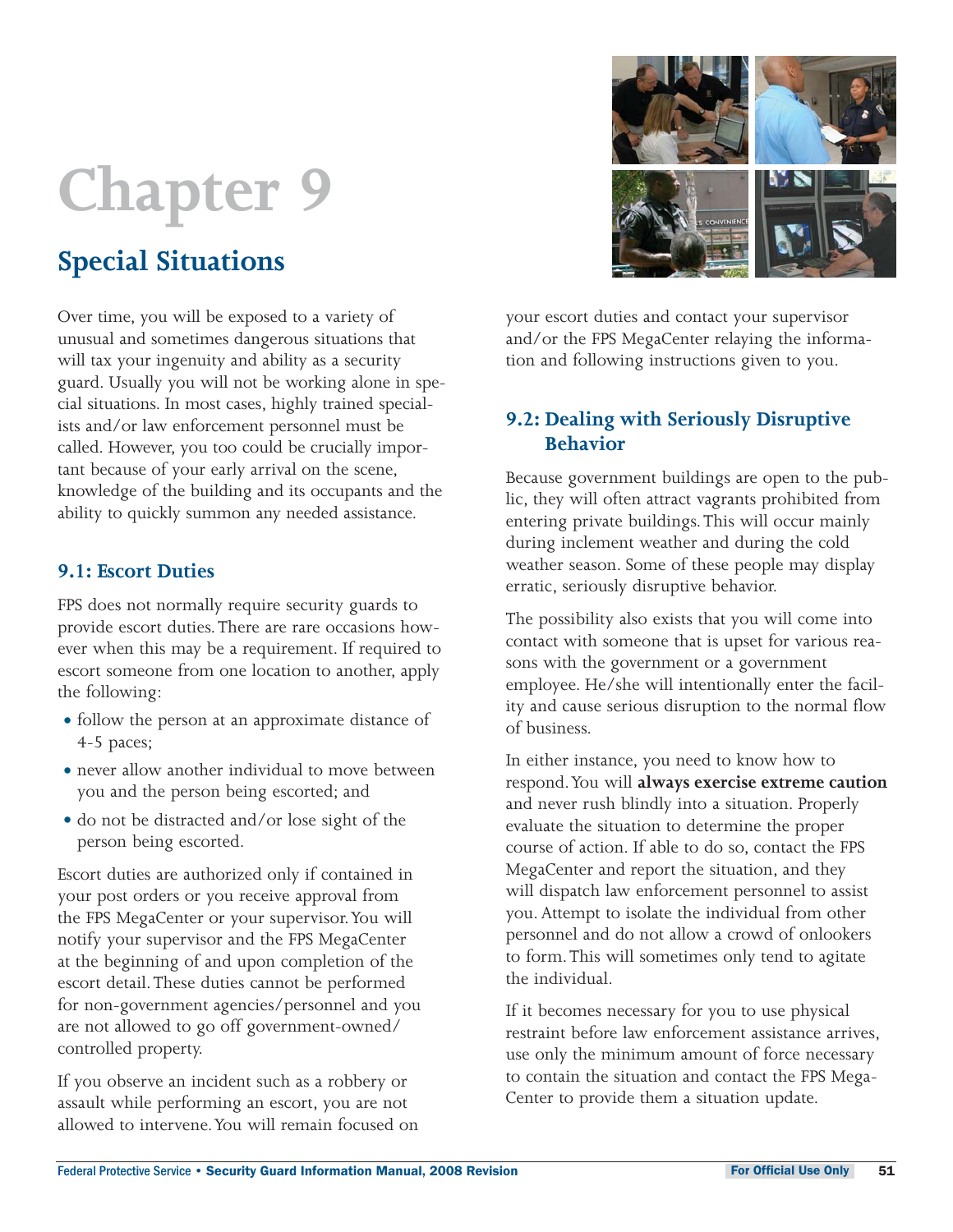### **9.3: Code Adam**

Code Adam, one of the country's largest child-safety programs, was created and named in the memory of 6-year old Adam Walsh, whose abduction from a Florida shopping mall and subsequent murder in 1981 brought the horror of child abduction to national attention. On April 23, 2003 the "Code Adam Act of 2003" became law. It requires that the designated authority for a public building establish procedures for a missing child in a federal facility. FPS implemented the policy nationwide and established procedures for locating a missing child in federal facilities.

If you are approached by a building tenant or visitor about a missing child, the first step is to quickly obtain a detailed description of the missing child. Be sure to get the child's name, age, gender, race, weight, height, hair color and eye color. Also, it is very important to include the clothing the child was last seen wearing including shoes. An abductor may change how a child is dressed by adding or removing a jacket or sweatshirt, but the shoes will often stay the same.

Once you have a complete description, contact the FPS MegaCenter. Be sure to provide the operator/dispatcher with the complete description. The FPS MegaCenter will notify FPS law enforcement personnel and security guards, as well as any other law enforcement entity. Be certain to comply with any instruction issued by the FPS MegaCenter or FPS law enforcement personnel.

It is important for you to maintain a heightened state of awareness. Monitor all access/egress points for a child that matches the description. If so directed by FPS personnel, you may be required to search the interior of the building, as well as any exterior areas on the property.You must search all rooms-locked and unlocked, restrooms, storage areas and any potential hiding places.

If you see someone with a child that matches the description, immediately detain them and contact the FPS MegaCenter. If you are unable to detain them, notify the FPS

MegaCenter and describe the person accompanying the child. If you locate the child, immediately notify the FPS MegaCenter, and they will decide how best to reunite the child with a parent or guardian and cancel the "Code Adam" alert.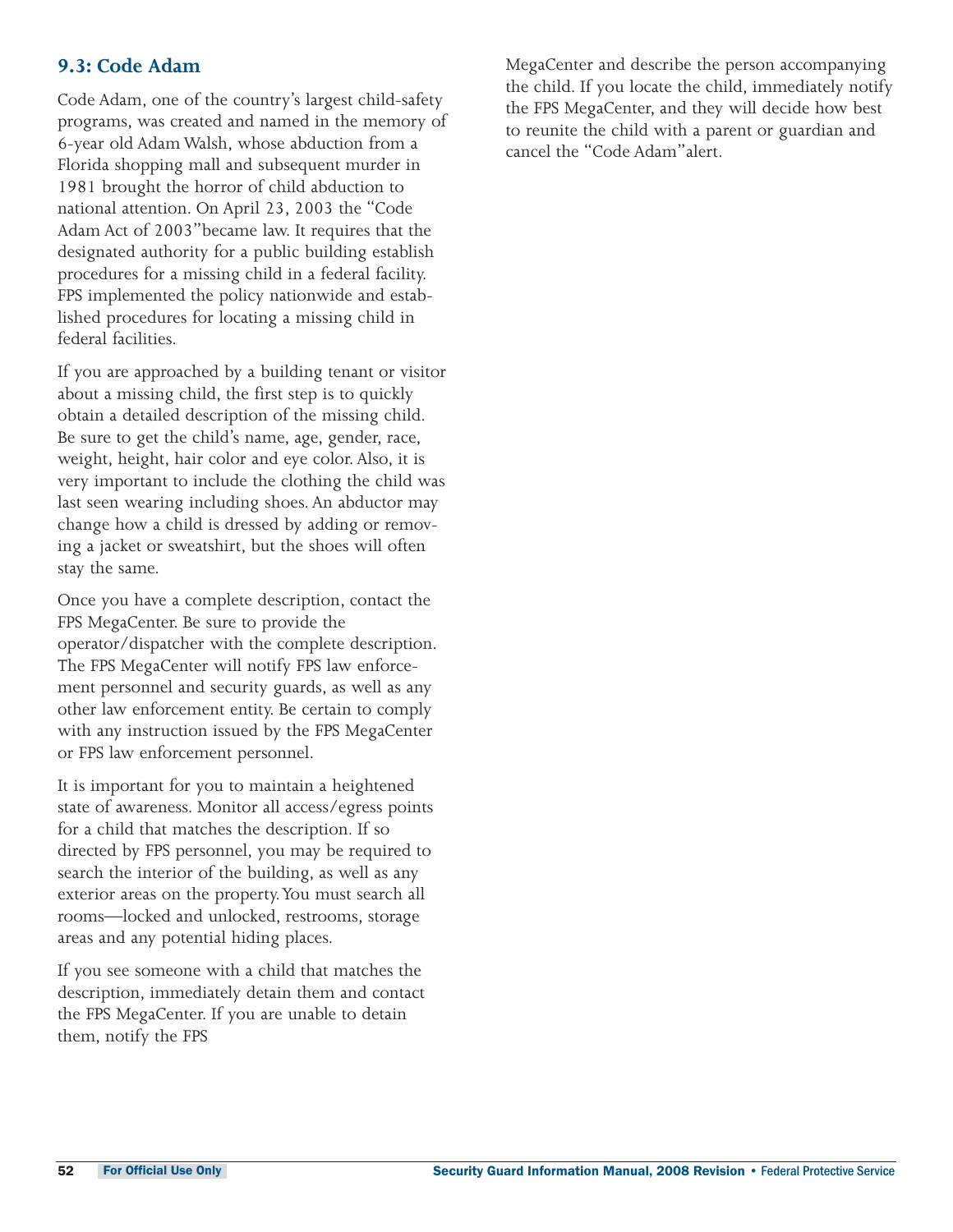# **Emergency First Aid**

Each day, countless medical emergencies, from the relatively minor to the most critical, occur in government buildings.The most important thing to do in a medical emergency is to contact the FPS Mega-Center and report the incident. However, if you are alone and the victim is seriously injured, your primary task is to apply emergency first aid.Your quick action could save a life.

## **10.1: First Aid/CPR/AED**

First Aid, Cardiopulmonary Resuscitation (CPR) and the Automatic External Defibrillator (AED), are all critical techniques/equipment to assist you in your preliminary medical assistance endeavors if/when necessary for injured personnel and/or to maintain life when a person's breathing and heart functions may stop.

As part of your training, and before you begin work as a FPS security guard, you will be instructed and then certified in First Aid, CPR and on the AED.Your training will consist of techniques used by the American Heart Association and the American Red Cross. Once the training/certification has been completed, you will receive a certification card, which will have an expiration date on it. All of the above training requires re-certification as shown:

- First Aid-every 3 years; and
- CPR and AED-annually or when the current certification expires.

It is the responsibility of your employer and yourself to ensure you receive the re-certification training.You should notify your supervisor and employer a minimum of 60 days prior to your expiration date and again at 30 days prior if you have not been con-



If while on duty you receive a request for emergency medical assistance or observe someone needing assistance, remain calm and apply the techniques you learned in your training. If it is determined emergency medical services are required, telephone them immediately and do what you can until they arrive. If able to do so, contact the FPS MegaCenter first and relay the situation to them.The operator/dispatcher will assist you in any way he/she can.

#### **10.2: Blood Borne Pathogens**

As a security guard and a first responder to incidents, you could possibly face exposure to infection. Blood borne pathogens are disease-causing microorganisms that are present in the blood, human blood components and products made of human blood. In providing emergency first aid, you may be exposed to blood borne pathogens contained in the blood and/or body fluids of the victim.The Human Immunodeficiency Virus (HIV) and Hepatitis B (HBV), are blood borne pathogens.The primary way to transmit HIV or HBV is through blood-toblood contact. If in a situation involving blood, the following precautions are recommended:

- avoid contact with any body fluids;
- wear protective clothing such as disposable gloves to cover any cuts, scratches, or skin conditions;
- wash your hands immediately with soap and water when done even if you wore gloves;

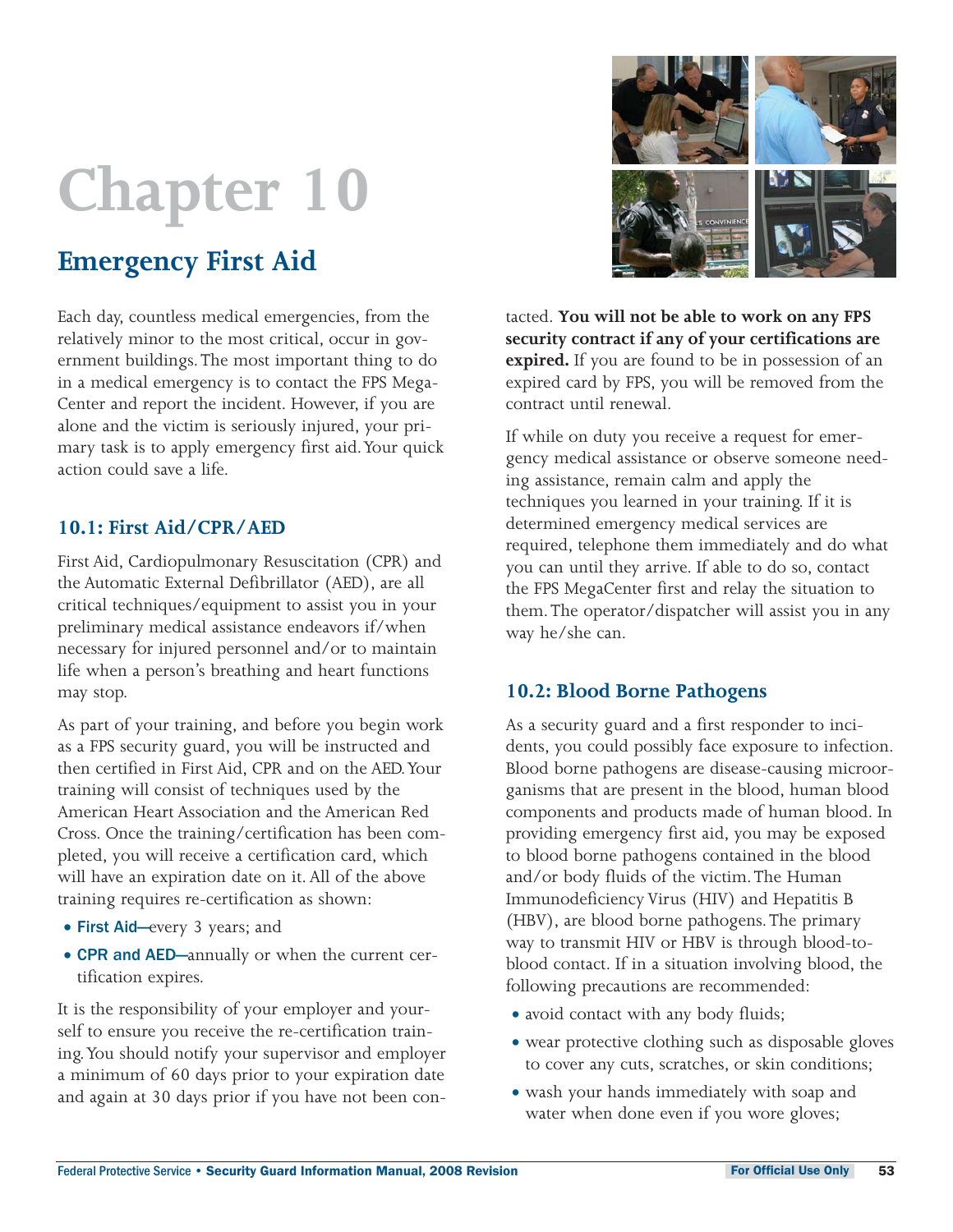- do not eat, drink, smoke or chew gum when giving first aid;
- $\bullet$  do not touch your mouth, nose or eyes when giving first aid;
- $\bullet$  do not touch any objects soiled with blood;
- avoid handling any sharp objects if possible such as knives or needles;
- use a CPR mask if one is available; and
- always follow the approved instructions for handling and disposing of any items with blood and/or bodily fluids.

If you think you have been contaminated while performing emergency medical assistance, isolate yourself and contact your supervisor and/or the FPS MegaCenter immediately.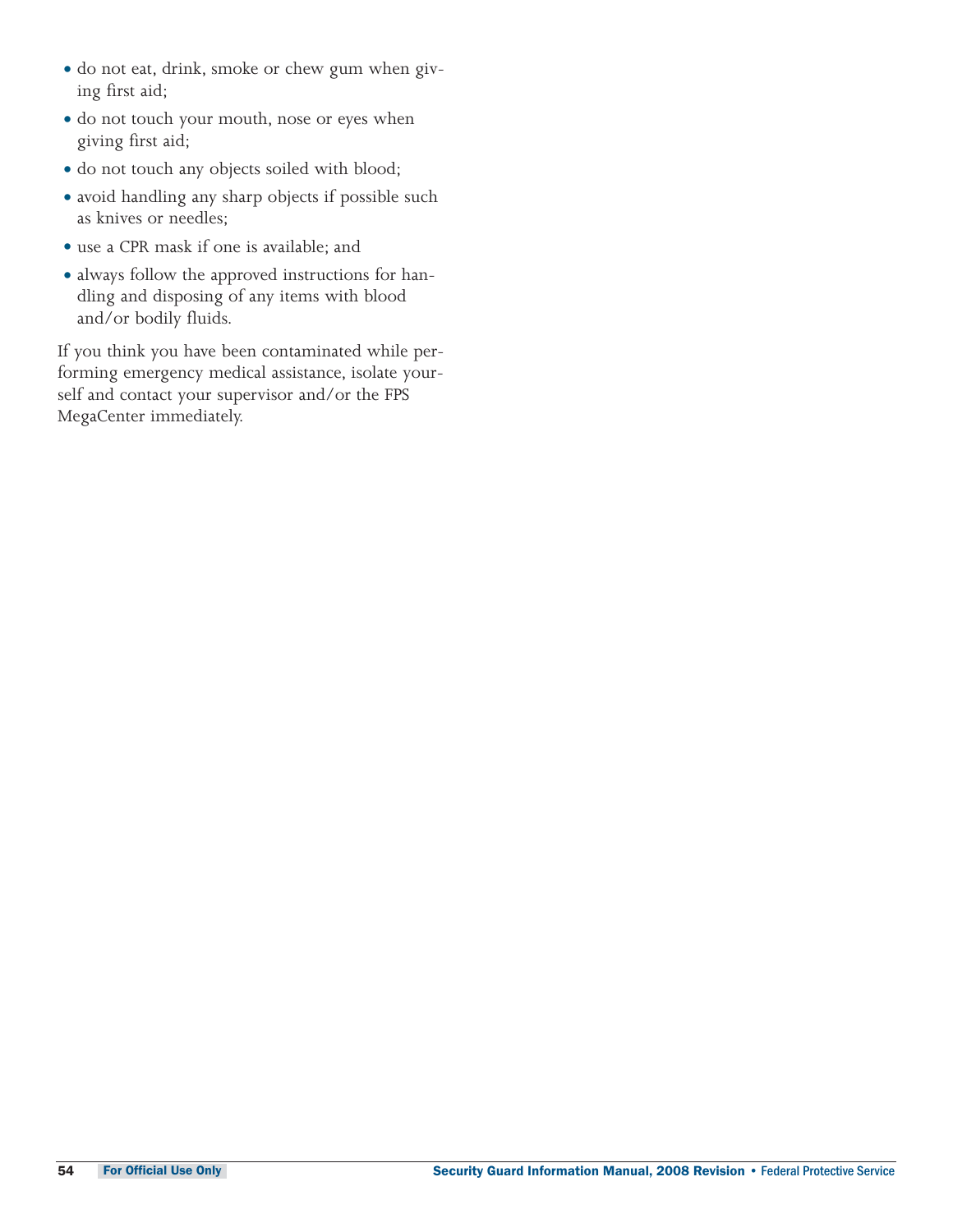# **Combating Terrorism**

The USS Cole, the U.S. embassies in Africa, Flight 103 over Scotland, the Alfred P. Murrah Federal Building in Oklahoma City and the Twin Towers in New York were all targets of terrorism. Major acts of terrorism against United States property and citizens are a real-time, ever present threat. Federal property represents a particularly attractive target for terrorists.You will play an important role in deterring acts of terrorism against federal facilities and as a forceful respondent to a terrorist attack against your facility should one occur.

## **11.1: What is Terrorism and Who Are Terrorists**

Terrorism is the calculated use of force, violence or threat of violence against persons or property to achieve a political or religious goal.These goals are achieved through intimidation, coercion, fear or by seeking ransom.Terrorism is directed against governments, businesses, communities and individuals. It may be done to retaliate for perceived injustices; to cause a confrontation between parties; to improve a bargaining position; or to demonstrate strength, commitment and resolve.Terrorism is intended to convince the public that their government is powerless to prevent terrorism and to get publicity for the terrorists' cause. The probability of a terrorist act occurring is statistically low, but when an attack does occur, it usually has a major local, regional, national or even global impact. Terrorism is a threat during peacetime and war. All acts of terrorism are crimes punishable under Title 18 USC.Terrorism in the U.S. is categorized by the FBI as either **domestic** or **international**. According to the FBI, the U.S. has been the target of over 32 percent of all terrorist attacks worldwide, second only to Israel.



**Domestic terrorism** involves groups or individuals without foreign direction whose activities are directed at elements of our government or our population. In the U.S. there are a number of paramilitary and terrorist groups whose objectives include animal rights, conservation and ecology, anti-law enforcement, race supremacy, anti-taxation and overthrow of the government.

**International terrorism** involves groups or individuals whose activities are foreign based and directed by countries or groups outside the U.S.They tend to be religious or ethnic organizations that have major grievances with the U.S.The Department of State considers seven countries (Libya, Syria, Iran, Cuba, Sudan, Iraq and North Korea) to be sponsors of international terrorist groups.

Some terrorist groups are evolving into new organizational structures that are harder to detect and infiltrate.These terrorist groups form, change and regroup in response to specific agendas or planned actions.Terrorists almost always act with a specific objective in mind.They are very dedicated and willing to make great sacrifices to be successful. Generally they are well trained, often with a military or paramilitary background. Many groups are also well funded and well equipped.They conduct surveillance activities to gather information on potential targets, sometimes for weeks or months before acting. Not only do terrorists plan their attacks in great detail, they also rehearse their operations.

Terrorists want media coverage to ensure that many people know about their activities.That is why they select high-visibility targets and attempt to do maximum damage.Terrorists hope that the attention will increase the public's fear, cause a planned government reaction or attract sympathy to their cause.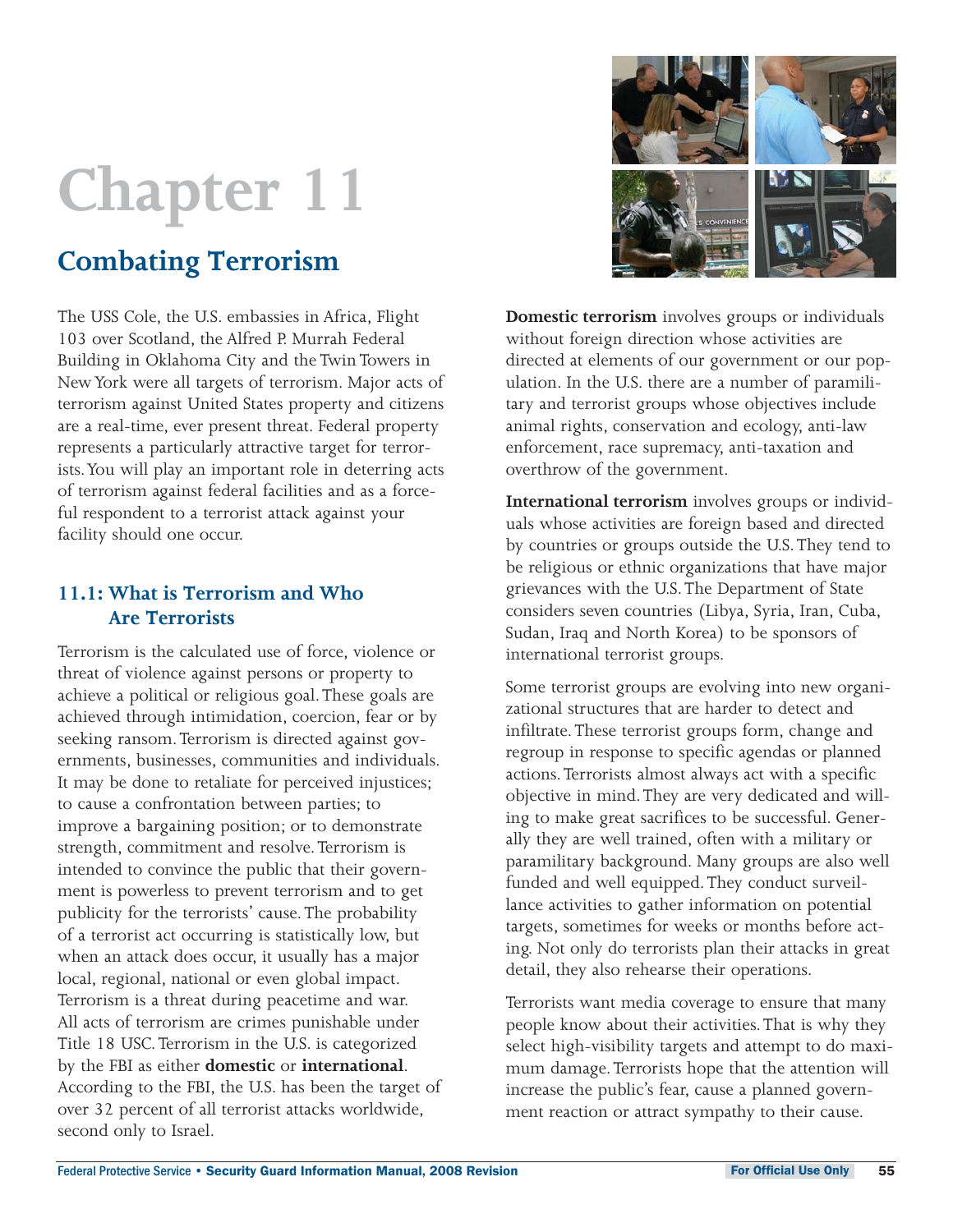Many terrorists are willing to die for their beliefs, and this factor alone makes them extremely dangerous.

# **11.2: Types of Terrorist Attacks**

There are seven basic types of attacks that terrorist groups will use.They are hijacking, kidnapping, bombing, assassination, armed assault, hostage taking and using nuclear, biological or chemical (NBC) weapons, also referred to as Weapons of Mass Destruction. During their operations they will use handguns, automatic weapons, explosives and now Weapons of Mass Destruction.

A terrorist group's objectives and capabilities dictate which types of attack it will employ. Most terrorist incidents in the U.S. have been bombing attacks. These have involved explosive devices ranging in size from letter bombs to truck bombs. Bombings generally provide the greatest damage and publicity at the lowest risk although other types of attacks have been used. At federal facilities, a bombing/ WMD attack is the most likely threat, followed by armed assault, assassination and hostage-taking.

The effects of terrorism can be devastating and include psychological trauma, physical injuries, loss of life, property damage and major disruptions in utility, water, transportation and communications services.

## **11.3: Weapons of Mass Destruction (WMD)**

One morning in March 1995, the Japanese cult group Aum Shinrikyo committed a terrorist attack in the Tokyo subway system during rush hour. Cult members placed canisters containing sarin, a nerve gas, into five separate subway cars on three different subway lines. As the gas spread throughout the trains, thousands of people were overcome by the toxic effects.The attack killed 12 people and injured more than 5,000 others.The incident stunned the world, for it was the most publicized terrorist attack based on the use of a chemical agent.

There are many experts on terrorism who believe the WMD attacks will become the preferred means of terrorist attacks in the future. Chemical and biological agents such as sarin, anthrax, botulism toxin and VX gas are relatively inexpensive to make or obtain and can cause mass casualties. Chemical and

biological weapons are particularly dangerous for three reasons:

- they do not necessarily take effect immediately;
- they may be invisible to the human eye; and
- they may not have a scent.

In a chemical or biological agent attack, large numbers of people can be afflicted or overcome before anyone can determine what has happened, what the agent is, where it is placed and when it was released. Even tiny amounts of some chemical or biological agents can be lethal.

For the above mentioned reasons, you should be aware of what you can do to help prevent and how to respond to possible terrorist incidents involving WMDs.

# **11.4: Preventing Terrorist Attacks**

As a FPS security guard, your best countermeasure in preventing a possible terrorist attack against the facility you are protecting is to be vigilant in performing your assigned security duties. A first impression carries a lot of weight. A terrorist would normally prefer a "soft" target, meaning there essentially are no security measures in place. However, if they are able to see a security guard that's attentive, sharp, alert and professional, your facility in their mindset would be a "hard" target to them, and they would probably seek another target.

To succeed in their mission, terrorist operations require detailed information for planning and executing an attack.Terrorist organizations may be provided information on the target and the environment by entities sponsoring them or they may collect it on their own.

Because of good intelligence collection and detailed planning, terrorist attacks are often successful. It is during the phase of their information collecting and planning that you can be helpful. By being alert and observant, you may notice something out of the ordinary or strange. Since you should be familiar with your facility and the surrounding environment, this would be easy for you to do.

During the performance of your duties, anything appearing out of place should be investigated. If your post is the rover, randomly change your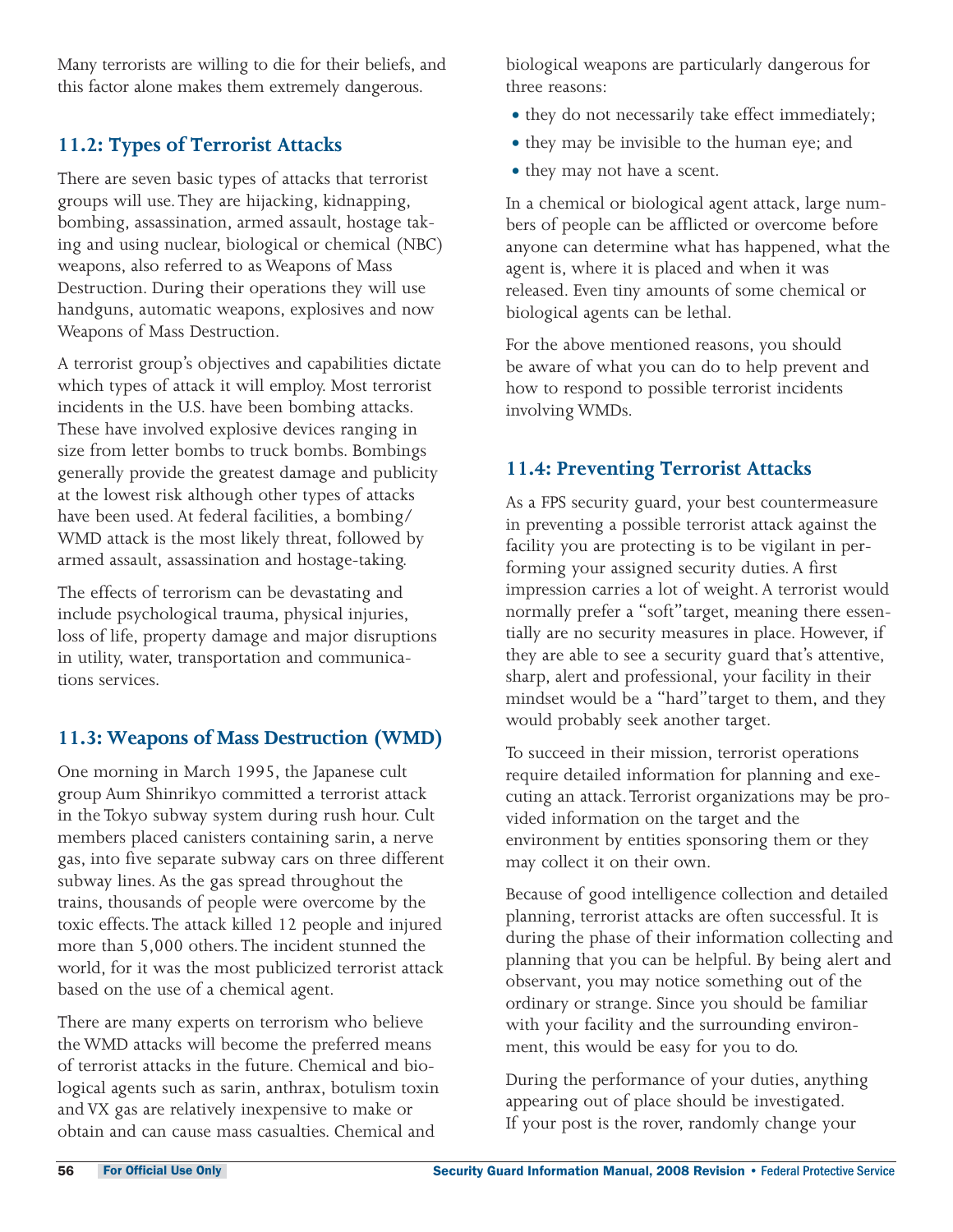security checks and routes for your assigned area. You have the authority to challenge people taking part in an action you determine to be suspect. In any case, you should immediately report any activities you are suspicious of to your supervisor and the FPS MegaCenter.

As mentioned earlier, your powers of observation and the ability to notice something out of the ordinary will be assisted by your familiarization with the facility. Knowing normally what people are in what area, any illegally parked/and or unmanned vehicles, a backpack or suitcase left unattended, people appearing to be bystanders but focusing too much on the building are all examples of what might possibly be out of the ordinary for day-to-day operations at your facility. Only you would know!

# **11.5: Responding to a Terrorist Attack**

Your response to a terrorist situation will be similar to those of other emergencies.Your job remains to protect life and property, to assist injured personnel, to secure the area and protect any evidence and to assist the responding law enforcement and life/safety personnel as required.These are accomplished by:

- knowing your post orders;
- being familiar with the OEP for the facility;
- knowing of any secure and/or restricted areas within the facility;
- knowing all of the main access/egress points; and
- being familiar with the facilities security alarm and CCTV systems.

In the event of a terrorist attack, the FBI will assume jurisdiction and coordinate the federal response efforts.You will more than likely be directed by the FPS MegaCenter to provide them assistance. Your attention to detail will be very helpful in this type of incident.You could possibly provide valuable information such as descriptions of the personnel involved, vehicle information (types/number involved), events leading up to the attack, did the CCTV system record anything and any other specific information you may be able to offer.You should write all applicable information down while it is fresh in you mind and provide a written incident report as soon as possible. Make sure you keep the FPS MegaCenter and your supervisor informed.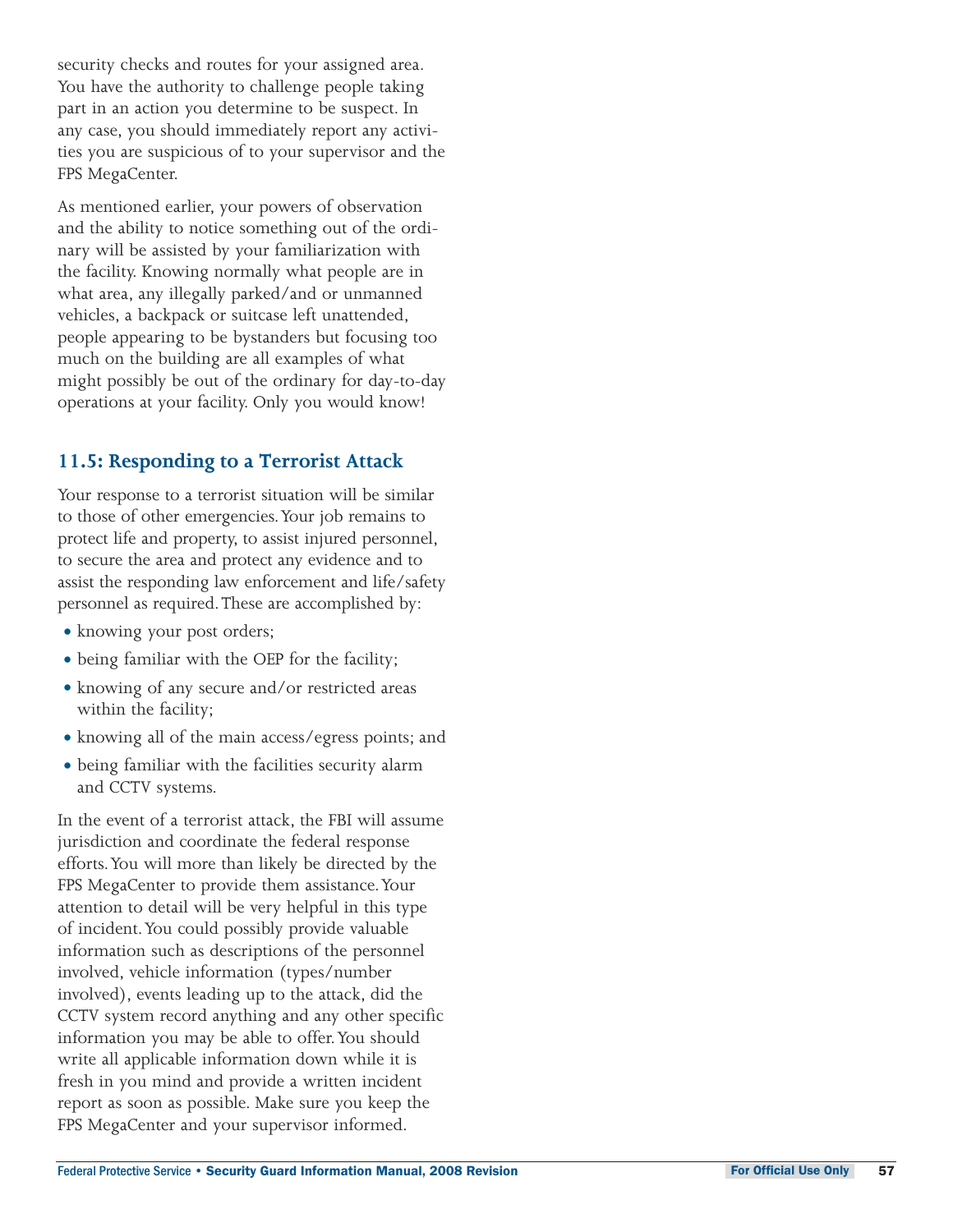Page 58 Left Blank Intentionally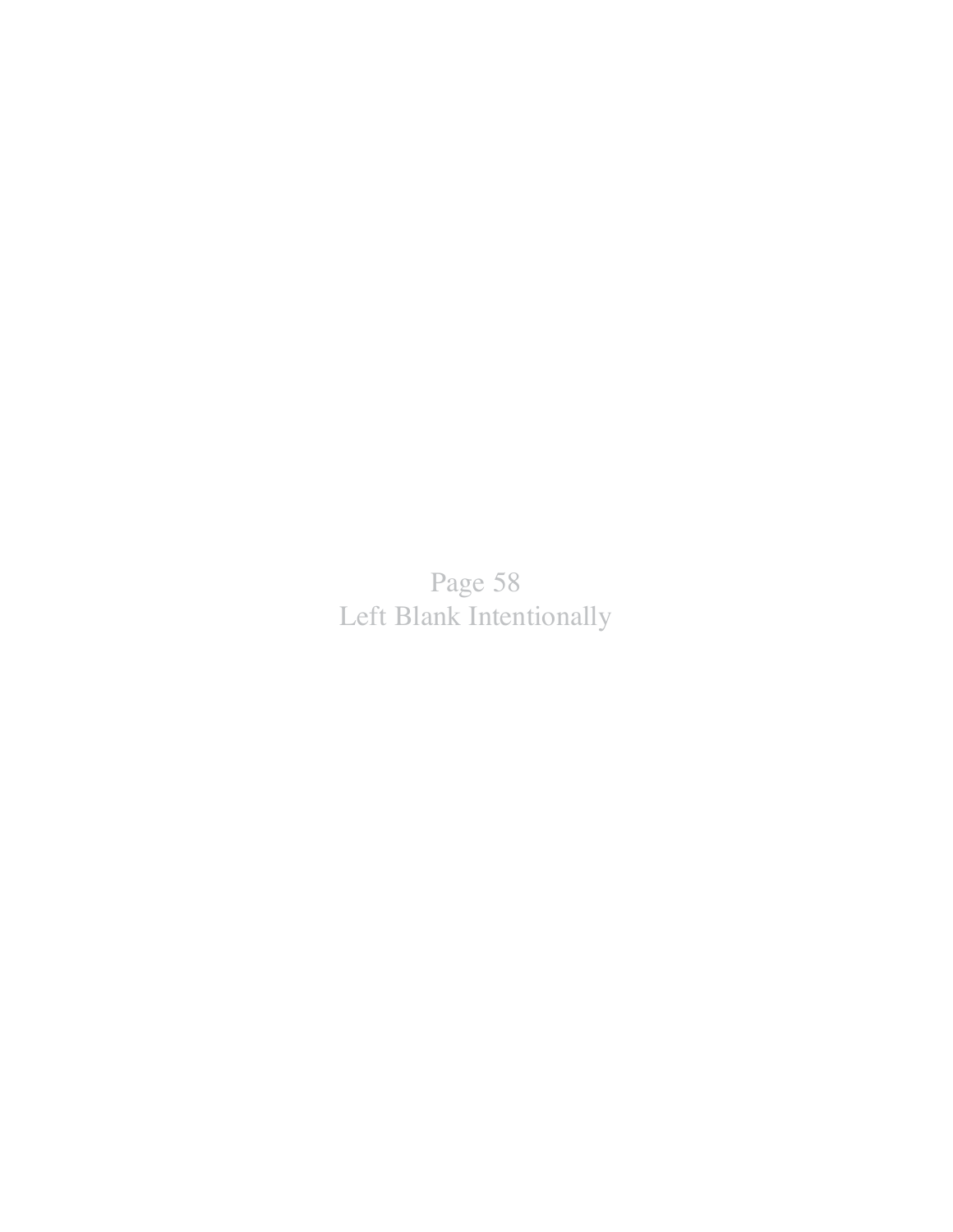# **Workplace Violence**

Violence is becoming more common in our society. Violent acts are occurring more frequently in our places of work to include government facilities. As a security guard, it is your job to help keep violent acts from occurring and, should prevention fail, respond promptly and effectively to protect threatened individuals and restore order.

## **12.1: What is Workplace Violence**

We are living in a society more violent now than in the past several generations. More people deal with their problems through violence. Much of this violence spills into the workplace. Workplace violence can be by anyone against anyone else in the working environment.The definition of workplace violence is not intended to replace the legal definition of assault or other crimes of violence. It is simply the commission of violent crimes at a place of work.

There are multiple terms used to describe various aspects of workplace violence. Most people agree that physical force against a worker is an example of violence. But violence can take many other forms.These can include non-physical forms like verbal and non-verbal incidents, threatening statements, gestures and persistent personal harassment. Physical injury is not the only result of workplace violence. Personnel may suffer from long-term psychological trauma, although it may not be recognized immediately.

## **12.2: Who Commits Violent Acts and Why**

Workplace violence is not limited to a specific person or group of people.The potential exist for every workplace. Conventional wisdom, often



perpetrated by the media, has it that people "snap" one day and commit acts of workplace violence just "out of the blue."

However, that may not usually be the case. In many cases, an act of workplace violence is the result of an observable pattern of increasingly violent behavior over a period of time.The following is a series of steps that can signal potentially violent acts:

- $\bullet$  discontentment:
- nonspecific verbal intimidation;
- nonspecific verbal threats;
- written threats;
- specific verbal threats;
- physical violence against property;
- physical violence against people without the use of weapons; and/or
- physical violence against people with the use of weapons.

An individual's actions can move across the scale and his/her behavior can escalate or de-escalate over a period of days, weeks or months. Generally, the behavior becomes increasingly more violent. The entire process can occur within a period as short as one week or as long as one year.The outcome would depend on the circumstances. When an individual comes to believe that violence is the only solution to his/her problems, the results can be catastrophic.

People who have engaged in acts of workplace violence have reported afterwards that if someone had been able to listen, understand and work with them, they would not have acted violently.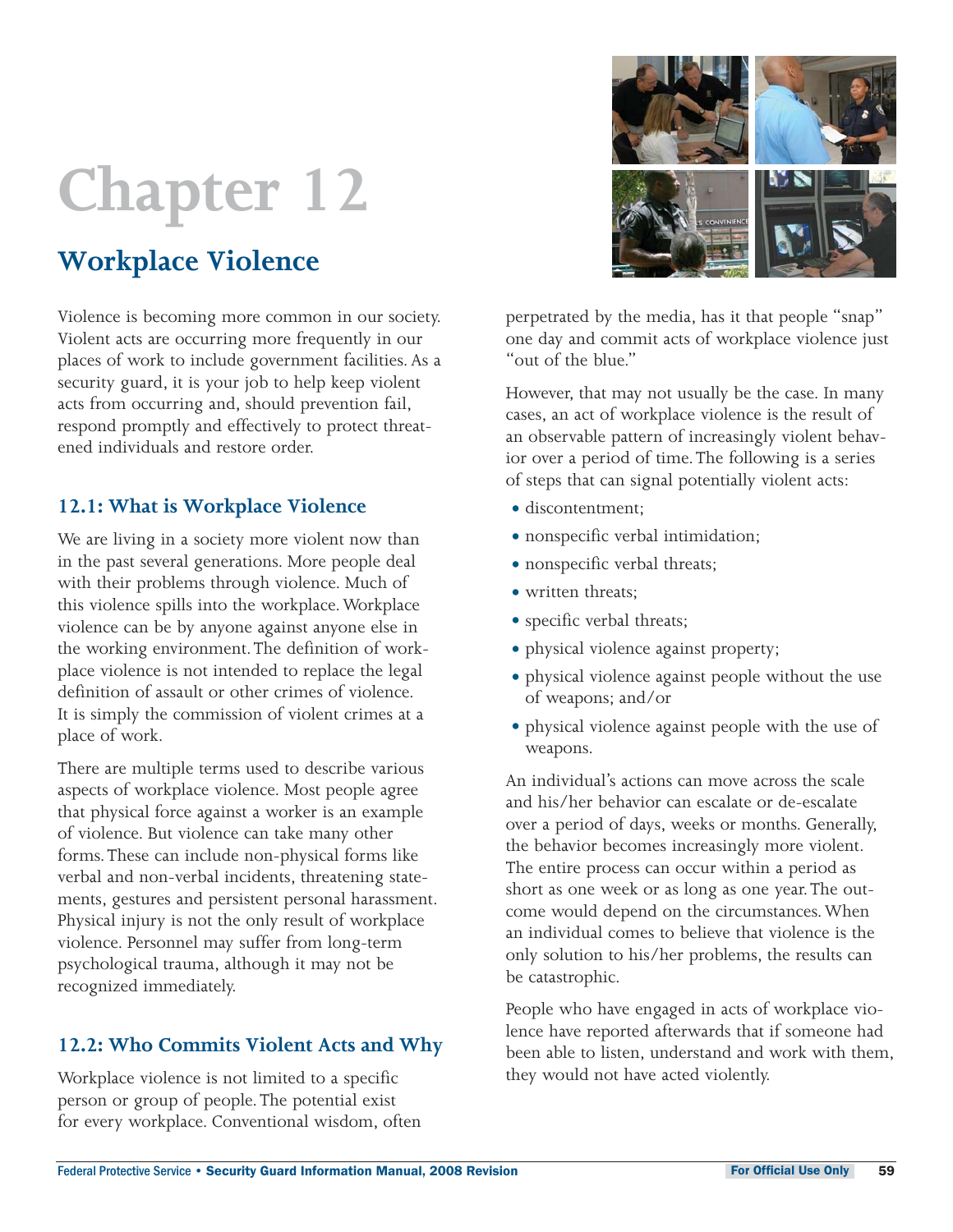# **12.3: Preventing Workplace Violence**

If you know the signs of violence in the workplace, you can predict them and in many cases prevent them from happening.There are various ways that you can help to reduce or eliminate the chances of violence in your facility:

- know and recognize employees who have been laid-off or fired; their access into the facility may be restricted;
- knowledge of and adhering to your post orders; they were written to prevent crime and maintain order within your facility;
- maintain a visible and professional appearance; your presence and awareness is enough sometimes to deter a violent act;
- be aware of the environment; you will probably have knowledge of any type of disputes, disagreements ongoing possibly between the management and employees; and
- be aware of any incidents of verbal abuse, threats, intimidating tactics or any other potential situations that could escalate into violence; all of these should be reported to the FPS MegaCenter immediately and a written report done.

## **12.4: Responding to Incidents of Workplace Violence**

Your duty book and/or post orders will provide specific procedures for responding to violent incidents in the workplace, which should be similar to the steps below:

- if you observe a violent incident developing or occurring, and it is safe to do so before acting, immediately contact your supervisor and the FPS MegaCenter;
- if the situation warrants you to act first to protect yourself and/or other personnel from imminent danger, take the appropriate action and when the situation is under control and contained, then make the necessary notifications;
- if possible, attempt to verbally defuse the situation by separating the parties that are involved; do not allow co-workers to engage in the situation;

• in the event you have to detain an individual until law enforcement personnel arrive, you will use only the minimum amount of force necessary.You should be guided by your judgment and training.

**The use of deadly force is authorized only to save the life of yourself or others.**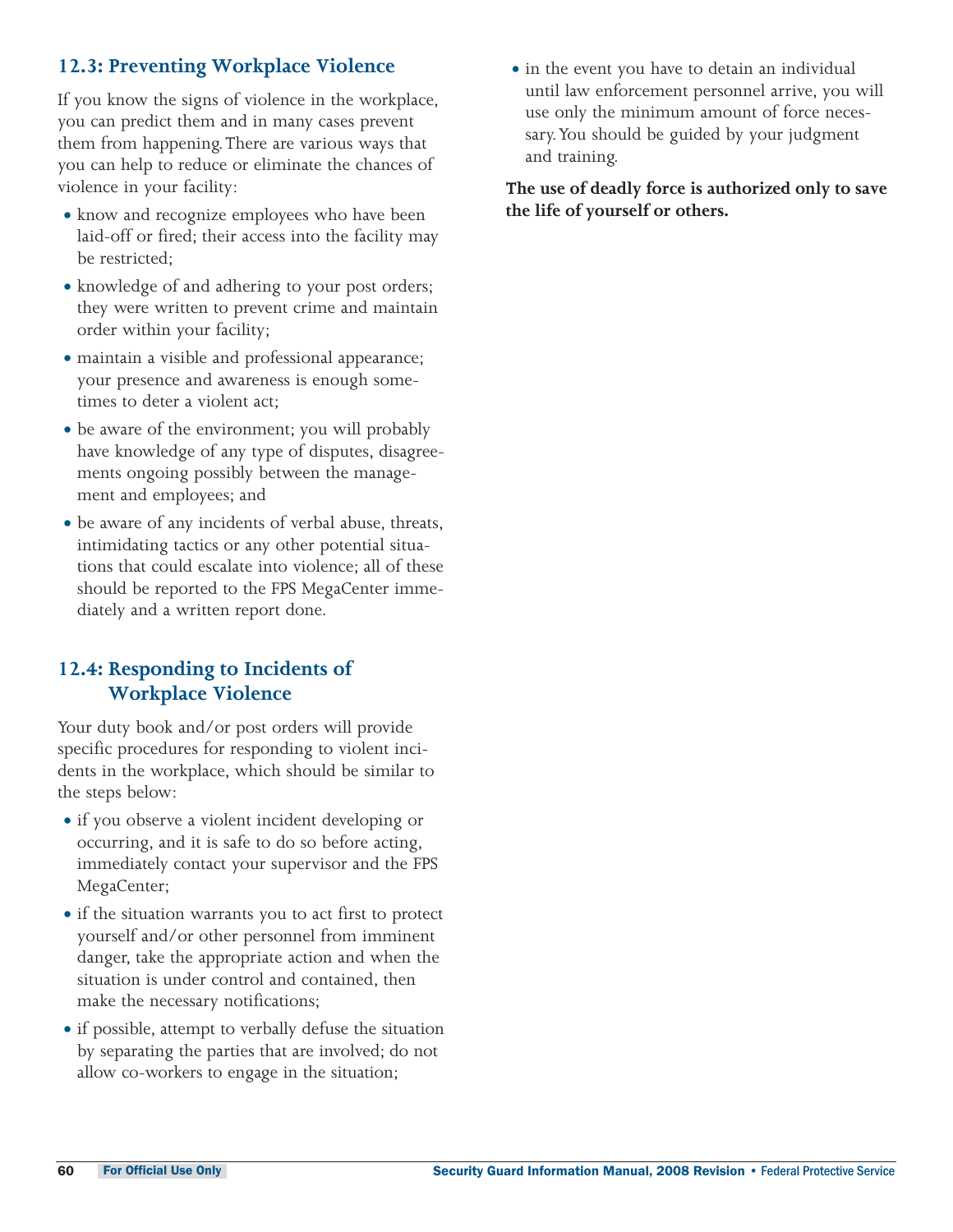# **Civil Disturbances**

In the United States, the right of lawful assembly is protected under the First Amendment of the Bill of Rights. Every state in the Union, by its Constitution,

similarly protects this right. The purpose of this chapter is to give you some knowledge of crowd behavior and to discuss procedures for handling people at public events, parades, fires, traffic accidents and minor disturbances.

# **13.1: Types of Civil Disturbances**

A **crowd** is a large number of people collected into a close body without order. Although innocent in its origin, nature or purpose, a crowd can evolve into a mob.This mob in turn, can degenerate into an unlawful assembly or riot (i.e., a civil disturbance). There are two major categories of crowds; **casual** and **psychological**.

A **casual** crowd is an assembly of people showing no group behavior but merely denseness of contact. Examples of this type of crowd are shoppers at malls or people waiting at the airport.

A **psychological** crowd is an assembly of people who have a common interest or respond emotionally to the same stimuli. Examples of this type of crowd are people at ball games, concerts, political speeches, parades and fires.

There are four types of psychological crowds: **friendly, sightseeing, agitated** and **hostile**.

• A **friendly crowd** is the type that is well behaved and requires only the simplest control by security personnel. However, this type of crowd can become a problem from improper handling. Examples are ball games, church meetings and parades.



- A **sightseeing crowd** is people who gather together at the scene of an accident, fire or disaster.This type of crowd is curious, cooperative and anxious to assist. But it can become overzealous and a liability to security guards and FPS law enforcement personnel. Examples are crowds that interfere with rescue operations, destroy evidence and place themselves in danger.
- An **agitated crowd** is a friendly or sightseer crowd, which becomes disturbed by emotional influences or swayed by irresponsible parties. An example would be an accident scene where an ambulance does not arrive promptly and the crowd becomes angry at the authorities for their lack of responsiveness.
- A **hostile crowd** is one that is willing to be led into lawlessness, but it lacks the courage and unity of purpose. An example of this is a civil disturbance brought on by a mob or riot.

# **13.2: Impacts of Civil Disturbances**

Every crowd should be viewed as a possible security problem. Friendly and sightseeing crowds can become agitated with improper handling or lack of perceived action on the part of security/law enforcement and life/safety personnel. However, planning for these types of crowd reactions is difficult, so the use of your best judgment becomes very important.

A crowd at a public incident or disturbance is the most difficult type to control and can turn into a hostile crowd.This type of crowd leads to a civil disturbance by turning into a mob or a riot. A **mob** is when a crowd becomes excited or its members lose respect for law and order and follow its leaders into mass lawlessness. A crowd will deteriorate into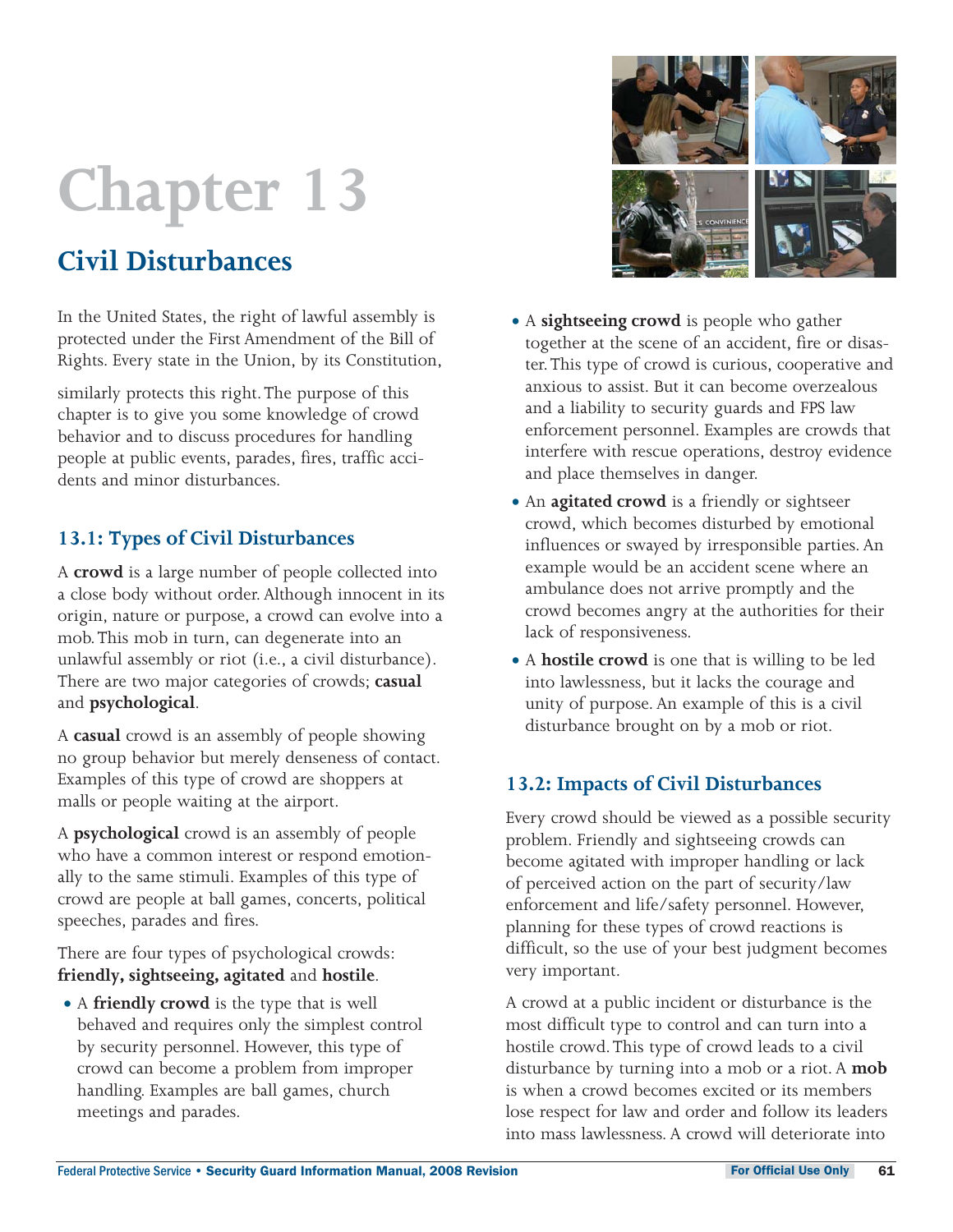a mob if it has been preconditioned by irritating events and rumors, and it has been inflamed by agitators appealing to emotion rather than reason. A mob turns into a **riot** when its actions supplant lawful control, law and order disappears, and anarchy results.

A mob or riot does not need to be planned in order for it to occur, nor may it result from deliberate intentions. In a mob or riot situation, actions that ordinarily would be regarded as extreme are now considered acceptable within the group.This is because typical law-abiding citizens allow themselves to lose all self-control and obey the "law of the pack."

#### **13.3: Demonstrations**

The nonviolent demonstration has become widely used in the last two decades to protest social, economic or political conditions.

**Demonstrations** are different from crowds and mobs in that they are organized, have leadership and have members who are nonviolent and disciplined.

You must protect peaceful demonstrators who are exercising their constitutional right to demonstrate, and you must protect the general public from those who infringe on the rights of others.The most common problems occur when demonstrators decide to engage in sit-ins and incidents that violate the property rights of others.

Demonstrations can be infiltrated by people who have a violent or undisciplined agenda.This happened in Seattle, Washington in 1999 during a demonstration protesting a meeting of the World Trade Organization (WTO).They successfully infiltrated the demonstration and it quickly exploded from a peaceful event into an unlawful mob/riot situation.

This means you, as a FPS security guard should always be alert for violent elements in an otherwise peaceful demonstration realizing it could turn into a mob or riot situation in a short period of time with little warning.

### **13.4: Response Procedures**

Decisive control measures are necessary when you are dealing with civil disturbances, demonstrations or crowds.These control measures must be employed quickly and with confidence.These measures must be effective so that life and property as well as the principles and security of law and order will not be jeopardized.

Crowds cannot be controlled without sufficient manpower. If a crowd develops in your vicinity and it appears that it is not going to disperse quickly, call the FPS MegaCenter to report the situation. In most cases, FPS law enforcement personnel or local law enforcement personnel will be dispatched immediately to your location. Should you have to act before assistance arrives, remain professional and firm. Do not allow yourself to lose your temper and forget your bearing. **You never use unnecessary or excessive force, you never threaten someone or use derogatory language/gestures** when attempting to defuse a situation.The aforementioned will only serve to incite a crowd to aggressive hostility and compound the violence. Potentially dangerous crowds can usually be controlled by the following:

- removing or isolating individuals involved in the incident before the crowd can unite;
- breaking the crowd into small, isolated groups;
- removing or isolating the leaders; and/or
- diverting the attention of the crowd.

Whether you realize it or not, you being in topnotch physical condition also enables you to perform better in these types of situations.You may be required to work long hours, you may have to respond physically, you need to be mentally alert, and be able to handle the stress and fatigue. Proper physical conditioning will assist you in accomplishing your mission.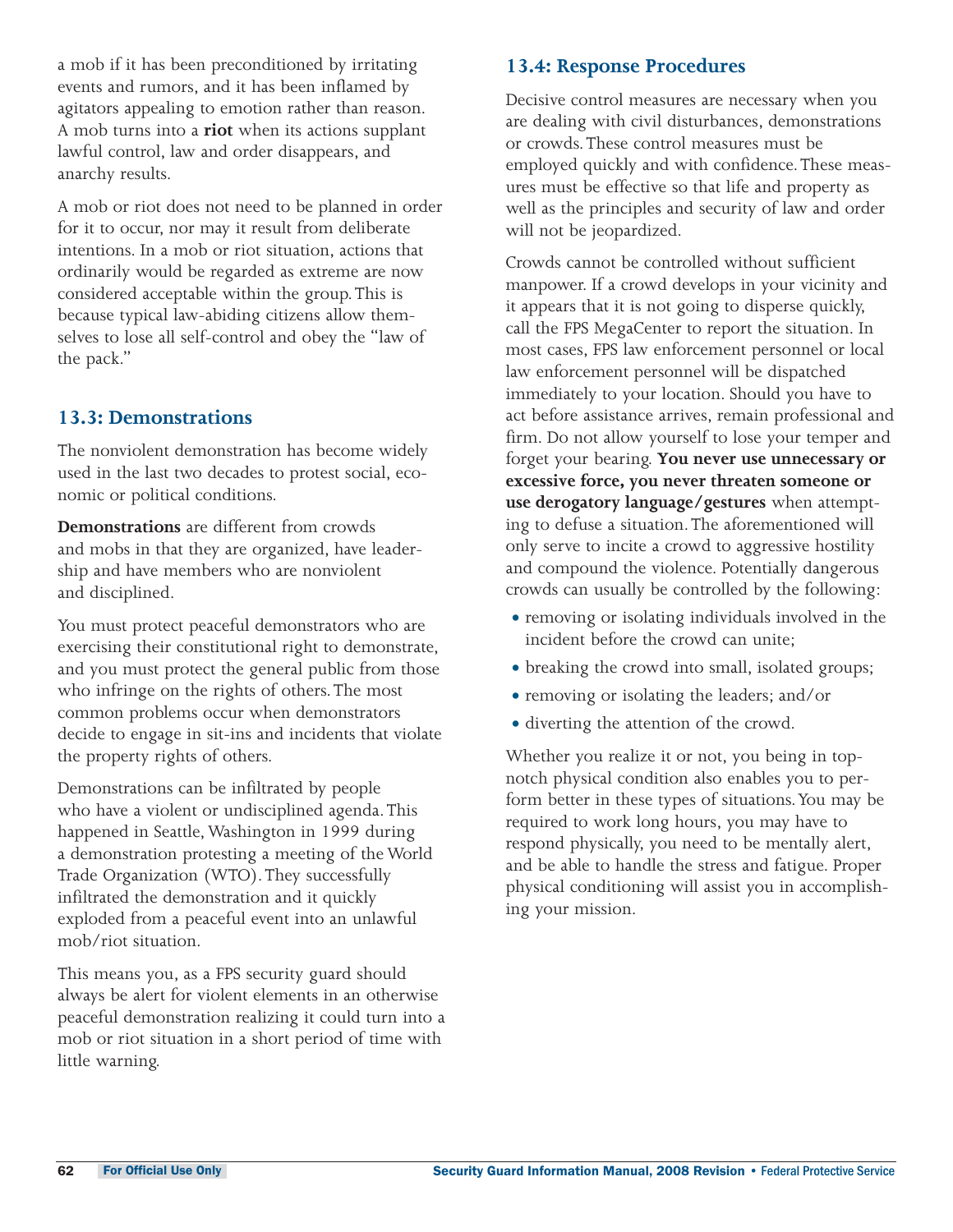# **Bombs/Weapons of Mass Destruction (WMD) Threats and Incidents**

Bombings or the threat of being bombed or attacked by Weapons of Mass Destruction (WMD) are harsh realities in today's world. The public is becoming more aware of incidents involving the use of explosives and WMD.The USS Cole, the World Trade Center and the Alfred P. Murrah Federal Building are all stunning examples of what can happen. Although you may not be aware of the fact, bomb threats occur on a daily basis nationwide.

Although they are still uncommon, law enforcement agencies take acts or threats involving the use of WMD very seriously. Most agencies to include the FBI, have provided regular intra-agency and interagency training to their employees on WMD threats and responses.

As a FPS security guard, your responsibilities in responding to these threats are to reduce the possibility of injuries to personnel, damage to property and disruption of operations.

### **14.1: Receiving Bomb/WMD Threats**

Bomb/WMD threats are received in a variety of ways, the majority being called in directly to the intended  $target(s)$ . They may however, be received in writing or on a tape. On occasion they will use a third party such as a newspaper or television station, all intended to gain them more publicity.When these threats are received by whatever means, the proper authorities (local police, the FBI) are contacted immediately.

There are two logical explanations for warning of a bomb/WMD incident. In some cases, the caller has knowledge of an explosive or incendiary device that has been put into place, either having placed it there or finding out by some other means. In the scenario, he/she wants to minimize personal injury and/or property damage.The other explanation is



the caller wants to create an atmosphere of panic and chaos causing disruption of normal operations.

You must take any/all bomb or WMD threats you receive very serious.You will attempt to obtain as much information as possible from the caller. It is not your responsibility to ascertain if it is real or a hoax. If possible, alert another guard to contact the FPS MegaCenter while you are still on the line with the individual, without alerting him/her to your actions. Procedures for handling bomb/WMD threats should be outlined in your Post Orders.You should take the following steps:

- record the date and time of the call:
- attempt to record the exact words of the caller;
- pay attention to/for any background noises;
- listen to the caller's voice for any identifying aspects such as sex, possible age, if the voice is monotone or excited, if he/she appears upset or has any noticeable speech impediments, etc.;
- **remember to try to keep the caller on the line,** and do not hang up; by now, the FPS MegaCenter will have been alerted and be acting on the situation.

There are specific questions listed below you should ask the caller:

- when is the bomb/device going to explode?;
- where is it right now?;
- what does it look like?;
- what kind of bomb/agent is it?;
- what will cause it to explode?;
- did you place the bomb/agent?;
- $\bullet$  why?;
- what is your address?; and
- what is your name?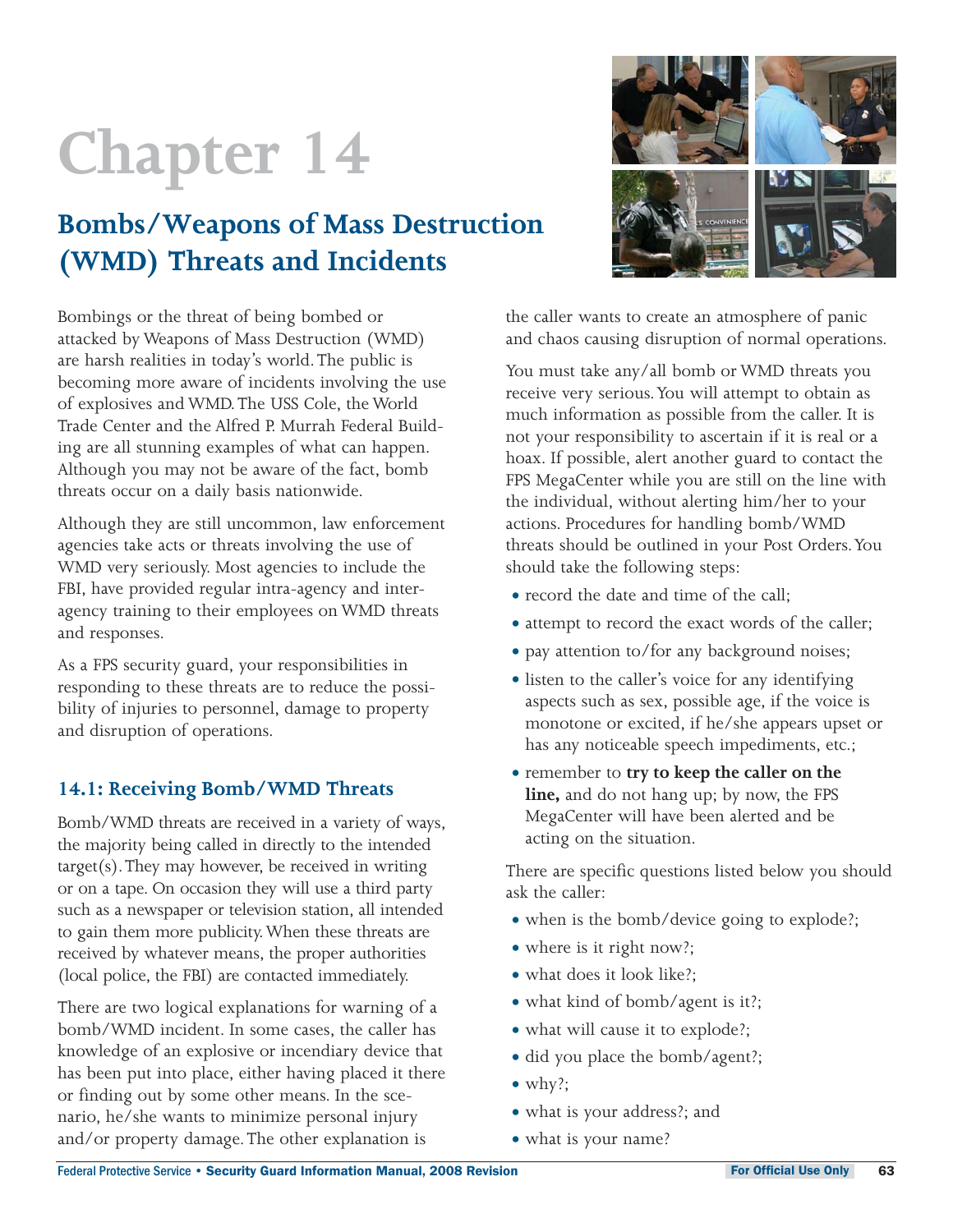If you receive a written or recorded threat, save all the materials, including any envelopes or containers associated with the received threat. Once you recognize the message as being a bomb threat, cease handling the material. Maintaining any evidence such as fingerprints, handwriting, postal marks or the paper is extremely important.

If someone else reports having received a bomb threat to you, alert the FPS MegaCenter and your supervisor immediately. A guard will be dispatched to that location to take a report from the individual immediately while the information may be fresh in his/her mind. Use the questions listed above as your question guidelines.You should remain calm and professional. If the individual is excited or scared, attempt to calm them down so you can get details as accurately as possible. (Refer to the sample questionnaire form contained in Appendix #2 of this manual).

## **14.2: Reporting Bomb/WMD Threats**

You will immediately report any bomb or WMD threat received by any means to the FPS MegaCenter and your supervisor. It is not your responsibility to determine if it is a credible threat or not. When reporting the threat, avoid using your radio or a cellular phone for the following reasons:

- the radio waves or cell phone frequency might trigger a detonation; and
- you don't want to cause panic and confusion by someone overhearing your call.

Unless directed by your post orders or the emergency plans in your duty book, the FPS MegaCenter will make all appropriate notifications. Once you have made the report and provided all information available to you, remain on post and await further instructions.

## **14.3: Locating and Handling Suspicious Items**

A suspicious item is one that does not fit its surroundings; it looks or seems out of place, you may have never noticed it at a particular location before or it just doesn't seem to belong there at a certain time. Most bombs are homemade; their designs and methods of concealment are limited only by the imagination and resources of the builder. Bombs can be constructed to look like almost anything and can be placed or delivered in any number of ways.The probability of a bomb looking like a bomb is relatively low, since bombs are usually concealed in packages, briefcases, gym bags, luggage, boxes or other containers. In some cases the bombs or their containers may have odd markings, make sounds or have a distinctive odor. If you encounter objects that have a strange odor, such as the smell of almonds or petroleum products or if you encounter any type of suspicious looking liquid or gaseous substance in a container, **do not touch or open it**. Immediately report the object(s) to the FPS MegaCenter.

It is quite likely you may come into contact with a suspicious object/package while performing your duties as the rover, at an access/egress point or while operating the x-ray machine. Some of the signs to look for are excessive postage, an incomplete address, oil stains on the wrapper, unusual smells and distorted handwriting. If you suspect there may be a bomb at your location, clear the area of all personnel.

In certain situations, when a bomb threat is received, you may be required to assist in a search of the facility. If your facility has a bomb threat plan, make sure you review it. Remember you are looking for something unusual or out of place. Some additional guidelines are:

- turn off your radio (the frequency could act as a detonator);
- allow no unauthorized people to enter the area;
- when checking the exterior, search bushes, window ledges, flowerpots, benches, garbage cans and air conditioning units;
- when entering an interior space, stop and listen for any sounds and smell the air for any unusual odors; and
- upon checking an interior room, use the four level method: (first is search waist high to the floor, second is search waist high to the top of your head, third is search from top of your head to the ceiling and fourth is search above the ceiling).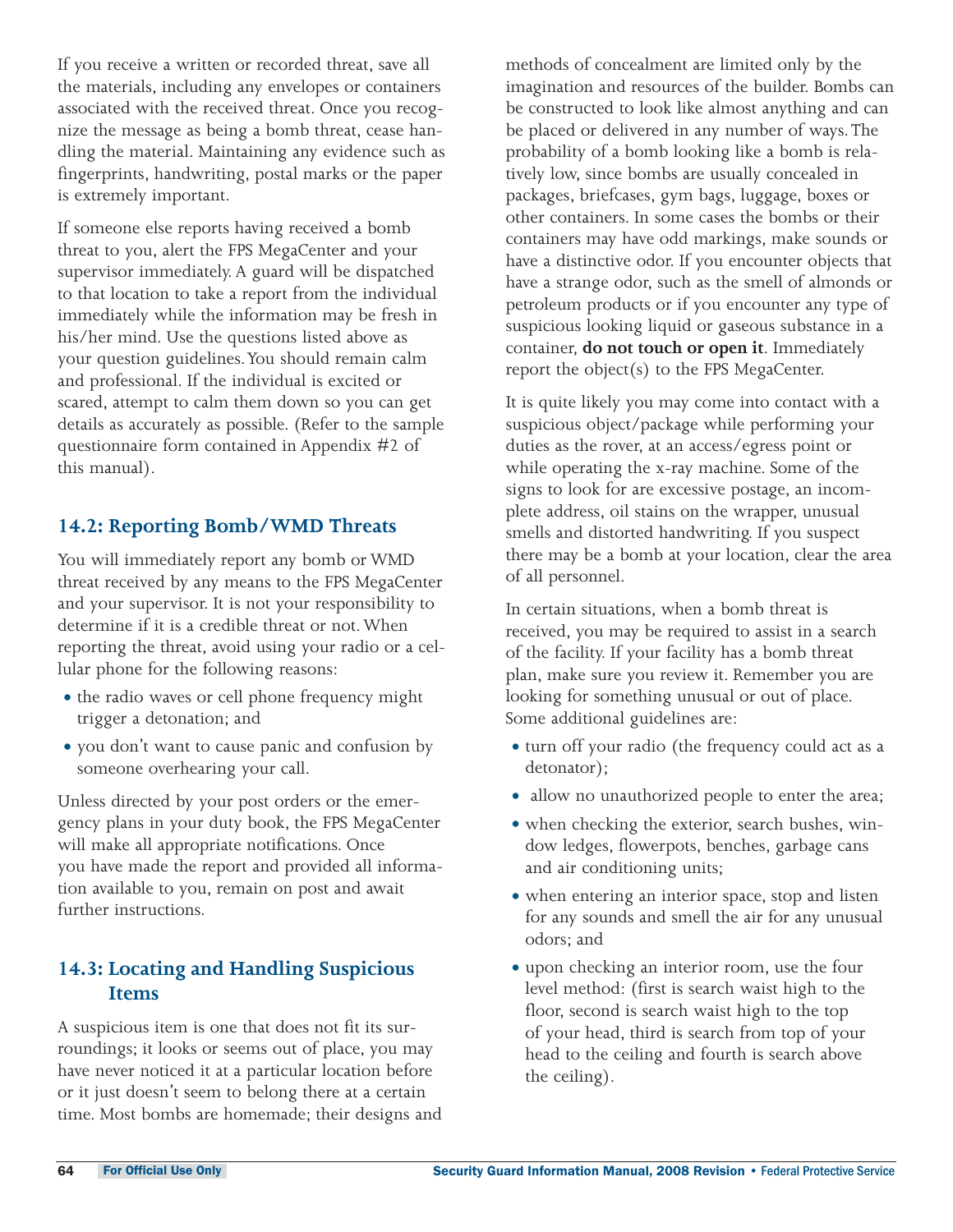#### **14.4: Response Procedures**

If FPS makes the determination a bomb or WMD threat is credible, they will notify the designated official for the facility and initiate the emergency evacuation plan in conjunction.You should be familiar with the emergency evacuation plan and be prepared to perform your specifically assigned duties according to the plan, which will be contained in your duty book.

You will not discuss the situation with any outsiders or any media personnel. All inquiries from the media will be directed to the FPS MegaCenter if the facility does not have a designated spokesperson.

If an explosion occurs, or you note the smell or see a substance dissipating from an object, sound the alert immediately. Contact the FPS MegaCenter and your supervisor and follow procedures as outlined in your post orders/duty book. It is imperative you maintain your composure, your professionalism, and remember your training during a stressful time like this.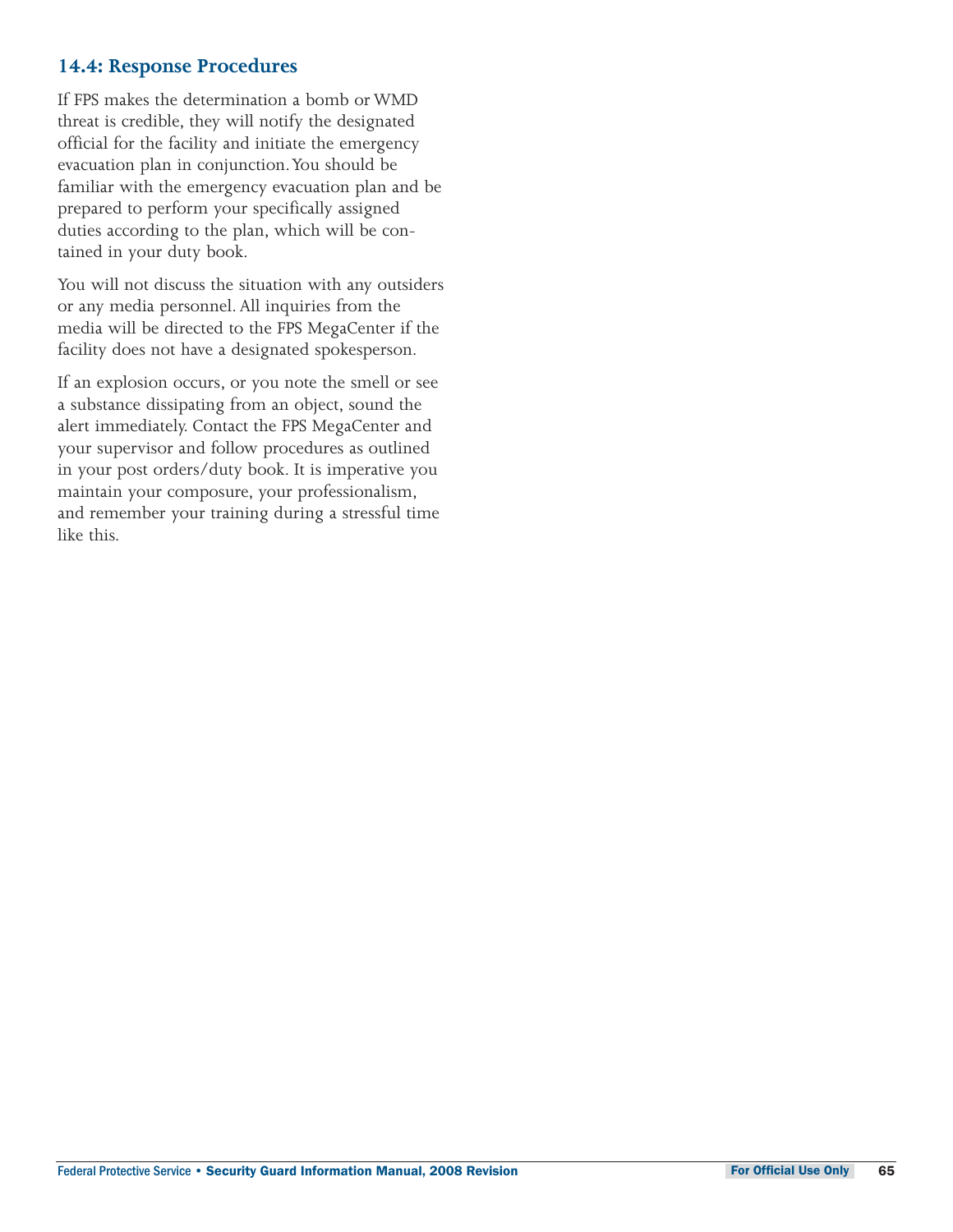Page 66 Left Blank Intentionally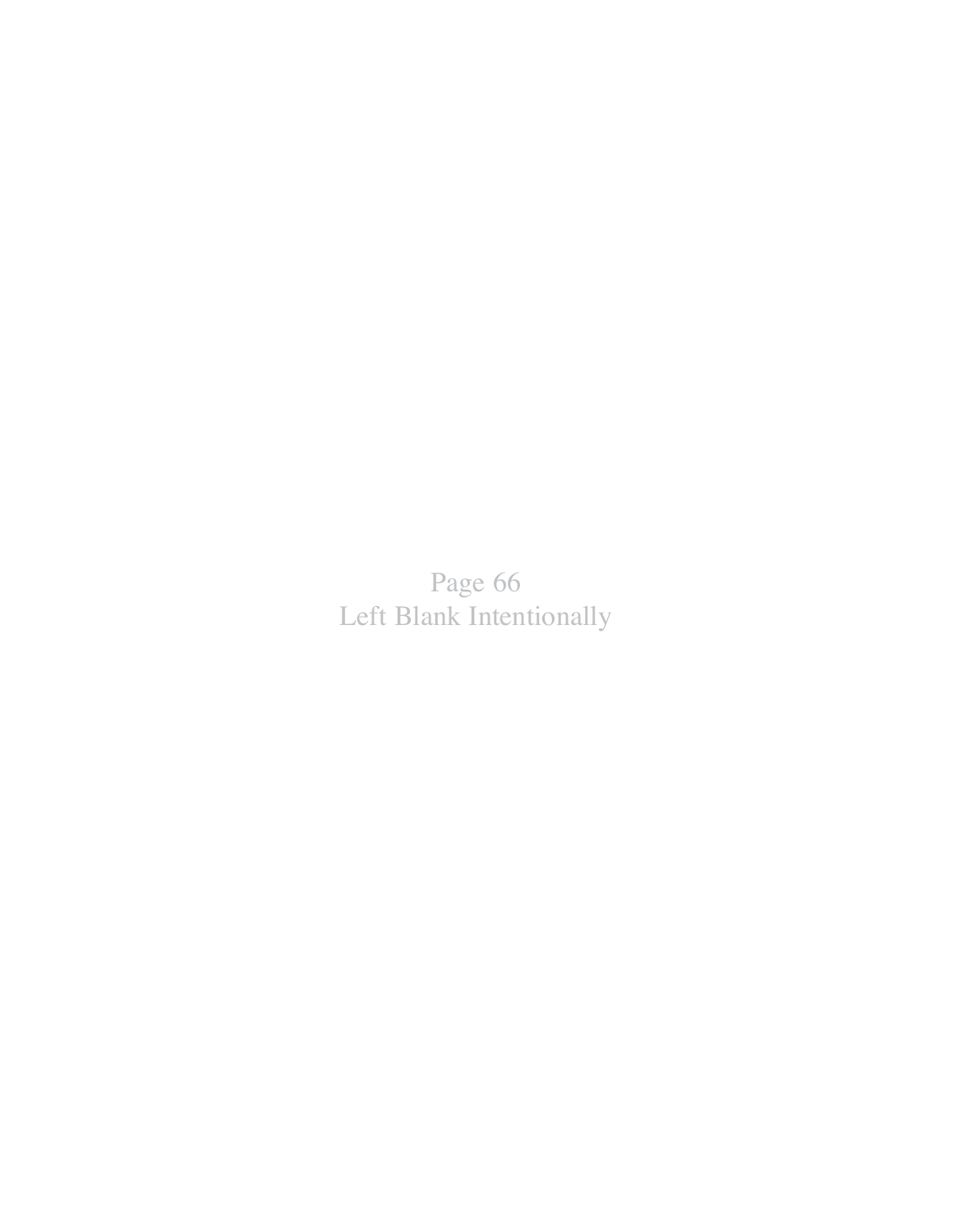# **Chapter 15**

# **Hostage Situations**

One of the most difficult situations that you may ever have to deal with is a hostage situation. Such a situation may result from a terrorist attack, a bungled robbery, a domestic dispute or a mental breakdown.You may personally observe the incident or be called upon to respond.You may be the first one on the scene or be a part of the response force. In any event, you must know what to do and how to do it; lives will be at stake.

## **15.1: What Is a Hostage Situation**

In a hostage situation, at least one person is being held against his or her will by one or more subjects who may threaten to harm the hostage(s). The subject usually has weapons or explosives.The subject will usually take over a room or a building.The subject usually wants to negotiate release of the hostage(s) for a set of conditions, but this is not always the case. Once a situation has escalated to the point where hostages have been taken, the likelihood for logical behavior by the subject is greatly reduced.

# **15.2: Reacting to Hostage Situations**

If you become aware of a hostage situation, you will immediately notify the FPS MegaCenter and your supervisor. If possible, position yourself where you can see the subject(s) and/or the entrance to the area where he or she is located. Use cover to protect yourself and direct any bystanders to safe positions behind cover or out of the area, if possible.

Attempt to control access to the area. Do not let anyone in except law enforcement personnel.Try to learn from bystanders how many subjects there are, how they are armed and how many hostages are with them. If they can provide you with descrip-



tions of the subjects and/or hostages, or information on any who might be injured, it will be extremely helpful.This information will be passed to the FPS MegaCenter as soon as possible.

Some other key points to remember are:

- remain in contact with the FPS MegaCenter, updating them on the situation;
- provide situation briefs to responding law enforcement personnel and follow their instructions;
- do not attempt to contact the subject—you are not a trained hostage negotiator; if the subject should contact you prior to law enforcement personnel arriving on the scene, you do not make any promises, offers or threats; indicate to the subject(s) you have heard the demands and that someone is responding who is able to deal with him or her; immediately pass this information to the FPS MegaCenter;
- maintain observation of the immediate and surrounding area;
- $\bullet$  do not discuss the situation with any unauthorized personnel or the news media; and
- remain calm, remember your training and follow your established procedures outlined in the post orders.

**Under no circumstances will you remove your weapon from its holster and discharge the weapon unless you have been given authorization by FPS law enforcement personnel or you are**  in a situation where the rules of "Deadly Force"are applicable.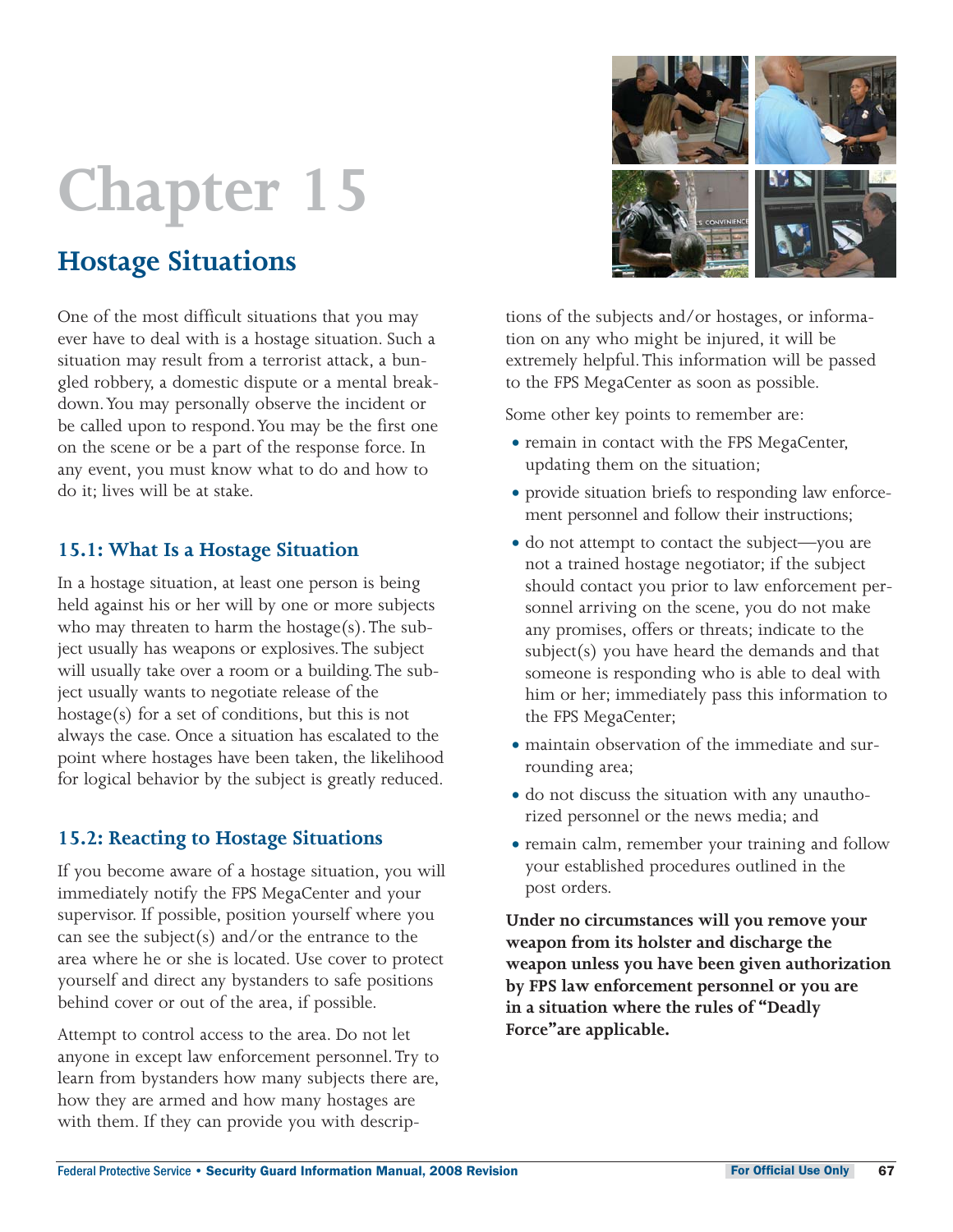Page 68 Left Blank Intentionally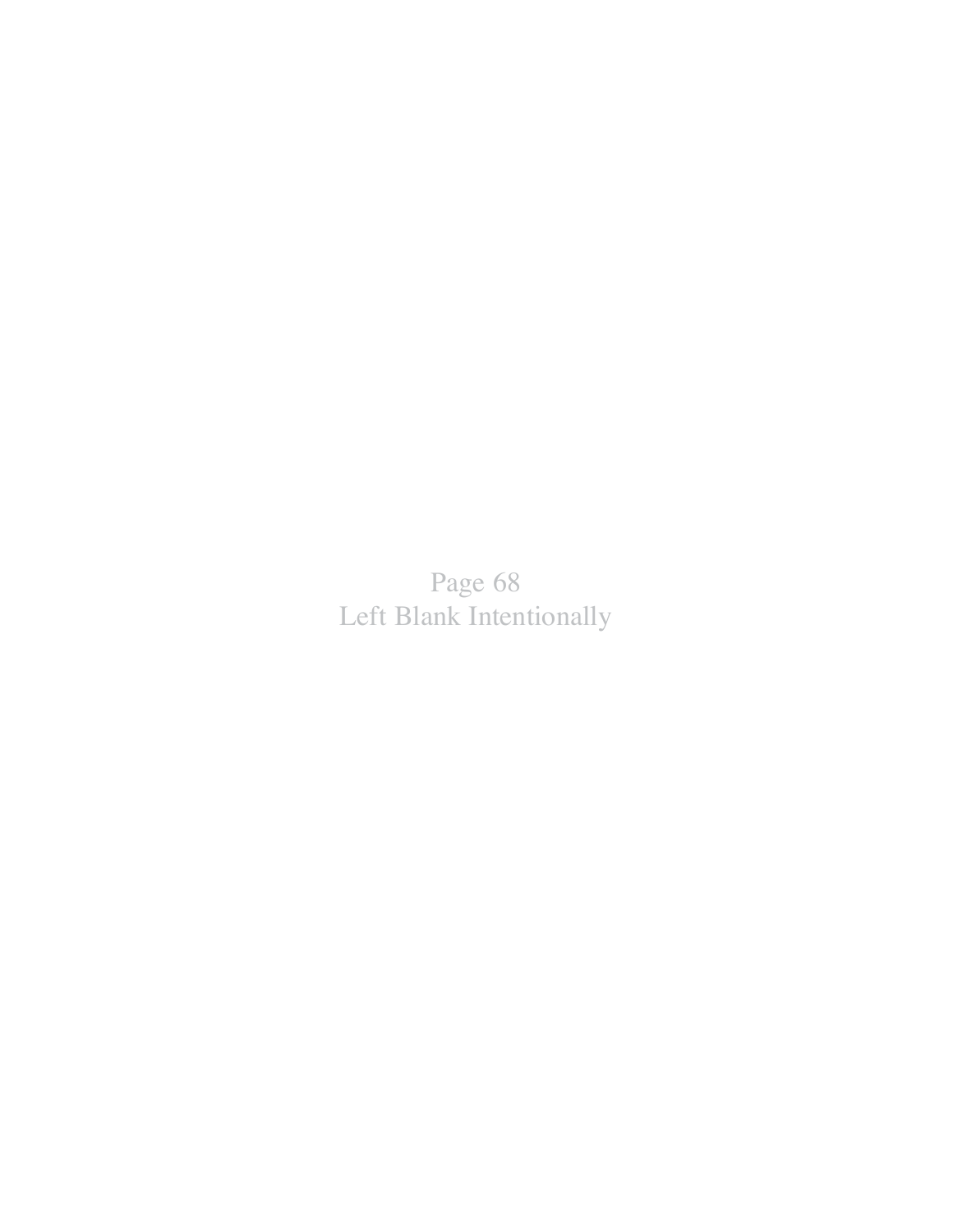# **Chapter 16**

# **Sabotage and Espionage**

You must always be alert for and aware of any threats or activities directed against the U.S. government. These activities can take many forms and can be directed against government personnel, operations, equipment and facilities.The threat to our government from foreign and domestic enemies is a very real one and cannot be taken lightly. An important part of your job is to prevent, detect and report any attempts to damage or destroy government facilities, equipment and property.This also applies to any attempt to harm individuals, or steal sensitive government information.To do this, you must be aware of the threats posed by sabotage and espionage.

## **16.1: What are Sabotage and Espionage**

**Sabotage** is any activity that interferes with or obstructs the workings of the U.S. government. People commit sabotage by willfully injuring, destroying or attempting to injure or destroy any government facility. Sabotage must be committed with the intent to harm.There are three categories of sabotage: **incendiary, explosive** and **mechanical**. Incendiary sabotage occurs when fire is used to destroy government resources. Explosive sabotage occurs when bombs are used to destroy government resources. Mechanical sabotage occurs when equipment in a government facility is destroyed through use of abrasives, contaminants, removal of parts, etc.

**Espionage** is the act of illegally obtaining classified U.S. national security information for use by a foreign government. Despite its tremendous damage, classic spying on behalf of a foreign country is a relatively rare crime. Many experts think that only a small percentage of espionage activities have been detected by the authorities. Money is the leading motive for espionage; however, other motives are

ideology, revenge, coercion and thrills. In almost all cases, espionage is committed by people who have authorized access to classified information and sensitive facilities; not by outsiders who sneak into or break into offices and photograph classified documents. It is very difficult to identify who is committing espionage; the best chance to do so is through your vigilance.

# **16.2: Deterrence, Prevention and Response to Incidents**

The deterrence, prevention and detection of sabotage and/or espionage is a difficult task. Just as specially trained counter-intelligence agents of the FBI or military intelligence personnel educate themselves and learn to recognize the "warning" signs, so should you. When you think of your facility and your day-to-day duties regarding access control, fire procedures, bomb threats, sensitive/classified areas, being on the alert for suspicious activity or personnel, all of these contribute to those "warning" signs for potential sabotage and espionage attempts.

Sabotage is most likely to occur during times of international tension or conflict between the U.S. and other countries.This would be the ideal time for a foreign entity to attempt to disrupt U.S. government operations or affect the morale of the people. Recognize that sabotage could be accomplished through state-sponsored terrorism. (For example, if the sponsors were Iraq or Iran).

Espionage is difficult to detect because anyone is capable of committing this crime. It will however, more than likely be someone who has access to classified information or to sensitive/restricted areas. Over the past few years, there have been U.S.

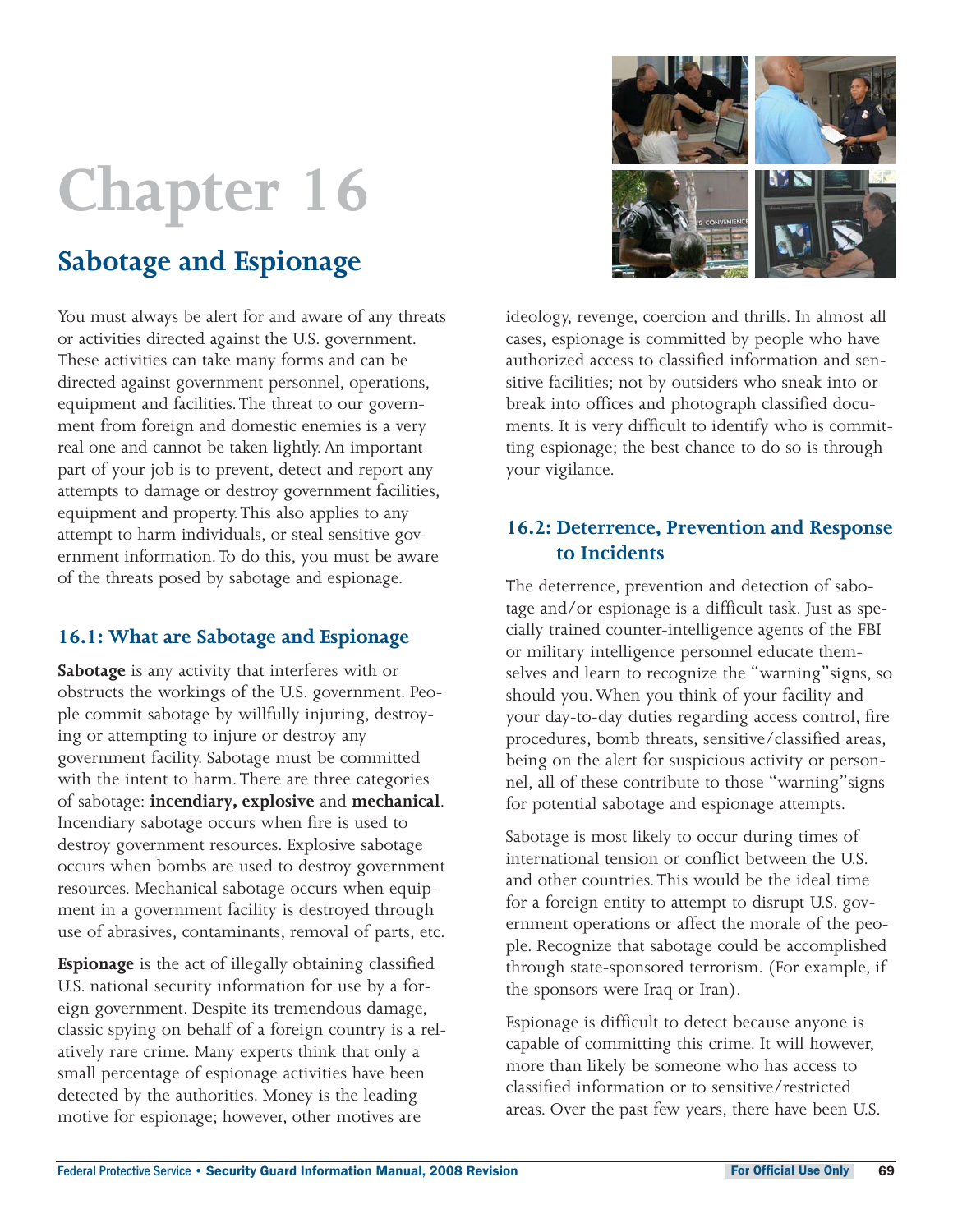personnel caught, tried and convicted for this very crime.To assist in deterring and preventing possible espionage activities, you can be alert for:

- unauthorized personnel trying to gain entry into restricted areas;
- personnel not in possession of the proper identification/credentials;
- personnel entering office spaces/areas not associated with their duties; and/or
- after-hours activity in classified/restricted areas.

You should be attentive especially after hours and on weekends to personnel known to work with/around classified material.Take note of the belongings they bring into and take out of the building. Watch for signs of nervousness, unease and impatience from them. In the event you observe anything suspicious or notice any personnel acting out of the ordinary or suspicious, contact the FPS MegaCenter and pass the information to them.

You should also be aware that as a FPS security guard, you could be a target for possible recruitment.This has happened to security personnel in the past. Agents for foreign entities are well aware of your role in protecting our federal facilities.They are aware you may have access to secure areas and/or information.They are aware in some cases you control access/egress procedures for the facility. They will use a variety of means to attempt to recruit you, such as money, female companions, luxuries and eventually blackmail if you find yourself in that position. If you suspect you have been approached by a foreign agent, you will notify the FPS MegaCenter and your supervisor immediately for instructions on how to proceed in this matter.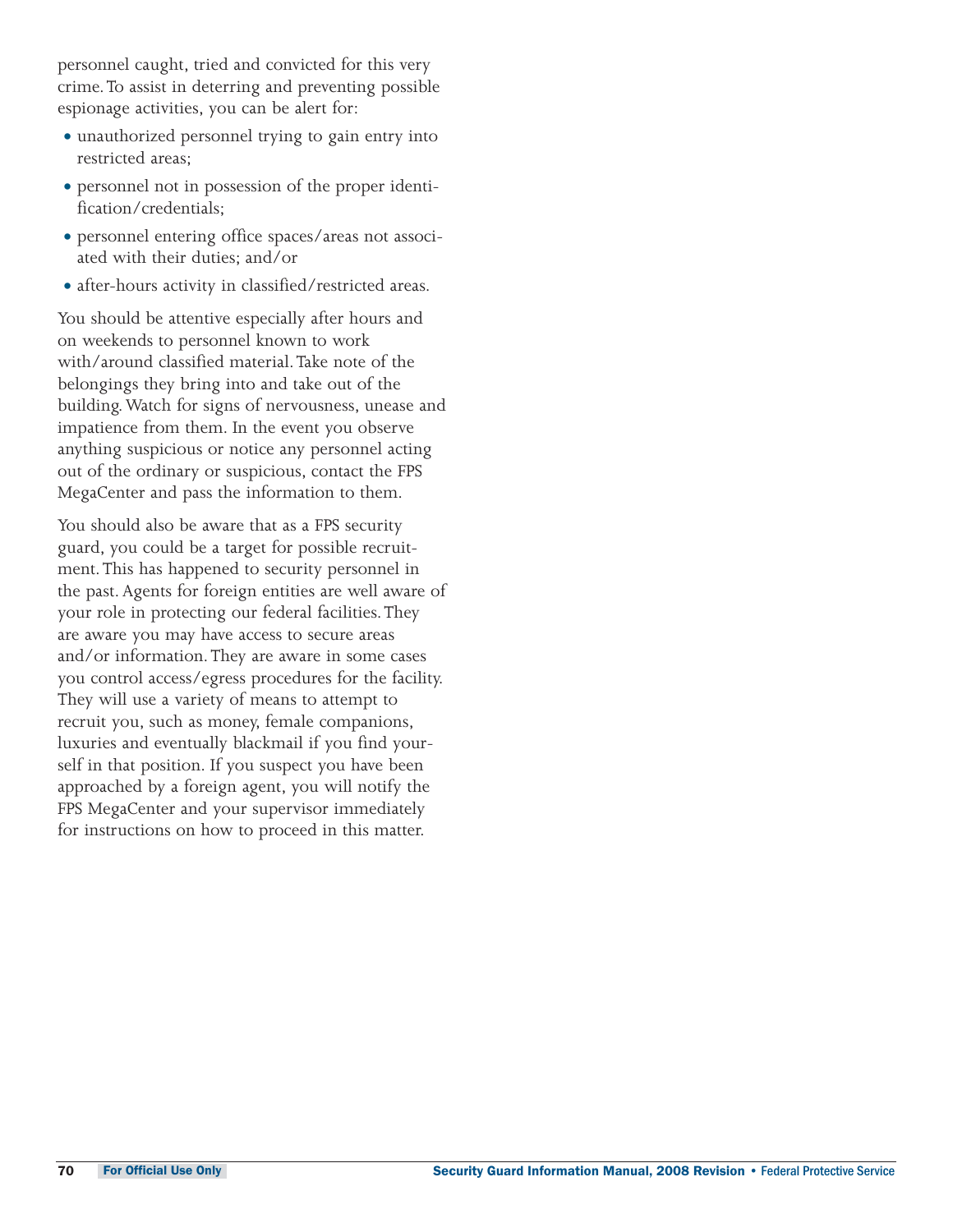**Chapter 17**

# **Child Care Centers**

Some of the most emotionally devastating television coverage of the Federal Building bombing in Oklahoma City was the different scenes of injured children as they were removed from the debris. Since many federal facilities now include child care centers, this chapter provides some brief information of interest.

# **17.1: Child Care Centers in Federal Buildings**

Child care centers operate in federally-controlled space often at or near the federal facility so employees will have easy access to this type of service.This reduces the stress on employees because they know child care will be available, because it is close by and they are able to readily check on their children or respond in case of an emergency.

Child care centers must meet certain standards in order to be licensed to operate.These standards include health, safety and security requirements. Owners and center employees must ensure these standards are continuous and upheld daily.

# **17.2: Your Responsibilities**

Security guard responsibilities for child care centers where applicable, will be contained in your post orders and/or duty book.You should be familiar with these procedures.The following list contains some general guidelines to follow if your facility has a child care center:

• become familiar with the center's managers, employees and parents; this will enable you to identify possible unauthorized personnel;



- be alert for any special instructions for restricted access of a parent/guardian; this could exist because of a custody dispute; if faced with a custody situation, follow the special instructions that apply and contact the FPS MegaCenter and your supervisor immediately; the safety of the child is your responsibility.
- visit the child care center occasionally to become familiar with the layout and to have some idea how many children are housed within on a daily basis along with their ages and
- learning the names of the parents and children will prove to be helpful in the event of an emergency.

While visiting the center and greeting the parents/ children, never do anything that might be misinterpreted by someone as being physically or sexually abusive, or unprofessional. A complaint alleging any misconduct will have to be investigated. Any indiscretion on your part can subject you to disciplinary action. Should you observe possible abuse of any children, any signs of neglect, potential safety hazards or any suspicious personnel, you will immediately notify the FPS MegaCenter and your supervisor.

A helpless, little child is one of the most precious assets you are charged to protect.You must not fail.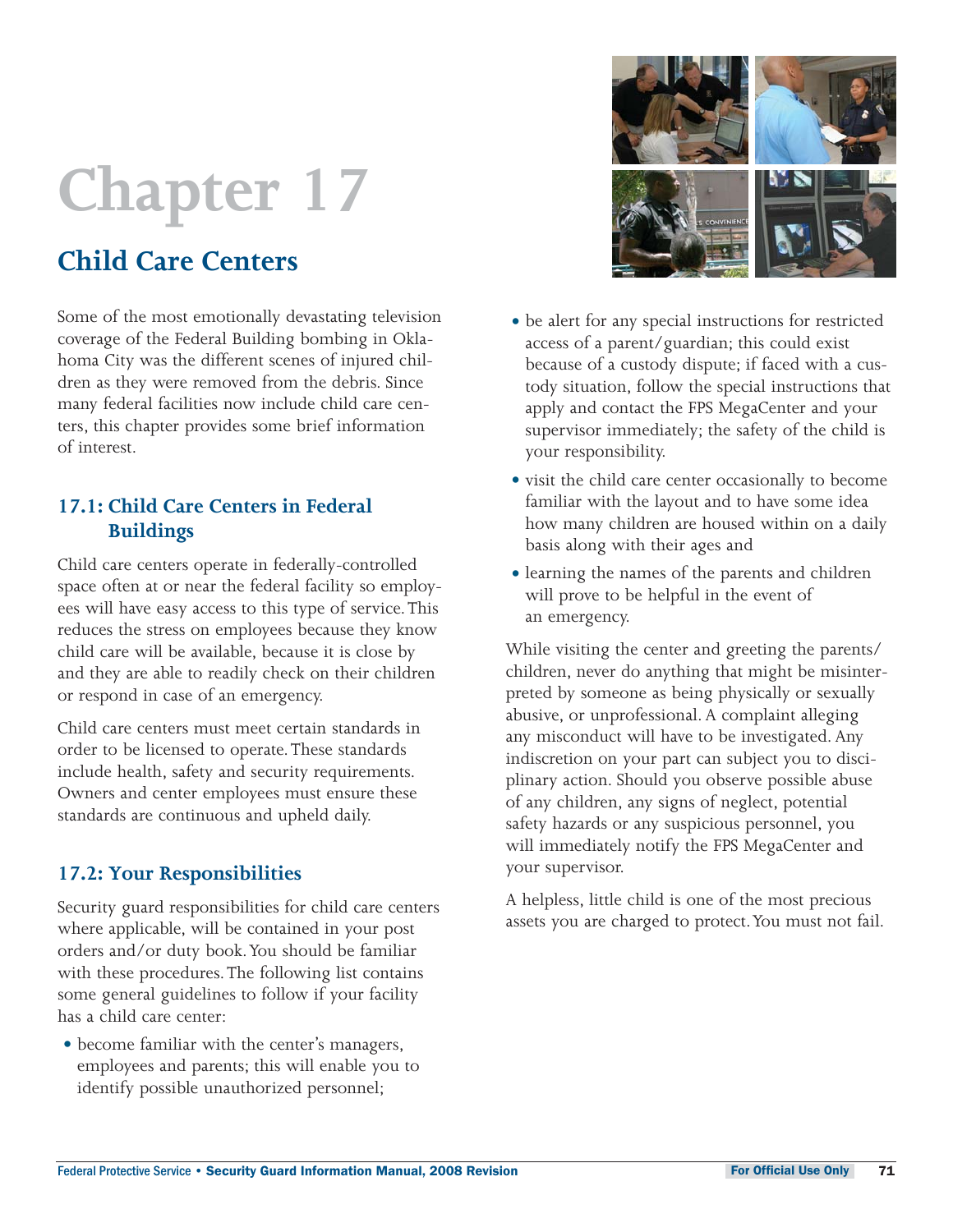Page 72 Left Blank Intentionally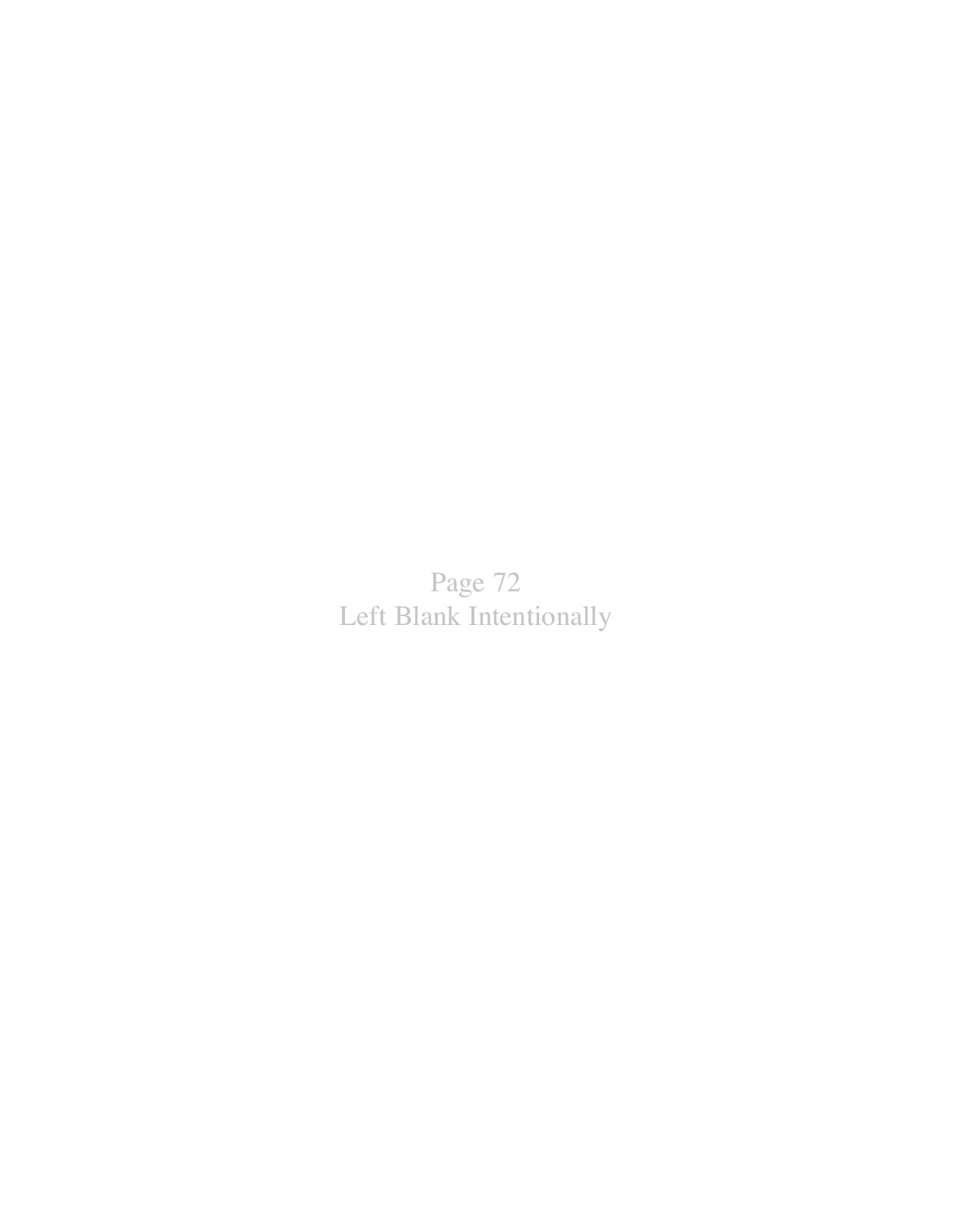# **Appendix 1**

# **Regulations Affecting Federal Property**

**Title 41-Public Contracts and Property Management; Chapter 102-Federal Management Regulation; Part 102-74 Facility Management; Subpart C-Conduct on Federal Property** 

## *Sec. 102-74.365 Applicability*

The rules in this subpart apply to all property under the authority of the General Services Administration (GSA) and to all persons entering in or on such property. Each occupant agency shall be responsible for the observance of these rules and regulations.

#### *Sec. 102-74.370 Inspection*

Federal agencies may, at their discretion, inspect packages, briefcases and other containers in the immediate possession of visitors, employees or other persons arriving on, working at, visiting or departing from federal property. Federal agencies may conduct a full search of a person and the vehicle the person is driving or occupying upon his or her arrest.

## *Sec. 102-74.375 Admission to Property*

Federal agencies must:

(a) Close property to the public during other than normal working hours. In those instances where a federal agency has approved the afternormal working hours use of buildings or portions thereof for activities authorized by subpart D of this part, federal agencies must not close the property (or affected portions thereof) to the public.



- (b) Close property to the public during working hours only when situations require this action to ensure the orderly conduct of government business.The designated official under the OEP may make such decision only after consultation with the buildings manager and the highest ranking representative of the law enforcement organization responsible for protection of the property or the area.
- (c ) Ensure, when property or a portion thereof is closed to the public, that admission to the property, or the affected portion, is restricted to authorized persons who must register upon entry to the property and must, when requested, display government or other identifying credentials to federal police officers or other authorized individuals when entering, leaving or while on the property. Failure to comply with any of the applicable provisions is a violation of these regulations.

## *Sec. 102-74.380 Preservation of Property*

All persons entering in or on federal property are prohibited from improperly disposing of rubbish on property, willfully destroying or damaging property, stealing property, creating any hazard on property to persons or things, and throwing articles of any kind from or at a building or the climbing upon statues, fountains or any part of the building.

# *Sec. 102-74.385 Conformity with Signs and Directions*

Persons in and on property must at all times comply with official signs of a prohibitory, regulatory or directory nature and with the lawful direction of federal police officers and other authorized individuals.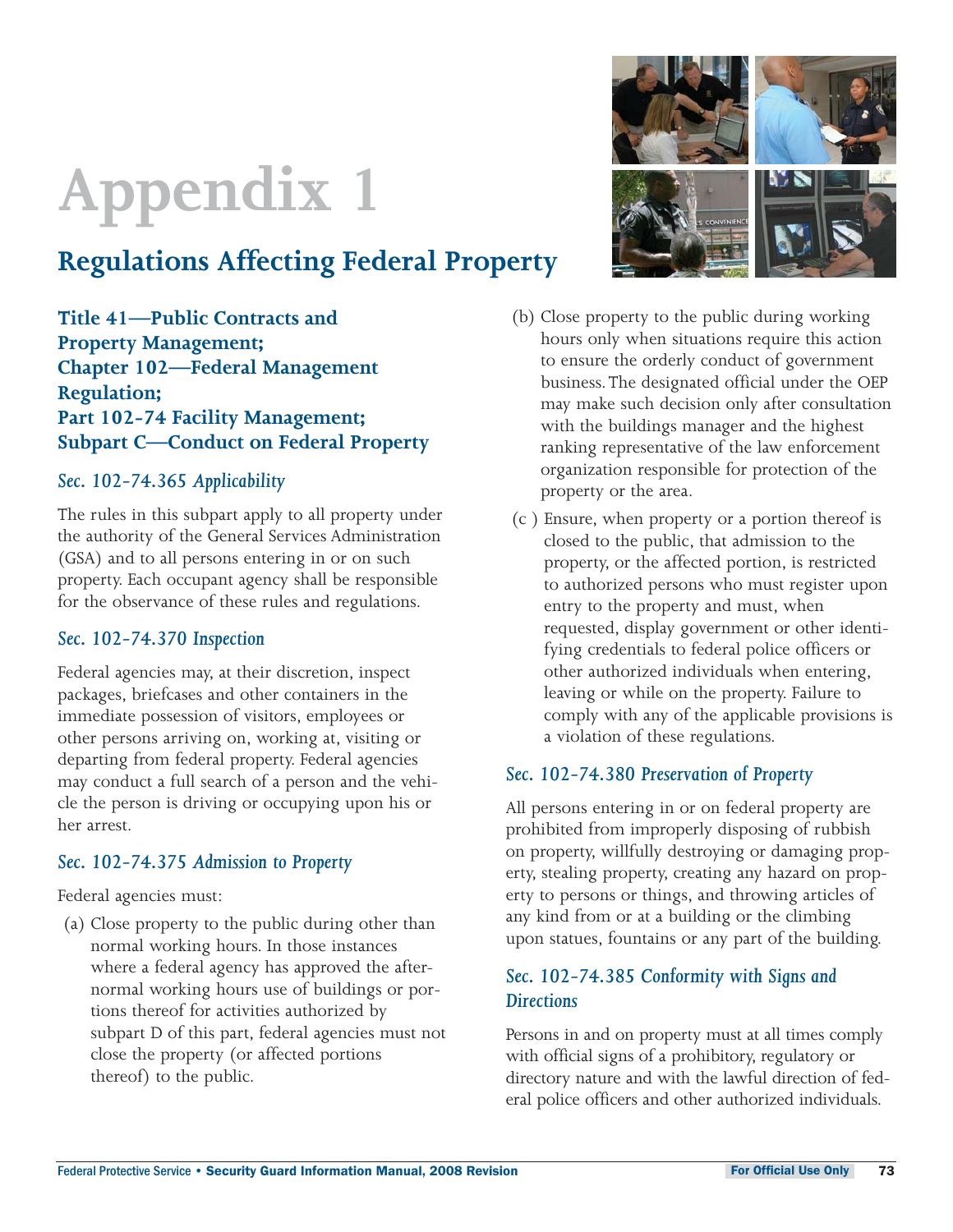#### *Sec. 102-74.390 Disturbances*

All persons entering in or on federal property are prohibited from loitering, exhibiting disorderly conduct or exhibiting other conduct on property which creates loud or unusual noise or a nuisance, unreasonably obstructs the usual use of entrances, foyers, lobbies, corridors, offices, elevators, stairways or parking lots, otherwise impedes or disrupts the performance of official duties by government employees, or prevents the general public from obtaining the administrative services provided on the property in a timely manner.

#### *Sec. 102-74.395 Gambling*

Except for the vending or exchange of chances by licensed blind operators of vending facilities for any lottery set forth in a state law and authorized by section  $2(a)(5)$  of the Randolph-Sheppard Act (20U.S.C.107), all persons entering in or on federal property are prohibited from participating in games for money or other personal property, operating gambling devices, conducting a lottery or pool or selling or purchasing of numbers tickets.

#### *Sec. 102-74.400 Narcotics and Other Drugs*

Except in cases where the drug is being used as prescribed for a patient by a licensed physician, all persons entering in or on federal property are prohibited from being under the influence, using or possessing any narcotic drugs, hallucinogens, marijuana, barbiturates or amphetamines; or operating a motor vehicle on the property while under the influence of alcoholic beverages, narcotic drugs, hallucinogens, marijuana, barbiturates or amphetamines.

#### *Sec. 102-74.405 Alcoholic Beverages*

Except where the head of the responsible agency or his or her designee has granted an exemption in writing for the appropriate official use of alcoholic beverages, all persons entering in or on federal property are prohibited from being under the influence or using alcoholic beverages.The head of the responsible agency or his or her designee must provide a copy of all exemptions granted to the buildings manager and the highest ranking representative of the law enforcement organization, or other authorized officials, responsible for the security of the property.

# *Sec. 102-74.410 Soliciting, Vending and Debt Collection*

All persons entering in or on federal property are prohibited from soliciting commercial or political donations, vending merchandise of all kinds, displaying or distributing commercial advertising or collecting private debts, except for:

- (a) National or local drives for funds for welfare, health or other purposes as authorized by 5 CFR part 950, entitled "Solicitation of Federal Civilian and Uniformed Service Personnel For Contributions To Private Voluntary Organizations," and sponsored or approved by the occupant agencies.
- (b) Concessions or personal notices posted by employees on authorized bulletin boards.
- (c) Solicitation of labor organization membership or dues authorized by occupant agencies under the Civil Service Reform Act of 1978; and
- (d) Lessee, or its agents and employees, with respect to space leased for commercial, cultural, educational or recreational use under the Public Buildings Cooperative Use Act of 1976 (40 U.S.C.  $490(a)(16)$ ). Public areas of GSA-controlled property may be used for other activities in accordance with subpart D of this part.

## *Sec. 102-74.415 Posting and Distributing Materials*

All persons entering in or on federal property are prohibited from:

- (a) Distributing free samples of tobacco products in or around federal buildings, under Public Law 104-52, Section 636.
- (b) Posting or affixing materials, such as pamphlets, handbills or flyers, on bulletin boards or elsewhere on GSA-controlled property, except as authorized in S102-74.410, or when these displays are conducted as part of authorized government activities.
- (c) Distributing materials, such as pamphlets, handbills or flyers, unless conducted as part of authorized government activities.This prohibition does not apply to public areas of the property as defined in S102-71.20 of this chapter. However, any person or organization proposing to distribute materials in a public area under this section must first obtain a permit from the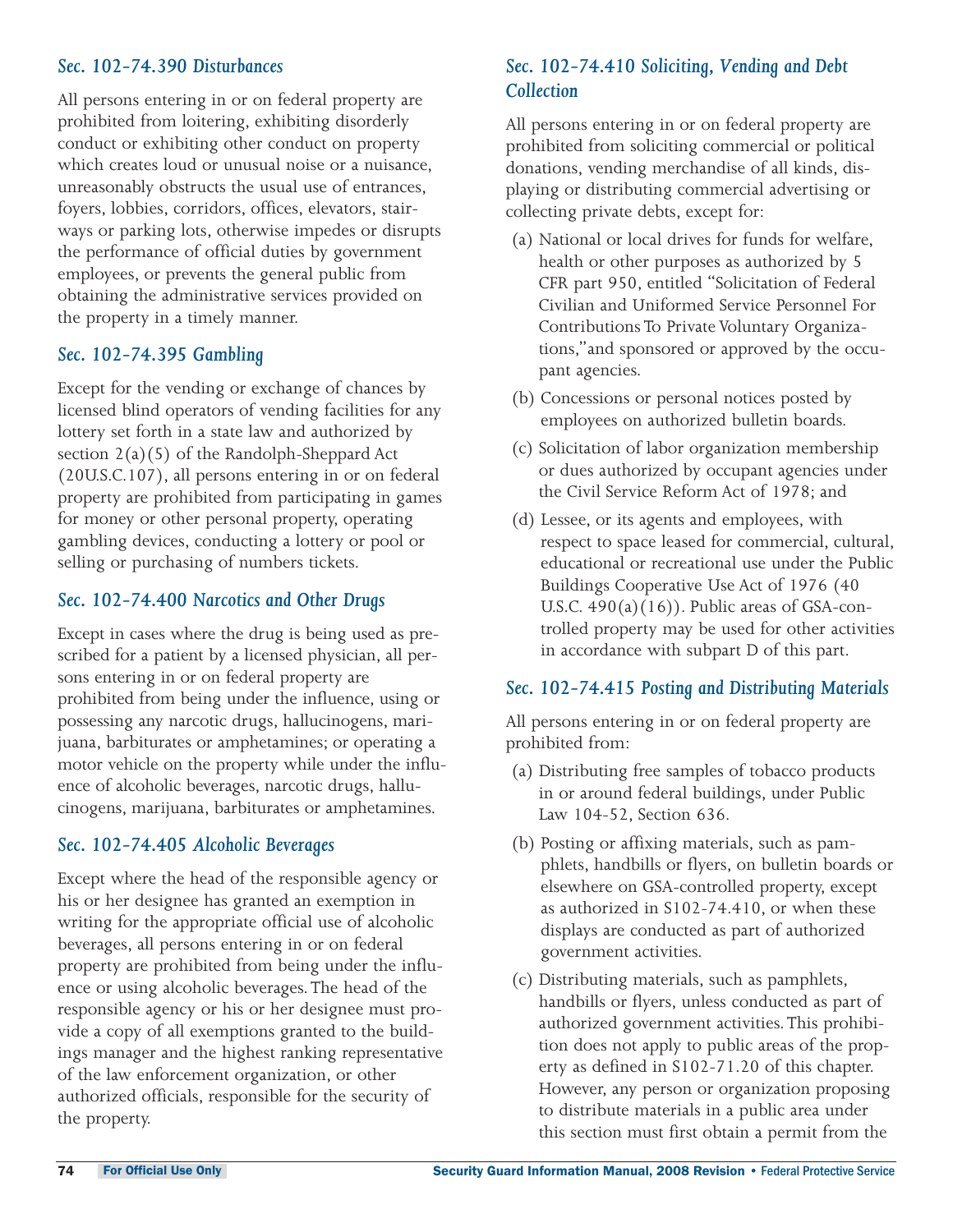building's manager as specified in subpart D of this part. Any such person or organization must distribute materials only in accordance with the provisions of subpart D of this part. Failure to comply with those provisions is a violation of these regulations.

# *Sec. 102-74.420 Photographs for News, Advertising or Commercial Purposes*

Except where security regulations apply or a federal court order or rule prohibits it, persons entering in or on federal property may take photographs of:

- (a) Space occupied by a tenant agency for noncommercial purposes only with the permission of the occupying agency concerned;
- (b) Space occupied by a tenant agency for commercial purposes only with written permission of an authorized official of the occupying agency concerned; and
- (c) Building entrances, lobbies, foyers, corridors or auditoriums for news purposes.

#### *Sec. 102-74.425 Dogs and Other Animals*

Except seeing eye dogs, other guide dogs and animals used to guide or assist handicapped persons, persons may not bring dogs or other animals on federal property for other than official purposes.

## *Sec. 102-74.430 Vehicular and Pedestrian Traffic*

All vehicle drivers entering or while on federal property:

- (a) Must drive in a careful and safe manner at all times;
- (b) Must comply with the signals and directions of federal police officers or other authorized individuals;
- (c) Must comply with all posted traffic signs;
- (d) Must comply with any additional posted traffic directives approved by the GSA regional administrator, which will have the same force and effect as these regulations;
- (e) Are prohibited from blocking entrances, driveways, walks, loading platforms or fire hydrants; and
- (f) Are prohibited from parking on federal property without a permit. Parking without author-

ity, parking in unauthorized locations or in locations reserved for other persons, or parking contrary to the direction of posted signs is prohibited. Vehicles parked in violation, where warning signs are posted, are subject to removal at the owner's risk and expense. Federal agencies may take as proof that a motor vehicle was parked in violation of these regulations or directives as prima facie evidence that the registered owner was responsible for the violation.

#### *Sec. 102-74.435 Explosives*

No person entering or while on federal property may carry or possess explosives, or items intended to be used to fabricate an explosive or incendiary device, either openly or concealed, except for official purposes.

#### *Sec. 102-74.440 Weapons*

Federal law prohibits the possession of firearms or other dangerous weapons in federal facilities and federal court facilities by all persons not specifically authorized by Title 18, United States Code, Section 930.Violators will be subject to fine and/or imprisonment for periods up to five (5) years.

#### *Sec. 102-74.445 Nondiscrimination*

Federal agencies must not discriminate by segregation or otherwise against any person or persons because of race, creed, sex, color or national origin in furnishing or by refusing to furnish to such person or persons the use of any facility of a public nature, including all services, privileges, accommodations and activities provided on the property.

#### *Sec. 102-74.450 Penalties*

A person found guilty of violating any rule or regulation in this subpart while on any property under the charge and control of the GSA shall be fined under Title 18 of the United States Code, imprisoned for not more than 30 days or both.

#### *Sec. 102-74.455 Impact on Other Laws or Regulations*

No rule or regulation in this subpart may be construed to nullify any other federal laws or regulations or any state and local laws and regulations applicable to any area in which the property is situated (section 205(c), 63 Stat. 390; 40 U.S.C. 488 (c )).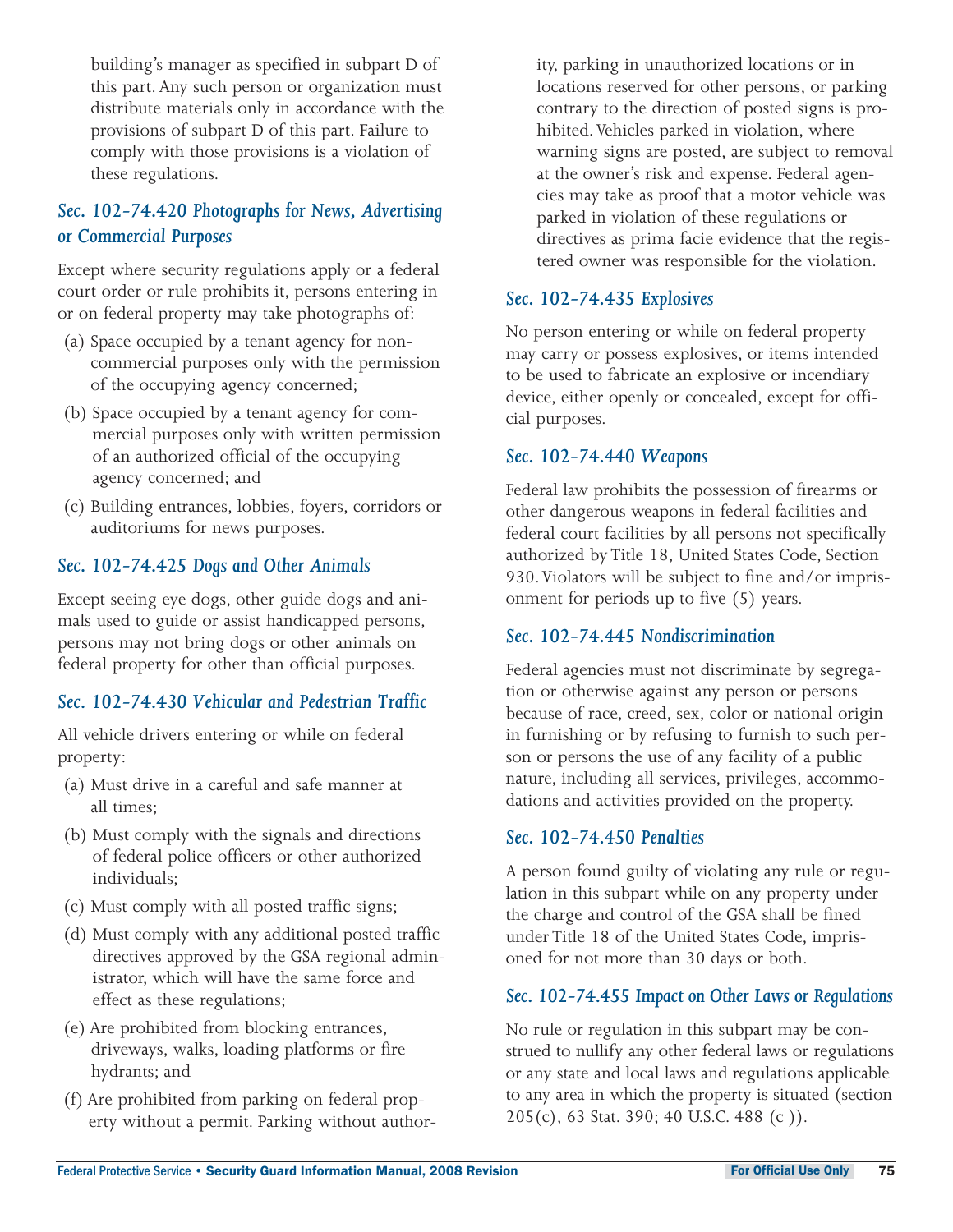# **U.S. Code, Title 18—Crimes And Criminal Procedure; Part I-Crimes; Chapter 44—Firearms**

#### *Sec. 930. Possession of Firearms and Dangerous Weapons iIn Federal Facilities*

- (a) Except as provided in subsection (d), whoever knowingly possesses or causes to be present a firearm or other dangerous weapon in a federal facility (other than a federal court facility), or attempts to do so, shall be fined under this title or imprisoned not more than one year, or both.
- (b) Whoever, with intent that a firearm or other dangerous weapon be used in the commission of a crime, knowingly possesses or causes to be present such firearm or dangerous weapon in a federal facility, or attempts to do so, shall be fined under this title or imprisoned not more than five years, or both.
- (c) A person who kills any person in the course of a violation of subsection (a) or (b), or in the course of an attack on a federal facility involving the use of a firearm or other dangerous weapon, or attempts or conspires to do such an act, shall be punished as provided in sections 1111, 1112, 1113 and 1117.
- (d) Subsection (a) shall not apply to:
- (1) the lawful performance of official duties by an officer, agent or employee of the United States, a state or a political subdivision thereof, who is authorized by law to engage in or supervise the prevention, detection, investigation or prosecution of any violation of law;
- (2) the possession of a firearm or other dangerous weapon by a federal official or a member of the Armed Forces if such possession is authorized by law; or
- (3) the lawful carrying of firearms or other dangerous weapons in a federal facility incident to hunting or other lawful purposes.
- (e)
- (1) Except as provided in paragraph (2), whoever knowingly possesses or causes to be present a firearm in a federal court facility, or attempts to

do so, shall be fined under this title, imprisoned not more than two years, or both.

- (2) Paragraph (1) shall not apply to conduct which is described in paragraph (1) or (2) of subsection (d).
- (f) Nothing in this section limits the power of a court of the United States to punish for contempt or to promulgate rules or orders regulating, restricting or prohibiting the possession of weapons within any building housing such court or any of its proceedings, or upon any grounds appurtenant to such building.
- (g) As used in this section:
- $(1)$  The term "federal facility" means a building or part thereof owned or leased by the federal government, where federal employees are regularly present for the purpose of performing their official duties.
- $(2)$  The term "dangerous weapon" means a weapon, device, instrument, material or substance, animate or inanimate, that is used for, or is readily capable of, causing death or serious bodily injury, except that such term does not include a pocket knife with a blade of less than 2&1/22½ inches in length.
- $(3)$  The term "federal court facility" means the courtroom, judges, chambers, witness rooms, jury deliberation rooms, attorney conference rooms, prisoner holding cells, offices of the court clerks, the United States attorney and the United States marshal, probation and parole offices and adjoining corridors of any court of the United States.
- (h) Notice of the provisions of subsections (a) and (b) shall be posted conspicuously at each public entrance to each federal facility, and notice of subsection (e) shall be posted conspicuously at each public entrance to each federal court facility, and no person shall be convicted of an offense under subsection (a) or (e) with respect to a federal facility if such notice is not so posted at such facility, unless such person had actual notice of subsection (a) or (e), as the case may be.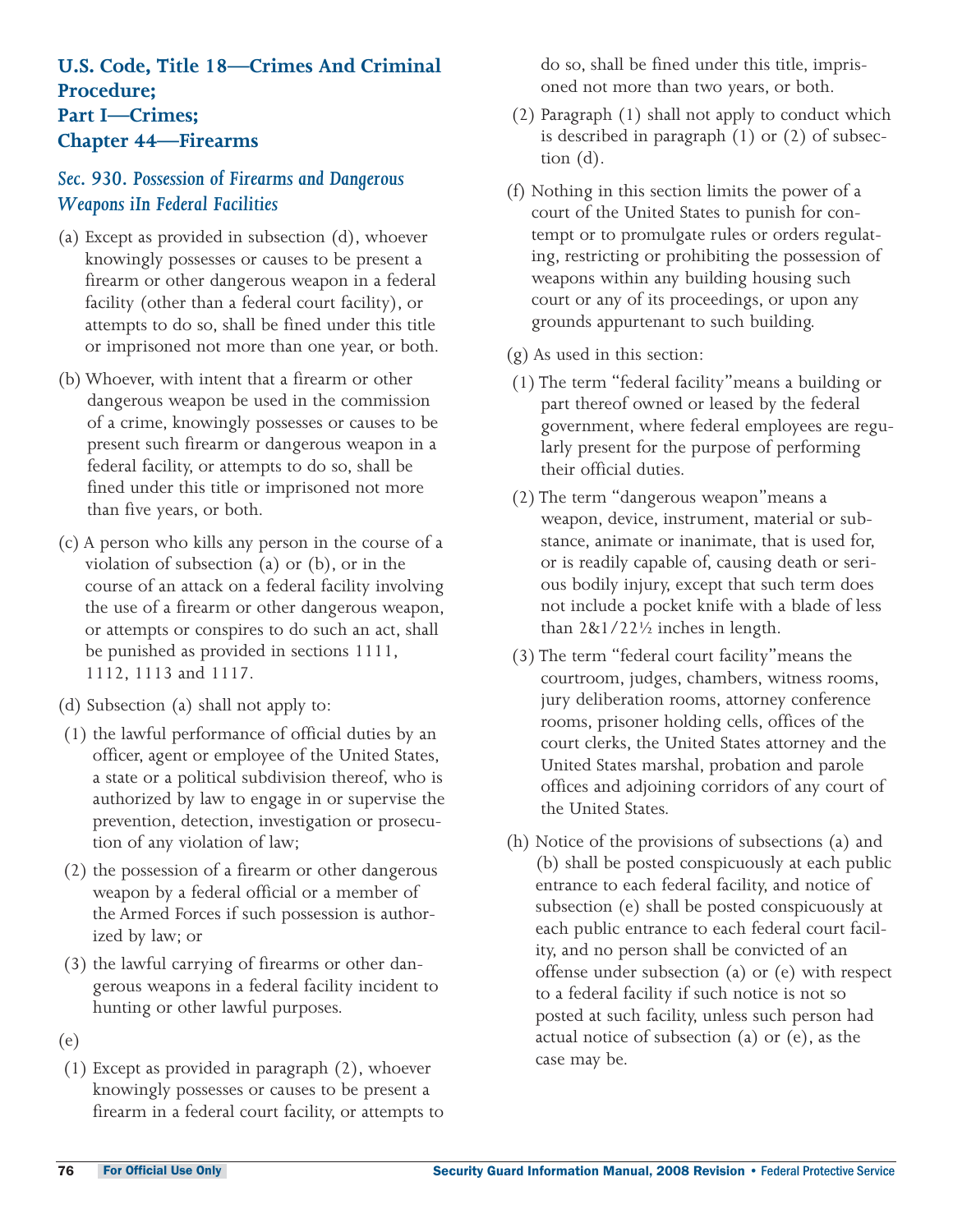



# **Sample Forms and Reports**

# **Bomb Threat Questionnaire**

| Questions derived from FBI Bomb Data Program Card                                 |  |  |
|-----------------------------------------------------------------------------------|--|--|
|                                                                                   |  |  |
|                                                                                   |  |  |
| 3. What does it look like?                                                        |  |  |
| 4. What kind of bomb is it?                                                       |  |  |
|                                                                                   |  |  |
|                                                                                   |  |  |
|                                                                                   |  |  |
|                                                                                   |  |  |
| 9. What is your name?                                                             |  |  |
|                                                                                   |  |  |
|                                                                                   |  |  |
|                                                                                   |  |  |
| ,我们也不能会在这里,我们也不能会在这里,我们也不能会在这里,我们也不能会在这里,我们也不能会在这里,我们也不能会在这里,我们也不能会不能会不能会。""我们,我们 |  |  |
|                                                                                   |  |  |
|                                                                                   |  |  |
|                                                                                   |  |  |
|                                                                                   |  |  |
|                                                                                   |  |  |
|                                                                                   |  |  |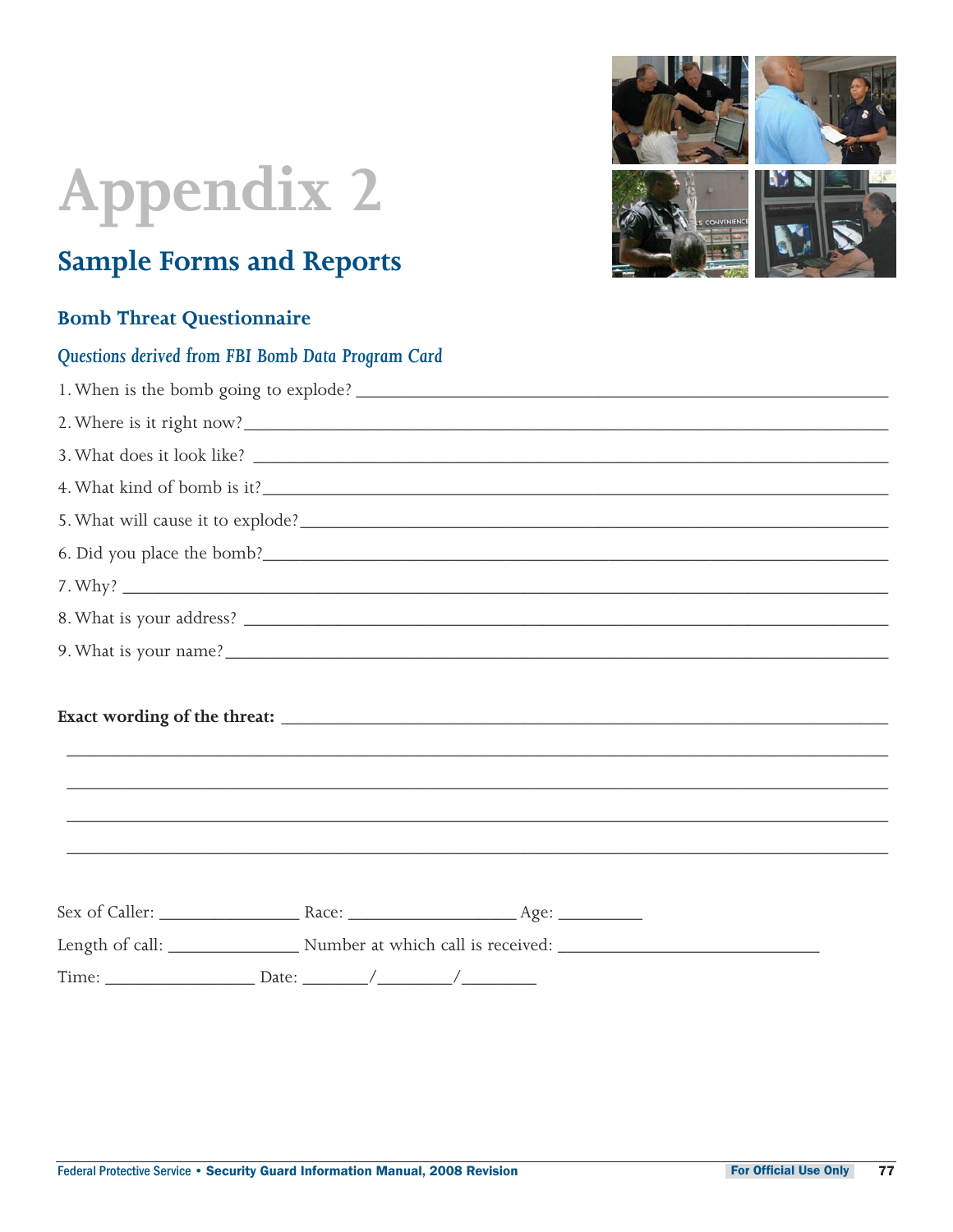#### Bomb Threat Questionaire Con't

Caller's Voice:

| Calm                                          | Loud     | Nasal   | Clearing throat |  |
|-----------------------------------------------|----------|---------|-----------------|--|
| Angry                                         | Laughter | Stutter | Deep breathing  |  |
| Excited                                       | _Crying  | Lisp    | Cracking voice  |  |
| Slow                                          | Normal   | __Raspy | Disguised       |  |
| Rapid                                         | Distinct | _Deep   | Accent          |  |
| Soft                                          | Slurred  | _Ragged | Familiar        |  |
|                                               |          |         |                 |  |
| If voice is familiar, who did it sound like?_ |          |         |                 |  |
|                                               |          |         |                 |  |

Background Sounds:

| Street noises | Music            | Factory machinery | Local         |
|---------------|------------------|-------------------|---------------|
| Crockery      | House noises     | Animal noises     | Long distance |
| Voices        | Motor            | Clear             | Booth         |
| PA System     | Office machinery | Static            | Other         |

Threat Language:

| Well spoken (educated) | Irrational | Taped                           |
|------------------------|------------|---------------------------------|
| Foul                   | Incoherent | ____Message readby threat maker |

\_\_\_\_\_\_\_\_\_\_\_\_\_\_\_\_\_\_\_\_\_\_\_\_\_\_\_\_\_\_\_\_\_\_\_\_\_\_\_\_\_\_\_\_\_\_\_\_\_\_\_\_\_\_\_\_\_\_\_\_\_\_\_\_\_\_\_\_\_\_\_\_\_\_\_\_\_\_\_\_\_\_\_\_\_\_\_\_

\_\_\_\_\_\_\_\_\_\_\_\_\_\_\_\_\_\_\_\_\_\_\_\_\_\_\_\_\_\_\_\_\_\_\_\_\_\_\_\_\_\_\_\_\_\_\_\_\_\_\_\_\_\_\_\_\_\_\_\_\_\_\_\_\_\_\_\_\_\_\_\_\_\_\_\_\_\_\_\_\_\_\_\_\_\_\_\_

Remarks: \_\_\_\_\_\_\_\_\_\_\_\_\_\_\_\_\_\_\_\_\_\_\_\_\_\_\_\_\_\_\_\_\_\_\_\_\_\_\_\_\_\_\_\_\_\_\_\_\_\_\_\_\_\_\_\_\_\_\_\_\_\_\_\_\_\_\_\_\_\_\_\_\_\_\_\_\_\_\_\_\_

|--|--|--|

Name\_\_\_\_\_\_\_\_\_\_\_\_\_\_\_\_\_\_\_\_\_\_\_\_\_\_\_\_\_\_\_\_

Position\_\_\_\_\_\_\_\_\_\_\_\_\_\_\_\_\_\_\_\_\_\_\_\_\_\_\_\_\_\_

Phone number\_\_\_\_\_\_\_\_\_\_\_\_\_\_\_\_\_\_\_\_\_\_\_\_\_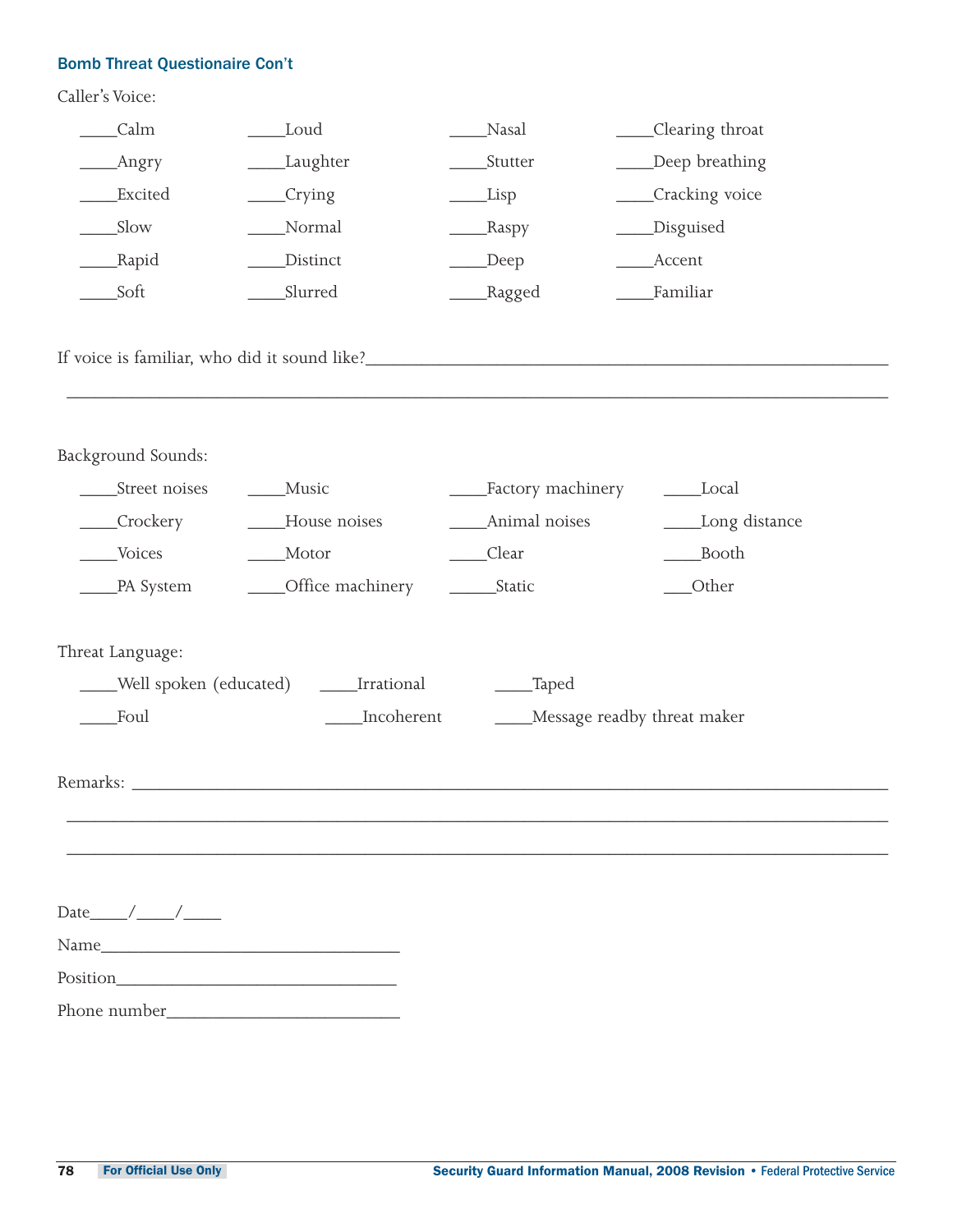# **Offense/Incident Report**

NOTE:The sample form of the Offense/Incident Report (Form 3155) along with the instructions for completing the form is provided.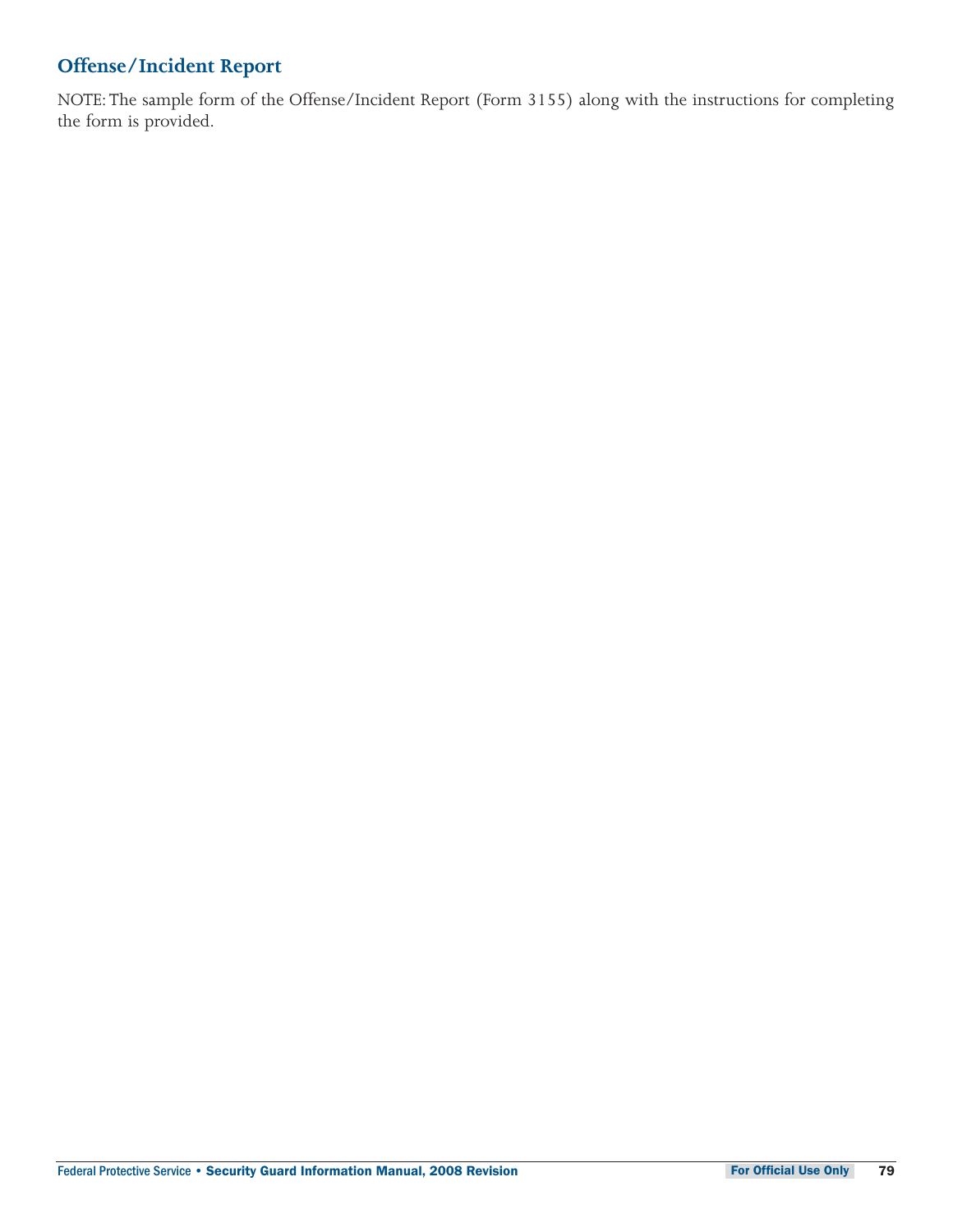Page 80 Left Blank Intentionally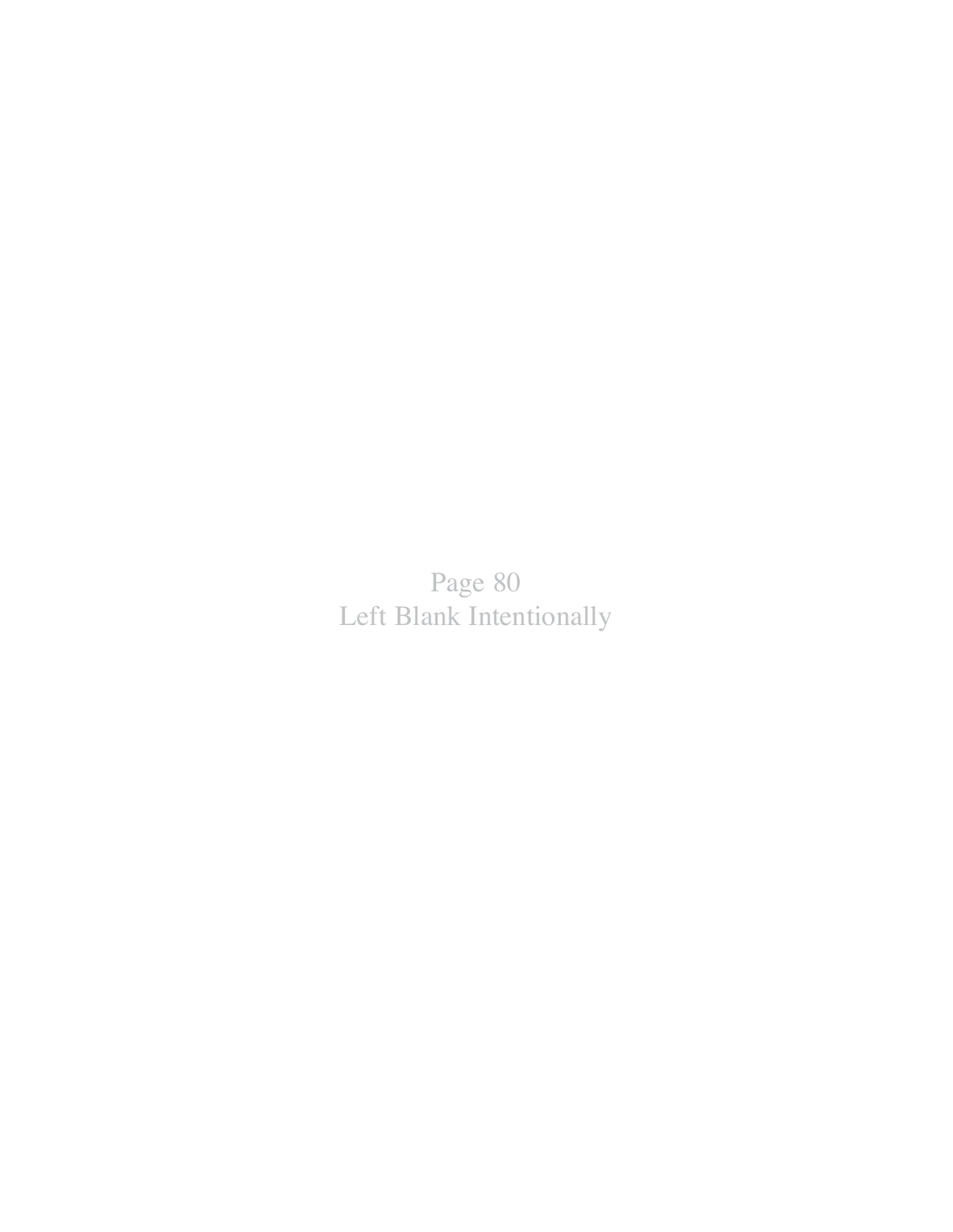# **Appendix 3**

# **Practice Written Examination and Answer Key**

# **Information, Guidelines and Helpful Hints for Taking the Written Examination**

FPS wants you to succeed on the written examination. Some information regarding the test is provided for you. We hope it will assist you in preparing for, taking and passing the examination.

#### *Before the Examination*

- Read and study the Security Guard Information Manual (SGIM), which your employer should provide to you well in advance of you taking the exam. Every question on the test will be taken directly from the SGIM. If you don't read and study the manual, your chances to pass will be much lower.
- Take this practice test. It's identical in format to the actual examination, and the questions are similar in nature to the actual test questions (as with the actual exam, all the practice questions are taken directly from the SGIM).
- The night before the test, try to get plenty of rest. Give yourself adequate time to travel to the testing site.Try to have a healthy meal or snack a couple of hours before the test so that you will be alert and ready to focus on the exam. Make sure you visit the rest room before the test, as you will not be able to leave the examination room once the test begins.

## *The Examination*

- Every test contains 50 multiple choice questions. Each question is worth two points, for a total possible score of 100 points.There are no bonus or extra credit questions.
- The passing score is 70 percent, or 35 correct answers out of 50 questions.You can miss 15 questions and still pass the test.



- If you fail the initial exam, you may take the exam one (1) additional time within 90 days from the date of your first attempt.
- $\bullet$  You will be given one (1) hour to complete the examination. Since the questions are short, one hour should be more than enough time for you to finish the exam and check your answers before you turn in your test and answer sheet.
- If you do not answer a question, the scanning machine that scores the examination will treat it as an incorrect answer.Therefore, it is to your advantage to make your best guess on every single question. Don't leave any answers blank on the examination.
- With every multiple choice question, there will always be four (4) possible answers.
- On multiple choice questions, look for the answer that best fits the question. One good way to approach multiple choice questions is to use the process of elimination. Many questions will have one possible answer that is clearly wrong. If you are unsure about the best answer, first eliminate the clearly incorrect answers and then try to choose the best remaining answer.
- Some multiple choice questions will require you to choose more than one answer or none of the answers (i.e., all of the above or none of the above). Again, the process of elimination is helpful in answering these questions.
- If you get stuck on a question, make a light pencil mark in the margin next to the question on the answer sheet and move on to the next question. Come back to the question once you've finished the test or when you think of the answer.The chances are high that there will be several questions on a specific topic. Sometimes the answer to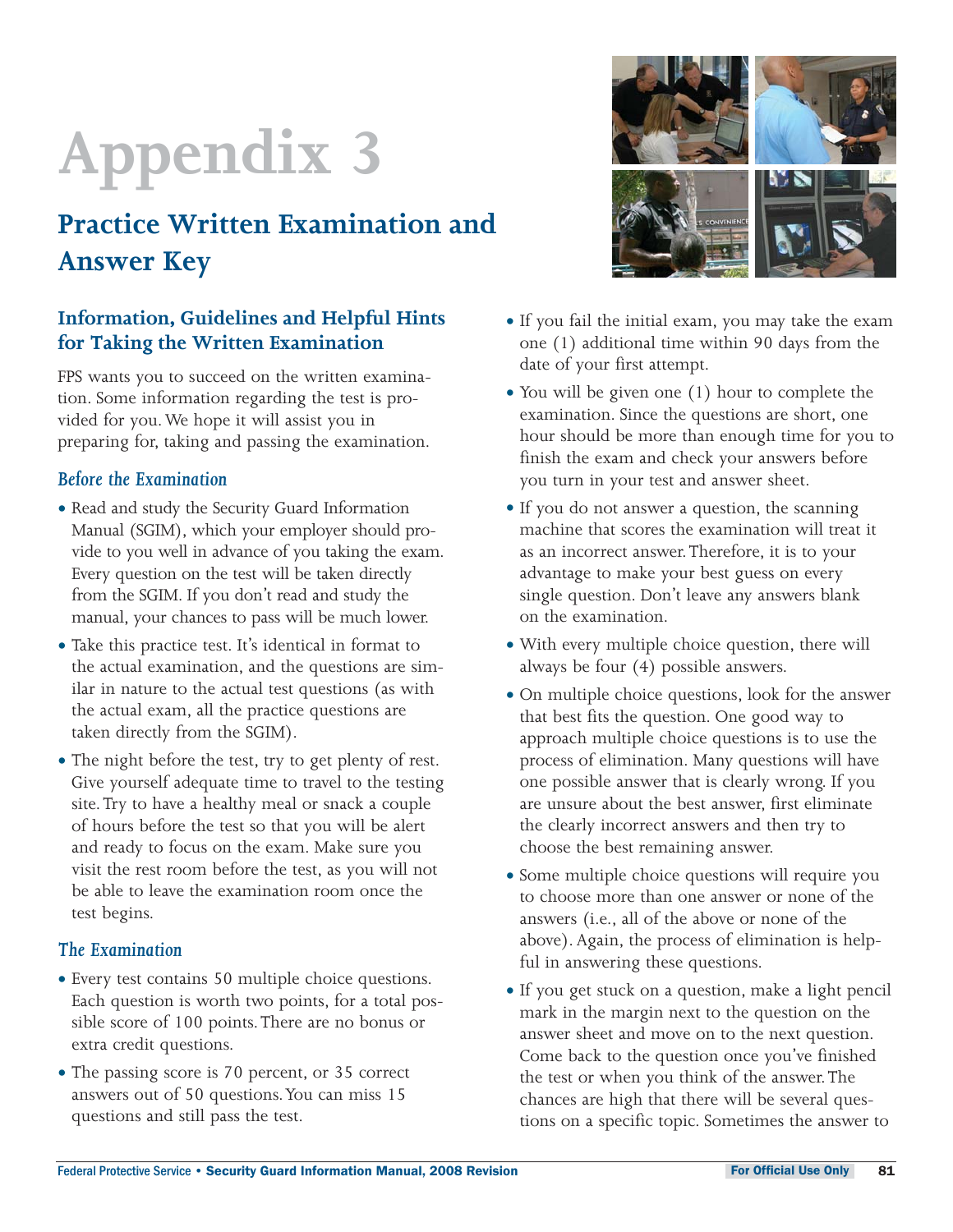one question may trigger you to remember the answer for another. Make sure you erase the margin mark next to the question once you have answered it so that the scanning machine does not malfunction and try to read the margin mark as an actual answer.

- Relax and take one question at a time. Once you get a feel for the test, you'll find it will be much easier to concentrate and answer the questions.
- You'll find many of the questions are as much about common sense as they are about specific knowledge of the SGIM. If a question seems too technical to you, try to think of it from a common-sense standpoint. Usually your first inclination will be the correct answer. Do not talk yourself into an incorrect answer.
- One of the best things you can do for yourself during the test, especially right before you start or if you feel yourself getting tense, is take a few slow, deep breaths.Tension can make you physically uncomfortable and mentally blocked.
- Be confident! If you have read and studied the SGIM, the chances are very good that you will pass the test on your first attempt.

## **Practice Examination**

Name:

To assist you with taking the actual examination, 25 practice exam questions are provided.

- 1. Which of the below listed is a type
	- of jurisdiction:
		- A. Permanent
		- B.Temporary
		- C. Exclusive
		- D. None of the above
- 2. The letter "C"in the acronym CYMBL stands for:
	- A. Cost
	- B. Criteria
	- C. Code
	- D. None of the above
- 3. Which security system would augment a security guard:
	- A. Duress Alarm
	- B. Motion Detector
- C. Audio Sensor
- D. All of the above
- 4. What does a "Code Adam" alert mean: A. Incoming VIPs B. Inoperative gvoernment vehicle C. A missing child D. Radio procedures
- 5. If someone requests a copy of a report you should:
	- A. Disregard the request
	- B. Give them a copy
	- C. Contact the FPS MegaCenter
	- D. None of the above
- 6. When faced with someone being rude, you should:
	- A. Laugh at them
	- B. Remain professional and courteous
	- C.Threaten them
	- D. Return the gesture
- 7. A positive reading on a drug test means:
	- A.The guard can go to rehab and still work on the contract
	- B.The test will be disregarded
	- C. Grounds for immediate dismissal and removal
	- D. A waiver can be submitted
- 8. On matters of physical security, FPS consults with building owners and:
	- A.The public
	- B.Visitors
	- C.The tenants
	- D. No one else
- 9. An area where a crime occurs is called:
	- A. A hangout
	- B. A setting
	- C. A crime scene
	- D. A backdrop
- 10. When reporting for duty your uniform should be:
	- A. Folded
	- B. Dirty and soiled
	- C. Not pressed
	- D. Clean and unwrinkled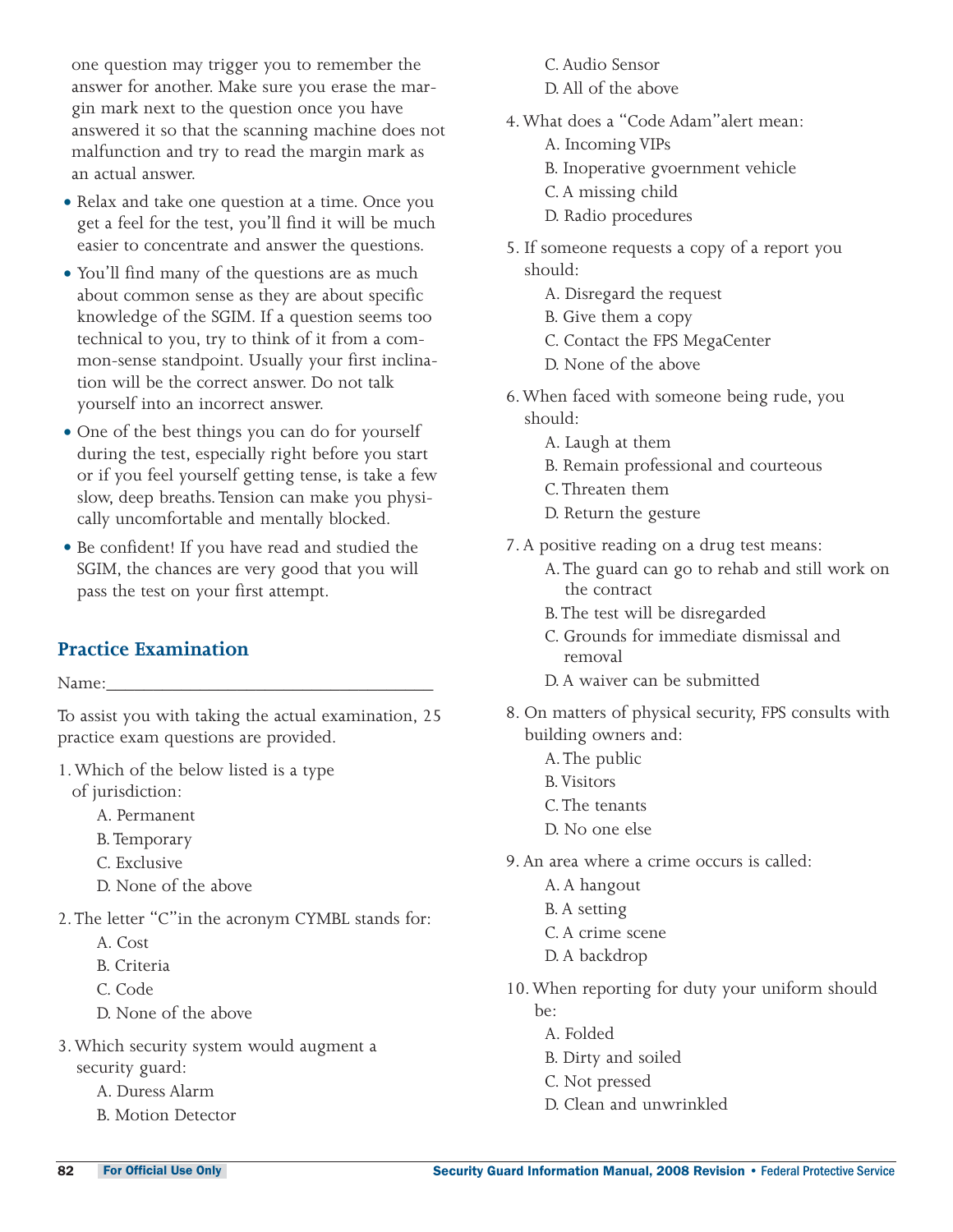- 11.The Pentagon and the CIA are examples of what level facility:
	- A. III-three
	- B. II-two
	- $C. V$  -five
	- $D. I$  —one
- 12. FPS's policy on sexual harassment is:
	- A. Let the guards work it out
	- B. Schedule the same sexes to work together
	- C.They are not concerned
	- D. It will not be tolerated
- 13. What are the three classes of fire:
	- A. B, C, & D
	- B. A, A, & B
	- C. A, C, & D
	- D. A, B, & C
- 14. Which is a category of sabotage:
	- A. Passive
	- B. Explosive
	- C. Lethal
	- D. None of the above
- 15. Which is an approved form of identification for access purposes:
	- A. None required
	- B. Drivers license
	- C. Charge card with no photo
	- D. All of the above
- 16. International terrorism involves groups/individuals whose activities are:
	- A. Peaceful
	- B. Irrational
	- C. Unfounded
	- D. Foreign based
- 17. Before being allowed to carry a firearm you must:
	- A. Explain the weapons nomenclature
	- B. Complete and pass a range qualification course
	- C. Buy your own weapon
	- D.There are no requirements
- 18. Fires may be set by people for:
	- A. Economic gain
	- B.Taking revenge
	- C.To conceal a crime
	- D. All of the above
- 19. If you encounter a container with a gaseous substance inside you should:
	- A. Not touch it
	- B. Report it immediately
	- C. Not open it
	- D. All of the above
- 20. Any threat received over the telephone should be taken:
	- A. Jokingly
	- B. Disregarded
	- C. Seriously
	- D. Lightly
- 21. On a daily basis, FPS MegaCenters are operational:
	- A. 24 hours
	- B. 12 hours
	- C. 8 hours
	- D. Only at night
- 22. What is a basic rule of firearm safety:
	- A. Always treat every weapon as if it is loaded
	- B. Practice quick-draw procedures
	- C. Keep your holster unsnapped
	- D. None of the above
- 23. What is required in order to have a beard while on duty:
	- A. Note from home
	- B. Medical certificate
	- C. No paperwork is required
	- D. Note from your supervisor
- 24. What is called a violent crime:
	- A. Panhandling
	- B. Assault
	- C. Stealing
	- D. Jaywalking
- 25.The proper footwear while in uniform is:
	- A. In good condition
	- B. With closed toes and heels
	- C. Black with black laces
	- D.All of the above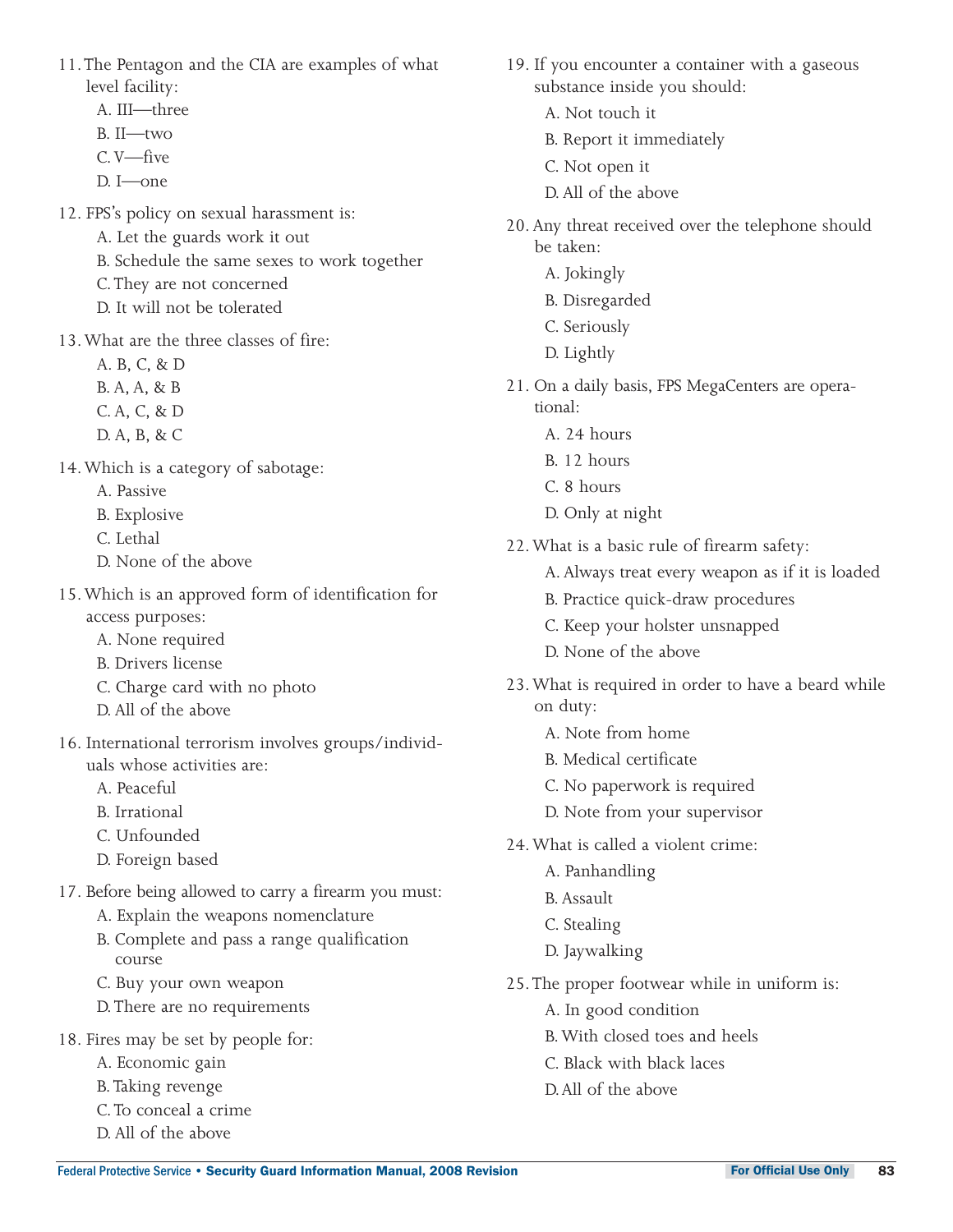# Answer Key

Listed below are the answers to the practice test questions.

| <b>Question Number/Answer</b> | <b>SGIM Page</b> |
|-------------------------------|------------------|
|                               |                  |
|                               |                  |
|                               |                  |
|                               |                  |
|                               |                  |
|                               |                  |
|                               |                  |
|                               |                  |
|                               |                  |
|                               |                  |
|                               |                  |
|                               |                  |
|                               |                  |
|                               |                  |
|                               |                  |
|                               |                  |
|                               |                  |
|                               |                  |
|                               |                  |
|                               |                  |
|                               | $\mathfrak{Z}$   |
|                               |                  |
|                               |                  |
|                               |                  |
|                               |                  |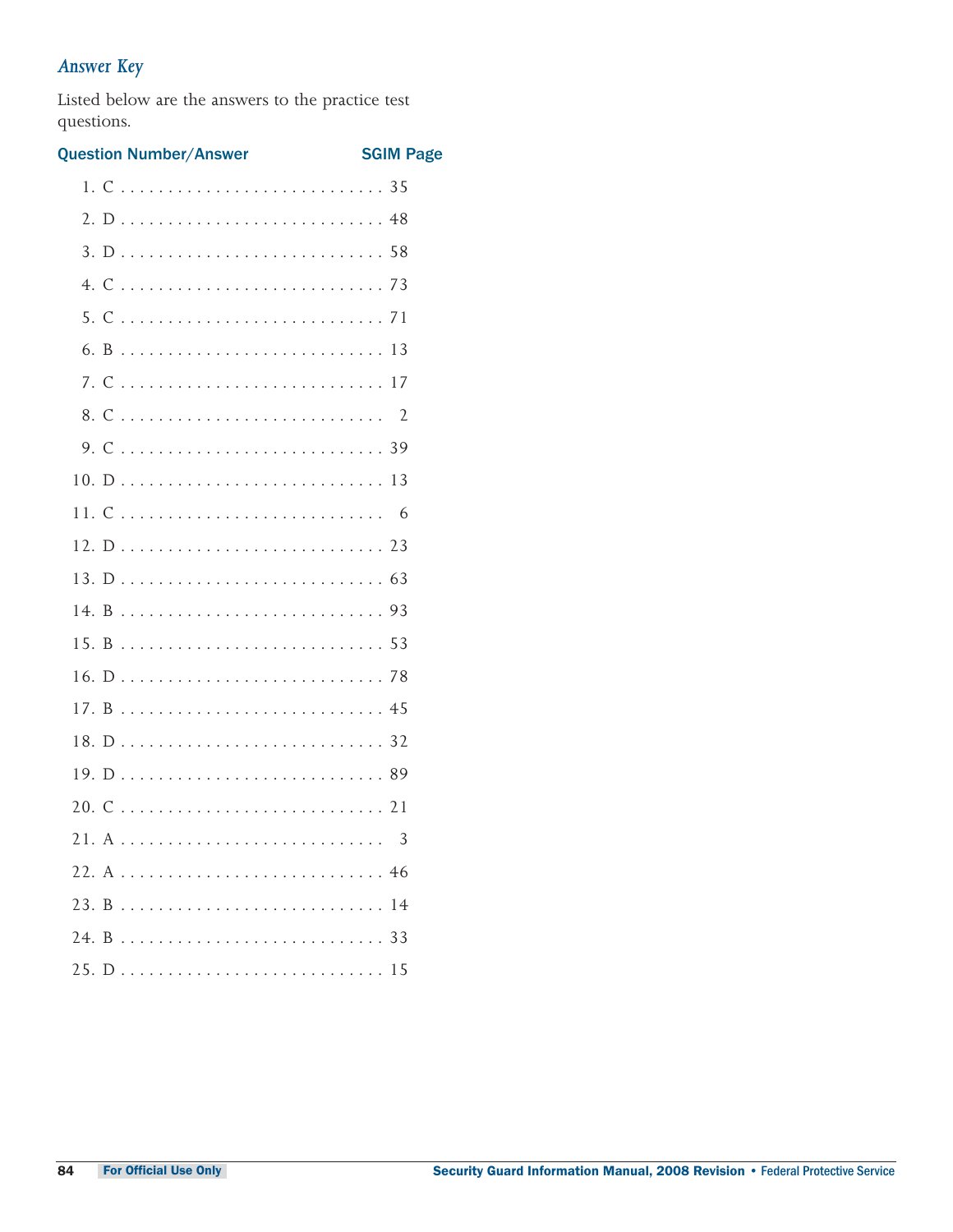# **Appendix 4**

# **FLETC Use of Force Model (Form SH-8704, Rev. 04/99)**

# **Introduction**

The proper use of force is one of the more critical concerns in contemporary law enforcement.You may be confronted in your law enforcement career with situations that will require you to make split second decisions, some of which may have severe, life threatening consequences for you, the offender and the citizens we serve.Your training at the Federal Law Enforcement Training Center (FLETC) will provide you with the knowledge and skills to assist you in making critical decisions about proper force utilization and control.

One of the major objectives of the training at the FLETC is to provide current and relevant instructional material related to the proper utilization of force.Towards this goal, we include a review of the Use of Force model.The model is designed to assist you in developing the necessary skills when directed toward situational circumstances, the action(s) of the subject(s) and the reasonableness of your selected response.

The primary goal of the officer's effort is to gain and maintain control of the subject. Ideally, each enforcement encounter results in a "balanced' utilization of force flowing in the form of escalation, stabilization or de-escalation.The utilization of force is based upon the threats presented and the subject's degree of compliance or noncompliance.

The application of force during an officer/subject encounter should be based primarily on the perceived action(s) of the suspect and not on the actor(s) with whom you are dealing.

Status, notoriety, reputation and friendship should not be a part of the decision making process. An officer's response to a subject's perceived actions



## **Use of Force Model**

For the past decade, the FLETC has adopted an integrated approach in the education and training of law enforcement officers in the use of force issues.The model incorporates the three elements the U.S. Supreme Court identified as critical in the determination of the "objective reasonableness" of force utilization. This standard asks whether the officer's actions are objectively reasonable in light of the facts and circumstances confronting the officer and not whether the officer's subjective intent or motive was evil or good. Any inquiry into the reasonableness of an officer's actions will view his use of force in light of the facts and circumstances confronting him, without regard to his underlying intent or motivation.

These elements are incorporated into three facets of the model: the officer's reasonable perception of the situation and risks (Officer Perception) and the officer's perception of the subject's actions (Subject Action) should determine the officer's selected force response (Office Response).

# **Officer Perception**

The perception of a threat by an officer has often been associated with the color spectrum.The five officer perception levels and their color counterparts include:

1. Strategic-the professional officer is engaged in duties with an occupationally produced perception of responsibilities and risks.The broad foundation of the model is represented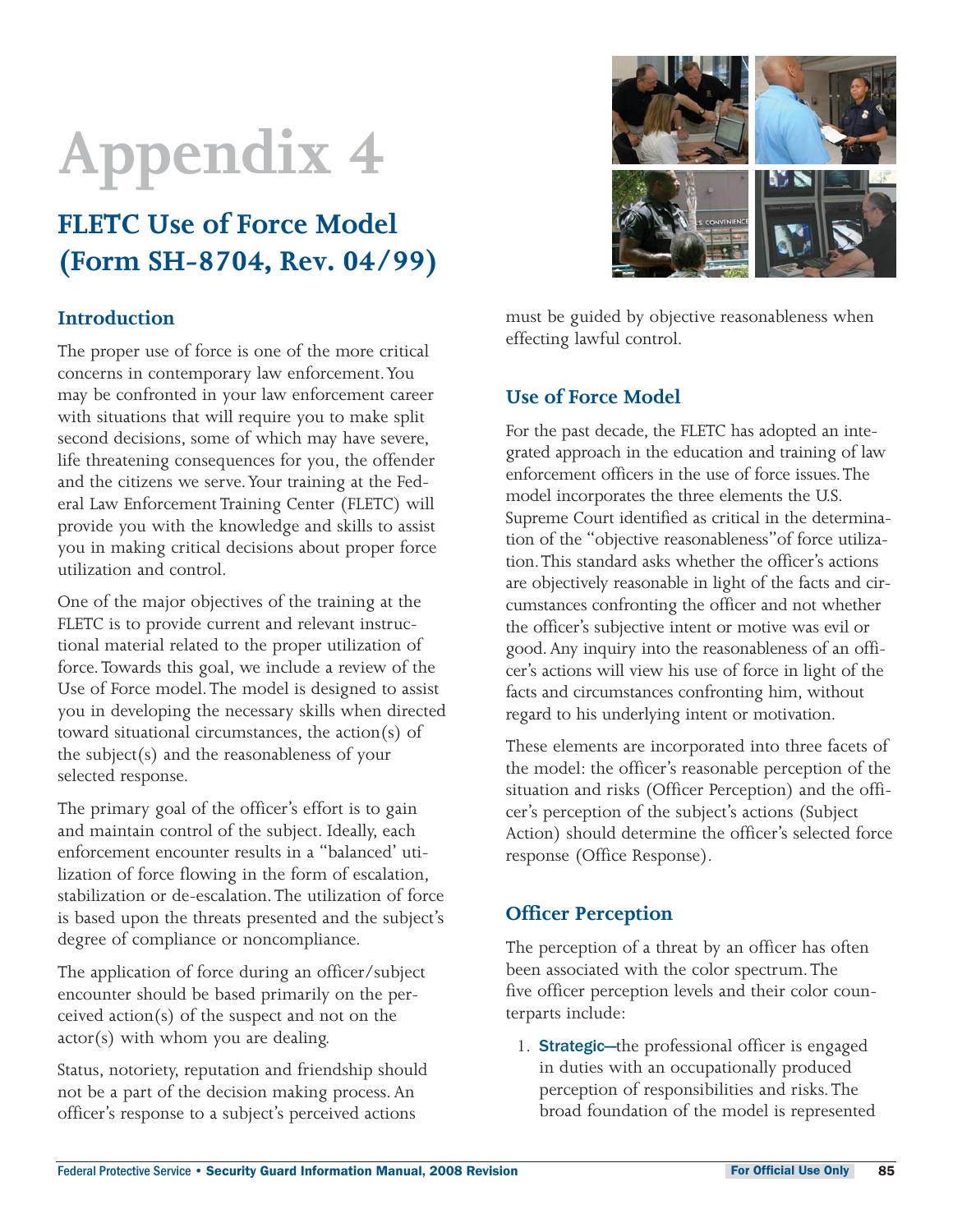by the blue baseline of the color-keyed assessment spectrum.

- 2. Tactical-Here the officer perceives an increase in risks within the confrontational environment, evolving into a procedural process and the development of tactics.The second level of the model is depicted by the color green.
- 3. Volatile-The officer perceives the situation escalating and the level of noncompliance has increased.The color yellow on the model indicates an activated level of alertness in which specific risks are identified by the officer.
- 4. Harmful-The perception of danger has accelerated for the officer and there is a more directed focus on officer safety and defense.The color orange represents the level of the model.
- 5. Lethal-The potentially lethal degree of risk is the most infrequent, and yet most critical for officer safety and survival.The highest level on the model correlates to the most intense color in the threat assessment spectrum, red.

# **Subject Action**

The left side of the model identifies the five subject action levels judged from the "perspective of the reasonable officer," "with circumstances that are tense, uncertain and rapidly evolving," Graham vs. Connor, 490 US 386 (1989).

These five levels include:

- 1. **Compliant (Cooperative)**—This level represents the vast majority of officer/subject encounters. The likelihood of a physical response by the subject is minimal.The officer can control the situation by using officer presence and verbalization skills.
- 2. Resistant (Passive)-The remaining four levels of subject action are various levels of noncompliance.The subject exhibits the preliminary level of noncompliance that requires some degree of physical contact by the officer in order to elicit compliance. For example, a subject verbally refuses to go with the officer fol-

lowing a lawful arrest.The subject offers no physical or mechanical enhancement toward the resistance effort other than to stand motionless or remain seated.

- 3. Resistant (Active)-At this level, the scope and intensity of the subject's resistance has increased.The subject is exhibiting physical or mechanical defiance to the officer's control. For example, during an arrest, the subject turns and walks away from the officer. The subject is using physical energy directed away from the officer. Another example would be if several subjects interlocked their arms together in an act of civil disobedience.The subjects would be perceived at the resistant (active) level on the model because the subjects are using force and/or energy to maintain resistance.
- 4. Assaultive (Physical Injury)—The officer has the perception of an attack or the potential for such an attack on the officer or others.The officer makes the reasonable assessment that such actions by the subject would not result in death or serious physical injury to the officer or others. An example would be during a lawful arrest, the subject walks away from the officer after being given verbal commands to stop.The subject suddenly turns and runs towards the officer with clenched fists to strike the officer and cause physical injury.
- 5. Assaultive (Serious Physical Injury/Death)-The highest level of noncompliance is the least encountered but poses the most serious threat to officer safety. The officer's objective, reasonable assessment is such that assaultive actions pose an imminent danger by the subject that could result in death or serious physical injury to the officer or others. A subject is holding hostages in a barricade situation.The subject is threatening to kill innocent victims if his demands are not met. If the subject is not stopped, innocent citizens and police officers could be seriously injured or killed.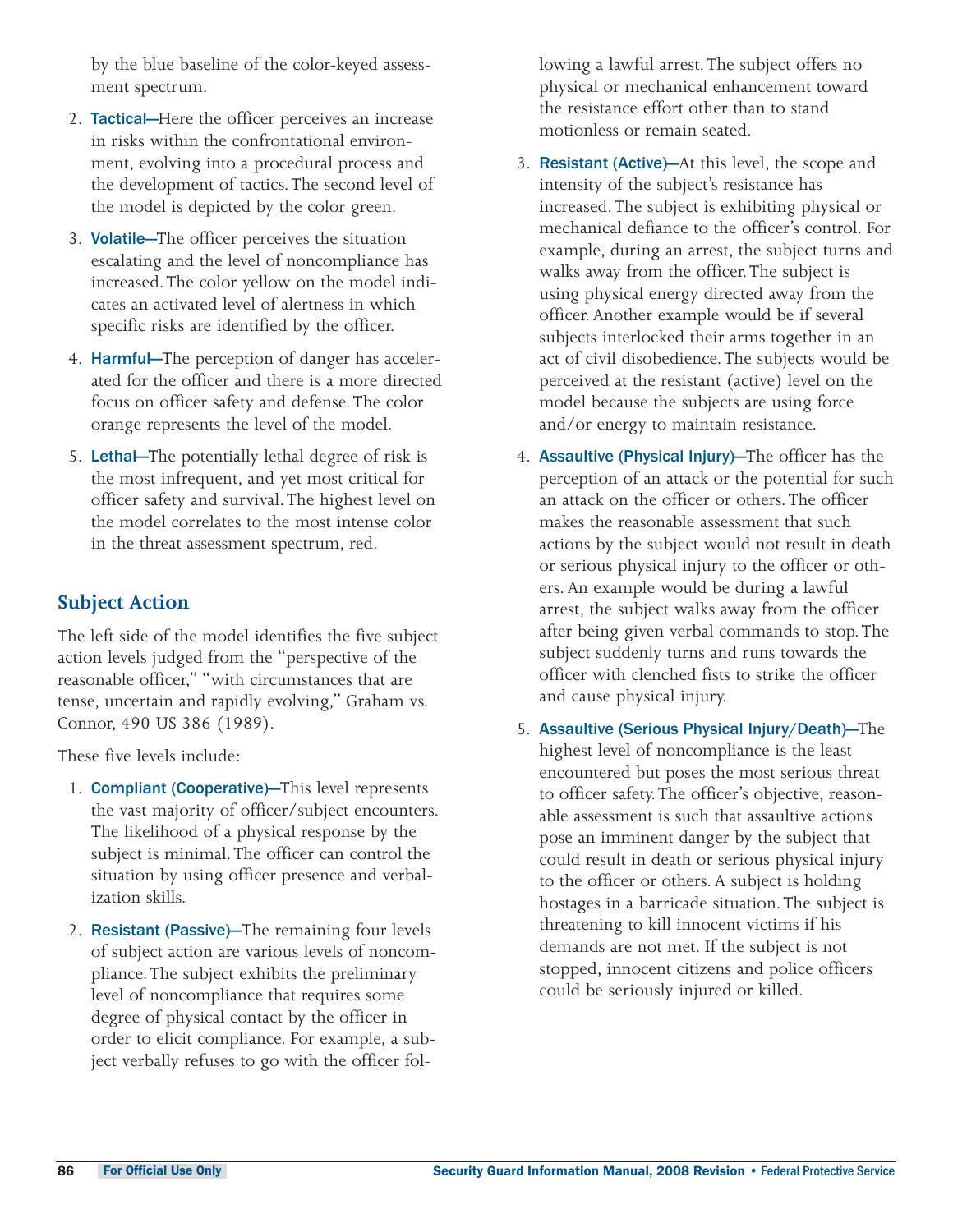## **Officer Response**

The right side of the model identifies the five officer response levels. It should be noted that any response from a lower level can be utilized at any of the above levels if selected by the officer.These levels include the following:

- Cooperative Controls-This level includes methods to preserve officer safety and survival, including: officer presence, communications skills, restraint applications, etc. It is important to recognize that the cooperative controls can also be used at all levels within the model in addition to those tools identified throughout the model. For instance, communication skills can be used in an assaultive confrontation by telling the suspects to "Stop," "Get down," etc.
- Contact Controls-When confronted with a subject demonstrating resistant behavior, the officer uses low-level physical tactics to gain control and cooperation.These tactics can be psychologically manipulative as well as physical, and can include additional verbal persuasion skills, relative positioning strategies and escort positions. For example, if a person who is to be placed under arrest refuses to cooperate with the officer, but remains at the lowest end on the resistance scale and is passive in refusal, the officer would most likely respond with soft empty hand control.The officer may await backup officers and show strength in numbers.
- Compliance Techniques—When the subject becomes actively resistant, the officer uses physical control tactics.These tactics should be of sufficient force to overcome the active resistance of the subject and the officer should remain vigilant for more aggressive behavior from the subject. Examples include come-along holds, pressure point applications, joint locks, takedowns and chemical agents.
- Defensive Tactics—At this level, the subject attempts or achieves an assault on the officer or another person.The officer is justified in using defensive countermeasures designed to cease the subject's non-lethal assault on the officer or oth-

ers, regain control and assure continued compliance.These tactics include baton strikes, striking and blocking techniques, etc.

• Deadly Force-When the officer perceives that the subject of such force poses an imminent danger of death or serious physical injury to the officer or to another person, immediate countermeasures must be used to stop the threat.These tactics could include the discharge of a firearm and other forms of deadly force.

## **Color Correlation**

As is evident, color is a significant component of the Use of Force Model.The colors (blue, green, yellow, orange and red) were drawn from the scientifically supported sequencing of the basic light spectrum, and provide for specific color correlation throughout the model.

- Control Superiority Principle-As one looks at each level of the model, it is evident that the color of the officer response side of the model is brighter or more intense.This increase in color intensity is used to facilitate the principle that the officer is always superior to the subject's degree of compliance/noncompliance in terms of controlled and balanced force utilization.
- Officer Assessment/Selection Arrows-The double-headed arrows are used to indicate the dynamic nature of an officer's decision-making process during an enforcement encounter.The subject may escalate, stabilize or de-escalate his degree of noncompliance during the confrontation; so too, the officer must be able to practice flexibility in force responses to match the threat.
- Survival Shadow-The officer assessment and selection arrows are bordered with a red line to indicate that the officer's occupation is of high risk.The officer must be constantly reminded that imminent danger causing death and/or serious physical injury can occur at any time.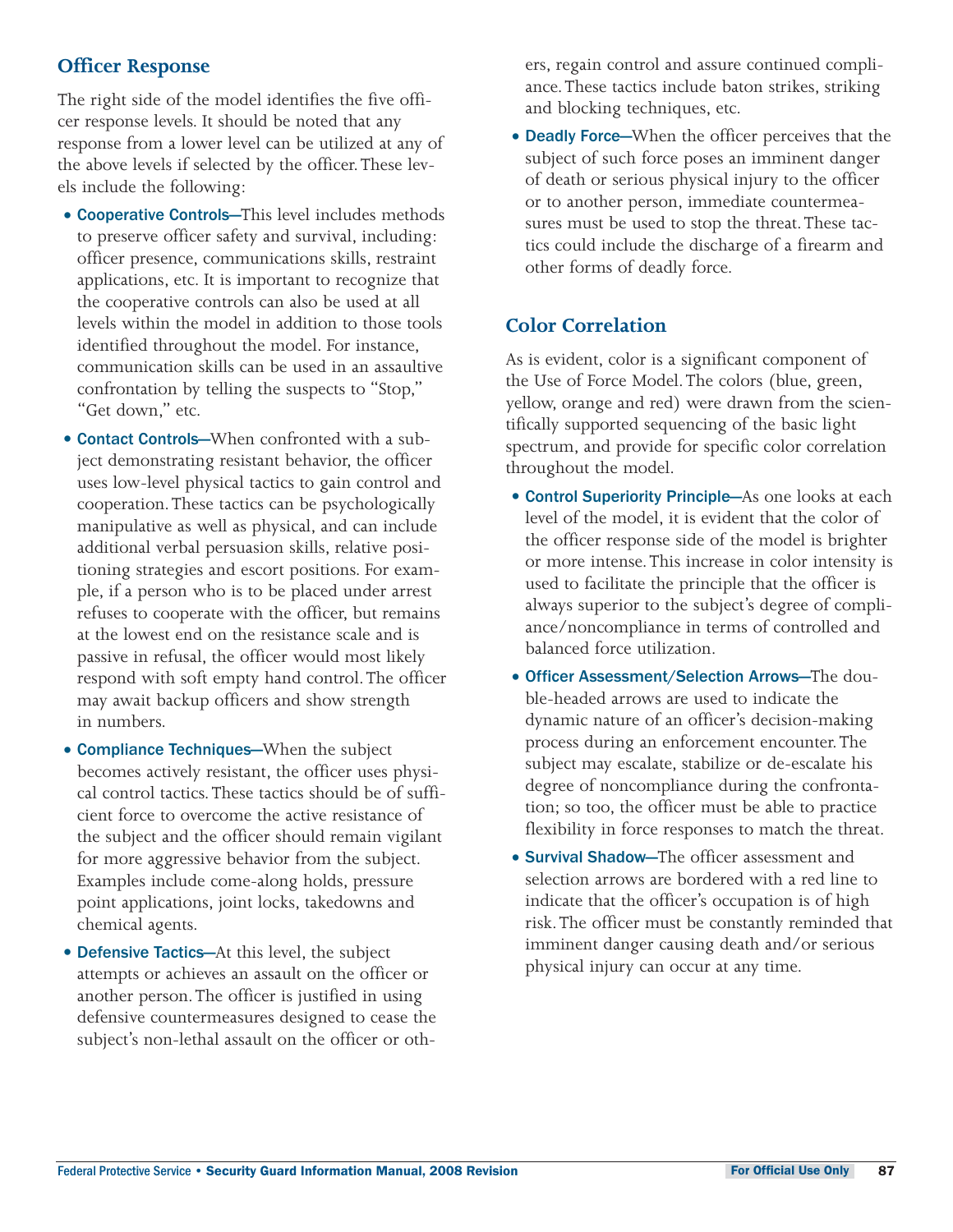# **Tools, Tactics and Timing**

**Tools** are the mechanical, physical or mental resources we have in order to promote or gain compliance.These include the curriculum topics such as intermediate/lethal weapons, weaponless control techniques and survival mind-set.The officer may rely on a variety of tools in response to an enforcement situation.

**Tactics** are the applications of these tools in the form of techniques, procedures, etc.The officer must incorporate the tools into strategies to accomplish an arrest, such as keeping the subjects hands visible at all times or the proper use of cover or concealment.

**Timing** is the correlation of tools and tactics to produce the timely and effective application of the appropriate level of force required to establish and maintain lawful control. An example is when an officer applies handcuffs during an arrest in order to minimize the potential of an assault on the officer.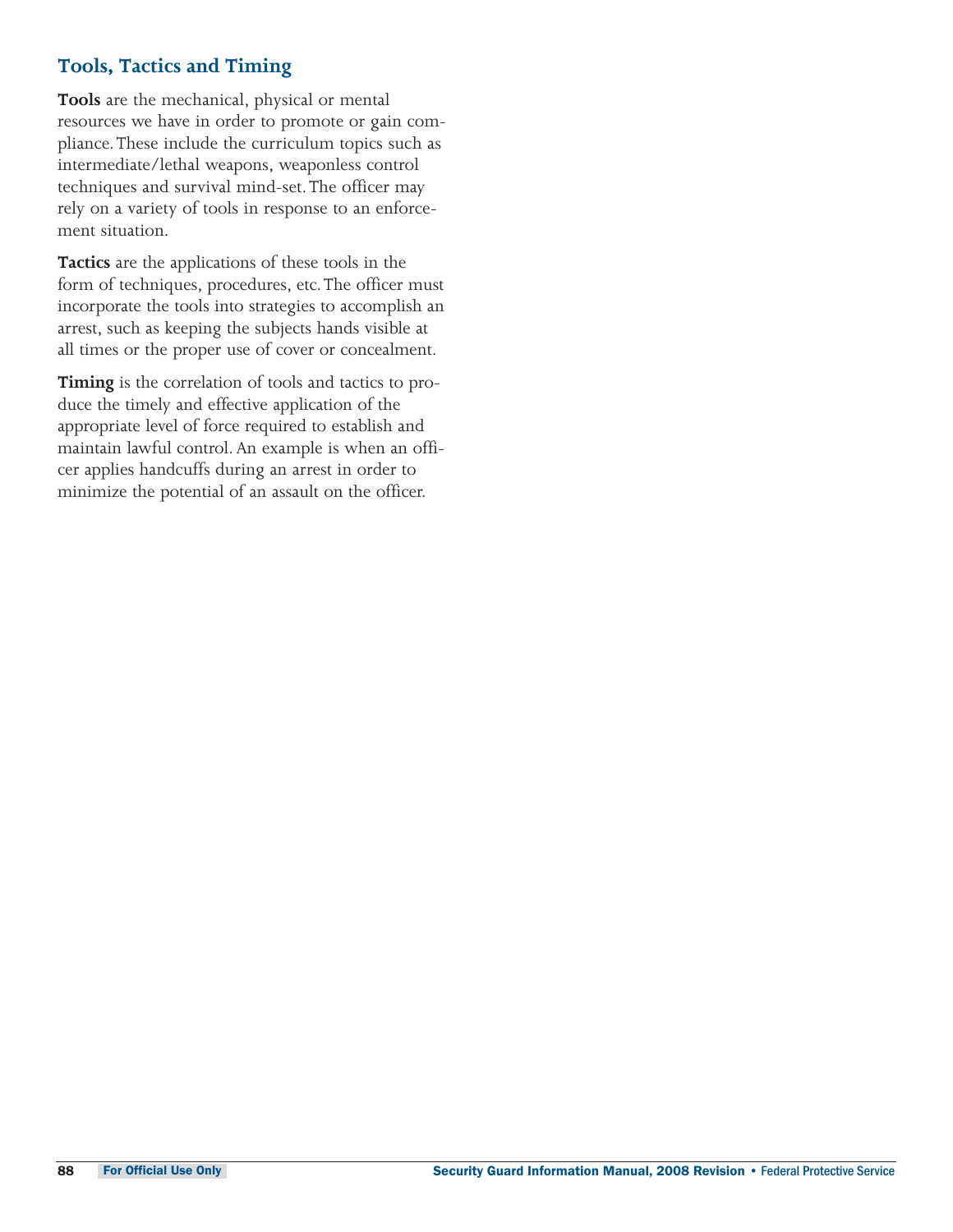Inside Back Cover Left Blank Intentionally